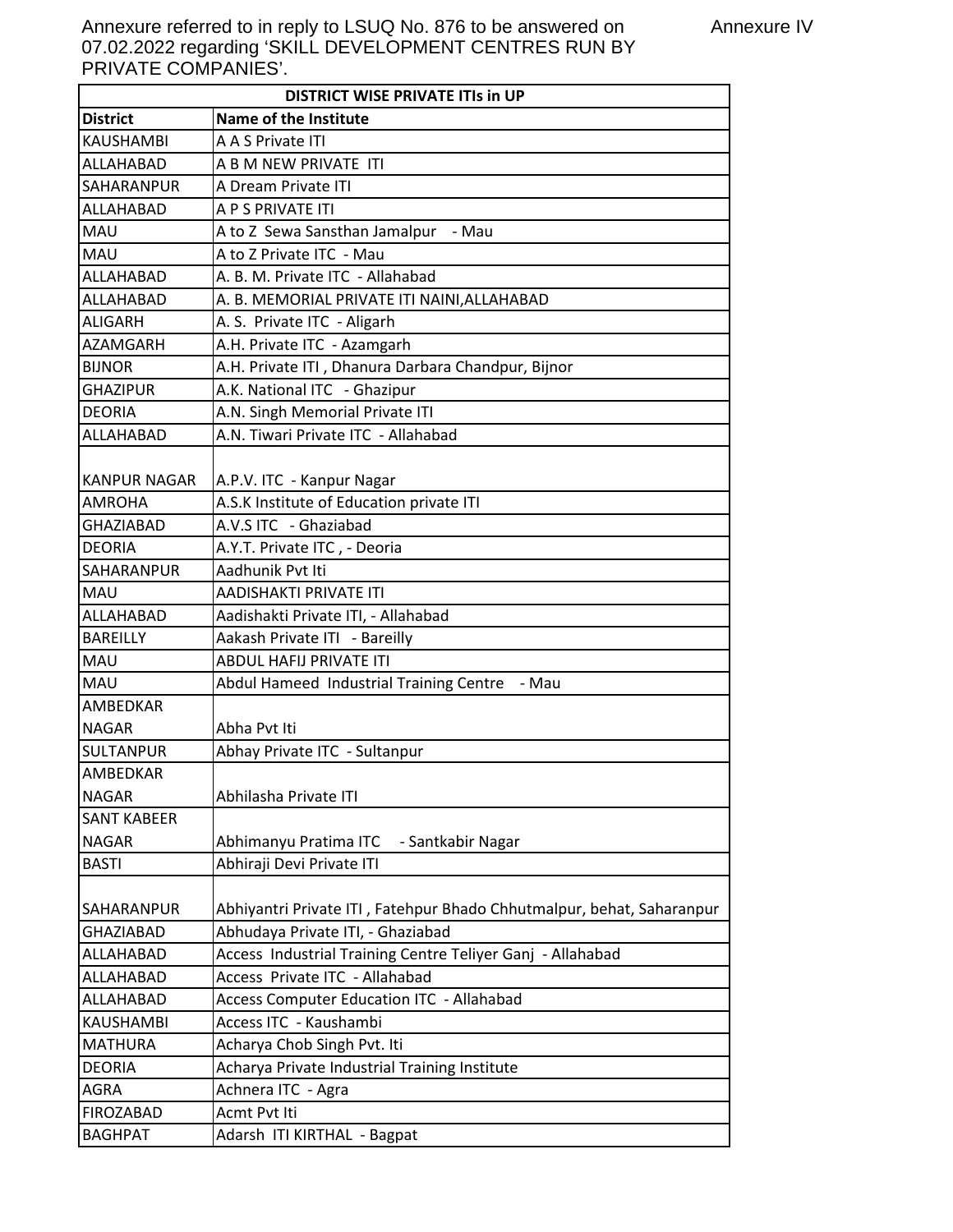| <b>GHAZIPUR</b>     | Adarsh Private ITC - Ghazipur                                        |
|---------------------|----------------------------------------------------------------------|
| <b>GHAZIPUR</b>     | Adarsh Industrial Training Centre - Ghazipur                         |
| <b>GHAZIPUR</b>     | Adarsh ITC - Ghazipur                                                |
| SAHARANPUR          | Adarsh ITC - Saharanpur                                              |
| <b>JAUNPUR</b>      | Adarsh ITC, Jaunpur - Jaunpur                                        |
| <b>VARANASI</b>     | Adarsh ITI - Varanasi                                                |
| <b>BULANDSHAHR</b>  | Adarsh ITI SHIKARPUR, BULNDSHAHR - Bulandshahr                       |
| <b>BANDA</b>        | Adarsh Private Industrial Training Institute, Banda(U.P)             |
| <b>GHAZIPUR</b>     | Adarsh Private ITC - Ghazipur                                        |
| <b>GHAZIPUR</b>     | Adarsh Private ITC - Ghazipur                                        |
| <b>KANPUR NAGAR</b> | Adarsh Private Iti                                                   |
| <b>KAUSHAMBI</b>    | Adarsh Private Iti                                                   |
| ALLAHABAD           | Adarsh Private ITI - Allahabad                                       |
| <b>AGRA</b>         | Adarsh Private ITI, Farah Road, Achnera, Agra                        |
|                     |                                                                      |
| <b>KANPUR NAGAR</b> | Adarsh Pvt. ITC - Kanpur Nagar                                       |
| VARANASI            | Adarsh Rashtriya Audyogik Prashikshan Kendra ITC - Varanasi          |
| <b>JAUNPUR</b>      | Adarsh Shayam Dev Itc                                                |
|                     |                                                                      |
| <b>BARABANKI</b>    | Addwait Mahila Audyogik Evam Shilpa Kala Shikshan Kendra - Barabanki |
| PILIBHIT            | Adesh Private ITI - Pilibhit                                         |
| <b>AGRA</b>         | <b>ADFS Private ITI</b>                                              |
| ALLAHABAD           | Adhaar Private ITC - Allahabad                                       |
| <b>MEERUT</b>       | Adharshila Private ITI                                               |
| <b>MIRZAPUR</b>     | Aditya Iti                                                           |
| <b>GHAZIABAD</b>    | Advance Institute of Information & Computer Tech. - Ghaziabad        |
| <b>KANPUR NAGAR</b> | AFWWA ITI - Kanpur Nagar                                             |
| <b>JAUNPUR</b>      | Agardi Prasad Yadav ITC BHADI - SHAHGANJ, JAUNPUR - Jaunpur          |
| AGRA                | Agra Glory ITC - Agra                                                |
| AGRA                | Agra ITC - Agra                                                      |
| <b>FIROZABAD</b>    | AHUJA PRIVATE ITI                                                    |
| VARANASI            | Aishvarya Private ITC - Varanasi                                     |
| PRATAPGARH          | Ajab Narayan Harish Chandra Audhyogik Shukhpur - Pratapgarh          |
| ALLAHABAD           | Ajay Raj Singh Pvt. ITC - Allahabad                                  |
| <b>MATHURA</b>      | Ajeet Private Iti                                                    |
| <b>GHAZIPUR</b>     | Ajeet Yadav Purvanchal ITI - Ghazipur                                |
| <b>MIRZAPUR</b>     | Ajit Kumar Singh Private ITI- Mirzapur                               |
| AMBEDKAR            |                                                                      |
| <b>NAGAR</b>        | Akanchaa SmirITC Audyogik Prashikshan Kender - Ambedkar Nagar        |
| AZAMGARH            | <b>AKASHDEEP PRIVATE ITI</b>                                         |
| <b>AGRA</b>         | AKBAR SINGH PRIVATE ITI                                              |
| FARRUKHABAD         | AKHAND PRATAP SINGH PRIVATE ITI                                      |
| <b>MATHURA</b>      | Akhil Bhartiya Industrial Training Centre<br>- Mathura               |
| <b>MATHURA</b>      | Akhil Bhartiya ITC - Mathura                                         |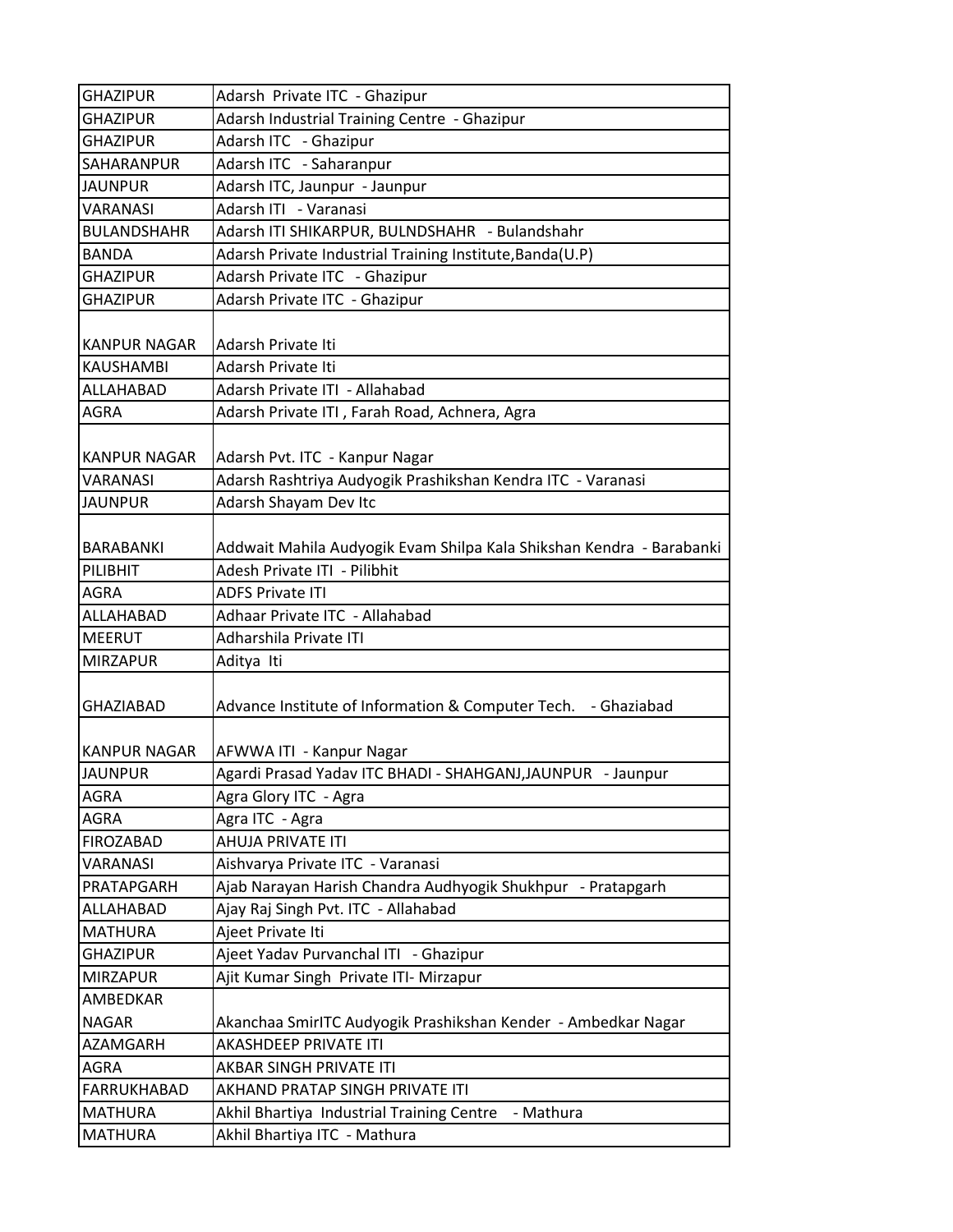| <b>AZAMGARH</b>                       | AL PERVEZ PRIVATE ITI                                                                                                     |
|---------------------------------------|---------------------------------------------------------------------------------------------------------------------------|
| MUZAFFARNAGA                          |                                                                                                                           |
| $\mathsf R$                           | Alaxa International Private ITI                                                                                           |
| <b>JAUNPUR</b>                        | Alhind ITC zafarabad jaunpur - Jaunpur                                                                                    |
| <b>JYOTIBA PHULE</b>                  |                                                                                                                           |
| <b>NAGAR</b>                          | Ali Mobeen Memorial Private ITC - J.P. Nagar (Amroha)                                                                     |
| <b>ALIGARH</b>                        | Aligarh ITC - Aligarh                                                                                                     |
| <b>KUSHI NAGAR</b>                    | Al-Ihsan Private ITC, - Kushi Nagar                                                                                       |
| ALLAHABAD                             | Allahabad Private ITC - Allahabad                                                                                         |
| ALLAHABAD                             | Allahabad Private ITC - Allahabad                                                                                         |
| ALLAHABAD                             | Allahabad Private ITI - Allahabad                                                                                         |
| ALLAHABAD                             | allahabad rastriya private ITI                                                                                            |
| <b>SAMBHAL</b>                        | Al-Train Industrial Training Institute, Sambhal - Sambhal                                                                 |
| <b>GORAKHPUR</b>                      | AM College of Higher Education & Private ITC - Gorakhpur                                                                  |
| <b>BALLIA</b>                         | Aman Auddyogik Prashikshan Kendra - Ballia                                                                                |
| <b>GHAZIABAD</b>                      | Aman ITC - Ghaziabad                                                                                                      |
| <b>MATHURA</b>                        | Amar Private Industrial Training Institute                                                                                |
| ALLAHABAD                             | Amar Private ITC - Allahabad                                                                                              |
| <b>GORAKHPUR</b>                      | AMAR SAHID BABU BANDHU SINGH PRIVATE ITI                                                                                  |
| IJAUNPUR                              | Amarawati Devi ITC - Jaunpur                                                                                              |
| <b>GHAZIABAD</b>                      | AMBAY PRIVATE ITI, GOVIND PURAM, GHAZIABAD                                                                                |
| <b>ALIGARH</b>                        | Ambesh Private ITI, Barola Bye Pass, Aligarh                                                                              |
| <b>LUCKNOW</b>                        | <b>AMBITIOUS PRIVATE ITI</b>                                                                                              |
| <b>SHAHJAHANPUR</b><br><b>ALIGARH</b> | AMBRISH BAJPAI INSTITUTE OF TECNOLOGY AND SCIENCE PRIVATE ITI<br>Ammar Fatma Industrial Training Centre Dodhpur - Aligarh |
| <b>LUCKNOW</b>                        | Amrapali Private ITC - Lucknow                                                                                            |
| <b>AGRA</b>                           | Anand Industrial Training Centre Bawanpura Kiravali - Agra                                                                |
| <b>SULTANPUR</b>                      | Anand Softech Pvt Ltd Industrial Training Centre - Sultanpur                                                              |
| <b>MATHURA</b>                        | <b>Anant Private ITI</b>                                                                                                  |
| <b>CHANDAULI</b>                      | Anant Pvt.I,T.I.                                                                                                          |
| <b>BIJNOR</b>                         | Ananya ITC - Bijnor                                                                                                       |
| <b>DEORIA</b>                         | Anari Devi Private Iti                                                                                                    |
| AZAMGARH                              | Anirudha Private ITI, Bhormau, Sikraur, Azamgarh                                                                          |
| PRATAPGARH                            | Anjana Institute of Technical Education Private ITC - Pratapgarh                                                          |
| <b>BIJNOR</b>                         | Anju Memorial ITC - Bijnor                                                                                                |
| <b>HARDOI</b>                         | ANKERITE INDUSRTIAL TRANING CENTRE                                                                                        |
| <b>LUCKNOW</b>                        | Ankerite TIC - Lucknow                                                                                                    |
| <b>HAPUR</b>                          | Annie Besant Tech Private ITI                                                                                             |
| <b>VARANASI</b>                       | Anshika ITI - Varanasi                                                                                                    |
|                                       |                                                                                                                           |
| <b>GAUTAM</b>                         |                                                                                                                           |
| <b>BUDDHA NAGAR</b>                   | Anubhav Sakshan Sansthan Pvt Iti                                                                                          |
| <b>BAREILLY</b>                       | Anubis Private ITI - Bareilly                                                                                             |
| <b>FAIZABAD</b>                       | Anuradha Private ITC - Faizabad                                                                                           |
| ALLAHABAD                             | Anurag Private ITI, Ghatwa Karchna, Allahabad                                                                             |
| <b>MORADABAD</b>                      | Aparna Industrial Training Centre - Moradabad                                                                             |
|                                       |                                                                                                                           |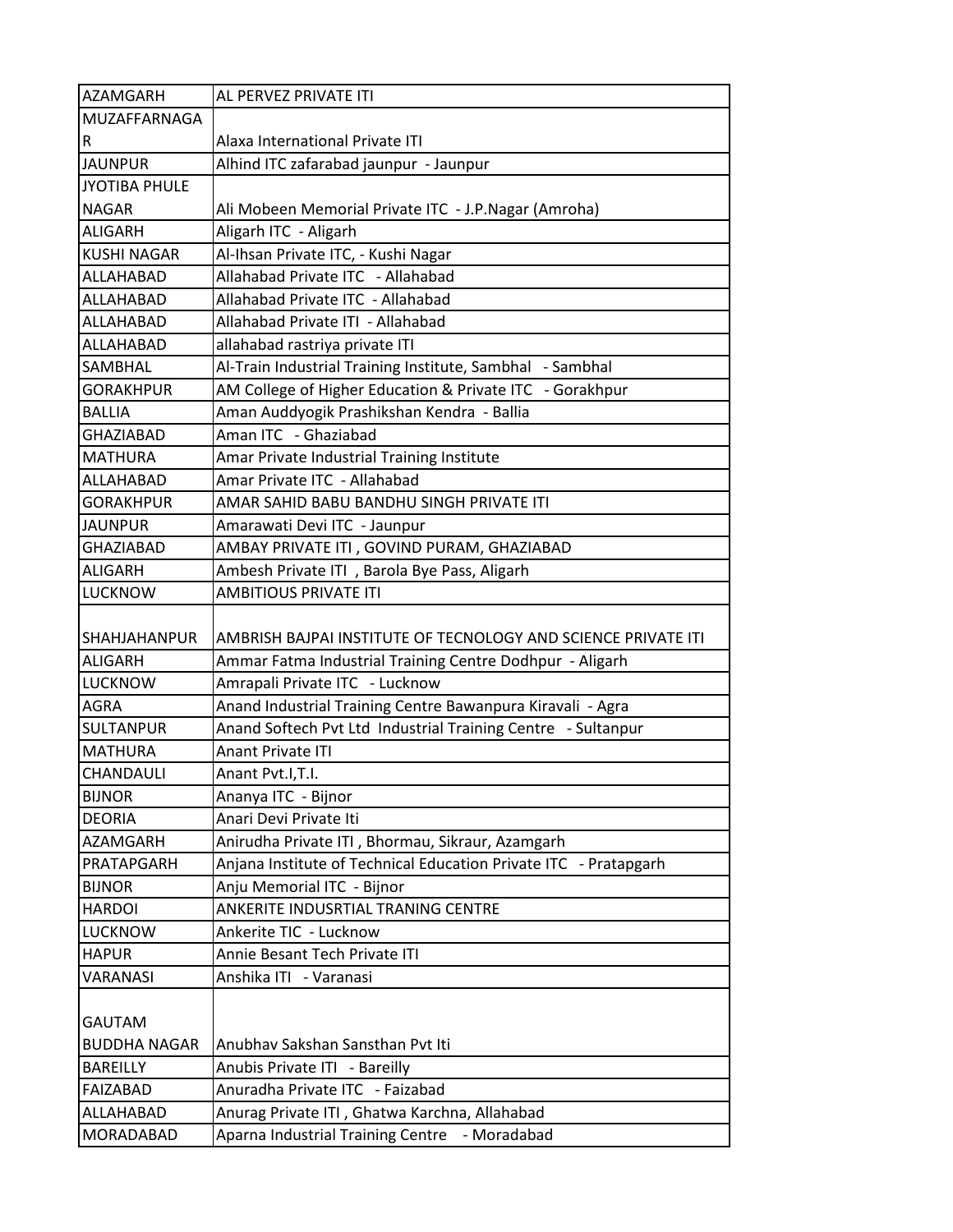| ALLAHABAD         | Apex Private ITC - Allahabad                                            |
|-------------------|-------------------------------------------------------------------------|
| <b>AMBEDKAR</b>   |                                                                         |
| <b>NAGAR</b>      | Apex Private ITC - Ambedkar Nagar                                       |
| <b>MAHOBA</b>     | <b>Apex Private ITI</b>                                                 |
| <b>JHANSI</b>     | Apex Pvt Iti                                                            |
| ALLAHABAD         | Apex Pvt. Iti                                                           |
| <b>SAHARANPUR</b> | <b>APJ Abdul Private ITI</b>                                            |
| <b>GORAKHPUR</b>  | APJ KALAM PRIVATE ITI                                                   |
| SAHARANPUR        | APOORVA PRIVATE ITI                                                     |
| <b>ALIGARH</b>    | Applied ITC Gomat (Aligarh) - Aligarh                                   |
| <b>MIRZAPUR</b>   | AP-Tech. ITC - Mirzapur                                                 |
| <b>MAHOBA</b>     | Aradhana Industrial Training Centre - Mahoba                            |
| PRATAPGARH        | <b>ARADHANA PRIVATE ITI</b>                                             |
| <b>AZAMGARH</b>   | Arihant Private ITC - Azamgarh                                          |
| <b>SITAPUR</b>    | Arjun Priavte ITI, Kanduni, Sitapur U.P. - Sitapur                      |
| <b>JAUNPUR</b>    | Arvind Kumar Singh Private ITI                                          |
| <b>BALLIA</b>     | ARVIND PRIVATE INDUSTRIAL TRANING INSTITUTE                             |
| <b>ALIGARH</b>    | Arya Sanskriti Private ITI                                              |
| <b>GHAZIABAD</b>  | ARYAN PRIVATE INSTITUTE OF INDUSTRIAL TRAINING                          |
| <b>CHANDAULI</b>  | Aryan Private ITI                                                       |
| ALLAHABAD         | ASHA INDUSTRIAL TRIANING INSTITUTE - Allahabad                          |
| <b>FIROZABAD</b>  | Asha ITC, Himaunpur - Firozabad                                         |
| <b>VARANASI</b>   | Asha Private ITC - Varanasi                                             |
| ALLAHABAD         | Asha Private ITC - Allahabad                                            |
| <b>JAUNPUR</b>    | Asha Pvt. ITC - Jaunpur                                                 |
| <b>BALLIA</b>     | ASHA SINGH PRIVATE ITI                                                  |
| <b>AMBEDKAR</b>   |                                                                         |
| <b>NAGAR</b>      | Asharfi Private ITC - Ambedkar Nagar                                    |
| <b>JAUNPUR</b>    | Ashok Dubey ITC - Jaunpur                                               |
| FAIZABAD          | <b>Ashok Kumari Pyt ITI</b>                                             |
| <b>GORAKHPUR</b>  | Ashok Private ITC, - Gorakhpur                                          |
| <b>RAE BARELI</b> | Ashutosh Private ITI - Raibareli                                        |
| <b>BAREILLY</b>   | Asian Private ITC - Bareilly                                            |
|                   | Asma Husain Institute of Fashion Technology Private Industrial Training |
| <b>LUCKNOW</b>    | Institute                                                               |
| <b>SAHARANPUR</b> | Astha Industrial Training Institute Tapri - Saharanpur                  |
| SONBHADRA         | ASTHA PRIVATE ITI - Sonebhadra                                          |
| <b>MEERUT</b>     | <b>ATLANTIS Private ITI</b>                                             |
| SONBHADRA         | ATMARAM PRIVATE ITI CHOPAN MAIN ROAD,SONEBHANDRA                        |
| <b>GHAZIABAD</b>  | Audyogic Vikas Evam Training Centre - Ghaziabad                         |
| <b>AURAIYA</b>    | Auraiya Private ITC - Auraiya                                           |
| AZAMGARH          | Avadh Narayan Singh ITC - Azamgarh                                      |
| <b>BARABANKI</b>  | <b>AVADH PRIVATE ITI</b>                                                |
| <b>LUCKNOW</b>    | Awadh Industrial Training Institute - Lucknow                           |
| FAIZABAD          | Awadh Kishan ITC - Faizabad                                             |
| <b>DEORIA</b>     | Awadh Nath Singh Memorial ITC - Deoria                                  |
| <b>DEORIA</b>     | Awadh Nath Singh Memorial Trust Private ITC - Deoria                    |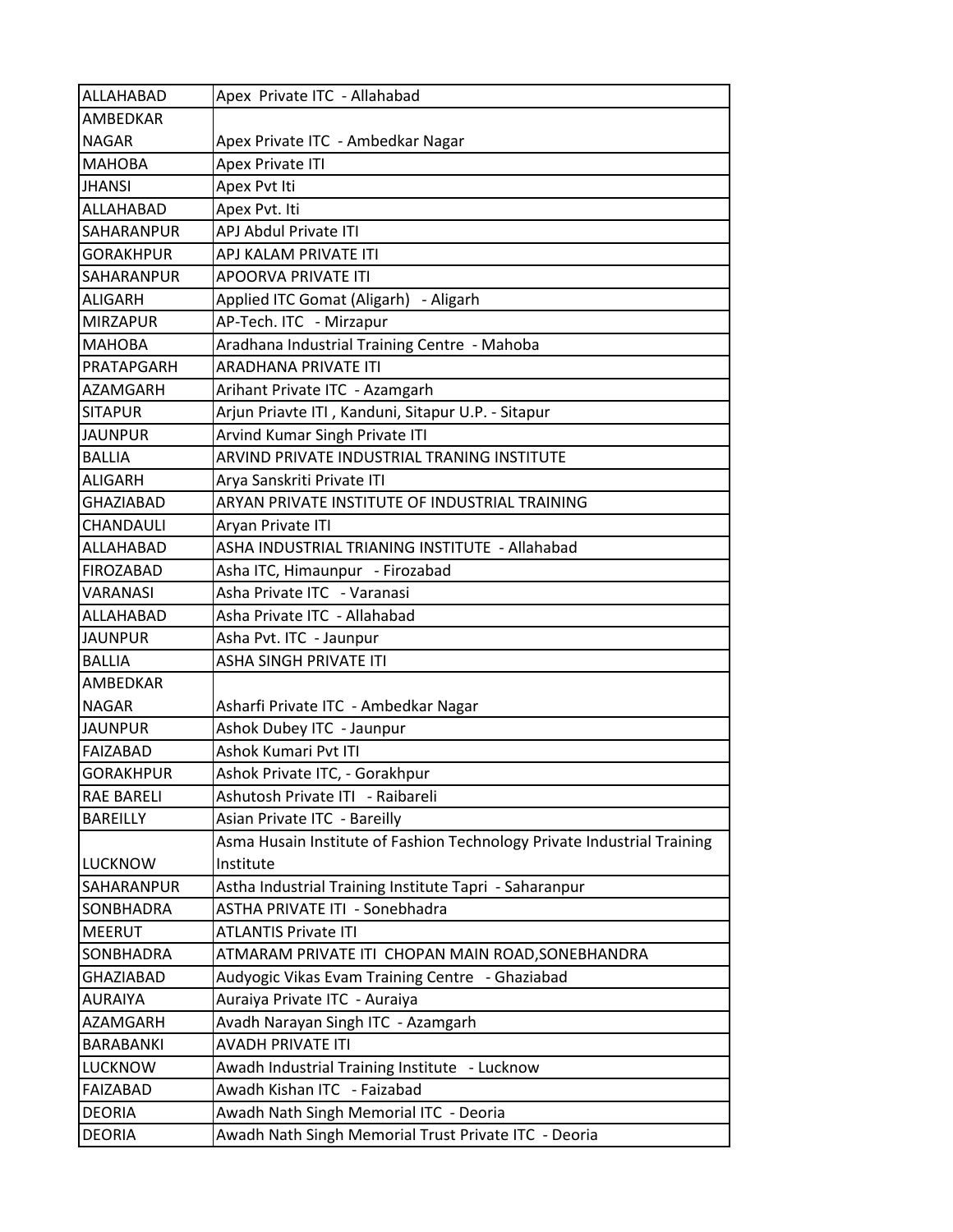| CHANDAULI          | <b>Awadhesh Private ITI</b>                               |
|--------------------|-----------------------------------------------------------|
| <b>GHAZIPUR</b>    | Awadhoot Bhagwan Private ITC - Ghazipur                   |
| <b>KAUSHAMBI</b>   | axis private iti                                          |
| <b>JALAUN</b>      | Ayohya Prasad Vishwakerma Private ITI                     |
| <b>MIRZAPUR</b>    | Ayush Private ITC, - Mirzapur                             |
| <b>JAUNPUR</b>     | Ayush Private ITI                                         |
| SAHARANPUR         | Ayushi Private Iti                                        |
| CHANDAULI          | Azad Industrial Training Institute                        |
| <b>UNNAO</b>       | Azad ITC - Unnao                                          |
| AZAMGARH           | Azad ITC - Azamgarh                                       |
| AZAMGARH           | Azamgarh Private ITC - Azamgarh                           |
| <b>GHAZIPUR</b>    | <b>B K PRIVATE ITI</b>                                    |
| <b>MATHURA</b>     | <b>B K PRIVATE ITI BADHON</b>                             |
| <b>DEORIA</b>      | <b>B N Pvt Iti</b>                                        |
| <b>ETAWAH</b>      | <b>B S ITI</b>                                            |
| <b>JAUNPUR</b>     | <b>B S PRIVATE ITI</b>                                    |
| <b>BANDA</b>       | <b>B S S M D Private ITI</b>                              |
| <b>AGRA</b>        | B. K. Private ITI, Mitawali, Etmadpur - Agra              |
| <b>FIROZABAD</b>   | B. S. ITI - Firozabad                                     |
| <b>MATHURA</b>     | <b>B.D.M Pvt Iti</b>                                      |
| <b>BUDAUN</b>      | B.K PRIVATE ITI SAIDPUR, Badaun                           |
| CHANDAULI          | - Chandauli<br>B.K.PRIVATE ITI FAGUIYA KHAGWAL            |
| <b>KUSHI NAGAR</b> | B.N. ITC - Kushi Nagar                                    |
| VARANASI           | B.N. ITC - Varanasi                                       |
| <b>DEORIA</b>      | <b>B.R Private ITI</b>                                    |
| <b>BALLIA</b>      | B.R.S ITC - Ballia                                        |
| <b>BAGHPAT</b>     | B.S Industrial Training Centre Chini Mill Ramala - Bagpat |
| <b>MATHURA</b>     | <b>B.S PVT ITI</b>                                        |
| AGRA               | B.S. ITC - Agra                                           |
| <b>BARABANKI</b>   | B.S. Private ITI                                          |
| <b>MAU</b>         | <b>B.S.R.K Private ITI</b>                                |
| <b>MATHURA</b>     | B.T.S Private ITI - Mathura                               |
| <b>GHAZIPUR</b>    | Baba B.N.M National Pvt. ITI, - Ghazipur                  |
| <b>JAUNPUR</b>     | BABA BACHAI SINGH PRIVATE INDUSTRIAL TRAINING INSTITUTE   |
| AZAMGARH           | Baba Baijnath Ji Pvt ITI                                  |
| <b>BASTI</b>       | Baba Baijnath Tripathi PVT ITI                            |
| <b>FAIZABAD</b>    | Baba Baldev Singh Sher Bahadur Singh Pvt ITI              |
| <b>GHAZIPUR</b>    | BABA BHAGELU DAS PRIVATE ITI                              |
| MAU                | <b>BABA BHRIGU PRIVATE ITI</b>                            |
| AMBEDKAR           |                                                           |
| <b>NAGAR</b>       | Baba Bihari Lal Private ITI                               |
| <b>GHAZIPUR</b>    | <b>BABA GAJJAN DAS PRIVATE ITI</b>                        |
| <b>JAUNPUR</b>     | Baba Ganesh Dutta Audogik Kendra ITC - Jaunpur            |
| <b>MATHURA</b>     | Baba Harchand Singh Pvt. ITI - Mathura                    |
| <b>FAIZABAD</b>    | BABA HARISHANKAR SINGH PRIVATE ITI FAIZABAD               |
| MAU                | Baba Jagdev Das Private ITI                               |
| <b>MATHURA</b>     | Baba Johari Private ITI                                   |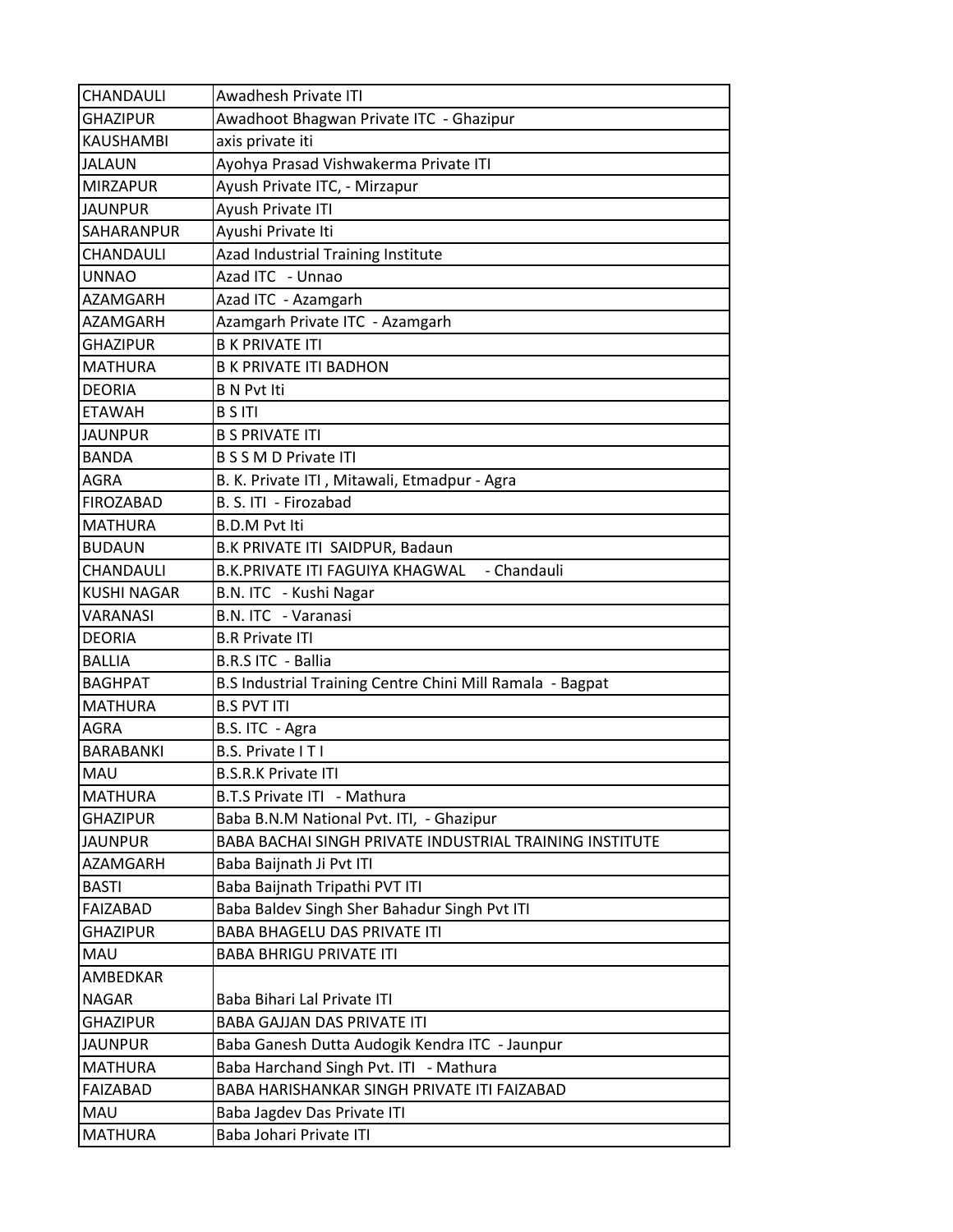| <b>GHAZIPUR</b>    | Baba Kinaram Priavte ITI                                       |
|--------------------|----------------------------------------------------------------|
| <b>SANT KABEER</b> |                                                                |
| <b>NAGAR</b>       | Baba Parvat Nath Audyogik Prashikshan Kendra - Santkabir Nagar |
| <b>BARABANKI</b>   | Baba Pitambar Das Piti                                         |
| <b>VARANASI</b>    | <b>Baba Private ITI</b>                                        |
| AMBEDKAR           |                                                                |
| <b>NAGAR</b>       | Baba Rajkaran Private ITI - Ambedkar Nagar                     |
| GHAZIPUR           | Baba Ram Das Kishore ITC - Ghazipur                            |
| <b>GHAZIPUR</b>    | Baba Ram Nath Private ITC - Ghazipur                           |
| <b>BALLIA</b>      | Baba Ramdal surajdev Polytechnic College Pvt ITI               |
| <b>MIRZAPUR</b>    | Baba Ramdev ITC - Mirzapur                                     |
| <b>GHAZIPUR</b>    | <b>BABA RISHAL DAS DEVNATH PRIVATE ITI</b>                     |
| <b>HATHRAS</b>     | BABA SAHAB AMBEDAKAR PRIVATE ITI                               |
| <b>AGRA</b>        | Baba Sahab Ambedkar ITC - Agra                                 |
| <b>MATHURA</b>     | Baba Saheb Ambedkar Private ITC - Mathura                      |
| <b>MIRZAPUR</b>    | BABA SAHEB AMBEDKAR PRIVATE ITI                                |
| <b>AZAMGARH</b>    | BABA SHIV NATH SINGH PRIVATE ITI ANET TARACHHA CHAKRAPANPUR    |
| <b>GORAKHPUR</b>   | Baba Shiv Shankar Private ITI                                  |
| <b>GORAKHPUR</b>   | Baba Shiv Shankar Pvt ITI                                      |
| MAU                | Baba Shivnath Panday Private ITI                               |
| <b>JAUNPUR</b>     | <b>Baba Vishvanath Private ITI</b>                             |
| <b>GORAKHPUR</b>   | Baba Yogendra Dev ITC - Gorakhpur                              |
| AMBEDKAR           |                                                                |
| <b>NAGAR</b>       | Babban Singh Private ITI                                       |
| MAU                | BABU AKASH VIKRAM SINGH PRIVATE ITI TECHNICAL COLLEGE          |
| <b>GORAKHPUR</b>   | <b>BABU ANIRUDDH SAHI GURUKUL PRIVATE ITI</b>                  |
| <b>MAU</b>         | BABU BINDESHWARI RAI PRIVATE ITI                               |
| <b>FATEHPUR</b>    | Babu Chandra Pal Singh Pvt ITI                                 |
| AMBEDKAR           |                                                                |
| <b>NAGAR</b>       | Babu DRV Private ITI                                           |
| ALLAHABAD          | Babu Fateh Bahadur Singh Private Iti                           |
| <b>MIRZAPUR</b>    | Babu Ghanshyam Singh Private ITC - Mirzapur                    |
| <b>GORAKHPUR</b>   | Babu Goverdhan Chand Bachcha Chand Private ITC - Gorakhpur     |
| VARANASI           | Babu Harbansh Bahadur Singh ITC - Varanasi                     |
| AZAMGARH           | Babu Harihar Singh - Azamgarh                                  |
| <b>GHAZIPUR</b>    | Babu Jagdish Singh Private ITI                                 |
| <b>BAGHPAT</b>     | Babu Jaipal Singh Industrial Training Centre                   |
| ALLAHABAD          | Babu Jang Bahadur Yadav Private ITI                            |
| <b>GORAKHPUR</b>   | Babu Jangi Singh Durga Singh Private ITC - Gorakhpur           |
| ALLAHABAD          | Babu Lal Pal Private ITC - Allahabad                           |
| <b>GORAKHPUR</b>   | Babu Lal Singh Ji Private ITC - Gorakhpur                      |
| VARANASI           | Babu Loknath Singh Private ITC - Varanasi                      |
| ALLAHABAD          | Babu Nandlal Private ITC - Allahabad                           |
| AMBEDKAR           |                                                                |
| <b>NAGAR</b>       | Babu Ram Private ITC - Ambedkar Nagar                          |
| MAU                | <b>BABU RAM PRIVATE ITI</b>                                    |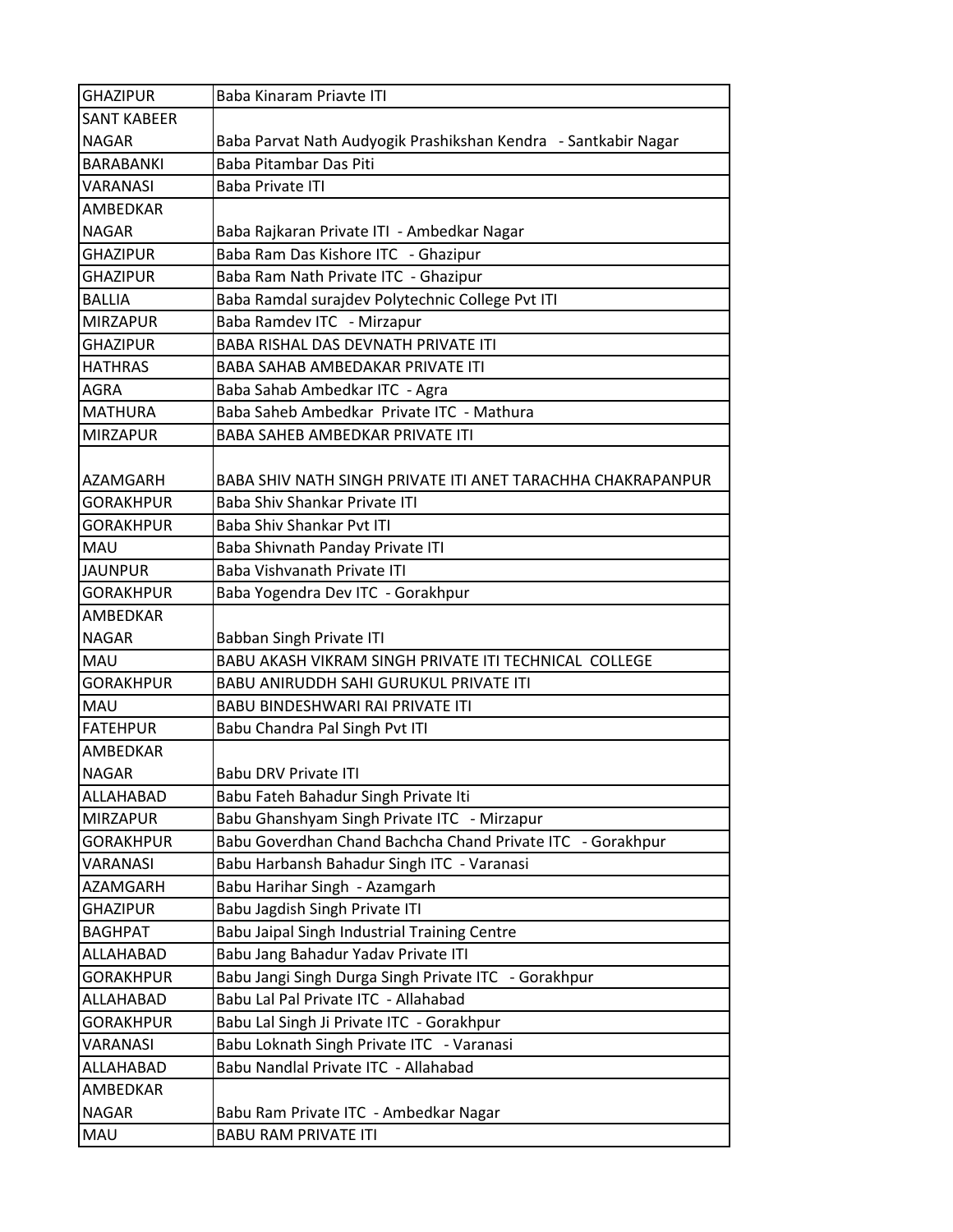| <b>BALLIA</b>       | <b>BABU SACHCHIDA NAND PRIVATE ITI</b>                              |
|---------------------|---------------------------------------------------------------------|
| <b>GORAKHPUR</b>    | <b>BABU SHAILESH MANI TRIPATHI Private ITI</b>                      |
| <b>VARANASI</b>     | Babu Shonhu Private ITC - Varanasi                                  |
|                     |                                                                     |
| ALLAHABAD           | Babu Sitaram Singh Private ITI, Dhankeshara, Asepur -Allahabad      |
| CHANDAULI           | Babu Tufani Singh Private ITC - Chandauli                           |
| <b>GHAZIPUR</b>     | Babunandan Iti                                                      |
| <b>AZAMGARH</b>     | <b>BABURAMDAS PRIVATE ITI</b>                                       |
| <b>AURAIYA</b>      | <b>BABURAMPREMADEVI PRIVATE ITI</b>                                 |
| <b>SANT KABEER</b>  |                                                                     |
| <b>NAGAR</b>        | Badamee Pvt. ITC - Santkabir Nagar                                  |
| <b>GORAKHPUR</b>    | Badami Devi Private Iti                                             |
|                     |                                                                     |
| <b>GAUTAM</b>       |                                                                     |
| <b>BUDDHA NAGAR</b> | Badley Singh Private ITC - Gautambuddha Nagar                       |
| <b>GORAKHPUR</b>    | Badri Rai Private ITI                                               |
|                     | Baghpat Industrial Training Centre Bamnauli Baraut Budhana Road -   |
| <b>BAGHPAT</b>      | <b>Bagpat</b>                                                       |
| <b>BUDAUN</b>       | Bagrain Private ITC - Badaun                                        |
| <b>DEORIA</b>       | Bahadur Yadav Memorial Private ITI - Deoria                         |
| <b>DEORIA</b>       | <b>Bahadur Yadav Memorial Pvt ITI</b>                               |
| MUZAFFARNAGA        | Bahoti Devi ITI, Shamli-M.Nagar Road, Dholra, Muzaffar Nagar -      |
| R                   | <b>Muzaffar Nagar</b>                                               |
| <b>GORAKHPUR</b>    | Baijnath Niji I T I                                                 |
| <b>JAUNPUR</b>      | BAIJNATH SINGH INDUSTRIAL TRAINING CENTRE - Jaunpur                 |
| <b>AGRA</b>         | Baikunti Devi Mohan Lal ITC - Agra                                  |
| <b>BALLIA</b>       | Bajarang Private ITC - Ballia                                       |
| SAHARANPUR          | Bala Ji Private ITC - Saharanpur                                    |
| <b>GHAZIPUR</b>     | Bala Private ITC - Ghazipur                                         |
| <b>KASGANJ</b>      | Balajee Iti College                                                 |
| <b>AGRA</b>         | Balaji Private ITI - Agra                                           |
| PILIBHIT            | Balaji Private ITI, Tanakpur Road Saidpur, Pilibhit                 |
| <b>JHANSI</b>       | Balaji Pvt. Iti                                                     |
| MAU                 | Baldeo Das Audyogik Prashikshan Private ITC - Mau                   |
| <b>JAUNPUR</b>      | Baldev Prasad Shukla Private ITC - Jaunpur                          |
| <b>SANT KABEER</b>  |                                                                     |
| <b>NAGAR</b>        | <b>BALENDRA SINGH PRIVATE ITI</b>                                   |
|                     |                                                                     |
| <b>GORAKHPUR</b>    | Balendra Singh Smarak Nigi Audhugik Prashikshan Sashathan Gorakhpur |
|                     |                                                                     |
| ALLAHABAD           | Balram Institute of Technical Studies, Research & ITC - Allahabad   |
| <b>MATHURA</b>      | Bani Singh Sikarwar Private ITI                                     |
| <b>BAREILLY</b>     | Bankey Behari Tech. Education Centre ITC - Bareilly                 |
| <b>AZAMGARH</b>     | Bansh Narayan Baleshwar Ji Private ITI                              |
| <b>MAU</b>          | Banshidhar Private ITC - Mau                                        |
| AMBEDKAR            |                                                                     |
| <b>NAGAR</b>        | BANSRAJ RAMDULAAR PRIVATE ITI                                       |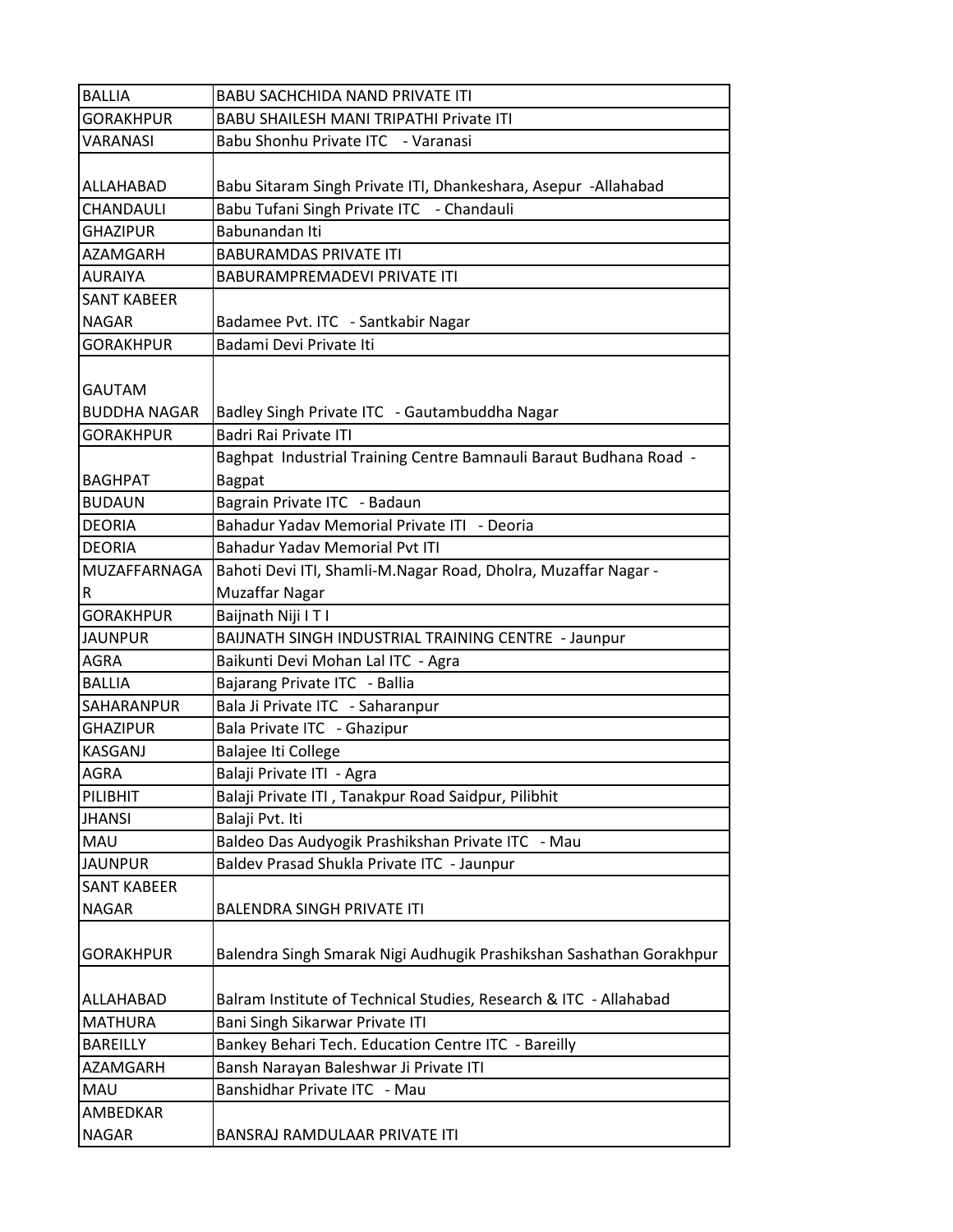| <b>RAE BARELI</b>   | Bappa Devtadeen Agrahari ITC - Raibareli                            |
|---------------------|---------------------------------------------------------------------|
| <b>GORAKHPUR</b>    | Bapu Private Iti                                                    |
| <b>GORAKHPUR</b>    | <b>BAPU PRIVATE ITI PIPIGANJ GORAKHPUR</b>                          |
|                     |                                                                     |
| KANPUR NAGAR        | Bara Devi Private ITC - Kanpur Nagar                                |
| <b>JALAUN</b>       | <b>BARA DEVI PRIVATE ITI</b>                                        |
| <b>KANPUR NAGAR</b> | <b>BARA DEVI PRIVATE ITI</b>                                        |
|                     |                                                                     |
| KANPUR NAGAR        | <b>BARADEVI PRIVATE ITI</b>                                         |
| <b>UNNAO</b>        | Baradevi Pvt Iti                                                    |
| MAHARAJGANJ         | Barasati Devi ITC - Mahrajganj                                      |
| <b>GORAKHPUR</b>    | barhalganj private iti                                              |
| <b>SULTANPUR</b>    | Barsati Memorial Private ITC - Sultanpur                            |
| <b>LUCKNOW</b>      | Basant Lal ITC - Lucknow                                            |
| MAHARAJGANJ         | basant private iti                                                  |
| <b>JAUNPUR</b>      | Basanti Devi Audyogik Prashikshan Kendra Kauria - Jaunpur           |
| ALLAHABAD           | Basdei Devi Pvt.Iti                                                 |
| <b>GORAKHPUR</b>    | Basmati Devi Private ITI                                            |
| IALIGARH            | Bauhare Hari Singh Pvt. Iti                                         |
| <b>AZAMGARH</b>     | <b>BBRPS Pvt Iti Azamgarh</b>                                       |
| <b>MATHURA</b>      | BGH Private ITI, Paigaon, Chhata, Mathura                           |
| <b>AGRA</b>         | <b>BHAAVYA PRIVATE ITI</b>                                          |
| <b>SAHARANPUR</b>   | <b>BHAGAT SINGH MEMORIAL PRIVATE ITI</b>                            |
|                     | BHAGAWAT SINGH SINGHRAUR AUDHAUGIK PRASHIKSHAN KENDRA               |
| <b>BANDA</b>        | <b>PRIVATE ITI</b>                                                  |
| <b>JALAUN</b>       | <b>Bhagwan Singh Private ITI</b>                                    |
| <b>SULTANPUR</b>    | Bhagwandeen Singh ITC - Sultanpur                                   |
| <b>SAHARANPUR</b>   | <b>BHAGWATI DEVI PRIVATE ITI</b>                                    |
| <b>JHANSI</b>       | Bhagwati Devi Private ITI, Garautha - Jhansi                        |
| <b>JAUNPUR</b>      | Bhagwati Prasad Yadav Private ITC - Jaunpur                         |
|                     |                                                                     |
| <b>GAUTAM</b>       |                                                                     |
| <b>BUDDHA NAGAR</b> | Bhagwati Private Iti                                                |
| AZAMGARH            | <b>BHANMATI DEVI PRIVATE ITI</b>                                    |
| <b>FAIZABAD</b>     | Bhanumati ITC - Faizabad                                            |
| <b>BAREILLY</b>     | <b>Bharat Private ITI</b>                                           |
| <b>AGRA</b>         | Bharat Private ITI - Agra                                           |
| <b>BALLIA</b>       | Bharti Private Industrial Training Institute                        |
| <b>LUCKNOW</b>      | Bharti Private ITC - Lucknow                                        |
| <b>MEERUT</b>       | <b>BHARTI PRIVATE ITI</b>                                           |
| <b>ETAH</b>         | Bhartia Industrial Training Centre Holi Gate - Etah                 |
| <b>MATHURA</b>      | Bhartiya Industrial Training Centre Raya Mathura<br>- Mathura       |
|                     |                                                                     |
| <b>SAHARANPUR</b>   | Bhartiya Industrial Training Institute, Deoband [PITI] - Saharanpur |
|                     |                                                                     |
| <b>JHANSI</b>       | Bhartiya Institute of Technology & Engineering Private ITC - Jhansi |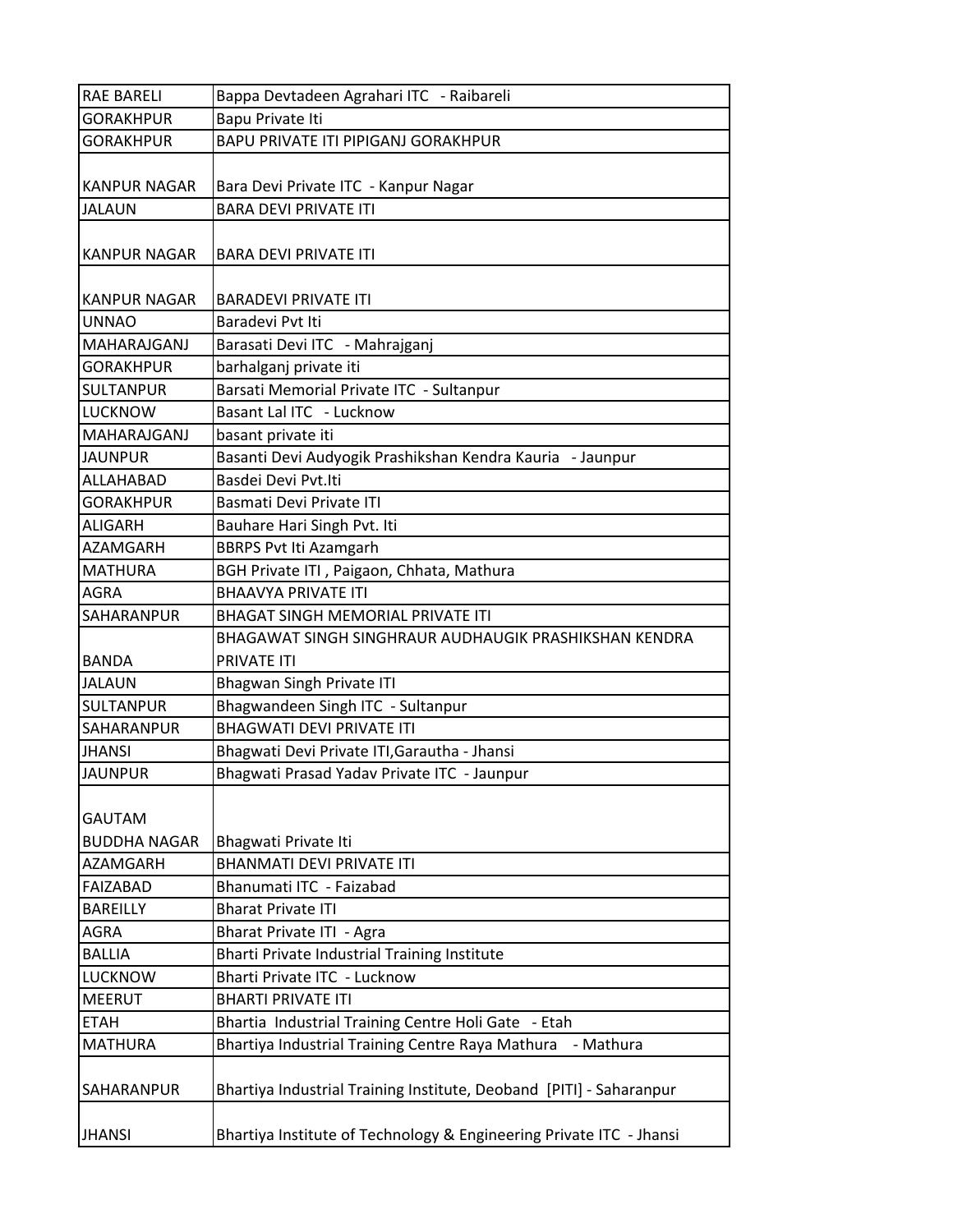| <b>MIRZAPUR</b>                    | Bhartiya ITC - Mirzapur                                               |
|------------------------------------|-----------------------------------------------------------------------|
| BARABANKI                          | Bhartiya ITC - Barabanki                                              |
| MORADABAD                          | Bhartiya ITI Moradabad { PITI )                                       |
| <b>BAGHPAT</b>                     | Bhartiya Rishikul Industrial Training Centre - Bagpat                 |
| <b>KUSHI NAGAR</b>                 | Bhartiya Viklang Sankat Mochan Pvt. ITI - Kushi Nagar                 |
| <b>ALIGARH</b>                     | Bhavna Singh Industrial Training Centre Rajiv Nagar - Aligarh         |
| AMBEDKAR                           |                                                                       |
| <b>NAGAR</b>                       | Bhawani Prashad Shingh Janta Private ITC - Ambedkar Nagar             |
| <b>LUCKNOW</b>                     | <b>BHAWANI PRIVATE ITI</b>                                            |
| <b>ALIGARH</b>                     | Bhawna Singh Pvt. ITI                                                 |
| <b>MIRZAPUR</b>                    | Bhet Private ITI - Mirzapur                                           |
|                                    |                                                                       |
| <b>HAPUR</b>                       | Bhiwaniya Institute of Information Technology Private ITC - Hapur     |
| <b>MAINPURI</b>                    | <b>Bhogaon Private ITI</b>                                            |
| <b>MATHURA</b>                     | <b>BHOLA SHANKER PRIVATE ITI</b>                                      |
| <b>GHAZIPUR</b>                    | Bhole Shankar Dhaneshwari ITC - Ghazipur                              |
| <b>MATHURA</b>                     | Bhoodev Private ITI, - Mathura                                        |
|                                    |                                                                       |
| <b>GAUTAM</b>                      |                                                                       |
| <b>BUDDHA NAGAR</b>                | Bhoomi ITC - Gautambuddha Nagar                                       |
| <b>BULANDSHAHR</b>                 | Bhoop Singh ITI Lakhawati, Bulandshahr - Bulandshahr                  |
| CHANDAULI                          | <b>BHRIGU NATH SINGH PRIVATE ITI</b>                                  |
| <b>GHAZIPUR</b>                    | <b>Bhullu Memorial Private ITI</b>                                    |
|                                    |                                                                       |
| CHANDAULI                          | Bhupendra Kumar Private ITI Munsaf Katra Nehru Nagar - Chandauli      |
|                                    |                                                                       |
| <b>GAUTAM</b>                      |                                                                       |
| <b>BUDDHA NAGAR</b>                | Bihari Lal Private ITI DANKAUR, G.B. Nagar - Gautambuddha Nagar       |
| <b>BIJNOR</b>                      | Bijnor Industrial Training Centre Nazibabad Road                      |
| <b>SONBHADRA</b>                   | Bio Tech Private ITC - Sonebhadra                                     |
| <b>LUCKNOW</b>                     | BIRENDRA PRATAP PRIVATE ITI CHINHAT, LUCKNOW                          |
| <b>BALLIA</b><br><b>CHITRAKOOT</b> | Birja Singh Memorial ITI - Ballia                                     |
|                                    | Bitiaya Devi Private ITI, Rauli Kalyanpur, Chitrakoot                 |
| <b>SANT RAVIDAS</b>                |                                                                       |
| <b>NAGAR</b>                       | <b>BLB Private ITI</b>                                                |
| (BHADOHI)                          | <b>BNSHUKLA Private ITI</b>                                           |
| <b>DEORIA</b><br><b>MATHURA</b>    |                                                                       |
| AGRA                               | Bohare Narayan Singh Arya Pvt Iti                                     |
| <b>BASTI</b>                       | <b>BR PRIVATE ITI</b><br>BRAHMADUTT PRABHA DWIVEDI PRIVATE ITI        |
| MATHURA                            | Braj Ballabh ITC - Mathura                                            |
| <b>BALLIA</b>                      |                                                                       |
|                                    | Brajesh Unique Private ITC - Ballia                                   |
| AGRA                               | Bright Future Industrial Training Institute                           |
| SAHARANPUR                         | Bright Future Private I.T.I                                           |
| AMBEDKAR                           |                                                                       |
| <b>NAGAR</b><br><b>MATHURA</b>     | Bright Sughra Devi Private ITC - Ambedkar Nagar<br>Brij ITC - Mathura |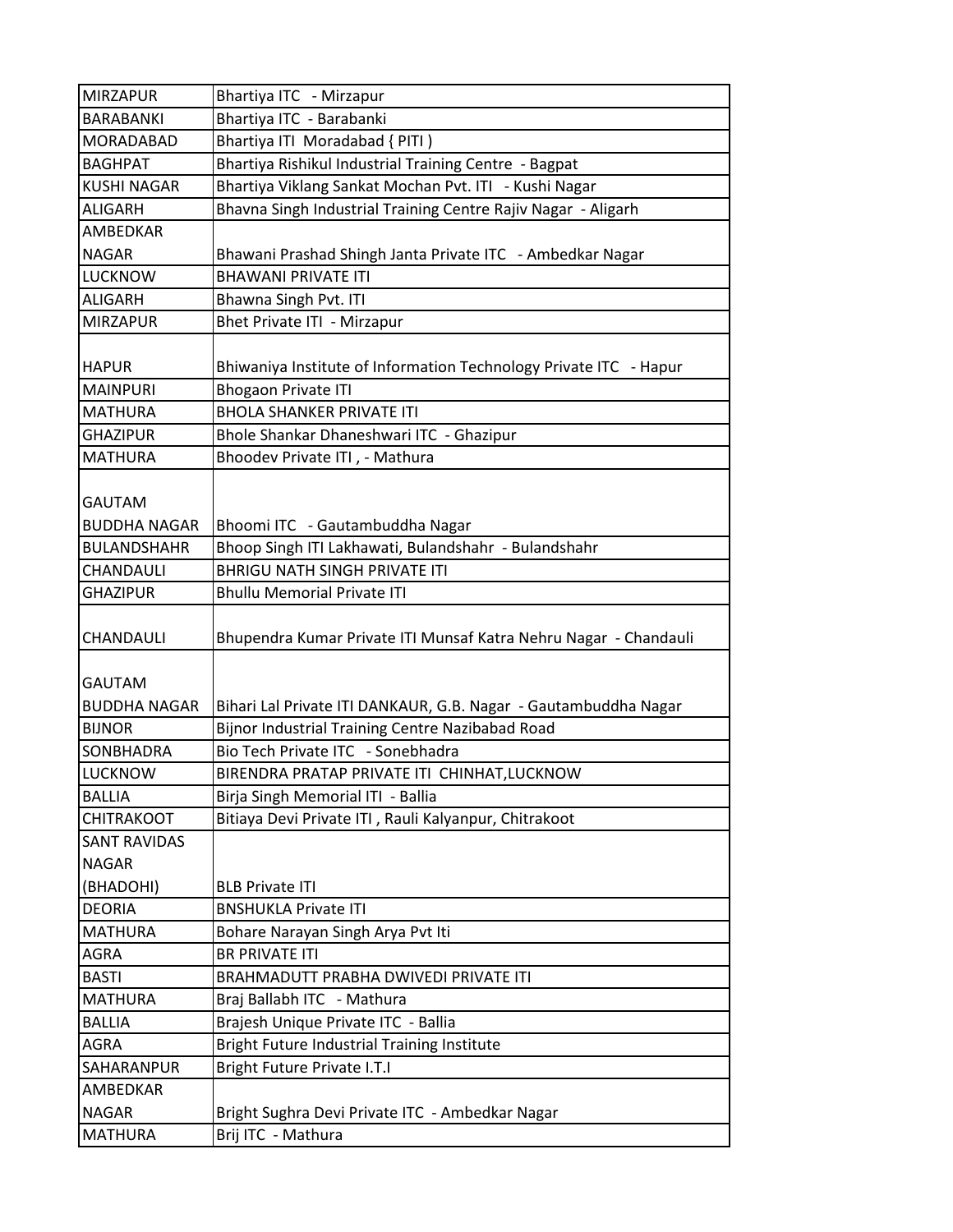| <b>FATEHPUR</b>     | Brij Lal Private ITC - Fatehpur                                       |
|---------------------|-----------------------------------------------------------------------|
| <b>MATHURA</b>      | Brij Shiv Private ITI                                                 |
| <b>BALLIA</b>       | Brij Shyam Private ITC - Ballia                                       |
|                     | Brijesh Memorial Private ITI, Bharwa Sumerpur, Hamirpur U.P. -        |
| <b>HAMIRPUR</b>     | Hamirpur                                                              |
| <b>GHAZIPUR</b>     | <b>BRIJESH PRIVATE ITI</b>                                            |
| <b>BASTI</b>        | BRMH DUTT PRABHA DWIVEDI PRIVATE ITI                                  |
| <b>MATHURA</b>      | <b>BSP PVT ITI</b>                                                    |
| <b>GORAKHPUR</b>    | <b>BT PVT ITI</b>                                                     |
| <b>GHAZIPUR</b>     | Buddha Private ITC - Ghazipur                                         |
| <b>GORAKHPUR</b>    | <b>Buddha Private ITI</b>                                             |
| <b>GHAZIPUR</b>     | Buddham Sharanam Private ITC - Ghazipur                               |
| <b>BULANDSHAHR</b>  | <b>BULANDSHAHR PRIVATE ITI</b>                                        |
| <b>JHANSI</b>       | Bundelkhand Private ITC - Jhansi                                      |
| <b>MAINPURI</b>     | Bux Singh Private ITI - Mainpuri                                      |
| <b>ALIGARH</b>      | C C S Private ITI                                                     |
| <b>ALIGARH</b>      | CJS Private ITI                                                       |
|                     |                                                                       |
| <b>KANPUR NAGAR</b> | <b>CL Memorial Private ITI</b>                                        |
| <b>ALIGARH</b>      | C P S PRIVATE ITI                                                     |
| <b>BULANDSHAHR</b>  | CSP Singh Industrial Training Centre - Bulandshahr                    |
| <b>BIJNOR</b>       | C V RAMAN Private ITC, - Bijnor                                       |
| ALLAHABAD           | C. M. E. Private ITC - Allahabad                                      |
| <b>AZAMGARH</b>     | C. S. Private ITC - Azamgarh                                          |
| <b>AGRA</b>         | C.L.Memorial Private ITI - Agra                                       |
| ALLAHABAD           | C.P. Gautam Audhogic prashikshan Kendra - Allahabad                   |
|                     |                                                                       |
| <b>GAUTAM</b>       |                                                                       |
| <b>BUDDHA NAGAR</b> | C.R.S Private ITC - Gautambuddha Nagar                                |
| ALLAHABAD           | C.V.A.P.P.S ITC - Allahabad                                           |
| <b>ALLAHABAD</b>    | C.V.A.P.P.S., Dhanoyia, Private ITI - Allahabad                       |
| <b>VARANASI</b>     | <b>CAMBRIDGE PRIVATE ITI</b>                                          |
| <b>GORAKHPUR</b>    | CAPITAL PVT. I.T.I - Cinema Road, Gorakhpur (U.P)                     |
| <b>MATHURA</b>      | Capt. Rakesh Ramesh Chand Private ITI - Mathura                       |
| <b>MATHURA</b>      | Captain Bhanwar Singh Private Industrial Training Institute           |
| <b>HATHRAS</b>      | Captain P.L. Pvt. Iti                                                 |
| <b>MATHURA</b>      | Captain Rakesh ITC - Mathura                                          |
| SAHARANPUR          | Care Paramedical Private ITI                                          |
| <b>DEORIA</b>       | CAREER DEVELOP PRIVATE ITI                                            |
| <b>SULTANPUR</b>    | Central Industrial Training Centre Rahul Chouraha - Sultanpur         |
| <b>GHAZIPUR</b>     | Central ITC - Ghazipur                                                |
| <b>SONBHADRA</b>    | Central Private ITC - Sonebhadra                                      |
|                     | Centre for Agrarian Research Training Educatrion(CARTE) Private ITC - |
| <b>GHAZIABAD</b>    | Ghaziabad                                                             |
| <b>MEERUT</b>       | CH DALEL SINGH Private ITI                                            |
| <b>SAHARANPUR</b>   | Ch Dhanpal singh Private ITI                                          |
| <b>BULANDSHAHR</b>  | Ch Hukum Singh Private ITI                                            |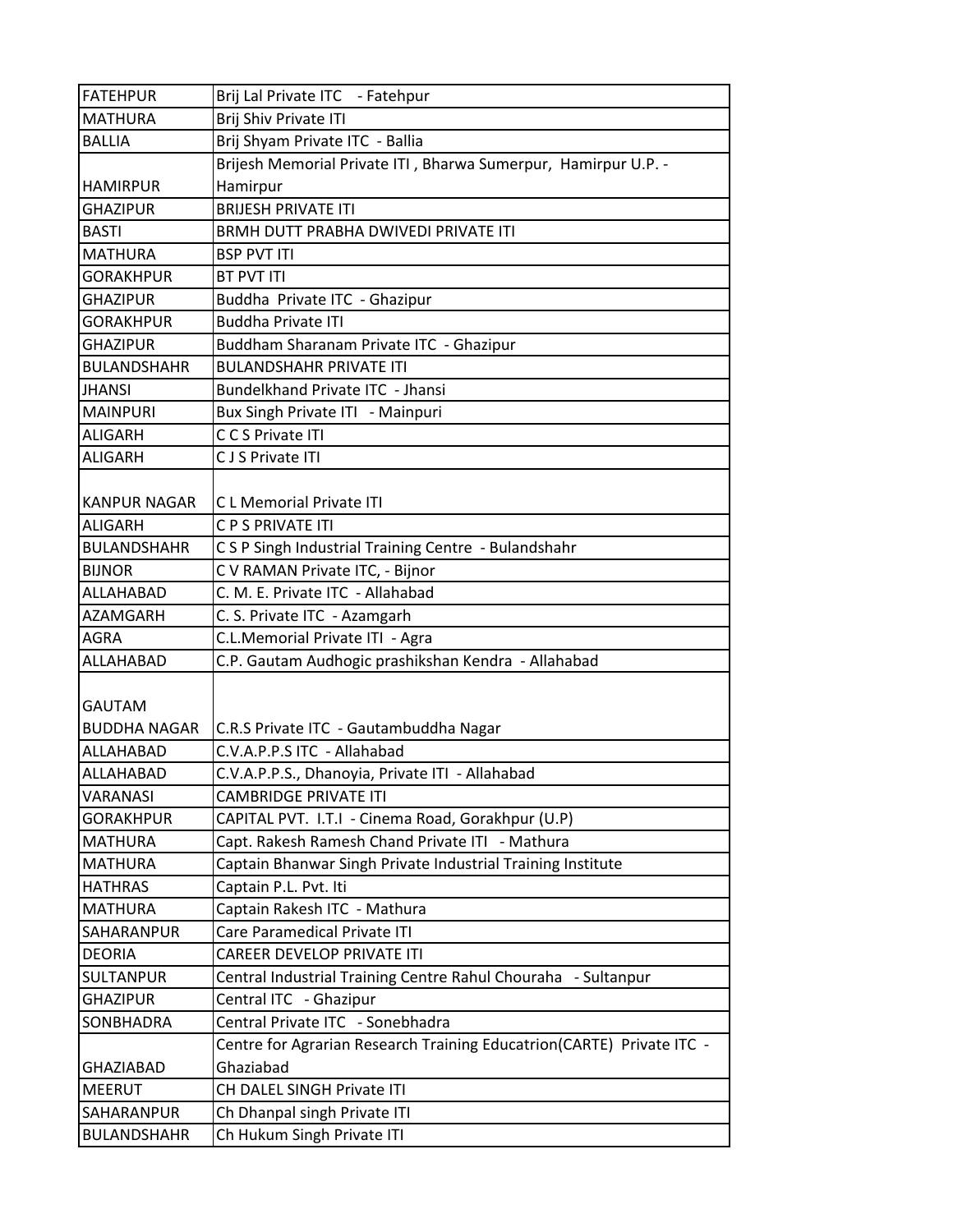| SAHARANPUR          | Ch KALIRAM PRIVATE ITI                                               |
|---------------------|----------------------------------------------------------------------|
| SAHARANPUR          | Ch Katar Singh Private ITI                                           |
| <b>KANSHIRAM</b>    |                                                                      |
| <b>NAGAR</b>        | Ch R P Private ITI                                                   |
| ALIGARH             | CH RAM SINGH PRIVATE ITI                                             |
| SAHARANPUR          | Ch Sahab Singh Private ITI                                           |
| SAHARANPUR          | Ch Surender Kumar Private ITI                                        |
|                     |                                                                      |
| <b>GHAZIABAD</b>    | Ch. Charan Singh Industrial Training Institute Patla Ghaziabad (U.P) |
| <b>FAIZABAD</b>     | Ch. Charan Singh ITC - Faizabad                                      |
| <b>MEERUT</b>       | Ch. Charan Singh Memorial Private I.T.I. Alipur - Meerut             |
|                     |                                                                      |
| <b>GAUTAM</b>       |                                                                      |
| <b>BUDDHA NAGAR</b> | Ch. Charan Singh Private ITC - Gautambuddha Nagar                    |
| MUZAFFARNAGA        |                                                                      |
| R                   | CH. KADAM SINGH MEMORIAL PRIVATE I.T.I                               |
| <b>MATHURA</b>      | Ch. Nirottham Singh Private ITI - Mathura                            |
| SAHARANPUR          | Ch. Shambhu Singh Private ITI                                        |
| SAHARANPUR          | Ch. Sobha Ram Private ITC - Saharanpur                               |
| SAHARANPUR          | Ch.Charan Singh Private I.T.I                                        |
| <b>HAPUR</b>        | Ch.Veer Narayan (Pvt.) ITI                                           |
| <b>SANT KABEER</b>  |                                                                      |
| <b>NAGAR</b>        | Chaitanya Bharat Private ITI, Bhujaini Khalilabad                    |
| SAHARANPUR          | CHAMAN DEVI MEMORIAL PARAMEDICAL PRIVATE ITI                         |
| SAHARANPUR          | CHAMAN DEVI PARA MEDICAL PRIVATE ITI BALYAKHARI SAHARANPUR           |
| <b>MATHURA</b>      | Chameli Devi ITC, Bandi                                              |
| <b>HAPUR</b>        | Champa Industrial Training Institute Dholana, HAPUR - Hapur          |
| MAHARAJGANJ         | CHAMPA DEVI MEMORIAL PRIVATE ITI                                     |
| <b>HATHRAS</b>      | Chandan Deep Pvt. Iti                                                |
| <b>MATHURA</b>      | Chandan Private ITI - Mathura                                        |
| <b>MATHURA</b>      | Chandanvan Private ITI - Mathura                                     |
| AMBEDKAR            |                                                                      |
| <b>NAGAR</b>        | Chandra Private ITC - Ambedkar Nagar                                 |
|                     |                                                                      |
| <b>KANPUR NAGAR</b> | Chandra Bhal Private ITI                                             |
| <b>GHAZIPUR</b>     | Chandra Deo Private ITI                                              |
| <b>JAUNPUR</b>      | Chandra Devi Private Audyogik Prashikshan Kendra - Jaunpur           |
| AZAMGARH            | Chandra Devi Private Industrial Training Institute                   |
| SAMBHAL             | Chandra Pal Arya Mahila Technical Institute - Sambhal                |
| ALLAHABAD           | Chandra Private Industrial Training Institute                        |
| <b>LUCKNOW</b>      | Chandra Private Industrial Training Institute                        |
| AMBEDKAR            |                                                                      |
| <b>NAGAR</b>        | Chandra Private ITC - Ambedkar Nagar                                 |
| <b>BARABANKI</b>    | Chandra Private ITC - Barabanki                                      |
| <b>GHAZIPUR</b>     | CHANDRA PRIVATE ITI                                                  |
| <b>ALIGARH</b>      | Chandra Sekhar Azad Pvt. ITI                                         |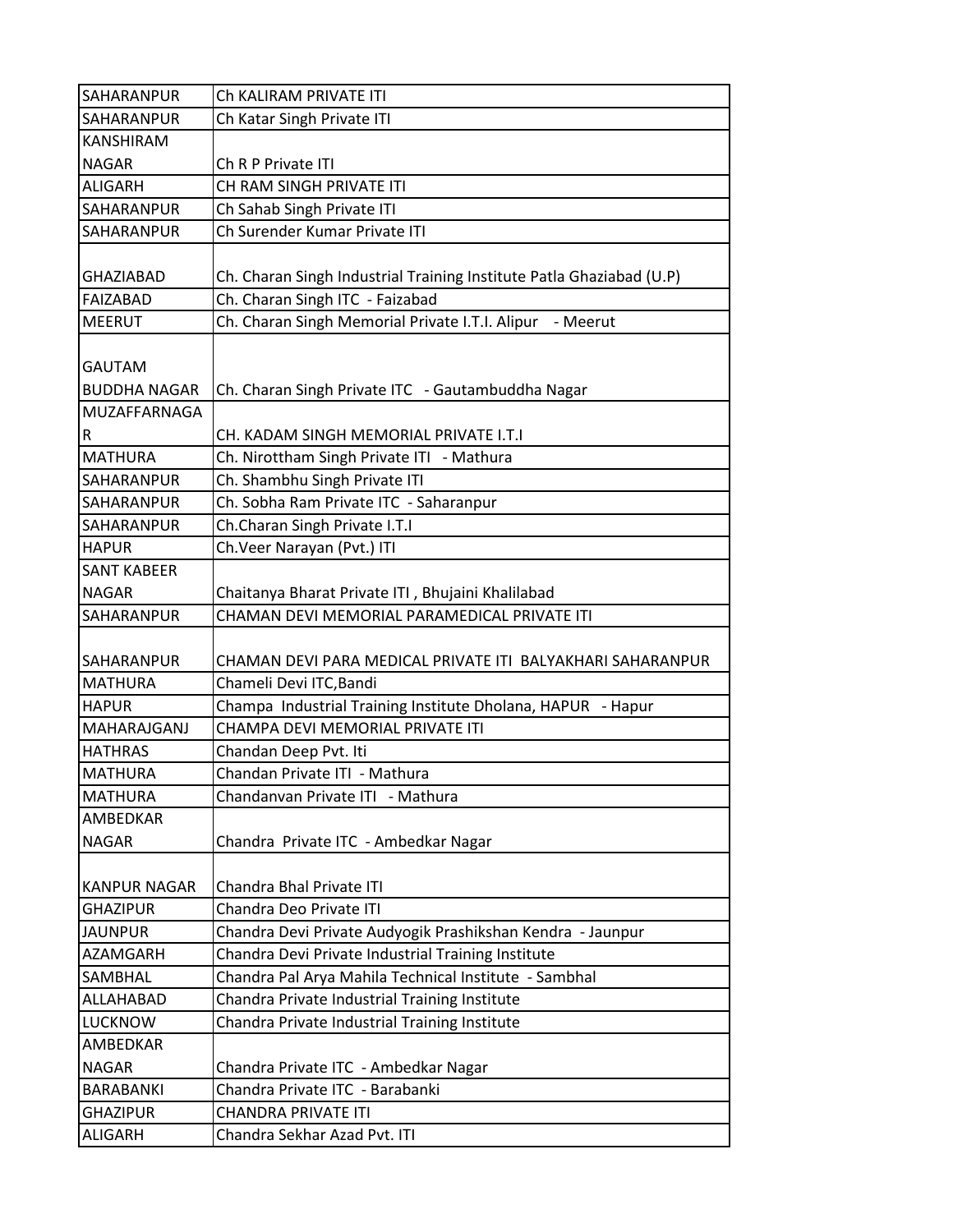| <b>BALLIA</b>       | Chandra Shekhar Azad ITC - Ballia                                      |
|---------------------|------------------------------------------------------------------------|
| ALLAHABAD           | Chandra Shekhar Azad Private Iti                                       |
| <b>BIJNOR</b>       | Chandra Shekhar Private Industrial Training Institute - Bijnor         |
| <b>SULTANPUR</b>    | Chandra Shekhar Private ITC, Sultanpur - Sultanpur                     |
| <b>JAUNPUR</b>      | Chandrabhan Singh Private ITC - Jaunpur                                |
|                     | Chandradev ITI, BAGHMARWA, BAHADURGANJ-GHAZIPUR [PITI - ]              |
| <b>GHAZIPUR</b>     | Ghazipur                                                               |
| <b>MAU</b>          | CHANDRADEV SMARAK PRIVATE ITI                                          |
|                     |                                                                        |
| <b>KANPUR NAGAR</b> | CHANDRAKALI AUDHAUGIC PRASIKSHAN KENDRA private ITI                    |
| ALLAHABAD           | CHANDRAKALI PRIVATE ITI                                                |
| <b>ETAH</b>         | Chandrakanta Industrial Training Centre Mirhachi - Etah                |
|                     |                                                                        |
| MAHARAJGANJ         | CHANDRAWATI DEVI PRIVATE ITI BELWA TIWARI ,MAHARAJGANJ                 |
| <b>GORAKHPUR</b>    | Chandrawati Devi Pvt I.T.I                                             |
| <b>ALIGARH</b>      | Chandrawati Industrial Training Centre Khair - Aligarh                 |
| <b>LUCKNOW</b>      | Chaturvedi Memorial Pvt. ITI, - Lucknow                                |
|                     | Chaub Singh Industrial Training Institute, Anchru Kalan, Bulandshahr - |
| BULANDSHAHR         | Bulandshahr                                                            |
|                     | Chaudhari Ameer Singh Saini Pairamedical Private ITI, Sumli Nagrajpur, |
| <b>SAHARANPUR</b>   | Saharanpur                                                             |
|                     |                                                                        |
| <b>GAUTAM</b>       |                                                                        |
| <b>BUDDHA NAGAR</b> | Chaudhary Bhuleram Private ITC - Gautambuddha Nagar                    |
| <b>GHAZIABAD</b>    | Chaudhary Charan Singh Memorial Private ITC - Ghaziabad                |
| <b>MATHURA</b>      | Chaudhary Daryab Singh Private ITI - Mathura                           |
| <b>ALIGARH</b>      | CHAUDHARY JASWANT SINGH PRIVATE ITI                                    |
| <b>CHITRAKOOT</b>   | Chaudhary Ramhit ITI - Chitrakoot                                      |
| <b>GORAKHPUR</b>    | Chausath Vikash Private ITI                                            |
| <b>MIRZAPUR</b>     | Chhatrapati Shivaji Industrial Training Centre - Mirzapur              |
| <b>ALLAHABAD</b>    | Chhatrapati Shivaji Private Industrial Training Institute              |
| <b>GHAZIPUR</b>     | Chhavi Shila Private ITC - Ghazipur                                    |
| <b>BANDA</b>        | Chhedi Lal Singh Singrapur Private ITC - Banda                         |
| ALLAHABAD           | Chintamani PMV ITC - Allahabad                                         |
| <b>FAIZABAD</b>     | Chintamani Smark ITC - Faizabad                                        |
| <b>FIROZABAD</b>    | CHIRAG PRIVATE ITI                                                     |
|                     |                                                                        |
| <b>KANPUR NAGAR</b> | Chiranjeevi Private ITI                                                |
| <b>RAE BARELI</b>   | Choudhary Deen Dayal Patel Private ITI - Raibareli                     |
|                     |                                                                        |
| <b>BULANDSHAHR</b>  | Choudhary Munshi Singh I.T.I.Bagrai Khurja Bulandshahr - Bulandshahr   |
| <b>LUCKNOW</b>      | City Private ITC - Lucknow                                             |
| <b>GORAKHPUR</b>    | Classic Private ITC - Gorakhpur                                        |
| AZAMGARH            | Comptech Computer Centre - Azamgarh                                    |
|                     |                                                                        |
| <b>KANPUR NAGAR</b> | Computer Private ITC - Kanpur Nagar                                    |
| <b>LUCKNOW</b>      | Computer Studies of India ITC - Lucknow                                |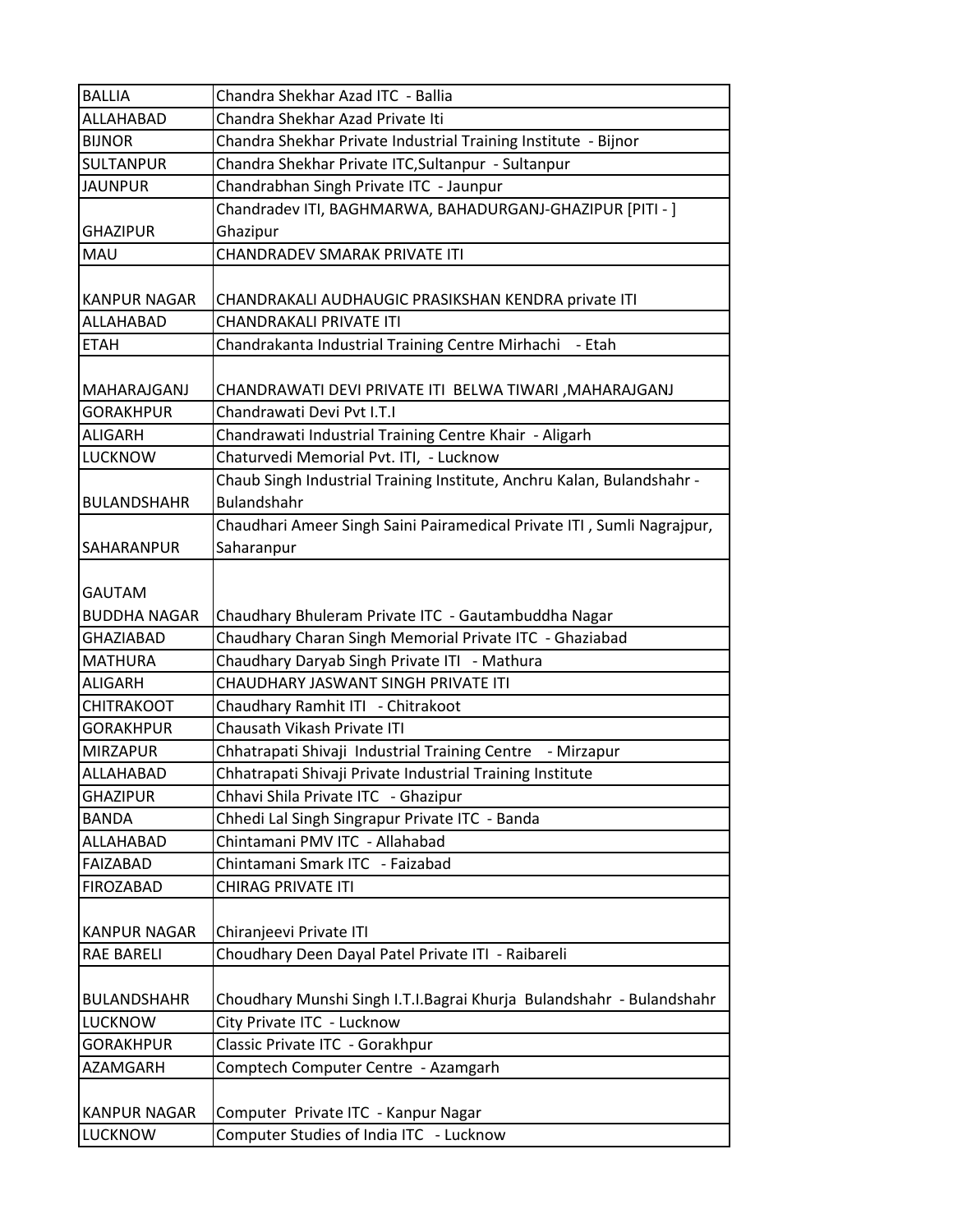| <b>BULANDSHAHR</b>   | Cp. Manoj Pandey Industrial Training Centre - Bulandshahr    |
|----------------------|--------------------------------------------------------------|
| SAHARANPUR           | <b>CPMM PRIVATE ITI</b>                                      |
| <b>AZAMGARH</b>      | Crossbelly Industrial Training Institute                     |
| <b>AZAMGARH</b>      | Crossbelly Private ITI                                       |
| <b>AGRA</b>          | Crown Private I.T.I.                                         |
| <b>MIRZAPUR</b>      | D B D Private ITI                                            |
| CHANDAULI            | <b>D P S PRIVATE ITI</b>                                     |
| PRATAPGARH           | <b>D P S PRIVATE ITI</b>                                     |
| <b>FIROZABAD</b>     | <b>D S PRIVATE ITI</b>                                       |
| <b>SANT RAVIDAS</b>  |                                                              |
| <b>NAGAR</b>         |                                                              |
| (BHADOHI)            | D. J. D. Private ITC - Santravidas Nagar (Bhadohi)           |
| <b>JYOTIBA PHULE</b> |                                                              |
| <b>NAGAR</b>         | D. S. M. Private ITC - J.P.Nagar (Amroha)                    |
| SAHARANPUR           | D.A.V PARAMEDICAL PRIVATE ITI JHARAULI, SAHARANPUR           |
| <b>GHAZIABAD</b>     | D.B.S. Delhi ITI, TroniCa City, Loni, Gaziabad - Gaziabad    |
| <b>BULANDSHAHR</b>   | D.M. ITC - Bulandshahr                                       |
| <b>GONDA</b>         | D.P.Pandey Private ITC - Gonda                               |
| <b>BALLIA</b>        | D.S Memorial ITC - Ballia                                    |
| <b>HAPUR</b>         | D.S.Pvt.Industrial Training Institute                        |
| <b>MATHURA</b>       | Daksh ITC - Mathura                                          |
| <b>MEERUT</b>        | Daksh Private ITC - Meerut                                   |
| <b>JYOTIBA PHULE</b> |                                                              |
| <b>NAGAR</b>         | Daksh Private ITI                                            |
| <b>LUCKNOW</b>       | Dalchandra Memorial Private ITC - Lucknow                    |
| <b>SULTANPUR</b>     | Dan Bahadur Singh ITC - Sultanpur                            |
| <b>MIRZAPUR</b>      | Dashrath Singh Private ITI                                   |
| ALLAHABAD            | Data Expert Technical Institute Private ITC - Allahabad      |
| <b>LUCKNOW</b>       | Datatracks Computer Center Private ITC - Lucknow             |
| <b>BIJNOR</b>        | DAYA MEDICAL SCIENCE ITI                                     |
| SAHARANPUR           | Daya Nand Pvt. Iti                                           |
| <b>UNNAO</b>         | Dayanand Dinanath Private ITI - Unnao                        |
| <b>SHAMLI</b>        | Dayanand Industrial Centre - Shamli                          |
| <b>MATHURA</b>       | Dayanand Private ITI, Mandi Chauraha, Mathura                |
| ALLAHABAD            | dayaram shastri pvt. i.t.i                                   |
| <b>AMETHI</b>        | DBSITEM Pvt. ITC - Amethi                                    |
| <b>MATHURA</b>       | DCS COLLEGE PRIVATE ITI                                      |
| <b>KAUSHAMBI</b>     | Ddr Pvt Iti                                                  |
| <b>LUCKNOW</b>       | Deeksha Private ITI                                          |
| <b>FAIZABAD</b>      | Deen Dayal Private ITC - Faizabad                            |
| SAHARANPUR           | DEEN DAYAL UPADHYAY PRIVATE ITI                              |
| <b>BASTI</b>         | Deenbandhu Ramraj Audyogik Prashikshan Kendra ITC<br>- Basti |
| <b>GONDA</b>         | Deendayal ITI - Gonda                                        |
| <b>BAGHPAT</b>       | Deep Private Iti                                             |
| MAU                  | Deepak Private ITI                                           |
| ALLAHABAD            | Deepanjali Private ITC - Allahabad                           |
| SAHARANPUR           | Deepanshu Private ITI                                        |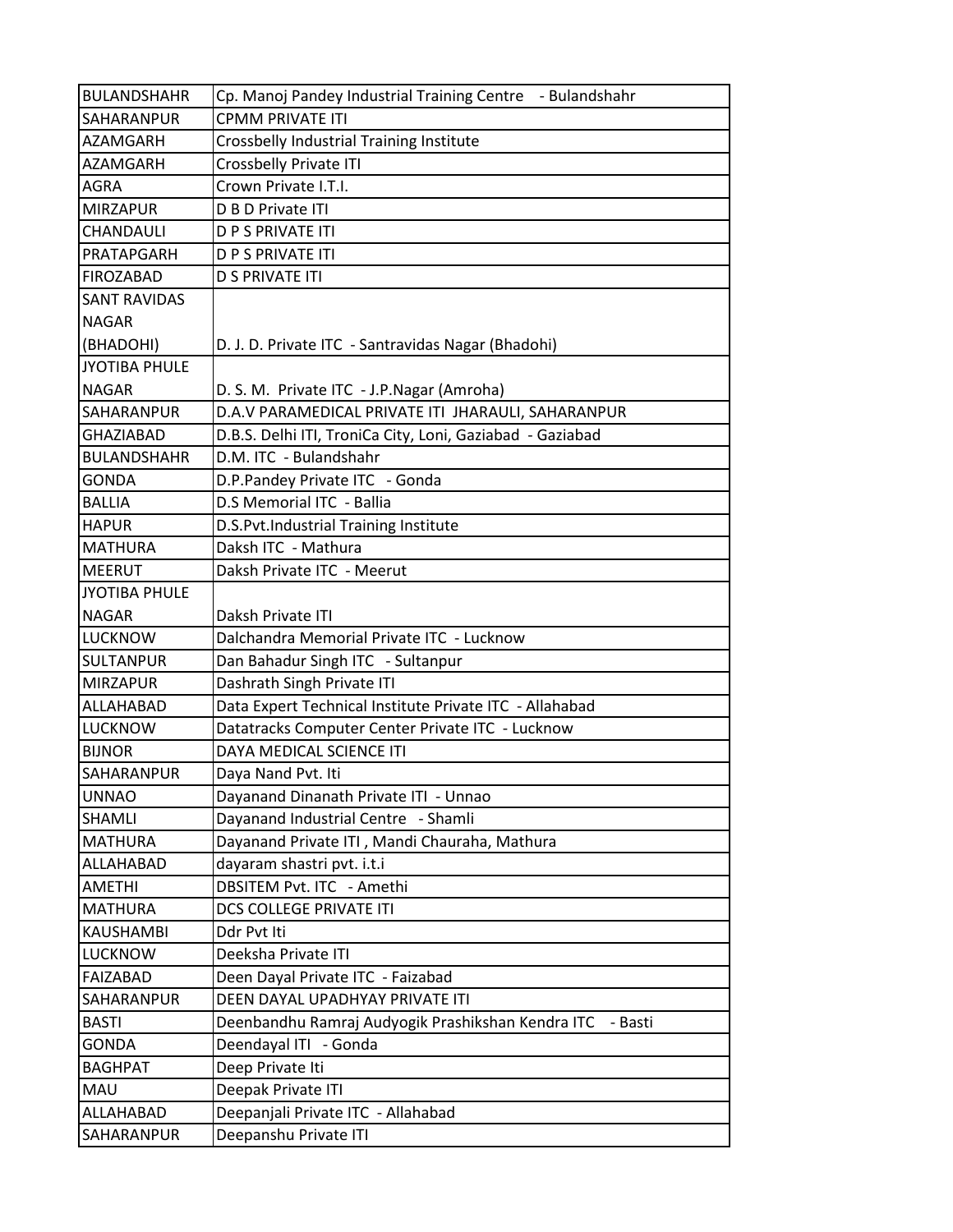| <b>BIJNOR</b>       | DEHRADUN PRIVATE ITI CHANDPUR, BIJNOR                     |
|---------------------|-----------------------------------------------------------|
|                     |                                                           |
| <b>GHAZIABAD</b>    | DELHI INSTITUTE OF MANAGEMENT AND TECHNOLOGY PRIVATE ITI  |
| <b>MEERUT</b>       | Delhi Private ITI                                         |
| <b>GHAZIABAD</b>    | Delhi Public I.T.I., Khora (Ghaziabad) [Ins. Code ]       |
| <b>BASTI</b>        | Denbandhu Global Private ITI , Jigina Manjhariya Sa       |
| <b>DEORIA</b>       | Deoria ITC - Deoria                                       |
| <b>VARANASI</b>     | Dev ITC - Varanasi                                        |
| <b>MATHURA</b>      | Dev Pratap Pvt. Iti                                       |
| <b>MATHURA</b>      | Dev Private ITI                                           |
| <b>BALLIA</b>       | DEV SAKHI DEVI PRIVATE ITI                                |
| FAIZABAD            | Deva Private ITC, - Faizabad                              |
| SONBHADRA           | Deva Private ITI, - Sonebhadra                            |
| <b>DEORIA</b>       | DEVBALI SINGH PRIVATE ITI                                 |
| <b>BAREILLY</b>     | Devbhoomi Pvt. Iti                                        |
| <b>BALLIA</b>       | DEVENDRA NATH PRIVATE ITI                                 |
| <b>JAUNPUR</b>      | Devendra Nath Singh ITC - Jaunpur                         |
| CHANDAULI           | DEVENDRA PRIVATE ITI                                      |
| <b>AMETHI</b>       | Devi Prasad Singh ITC [] - Amethi                         |
| <b>FAIZABAD</b>     | Devnath Baba Private ITI                                  |
| <b>AZAMGARH</b>     | Devnathyadavprivateiti                                    |
| SONBHADRA           | Devo Mahesh Private ITC - Sonebhadra                      |
| <b>MIRZAPUR</b>     | Devraj Singh Private ITI, Kolepur Sriniwas Dham, Mirzapur |
| <b>GORAKHPUR</b>    | Devta Mishra Niji I T I                                   |
| <b>VARANASI</b>     | Dewa ITC - Varanasi                                       |
| ALLAHABAD           | Dhanraji Devi Yagya Narayan Private ITI - Allahabad       |
| <b>DEORIA</b>       | DHANUSH DHARI MANI PRIVATE ITI                            |
| <b>DEORIA</b>       | Dhanushdhari Mani Private Industrial Training Institute   |
| <b>MATHURA</b>      | Dhanvantri Private ITI                                    |
| <b>MEERUT</b>       | Dhara Industrial Training Centre Dhanpur - Meerut         |
| <b>KUSHI NAGAR</b>  | Dhara Raval Private ITI - Kushi Nagar                     |
| <b>MAU</b>          | Dharmadev ITC - Mau                                       |
| <b>SANT RAVIDAS</b> |                                                           |
| <b>NAGAR</b>        |                                                           |
| (BHADOHI)           | DHARMSHEELA PRIVATE INDUSTRIAL TRAINING INSITUTE          |
| <b>FAIZABAD</b>     | Diamond Pvt ITI                                           |
| ALLAHABAD           | Dileep Pvt ITI, - Allahabad                               |
| ALLAHABAD           | Dinesh Chandra Viswakarma Private ITC - Allahabad         |
| <b>RAE BARELI</b>   | Dipanjali Private ITC - Raibareli                         |
| AMBEDKAR            |                                                           |
| <b>NAGAR</b>        | Dirgaj Prasad Singh Pvt ITI                               |
| <b>BULANDSHAHR</b>  | Disha Private ITC - Bulandshahr                           |
| <b>MAU</b>          | <b>DISHA PRIVATE ITI</b>                                  |
| <b>MATHURA</b>      | Dixit Iti                                                 |
| <b>JHANSI</b>       | Doodhnath Private ITI                                     |
| MAU                 | Doodhnath Vasudev Iti Halimabad Mau                       |
| SAHARANPUR          | Doon Private ITI, Sunderpur, behat, Saharanpur            |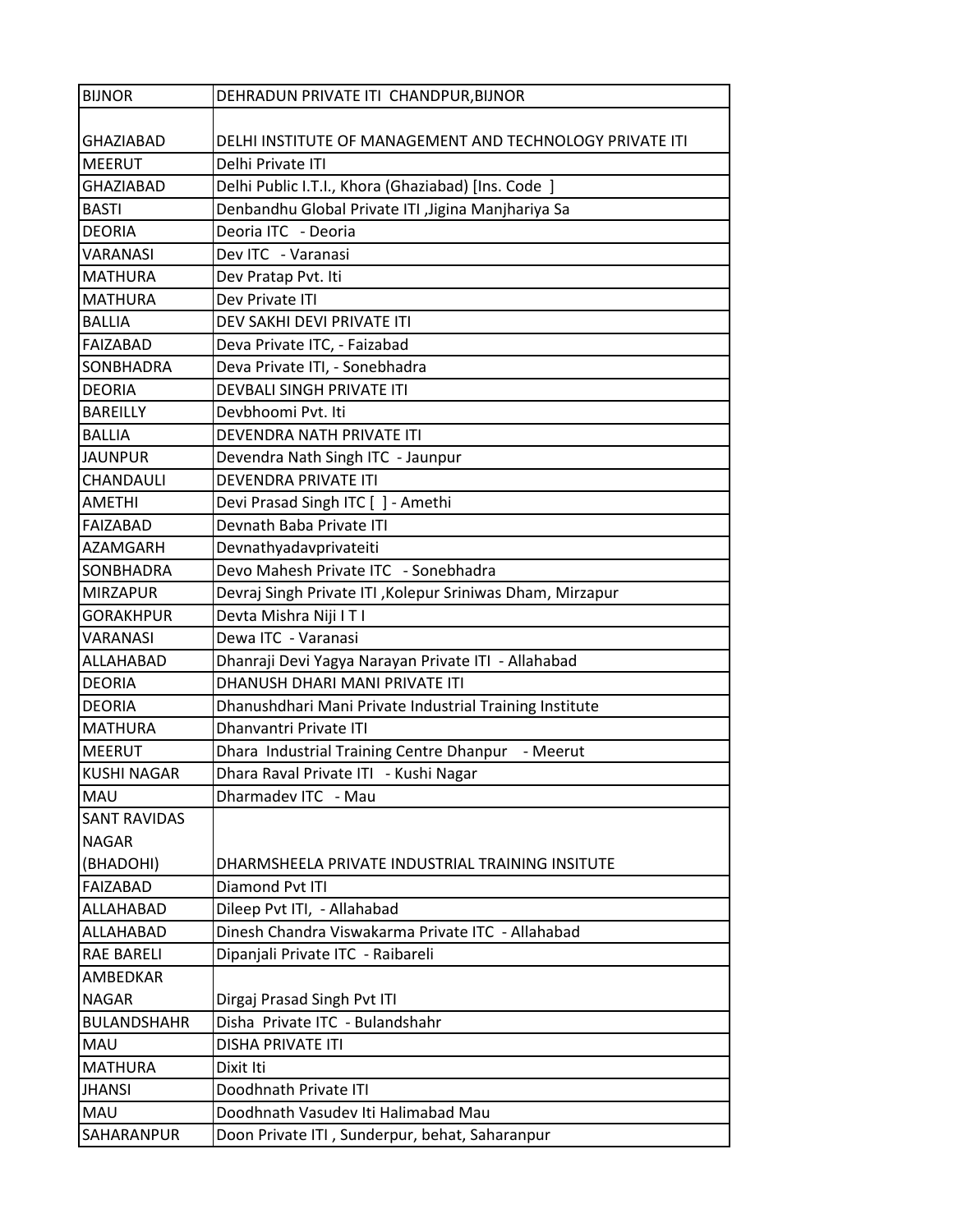| <b>GORAKHPUR</b>    | Dr A P J ABDUL KALAM PRIVATE ITI                                   |
|---------------------|--------------------------------------------------------------------|
| SAHARANPUR          | Dr APJ ABDUL KALAM PRIVATE ITI                                     |
| <b>JHANSI</b>       | DR APJ KALAM PRIVATE ITI                                           |
| PRATAPGARH          | Dr B D Mishra Institute Private ITI                                |
| <b>GHAZIPUR</b>     | Dr Pankaj ITI                                                      |
| FIROZABAD           | Dr PREMPRAKASH PRIVATE ITI                                         |
| <b>FARRUKHABAD</b>  | Dr R K RAJPUT PRIVATE ITI - Farrukhabad                            |
| <b>GORAKHPUR</b>    | Dr RAM MANOHAR LOHIYA PRIVATE ITI                                  |
| <b>BAGHPAT</b>      | Dr S N Private Industrial Training Institute                       |
| <b>GHAZIPUR</b>     | <b>DR TH PRIVATE ITI</b>                                           |
| <b>UNNAO</b>        | DR VIRENDRA SWARUP PRIVATE ITI                                     |
| <b>JAUNPUR</b>      | DR ZAMANI PRIVATE ITI                                              |
| <b>GHAZIPUR</b>     | Dr. A.H. ITC - Shadiabad - Ghazipur                                |
|                     | Dr. A.P.J. ABDUL KALAM INSTITUTE OF PARAMEDICAL SCIENCE PRIVATE    |
| <b>SHAMLI</b>       | ITI                                                                |
| <b>JAUNPUR</b>      | Dr. Aboo Mohammed PITI - Jaunpur                                   |
| <b>LUCKNOW</b>      | Dr. B.R. ambedkar ITC - Lucknow                                    |
| SAHARANPUR          | Dr. B.R. Ambedkar ITC - Saharanpur                                 |
| ALLAHABAD           | Dr. B.R. Ambedkar Private ITC - Allahabad                          |
| <b>MAU</b>          | Dr. B.R. Ambedkar Pvt I.T.I Sahroj Mau U.P                         |
| AMBEDKAR            |                                                                    |
| <b>NAGAR</b>        | Dr. B.R.Ambedkar Private ITC - Ambedkar Nagar                      |
| <b>LUCKNOW</b>      | Dr. B.R.Ambedker Pvt. Iti                                          |
| <b>FAIZABAD</b>     | Dr. Badami Harihar ITC - Faizabad                                  |
| <b>SIDDHARTH</b>    |                                                                    |
| <b>NAGAR</b>        | Dr. Bhim Rao Ambedkar Industrial Training Centre - Siddharth Nagar |
| <b>MIRZAPUR</b>     | Dr. Bhim Rao Ambedkar ITC - Mirzapur                               |
|                     | Dr. Govind Prashad Rani Devi Patel Institute of Technology &       |
| KANPUR NAGAR        | Management Private ITI, Aankin, Kanpur                             |
| <b>UNNAO</b>        | Dr. Harivansh Rai Bachchan Pvt ITI                                 |
| <b>JHANSI</b>       | DR. J Verma Private ITI, Punchh - Sitapur                          |
| <b>JAUNPUR</b>      | Dr. Nawabsingh Private ITC - Jaunpur                               |
| <b>BARABANKI</b>    | Dr. Pramod Kumar Singh (Pvt.) I.T.I.,                              |
| AZAMGARH            | Dr. R.N. Private ITI                                               |
| SAHARANPUR          | Dr. Rajendra Prasad Private ITI                                    |
| MAU                 | Dr. Ram Kamal Rai Private ITC - Mau                                |
| <b>JHANSI</b>       | - Jhansi<br>Dr. Ram Manohar Lohia PITI, Moth (Jhansi)              |
| <b>BALLIA</b>       | Dr. Ram Manohar Lohiya ITC - Ballia                                |
|                     |                                                                    |
| <b>KANPUR NAGAR</b> | Dr. Ram Prakash Private ITI                                        |
| <b>ETAH</b>         | Dr. Ram Singh Private ITI - Etah                                   |
| AZAMGARH            | Dr. Ramdhari ITC - Azamgarh                                        |
| <b>ALIGARH</b>      | Dr. Rathi Private ITC - Aligarh                                    |
|                     | Dr. Satya Deo Singh Industrial Training Centre Vill Aharpur Post   |
| <b>JAUNPUR</b>      | Jamuniya - Jaunpur                                                 |
| <b>BASTI</b>        | Dr. Smt. Pranay Singh Private ITC - Basti                          |
| <b>BAREILLY</b>     | Dr. Sushila Girish Industrial Training Centre - Bareilly           |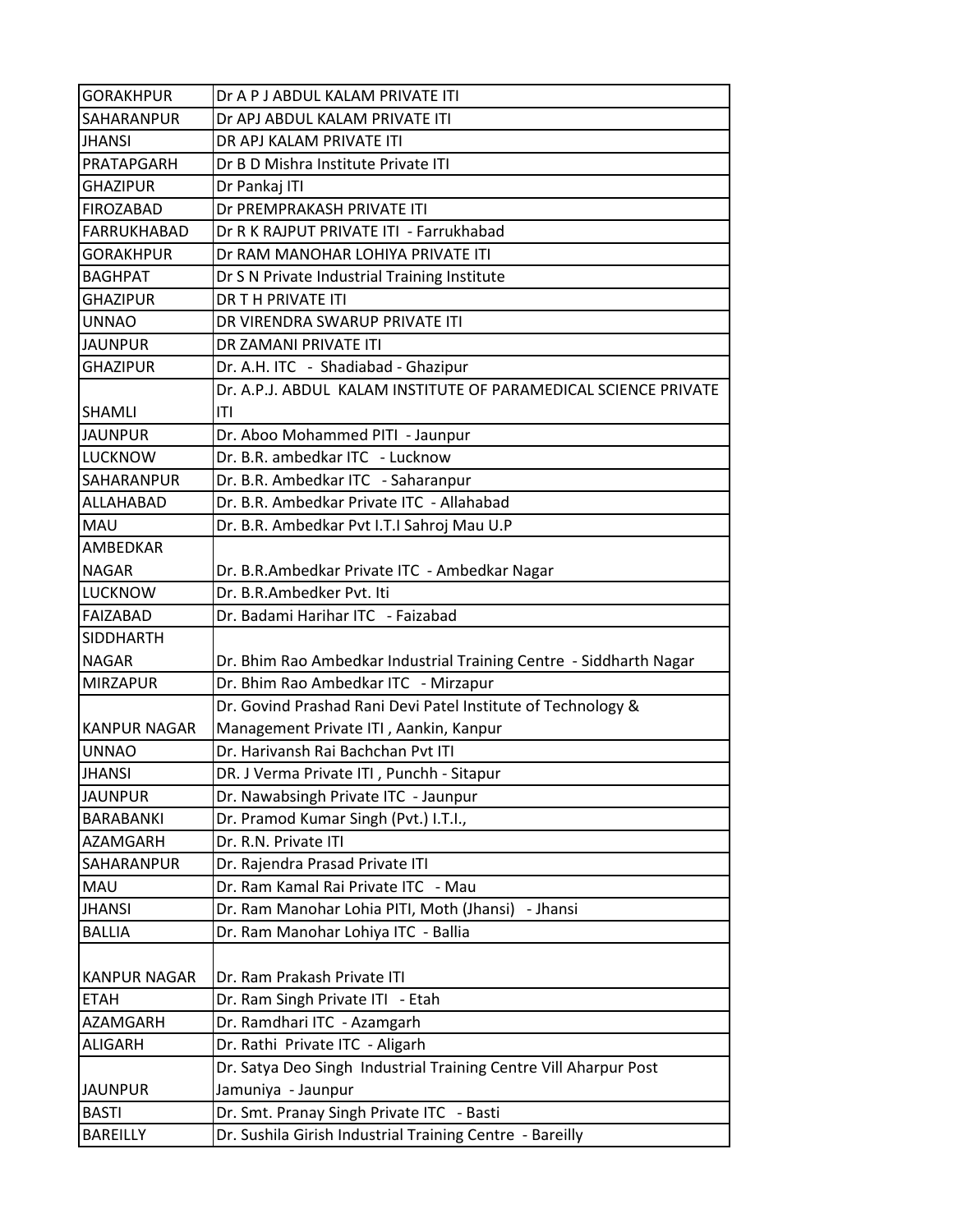| <b>AGRA</b>             | Dr.A.P.J Kalam Private ITI                               |
|-------------------------|----------------------------------------------------------|
| <b>JAUNPUR</b>          | Dr.Panchu Ram Vishwakarma Private I.T.I.                 |
| <b>BARABANKI</b>        | Draupdi-Krishna ITC - Barabanki                          |
| <b>MATHURA</b>          | Dropati Devi Private ITI, Mathura                        |
| <b>SAHARANPUR</b>       | <b>DSJS PRIVATE ITI</b>                                  |
|                         |                                                          |
| <b>KANPUR NAGAR</b>     | DTS ITC - Kanpur Nagar                                   |
| <b>GHAZIPUR</b>         | Dulari Devi Private ITC - Ghazipur                       |
| <b>MATHURA</b>          | Durga Devi Pvt. ITI - Mathura                            |
| <b>IMIRZAPUR</b>        | Durga Private ITC - Mirzapur                             |
| <b>JAUNPUR</b>          | Durgawati ITC - Jaunpur                                  |
| <b>BASTI</b>            | Durgesh Private ITI                                      |
| <b>BULANDSHAHR</b>      | Durgpalsingh Private ITI                                 |
| <b>MATHURA</b>          | Dushyant Private ITI, Sahar Chhatta, Mathura             |
| <b>VARANASI</b>         | DUX PRIVATE ITI, MARUTI NAGAR, MADARWA RAMANA - VARANASI |
| <b>CHANDAULI</b>        | DWIVEDI PRIVATE INDUSTRIAL TRAINING INSTITUTE            |
| <b>SAHARANPUR</b>       | <b>DYNAMIC Private ITI</b>                               |
| AMBEDKAR                |                                                          |
| <b>NAGAR</b>            | E.C.I. Private ITC - Ambedkar Nagar                      |
| <b>MATHURA</b>          | <b>Edify Private ITI</b>                                 |
| PRATAPGARH              | Eg HARE RAMA HARE KRISHNA Private ITI                    |
| PRATAPGARH              | Eg. Hare Rama Hare Krishna Private ITI                   |
| <b>SULTANPUR</b>        | Eg. PT RAM DHANI DWIVEDI Private ITI                     |
| SHAHJAHANPUR            | Ek Onkar Private Industrial Training Institute           |
| <b>BARABANKI</b>        | Emerald-9 Institute of management and technology         |
| <b>SAHARANPUR</b>       | Endeavour Private Iti, Deoband                           |
| <b>ALLAHABAD</b>        | Endresh Bahadur Singh Privet I.T.I.                      |
| <b>AZAMGARH</b>         | Engineer Malwarsingh Private ITC - Azamgarh              |
| <b>FAIZABAD</b>         | Er. Ramsagar Rajpati Private ITC - Faizabad              |
| <b>MATHURA</b>          | <b>ESHAN PRIVATE ITI</b>                                 |
| <b>ETAH</b>             | Etah Private ITI - Etah                                  |
| <b>ETAH</b>             | EX Sainik Industrial Training Centre - Etah              |
| <b>KUSHI NAGAR</b>      | Excellent Pvt I.T.I                                      |
| <b>MATHURA</b>          | F V D PRIVATE ITI                                        |
| FAIZABAD                | Faizabad Private ITC - Faizabad                          |
| <b>MATHURA</b>          | Fateh Singh Industrial Training Centre<br>- Mathura      |
| AGRA                    | Fateh Singh Memorial Pvt. ITI                            |
| <b>FATEHPUR</b>         | <b>FATEHPUR PRIVATE ITI</b>                              |
| AGRA                    | Fine Arts Photography Training Institute - Agra          |
| <b>MAHOBA</b>           | FOCUS HELPLINE PRIVATE ITI                               |
| <b>BAREILLY</b>         | FOCUS I.T.I. COLLEGE                                     |
| <b>MAU</b>              | Foolmati Devi Private ITI                                |
| SAHARANPUR              | Forth Dimension Private ITC - Saharanpur                 |
| MUZAFFARNAGA            |                                                          |
| $\overline{\mathsf{R}}$ | FOUR DIMENSION PRIVATE ITI                               |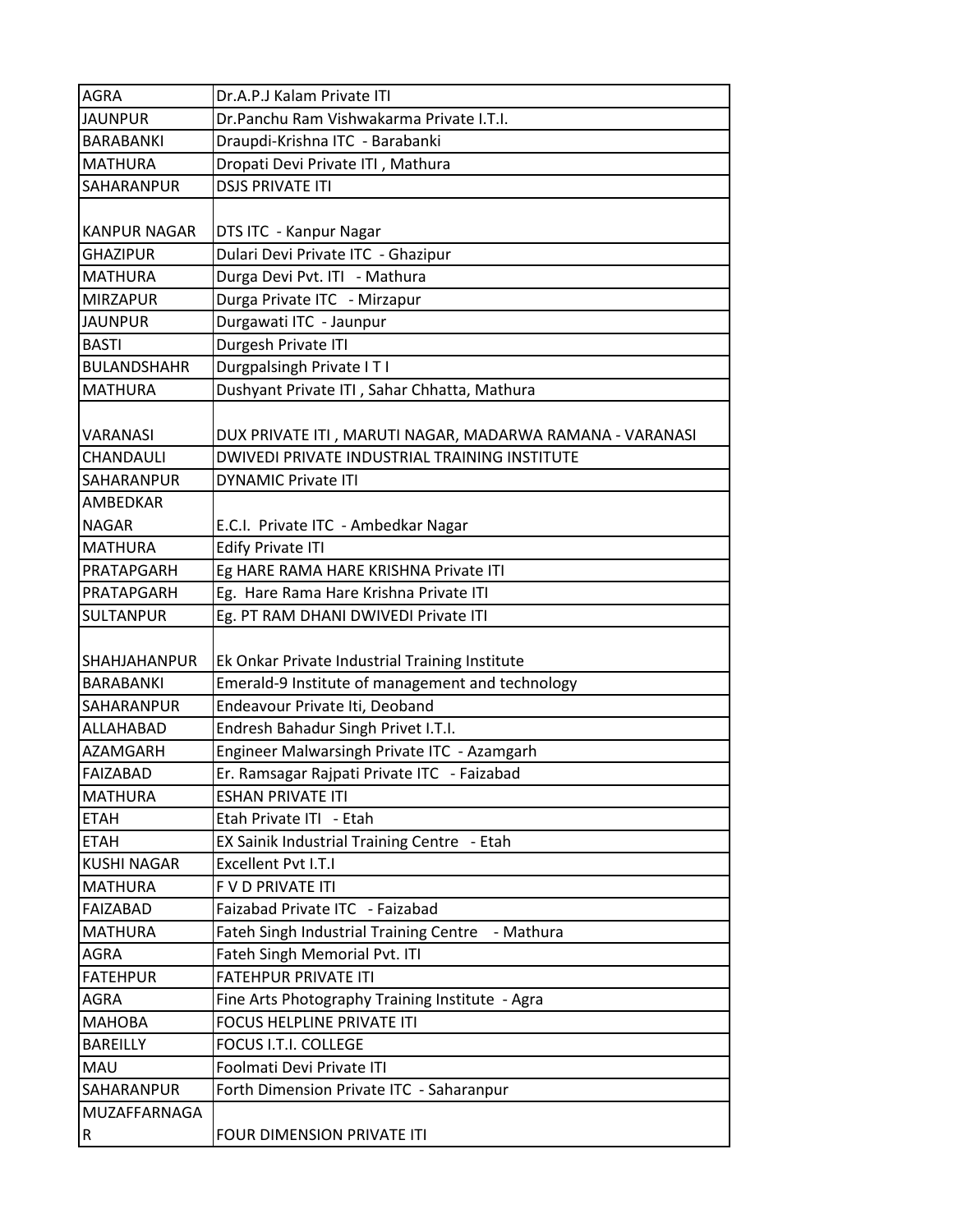| <b>MATHURA</b>      | <b>G City Private ITI</b>                                             |
|---------------------|-----------------------------------------------------------------------|
| <b>FIROZABAD</b>    | <b>GDASPRIVATE ITI</b>                                                |
| AGRA                | <b>G D PRIVATE ITI</b>                                                |
| <b>MATHURA</b>      | <b>G D PRIVATE ITI</b>                                                |
| <b>MATHURA</b>      | <b>G G Private ITI</b>                                                |
| <b>HATHRAS</b>      | <b>GPMSSPRIVATE ITI</b>                                               |
| VARANASI            | G S S Pvt Iti                                                         |
| AGRA                | G.B. I T I D. D. ASHRAM NAGLA VISHNU AGRA - Agra                      |
| <b>LUCKNOW</b>      | G.C. Private ITC - Lucknow                                            |
| <b>MAINPURI</b>     | G.S.M. ITC - Mainpuri                                                 |
| <b>ALIGARH</b>      | <b>GAGAN PRIVATE ITI</b>                                              |
| <b>JAUNPUR</b>      | Gajadhar Singh Pvt.Iti                                                |
| <b>HATHRAS</b>      | Gajanan Private ITI, Mai khandauli Sadabad, Hathras                   |
| <b>MIRZAPUR</b>     | GAJRAJ SINGH PRIVATE INDUSTRIAL TRAINING INSTITUTE                    |
| <b>JAUNPUR</b>      | Gajraj Singh Smriti Industrial Training Centre - Jaunpur              |
| PRATAPGARH          | Galaxy ITC - Pratapgarh                                               |
| <b>MEERUT</b>       | Gandhi ITI - Meerut                                                   |
| <b>JHANSI</b>       | Gandhi Private Industrial Traininng Institute                         |
| <b>SONBHADRA</b>    | Ganesh Dutta ITC - Sonebhadra                                         |
| <b>GORAKHPUR</b>    | Ganesh ITC - Gorakhpur                                                |
| AMBEDKAR            |                                                                       |
| <b>NAGAR</b>        | Ganesh Private ITC - Ambedkar Nagar                                   |
| <b>GHAZIPUR</b>     | <b>GANESHA PRIVATE ITI</b>                                            |
| <b>GHAZIABAD</b>    | Ganga Dhara ITC - Ghaziabad                                           |
| <b>GORAKHPUR</b>    | Ganga Prabha Private ITC - Gorakhpur                                  |
| <b>HATHRAS</b>      | Ganga Prasad Memorial Pvt. ITI - Hathras                              |
| ALLAHABAD           | <b>GANGA PRASAD PRIVATE ITI</b>                                       |
| PRATAPGARH          | Ganga Prasad Singh Private ITI                                        |
| CHANDAULI           | Ganga Private ITC - Chandauli                                         |
| <b>MAU</b>          | <b>GANGA SINGH PRIVATE ITI</b>                                        |
| <b>KANPUR DEHAT</b> | <b>GANGARAM PRIVATE ITI</b>                                           |
| <b>GORAKHPUR</b>    | <b>GANGORTI DEVI Private ITI</b>                                      |
| SAMBHAL             | Ganpati Industrial Training Centre (Ganpati ITI) - Sambhal            |
| <b>BALLIA</b>       | Ganpati ITC, - Ballia                                                 |
| <b>GORAKHPUR</b>    | Ganpati Private ITC - Gorakhpur                                       |
|                     |                                                                       |
| <b>BULANDSHAHR</b>  | Gasupur I.T.I.Taina Gasupur Jn Road Khurja Bulandshahr - Bulandshahr  |
| <b>FIROZABAD</b>    | Gaura Devi Private ITI - Firozabad                                    |
| ALIGARH             | Gaurav ITC - Aligarh                                                  |
| <b>VARANASI</b>     | Gaurav Pvt. ITC - Varanasi                                            |
|                     |                                                                       |
| <b>GAUTAM</b>       | Gautam Buddha I.T.I., Chhajarsi, Sector-63, Noida (Distt. G.B.Nagar)- |
| <b>BUDDHA NAGAR</b> | [Ins.Code]                                                            |
| <b>GHAZIPUR</b>     | Gautambuddha Private ITC - Ghazipur                                   |
| VARANASI            | Gaya Singh ITC - Varanasi                                             |
| <b>RAE BARELI</b>   | Gayadeen Maurya Smarati ITC - Raibareli                               |
| <b>GORAKHPUR</b>    | Gayatri Devi Private ITI, Fertilizer East Gate, Gorakhpur             |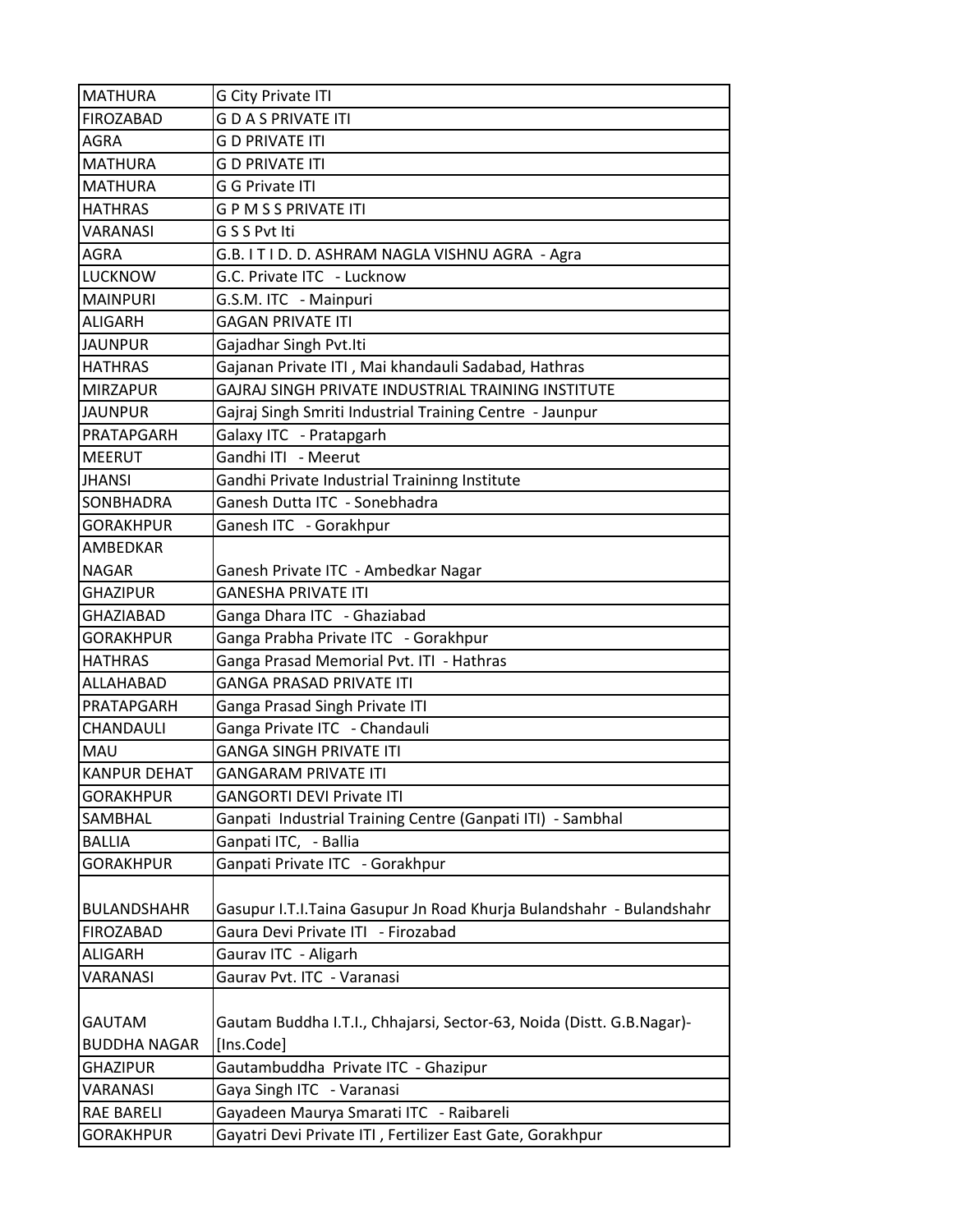| <b>MATHURA</b>     | Gayatri Devi Private ITI, Rasoulpur Magorra, Mathura                        |
|--------------------|-----------------------------------------------------------------------------|
|                    |                                                                             |
| <b>GORAKHPUR</b>   | Gayatri Devi Private ITI Sarswatipuram Colony Lane III Gorakhpur            |
| <b>FAIZABAD</b>    | Gayatri Private ITI                                                         |
| <b>AGRA</b>        | Gayatri Private ITI - Agra                                                  |
| <b>FAIZABAD</b>    | GAZI SARKAR PRIVATE ITI ALLAHABAD ROAD, FAIZABAD                            |
| <b>LUCKNOW</b>     | <b>GCRC Private ITI, - Lucknow</b>                                          |
| <b>FAIZABAD</b>    | Geeta Devi Private ITI                                                      |
| <b>VARANASI</b>    | Geeta Iti Pvt Training Institute                                            |
| <b>LUCKNOW</b>     | GEETECH PRIVATE I.T.I. - Lucknow                                            |
| ALLAHABAD          | Ghanshyam Urvashi Private ITC - Allahabad                                   |
| <b>GORAKHPUR</b>   | <b>GIDA PRIVATE ITI</b>                                                     |
|                    | Girija Shankar Private ITI, Vill. Ganeshpur, Post. Shukraull, Tehsil. Hata, |
| <b>KUSHI NAGAR</b> | Dist. Kushinagar U.P. -                                                     |
| MUZAFFARNAGA       |                                                                             |
| R                  | Giriraj Singh Memorial ITC - Muzaffar Nagar                                 |
| <b>MATHURA</b>     | Global Genius Private Industrial Training Institute                         |
| SAHARANPUR         | Global India Private Iti Meerpur Saharanpur                                 |
| <b>BUDAUN</b>      | Global ITC - Badaun                                                         |
| <b>LUCKNOW</b>     | Global ITC - Lucknow                                                        |
| ALLAHABAD          | <b>GLOBAL PRIVATE ITI</b>                                                   |
| <b>BUDAUN</b>      | <b>GLOBAL PRIVATE ITI</b>                                                   |
| <b>GHAZIABAD</b>   | <b>GLOBAL PRIVATE ITI</b>                                                   |
| <b>GORAKHPUR</b>   | <b>GLOBAL PRIVATE ITI</b>                                                   |
| MORADABAD          | <b>GLOBAL PRIVATE ITI</b>                                                   |
| <b>MATHURA</b>     | GLOBAL PRIVATE ITI BHARATPUR, MATHURA                                       |
| SHAMLI             | Global Pvt. Iti                                                             |
| MAU                | Globaltechnicalinstitute                                                    |
| <b>BARABANKI</b>   | Gokaran Narvadeshwar Private ITC - Barabanki                                |
| <b>SAHARANPUR</b>  | <b>GOLDEN PRIVATE ITI</b>                                                   |
| <b>SHAMLI</b>      | Gomti Private ITI                                                           |
| <b>MATHURA</b>     | Gopal Chaudhary Pvt Iti                                                     |
| <b>BALLIA</b>      | Gopal Private Iti                                                           |
| <b>KUSHI NAGAR</b> | Gopal Private Iti                                                           |
| <b>MATHURA</b>     | Gopal Pvt I.T.I.                                                            |
| <b>GHAZIPUR</b>    | <b>GOPINATH PRIVATE ITI</b>                                                 |
| <b>GORAKHPUR</b>   | Gorakhpur National Private ITI                                              |
| <b>GORAKHPUR</b>   | Gorakhpur Private I.T.I                                                     |
| <b>FAIZABAD</b>    | Goshwami Dukhu Baba Private ITC - Faizabad                                  |
| <b>SULTANPUR</b>   | Goverdhan Private ITC - Sultanpur                                           |
| <b>JHANSI</b>      | Government Industrial Training Institute                                    |
| KAUSHAMBI          | Government Industrial Training Institute Manjhanpur                         |
|                    |                                                                             |
| <b>AURAIYA</b>     | Government Industrial Training Institute, Ajitmal Auraiya 206121            |
| AMBEDKAR           | Government Industrial Training Institute, Akbarpur, Ambedkar Nagar          |
| <b>NAGAR</b>       | 224122                                                                      |
|                    |                                                                             |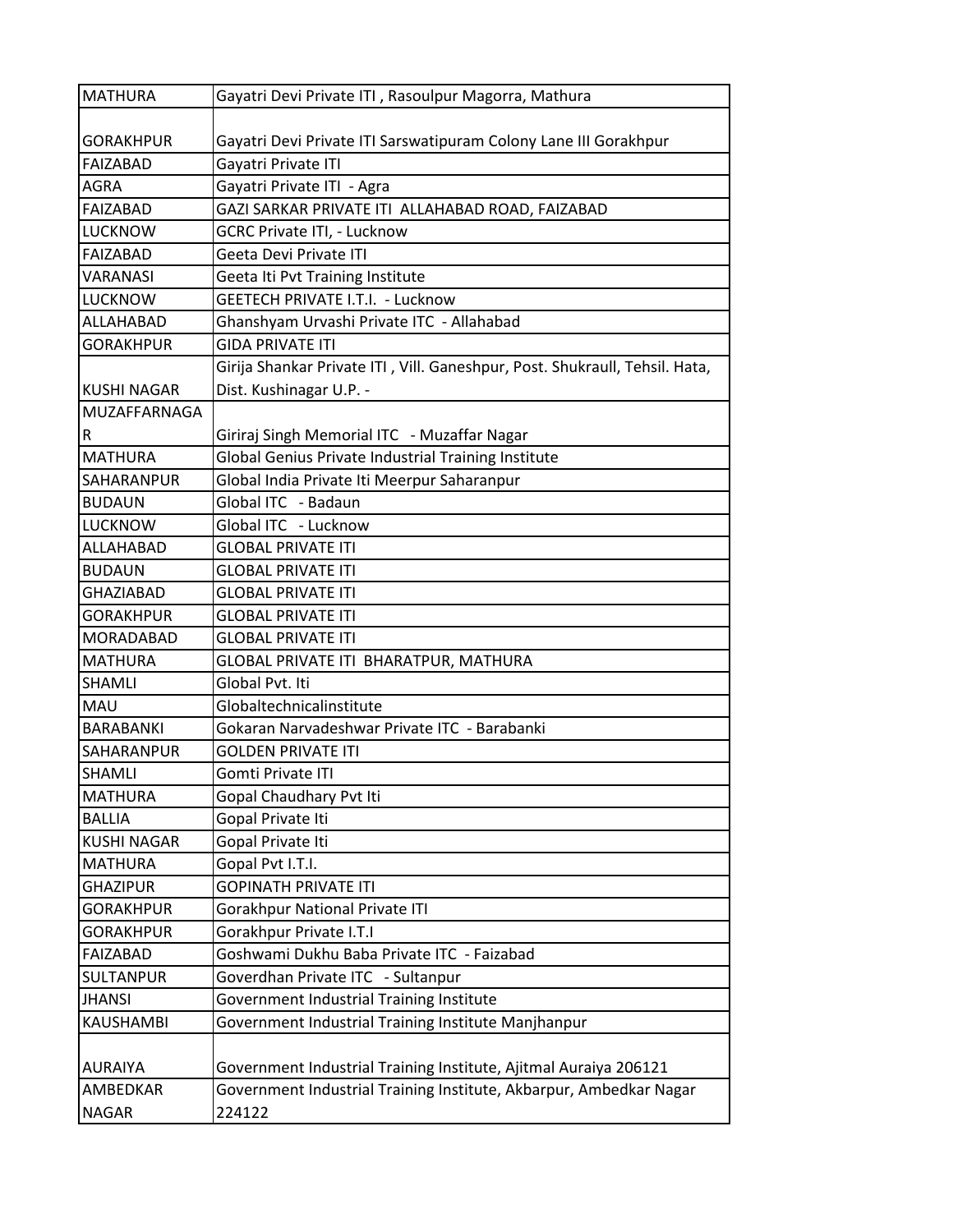| <b>KANPUR DEHAT</b> | Government Industrial Training Institute, Akbarpur, Kanpur Dehat       |
|---------------------|------------------------------------------------------------------------|
| AMBEDKAR            | Government Industrial Training Institute, Alapur, Ambedkar Nagar       |
| <b>NAGAR</b>        | 224129                                                                 |
|                     | Government Industrial Training Institute, Amritpur Block Rajepur       |
| FARRUKHABAD         | Farrukhabad 209622                                                     |
|                     | Government Industrial Training Institute, Anola Road Salarpur Badaun-  |
| <b>BUDAUN</b>       | 243601                                                                 |
|                     |                                                                        |
| <b>BUDAUN</b>       | Government Industrial Training Institute, Asafpur Road Bisauli Badaun  |
| <b>BULANDSHAHR</b>  | Government Industrial Training Institute, Aurangabad                   |
| <b>BANDA</b>        | Government Industrial Training Institute, Baberu                       |
| SAMBHAL             | Government Industrial Training Institute, Babrala, Shambhal            |
| <b>RAE BARELI</b>   | Government Industrial Training Institute, Bachrawa                     |
|                     |                                                                        |
| <b>GAUTAM</b>       |                                                                        |
| <b>BUDDHA NAGAR</b> | Government Industrial Training Institute, Badalpur                     |
| <b>BAREILLY</b>     | Government Industrial Training Institute, Baheri                       |
| <b>BARABANKI</b>    | Government Industrial Training Institute, Banikodar                    |
| <b>SIDDHARTH</b>    | Government Industrial Training Institute, Bansdalia Naugarh            |
| <b>NAGAR</b>        | Sidharthnagar 272207                                                   |
|                     |                                                                        |
| <b>GORAKHPUR</b>    | Government Industrial Training Institute, Bansgaon Gorakhpur UP        |
| <b>BANDA</b>        | Government Industrial Training Institute, Bansi                        |
| <b>SIDDHARTH</b>    |                                                                        |
| <b>NAGAR</b>        | Government Industrial Training Institute, Bansi, Siddharthnagar-272152 |
|                     |                                                                        |
| PILIBHIT            | Government Industrial Training Institute, Barkhera Bisalpur Pilibhit   |
| <b>UNNAO</b>        | Government Industrial Training Institute, Beeghapur                    |
| <b>SANT RAVIDAS</b> |                                                                        |
| <b>NAGAR</b>        |                                                                        |
| (BHADOHI)           | Government Industrial Training Institute, Bhadohi 221401               |
|                     | Government Industrial Training Institute, Bhaognipur, Kanpur Dehat     |
| <b>KANPUR DEHAT</b> | 209111                                                                 |
| <b>HAMIRPUR</b>     | Government Industrial Training Institute, Bharua                       |
| <b>MAINPURI</b>     | Government Industrial Training Institute, Bhongaon                     |
|                     |                                                                        |
| <b>AURAIYA</b>      | Government Industrial Training Institute, Bidhuna Auraiya 206243       |
| MORADABAD           | Government Industrial Training Institute, Bilari Muradabad             |
| <b>HARDOI</b>       | Government Industrial Training Institute, Bilgram Hardoi               |
| <b>BUDAUN</b>       | Government Industrial Training Institute, Bilsi Badaun                 |
| <b>FATEHPUR</b>     | Government Industrial Training Institute, Bindki                       |
| <b>BULANDSHAHR</b>  | Government Industrial Training Institute, Branch                       |
|                     |                                                                        |
| <b>ETAWAH</b>       | Government Industrial Training Institute, Chakarnagar, Etawah 206125   |
|                     |                                                                        |
| <b>KANNAUJ</b>      | Government Industrial Training Institute, Chibramau, Kannauj 209731    |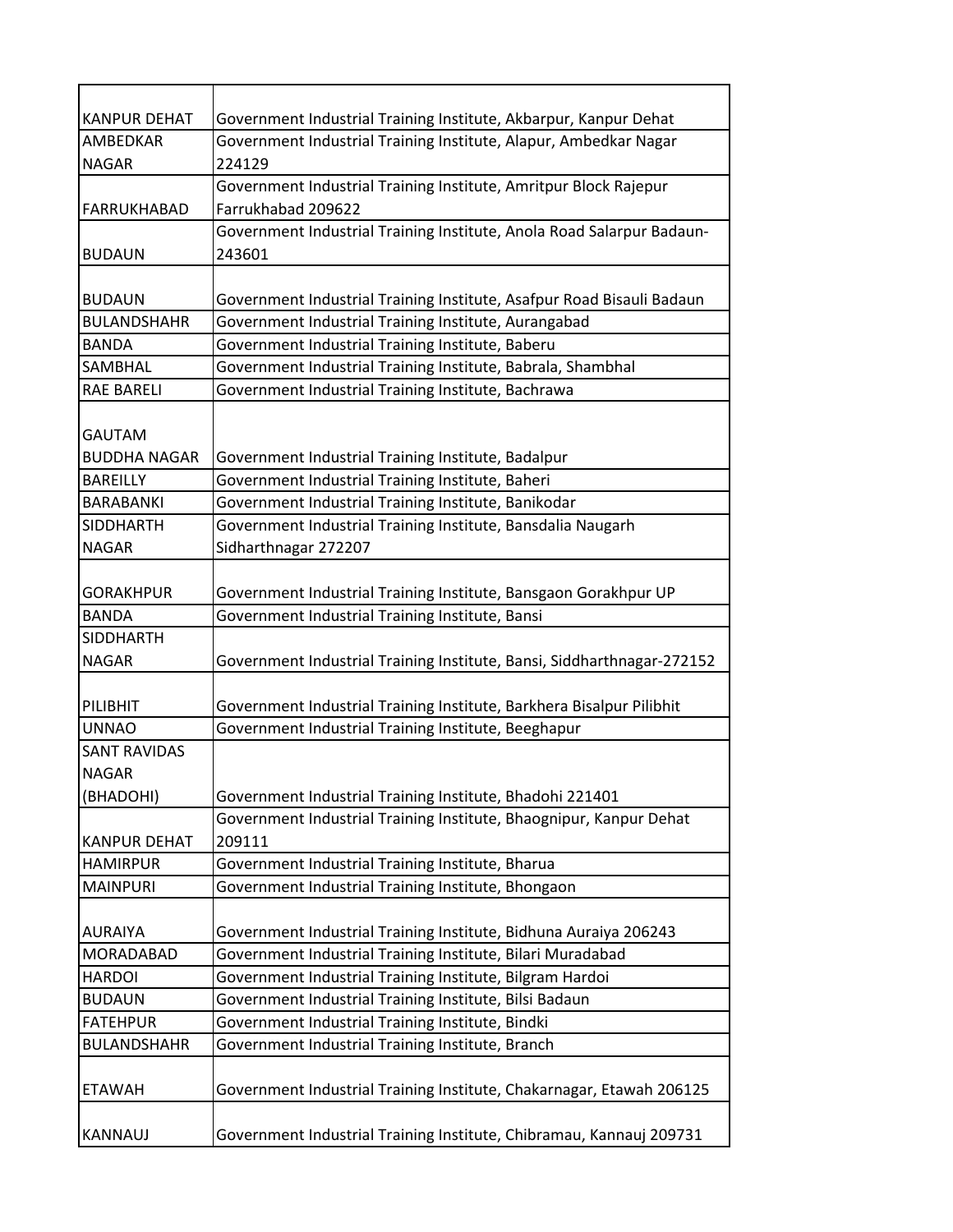| <b>CHITRAKOOT</b>                    | Government Industrial Training Institute, Chitrakoot                                       |
|--------------------------------------|--------------------------------------------------------------------------------------------|
| <b>FATEHPUR</b>                      | Government Industrial Training Institute, Civil Line                                       |
| <b>GAUTAM</b><br><b>BUDDHA NAGAR</b> | Government Industrial Training Institute, Dadri Near Kot Ka Pul<br>Gautambudh Nagar 203207 |
| <b>BUDAUN</b>                        | Government Industrial Training Institute, Dataganj                                         |
| <b>BUDAUN</b>                        | Government Industrial Training Institute, Dehgawan                                         |
| <b>BIJNOR</b>                        | Government Industrial Training Institute, Dhampur Bijnor                                   |
| <b>HAPUR</b>                         | Government Industrial Training Institute, Dhaulana, Hapur 245301                           |
| SONBHADRA                            | Government Industrial Training Institute, Duddhi Sonbhadra 231216                          |
| <b>SIDDHARTH</b>                     | Government Industrial Training Institute, Dumariyaganj Siddharth Nagar                     |
| <b>NAGAR</b>                         | 272207                                                                                     |
| <b>AGRA</b>                          | Government Industrial Training Institute, Etmadpur Agra                                    |
| AGRA                                 | Government Industrial Training Institute, Fatehabad                                        |
| <b>UNNAO</b>                         | Government Industrial Training Institute, Fatehpur                                         |
| <b>BARABANKI</b>                     | Government Industrial Training Institute, Fatehpur, Barabanki                              |
| <b>AMROHA</b>                        | Government Industrial Training Institute, Gajrula Amroha                                   |
| <b>AMROHA</b>                        | Government Industrial Training Institute, Gangeshwari, Amroha                              |
| <b>JHANSI</b>                        | Government Industrial Training Institute, Garautha, Jhansi                                 |
| <b>DEORIA</b>                        | Government Industrial Training Institute, Gauribazar Deoria                                |
| <b>DEORIA</b>                        | Government Industrial Training Institute, Gauribazar Deoria 274202                         |
| <b>MATHURA</b>                       | Government Industrial Training Institute, Goverdhan                                        |
| <b>SANT RAVIDAS</b>                  |                                                                                            |
| <b>NAGAR</b>                         |                                                                                            |
| (BHADOHI)                            | Government Industrial Training Institute, Gyanpur Bhadohi 221401                           |
| <b>UNNAO</b>                         | Government Industrial Training Institute, Hasanganj                                        |
| <b>MEERUT</b>                        | Government Industrial Training Institute, Hastinapur Meerut 250404                         |
| <b>KUSHI NAGAR</b>                   | Government Industrial Training Institute, Hata                                             |
| AMBEDKAR                             | Government Industrial Training Institute, Jahagirganj Ambedkar Nagar                       |
| <b>NAGAR</b>                         | 224147                                                                                     |
| <b>MAHOBA</b>                        | Government Industrial Training Institute, Jaitpur Mahoba                                   |
| <b>SHAHJAHANPUR</b>                  | Government Industrial Training Institute, Jalalabad Shahjahanpur                           |
| <b>ETAWAH</b>                        | Government Industrial Training Institute, Jsawant nagar, Etawah 206245                     |
| <b>BUDAUN</b>                        | Government Industrial Training Institute, Kadarchowk                                       |
| <b>JALAUN</b>                        | Government Industrial Training Institute, Kalpi Jalaun                                     |
| <b>KANPUR NAGAR</b>                  | Government Industrial Training Institute, Kalyanpur, Kanpur 209217                         |
| <b>KANNAUJ</b>                       | Government Industrial Training Institute, Kannauj 209732                                   |
| <b>MAINPURI</b>                      | Government Industrial Training Institute, Karhal                                           |
| <b>KUSHI NAGAR</b>                   | Government Industrial Training Institute, Kasia (Women)                                    |
| <b>KUSHI NAGAR</b>                   | Government Industrial Training Institute, Kasia, (Male)                                    |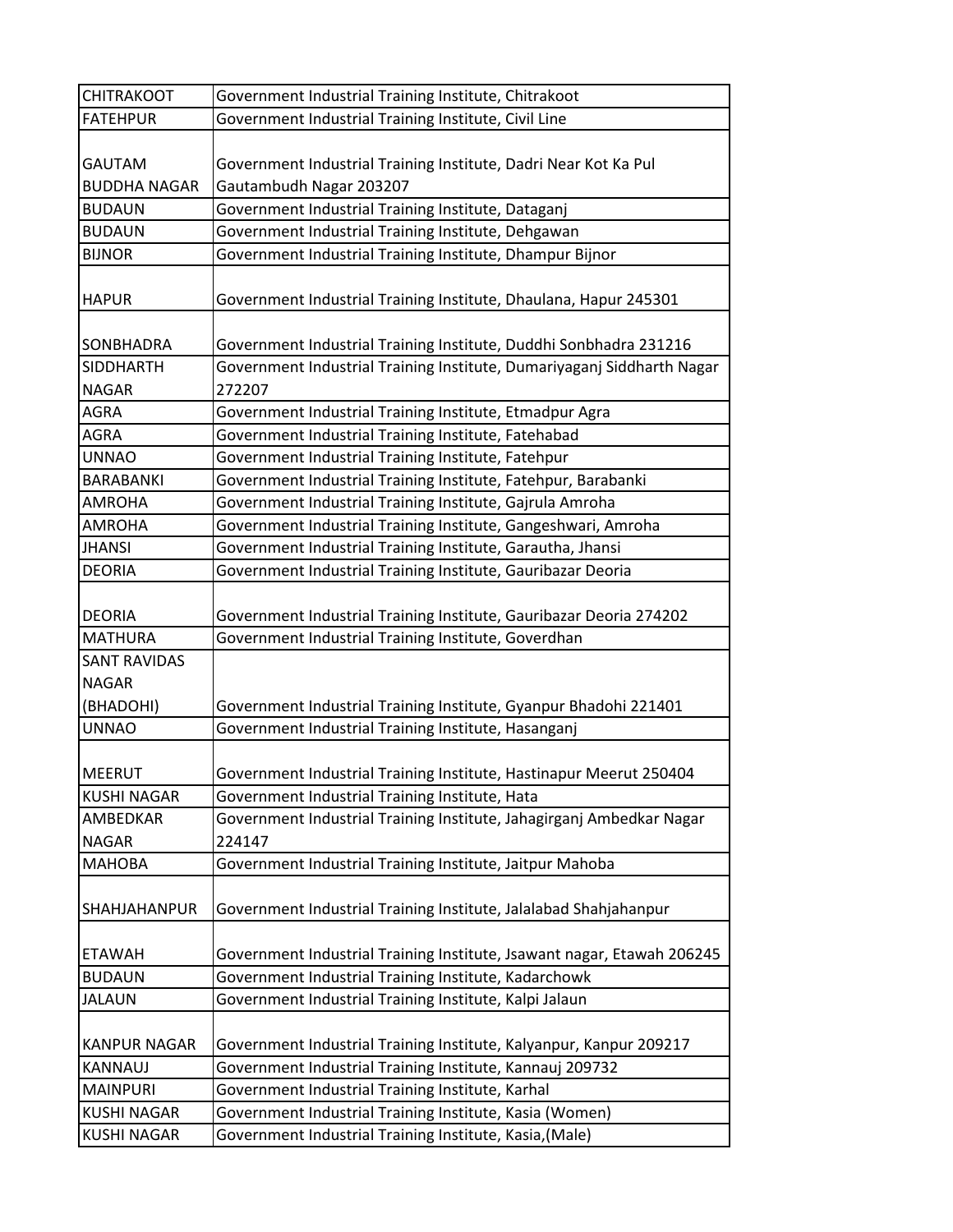| Government Industrial Training Institute, Kayamganj, Farrukhabad<br><b>FARRUKHABAD</b><br>209502<br>Government Industrial Training Institute, Kharela<br><b>MAHOBA</b><br>Government Industrial Training Institute, Kharkhauda Meerut 245206<br><b>MEERUT</b><br>Government Industrial Training Institute, Khojanpur Unchahar Raebareli-<br>229404<br><b>RAE BARELI</b><br><b>MAINPURI</b><br>Government Industrial Training Institute, Kisni Mainpuri 206303<br>Government Industrial Training Institute, Koil Aligarh-202127<br><b>ALIGARH</b><br>Government Industrial Training Institute, Konch Jalaun<br><b>JALAUN</b><br>Government Industrial Training Institute, Lakhna Taluk Bharthana<br>Etawah 206242<br><b>ETAWAH</b><br><b>SULTANPUR</b><br>Government Industrial Training Institute, Lambhua<br>Government Industrial Training Institute, Leelapur Block Baitalpur<br>Deoria 274001<br><b>DEORIA</b><br>Government Industrial Training Institute, Lisad Shamli-247775<br><b>SHAMLI</b><br>Government Industrial Training Institute, Madhogarh Jalaun<br><b>JALAUN</b><br>Government Industrial Training Institute, Mahrauni Lalitpur 284405<br><b>LALITPUR</b><br>Government Industrial Training Institute, Malihabad<br><b>LUCKNOW</b><br>ALLAHABAD<br>Government Industrial Training Institute, Manda<br>Government Industrial Training Institute, Manikpur Chitrakoot<br><b>CHITRAKOOT</b><br>Government Industrial Training Institute, Maudaha Kasba<br><b>HAMIRPUR</b><br>Government Industrial Training Institute, Mauranipur Jhansi<br><b>JHANSI</b> |
|---------------------------------------------------------------------------------------------------------------------------------------------------------------------------------------------------------------------------------------------------------------------------------------------------------------------------------------------------------------------------------------------------------------------------------------------------------------------------------------------------------------------------------------------------------------------------------------------------------------------------------------------------------------------------------------------------------------------------------------------------------------------------------------------------------------------------------------------------------------------------------------------------------------------------------------------------------------------------------------------------------------------------------------------------------------------------------------------------------------------------------------------------------------------------------------------------------------------------------------------------------------------------------------------------------------------------------------------------------------------------------------------------------------------------------------------------------------------------------------------------------------------------------------------------------------------------|
|                                                                                                                                                                                                                                                                                                                                                                                                                                                                                                                                                                                                                                                                                                                                                                                                                                                                                                                                                                                                                                                                                                                                                                                                                                                                                                                                                                                                                                                                                                                                                                           |
|                                                                                                                                                                                                                                                                                                                                                                                                                                                                                                                                                                                                                                                                                                                                                                                                                                                                                                                                                                                                                                                                                                                                                                                                                                                                                                                                                                                                                                                                                                                                                                           |
|                                                                                                                                                                                                                                                                                                                                                                                                                                                                                                                                                                                                                                                                                                                                                                                                                                                                                                                                                                                                                                                                                                                                                                                                                                                                                                                                                                                                                                                                                                                                                                           |
|                                                                                                                                                                                                                                                                                                                                                                                                                                                                                                                                                                                                                                                                                                                                                                                                                                                                                                                                                                                                                                                                                                                                                                                                                                                                                                                                                                                                                                                                                                                                                                           |
|                                                                                                                                                                                                                                                                                                                                                                                                                                                                                                                                                                                                                                                                                                                                                                                                                                                                                                                                                                                                                                                                                                                                                                                                                                                                                                                                                                                                                                                                                                                                                                           |
|                                                                                                                                                                                                                                                                                                                                                                                                                                                                                                                                                                                                                                                                                                                                                                                                                                                                                                                                                                                                                                                                                                                                                                                                                                                                                                                                                                                                                                                                                                                                                                           |
|                                                                                                                                                                                                                                                                                                                                                                                                                                                                                                                                                                                                                                                                                                                                                                                                                                                                                                                                                                                                                                                                                                                                                                                                                                                                                                                                                                                                                                                                                                                                                                           |
|                                                                                                                                                                                                                                                                                                                                                                                                                                                                                                                                                                                                                                                                                                                                                                                                                                                                                                                                                                                                                                                                                                                                                                                                                                                                                                                                                                                                                                                                                                                                                                           |
|                                                                                                                                                                                                                                                                                                                                                                                                                                                                                                                                                                                                                                                                                                                                                                                                                                                                                                                                                                                                                                                                                                                                                                                                                                                                                                                                                                                                                                                                                                                                                                           |
|                                                                                                                                                                                                                                                                                                                                                                                                                                                                                                                                                                                                                                                                                                                                                                                                                                                                                                                                                                                                                                                                                                                                                                                                                                                                                                                                                                                                                                                                                                                                                                           |
|                                                                                                                                                                                                                                                                                                                                                                                                                                                                                                                                                                                                                                                                                                                                                                                                                                                                                                                                                                                                                                                                                                                                                                                                                                                                                                                                                                                                                                                                                                                                                                           |
|                                                                                                                                                                                                                                                                                                                                                                                                                                                                                                                                                                                                                                                                                                                                                                                                                                                                                                                                                                                                                                                                                                                                                                                                                                                                                                                                                                                                                                                                                                                                                                           |
|                                                                                                                                                                                                                                                                                                                                                                                                                                                                                                                                                                                                                                                                                                                                                                                                                                                                                                                                                                                                                                                                                                                                                                                                                                                                                                                                                                                                                                                                                                                                                                           |
|                                                                                                                                                                                                                                                                                                                                                                                                                                                                                                                                                                                                                                                                                                                                                                                                                                                                                                                                                                                                                                                                                                                                                                                                                                                                                                                                                                                                                                                                                                                                                                           |
|                                                                                                                                                                                                                                                                                                                                                                                                                                                                                                                                                                                                                                                                                                                                                                                                                                                                                                                                                                                                                                                                                                                                                                                                                                                                                                                                                                                                                                                                                                                                                                           |
|                                                                                                                                                                                                                                                                                                                                                                                                                                                                                                                                                                                                                                                                                                                                                                                                                                                                                                                                                                                                                                                                                                                                                                                                                                                                                                                                                                                                                                                                                                                                                                           |
|                                                                                                                                                                                                                                                                                                                                                                                                                                                                                                                                                                                                                                                                                                                                                                                                                                                                                                                                                                                                                                                                                                                                                                                                                                                                                                                                                                                                                                                                                                                                                                           |
|                                                                                                                                                                                                                                                                                                                                                                                                                                                                                                                                                                                                                                                                                                                                                                                                                                                                                                                                                                                                                                                                                                                                                                                                                                                                                                                                                                                                                                                                                                                                                                           |
|                                                                                                                                                                                                                                                                                                                                                                                                                                                                                                                                                                                                                                                                                                                                                                                                                                                                                                                                                                                                                                                                                                                                                                                                                                                                                                                                                                                                                                                                                                                                                                           |
|                                                                                                                                                                                                                                                                                                                                                                                                                                                                                                                                                                                                                                                                                                                                                                                                                                                                                                                                                                                                                                                                                                                                                                                                                                                                                                                                                                                                                                                                                                                                                                           |
|                                                                                                                                                                                                                                                                                                                                                                                                                                                                                                                                                                                                                                                                                                                                                                                                                                                                                                                                                                                                                                                                                                                                                                                                                                                                                                                                                                                                                                                                                                                                                                           |
|                                                                                                                                                                                                                                                                                                                                                                                                                                                                                                                                                                                                                                                                                                                                                                                                                                                                                                                                                                                                                                                                                                                                                                                                                                                                                                                                                                                                                                                                                                                                                                           |
|                                                                                                                                                                                                                                                                                                                                                                                                                                                                                                                                                                                                                                                                                                                                                                                                                                                                                                                                                                                                                                                                                                                                                                                                                                                                                                                                                                                                                                                                                                                                                                           |
|                                                                                                                                                                                                                                                                                                                                                                                                                                                                                                                                                                                                                                                                                                                                                                                                                                                                                                                                                                                                                                                                                                                                                                                                                                                                                                                                                                                                                                                                                                                                                                           |
| <b>LAKSHMIPUR</b>                                                                                                                                                                                                                                                                                                                                                                                                                                                                                                                                                                                                                                                                                                                                                                                                                                                                                                                                                                                                                                                                                                                                                                                                                                                                                                                                                                                                                                                                                                                                                         |
| Government Industrial Training Institute, Mohammadi<br><b>KHERI</b>                                                                                                                                                                                                                                                                                                                                                                                                                                                                                                                                                                                                                                                                                                                                                                                                                                                                                                                                                                                                                                                                                                                                                                                                                                                                                                                                                                                                                                                                                                       |
|                                                                                                                                                                                                                                                                                                                                                                                                                                                                                                                                                                                                                                                                                                                                                                                                                                                                                                                                                                                                                                                                                                                                                                                                                                                                                                                                                                                                                                                                                                                                                                           |
| Government Industrial Training Institute, Mohanlal ganj Lucknow<br><b>LUCKNOW</b>                                                                                                                                                                                                                                                                                                                                                                                                                                                                                                                                                                                                                                                                                                                                                                                                                                                                                                                                                                                                                                                                                                                                                                                                                                                                                                                                                                                                                                                                                         |
| Government Industrial Training Institute, Motiyari Banda<br><b>BANDA</b>                                                                                                                                                                                                                                                                                                                                                                                                                                                                                                                                                                                                                                                                                                                                                                                                                                                                                                                                                                                                                                                                                                                                                                                                                                                                                                                                                                                                                                                                                                  |
| Government Industrial Training Institute, Naktu Beejpur, Sonbhadra                                                                                                                                                                                                                                                                                                                                                                                                                                                                                                                                                                                                                                                                                                                                                                                                                                                                                                                                                                                                                                                                                                                                                                                                                                                                                                                                                                                                                                                                                                        |
| 231223<br>SONBHADRA                                                                                                                                                                                                                                                                                                                                                                                                                                                                                                                                                                                                                                                                                                                                                                                                                                                                                                                                                                                                                                                                                                                                                                                                                                                                                                                                                                                                                                                                                                                                                       |
| <b>MATHURA</b><br>Government Industrial Training Institute, Nand Gaon                                                                                                                                                                                                                                                                                                                                                                                                                                                                                                                                                                                                                                                                                                                                                                                                                                                                                                                                                                                                                                                                                                                                                                                                                                                                                                                                                                                                                                                                                                     |
|                                                                                                                                                                                                                                                                                                                                                                                                                                                                                                                                                                                                                                                                                                                                                                                                                                                                                                                                                                                                                                                                                                                                                                                                                                                                                                                                                                                                                                                                                                                                                                           |
| <b>BARABANKI</b><br>Government Industrial Training Institute, Nawabganj Barabanki 225204                                                                                                                                                                                                                                                                                                                                                                                                                                                                                                                                                                                                                                                                                                                                                                                                                                                                                                                                                                                                                                                                                                                                                                                                                                                                                                                                                                                                                                                                                  |
|                                                                                                                                                                                                                                                                                                                                                                                                                                                                                                                                                                                                                                                                                                                                                                                                                                                                                                                                                                                                                                                                                                                                                                                                                                                                                                                                                                                                                                                                                                                                                                           |
| Government Industrial Training Institute, Nawanagar, Ballia 277303<br><b>BALLIA</b>                                                                                                                                                                                                                                                                                                                                                                                                                                                                                                                                                                                                                                                                                                                                                                                                                                                                                                                                                                                                                                                                                                                                                                                                                                                                                                                                                                                                                                                                                       |
|                                                                                                                                                                                                                                                                                                                                                                                                                                                                                                                                                                                                                                                                                                                                                                                                                                                                                                                                                                                                                                                                                                                                                                                                                                                                                                                                                                                                                                                                                                                                                                           |
| MAHARAJGANJ<br>Government Industrial Training Institute, Nichlaula Maharajganj 273304                                                                                                                                                                                                                                                                                                                                                                                                                                                                                                                                                                                                                                                                                                                                                                                                                                                                                                                                                                                                                                                                                                                                                                                                                                                                                                                                                                                                                                                                                     |
| Government Industrial Training Institute, Nidhauli Road Jalesar, Etah-                                                                                                                                                                                                                                                                                                                                                                                                                                                                                                                                                                                                                                                                                                                                                                                                                                                                                                                                                                                                                                                                                                                                                                                                                                                                                                                                                                                                                                                                                                    |
| 207302<br><b>ETAH</b>                                                                                                                                                                                                                                                                                                                                                                                                                                                                                                                                                                                                                                                                                                                                                                                                                                                                                                                                                                                                                                                                                                                                                                                                                                                                                                                                                                                                                                                                                                                                                     |
| LAKSHMIPUR                                                                                                                                                                                                                                                                                                                                                                                                                                                                                                                                                                                                                                                                                                                                                                                                                                                                                                                                                                                                                                                                                                                                                                                                                                                                                                                                                                                                                                                                                                                                                                |
| <b>KHERI</b><br>Government Industrial Training Institute, Nighasan                                                                                                                                                                                                                                                                                                                                                                                                                                                                                                                                                                                                                                                                                                                                                                                                                                                                                                                                                                                                                                                                                                                                                                                                                                                                                                                                                                                                                                                                                                        |
| Government Industrial Training Institute, Paraspur<br><b>GONDA</b>                                                                                                                                                                                                                                                                                                                                                                                                                                                                                                                                                                                                                                                                                                                                                                                                                                                                                                                                                                                                                                                                                                                                                                                                                                                                                                                                                                                                                                                                                                        |
| Government Industrial Training Institute, Pihani<br><b>HARDOI</b>                                                                                                                                                                                                                                                                                                                                                                                                                                                                                                                                                                                                                                                                                                                                                                                                                                                                                                                                                                                                                                                                                                                                                                                                                                                                                                                                                                                                                                                                                                         |
| Government Industrial Training Institute, Pisawn<br><b>SITAPUR</b>                                                                                                                                                                                                                                                                                                                                                                                                                                                                                                                                                                                                                                                                                                                                                                                                                                                                                                                                                                                                                                                                                                                                                                                                                                                                                                                                                                                                                                                                                                        |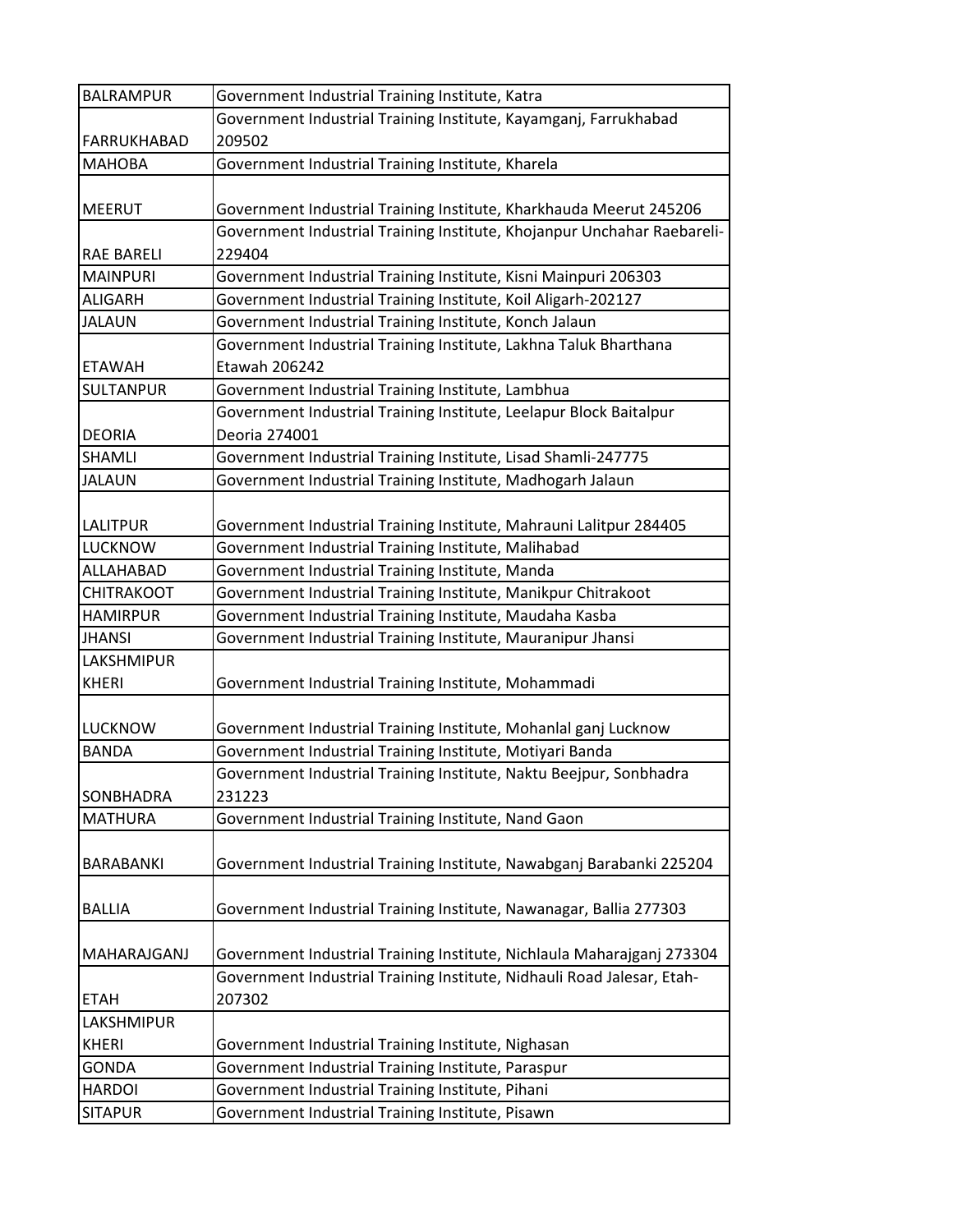|                     | Government Industrial Training Institute, Pukhraya, Kanpur Dehat                  |
|---------------------|-----------------------------------------------------------------------------------|
| <b>KANPUR DEHAT</b> | 209111                                                                            |
| <b>UNNAO</b>        | Government Industrial Training Institute, Purwa                                   |
|                     | Government Industrial Training Institute, Rasulabad, Kanpur Dehat                 |
| <b>KANPUR DEHAT</b> | 209306                                                                            |
| <b>HAMIRPUR</b>     | Government Industrial Training Institute, Rath Hamirpur                           |
| SONBHADRA           | Government Industrial Training Institute, Robertsganj Sonbhadra-231216            |
| <b>FAIZABAD</b>     | Government Industrial Training Institute, Rudauli, Faizabad 225411                |
| <b>BULANDSHAHR</b>  | Government Industrial Training Institute, Saidpur                                 |
| <b>ETAWAH</b>       | Government Industrial Training Institute, Saifai, Etawah 206130                   |
| <b>DEORIA</b>       | Government Industrial Training Institute, Salempur Deoria                         |
| <b>DEORIA</b>       | Government Industrial Training Institute, Salempur Deoria 274509                  |
| SAMBHAL             | Government Industrial Training Institute, Sambhal                                 |
| <b>HARDOI</b>       | Government Industrial Training Institute, Sawayajpur                              |
| <b>KUSHI NAGAR</b>  | Government Industrial Training Institute, Seorahi                                 |
| <b>FIROZABAD</b>    | Government Industrial Training Institute, Shikohabad,                             |
| <b>BAREILLY</b>     | Government Industrial Training Institute, Sidhauli                                |
| <b>SITAPUR</b>      | Government Industrial Training Institute, Sidhauli,                               |
| <b>KANPUR DEHAT</b> | Government Industrial Training Institute, Sikandra, Kanpur Dehat                  |
| BARABANKI           | Government Industrial Training Institute, Sirauli Gauspur                         |
| <b>BALLIA</b>       | Government Industrial Training Institute, Siyar, Ballia 221715                    |
| <b>FAIZABAD</b>     | Government Industrial Training Institute, Sohawal Faizabad                        |
| <b>LALITPUR</b>     | Government Industrial Training Institute, Talbehat Lalitpur                       |
| <b>GONDA</b>        | Government Industrial Training Institute, Tarabganj Gonda                         |
| <b>AMETHI</b>       | Government Industrial Training Institute, Tiloi Amethi                            |
| <b>KANNAUJ</b>      | Government Industrial Training Institute, Tirwa, Kannauj 209736                   |
| <b>JAUNPUR</b>      | Government Industrial Training Institute, Usrav Jaunpur                           |
| <b>BALRAMPUR</b>    | Government Industrial Training Institute, Utraula                                 |
| <b>BALRAMPUR</b>    | Government Industrial Training Institute, Vishunpur Vishram                       |
| SONBHADRA           | Government Industrial Training Institute, Visundari Ghorawal Sonbhadra-<br>231210 |
| <b>AGRA</b>         | Government Industrial Training Institute, Wah Agra                                |
| <b>FATEHPUR</b>     | Government Industrial Training Institute, Khaga                                   |
| CHANDAULI           | Government Industrial Traning Institute, Chandauli                                |
| LAKSHMIPUR          |                                                                                   |
| <b>KHERI</b>        | Government ITI                                                                    |
| PRATAPGARH          | Government ITI Bihar, Pratapgarh                                                  |
| <b>RAMPUR</b>       | Government ITI Bilaspur                                                           |
| MUZAFFARNAGA        |                                                                                   |
| R                   | Government ITI Budhana                                                            |
| <b>GORAKHPUR</b>    | Government ITI Chauri Chaura Gorakhpur                                            |
| <b>SIDDHARTH</b>    |                                                                                   |
| <b>NAGAR</b>        | Government ITI Etwah-1                                                            |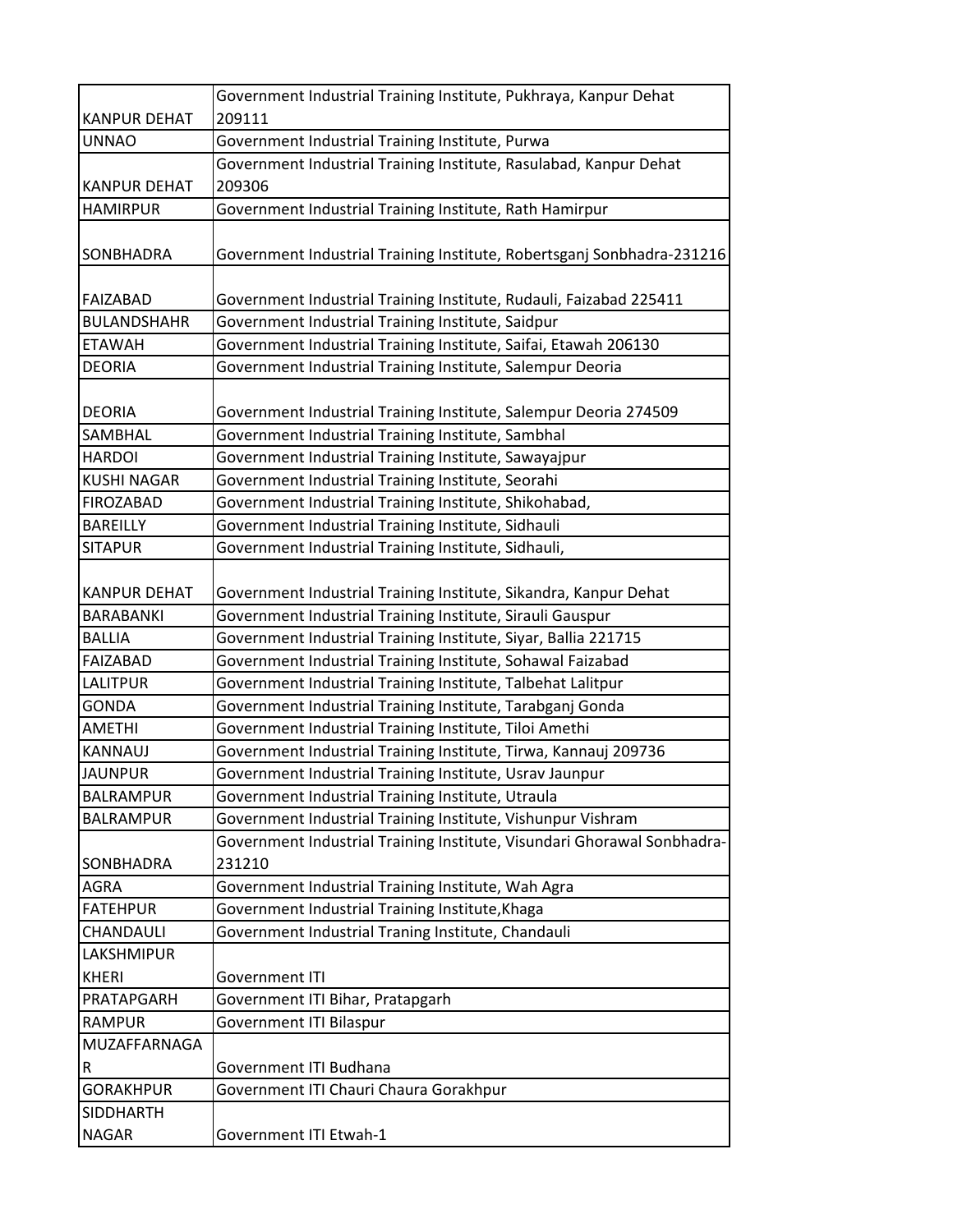| <b>HAPUR</b>            | <b>GOVERNMENT ITI GARHMUKTESHWAE</b>                       |
|-------------------------|------------------------------------------------------------|
| <b>SANT KABEER</b>      |                                                            |
| <b>NAGAR</b>            | Government ITI Haisarbazar                                 |
| <b>HAPUR</b>            | <b>GOVERNMENT ITI HAPUR</b>                                |
| <b>AMROHA</b>           | Government ITI Hasanpur, Amroha                            |
| <b>FATEHPUR</b>         | Government ITI Jahanabad, Fatehpur                         |
| <b>AMETHI</b>           | <b>Government ITI Jais</b>                                 |
| <b>SHRAVASTI</b>        | Government ITI Jamunaha                                    |
| <b>SHAMLI</b>           | Government ITI Kairana Shamli                              |
| <b>BAHRAICH</b>         | Government ITI Kaisergang                                  |
| <b>SANT KABEER</b>      |                                                            |
| <b>NAGAR</b>            | Government ITI Khalilabad                                  |
| PRATAPGARH              | Government ITI Kunda                                       |
| <b>AZAMGARH</b>         | GOVERNMENT ITI LALGANJ AZAMGARH                            |
| <b>FAIZABAD</b>         | <b>Government ITI Milkipur</b>                             |
| <b>BULANDSHAHR</b>      | Government ITI Mohana, Bulandshahr                         |
| <b>MUZAFFARNAGA</b>     |                                                            |
| $\overline{\mathsf{R}}$ | <b>Government ITI Morna</b>                                |
| <b>MORADABAD</b>        | <b>Government ITI Mudapandey</b>                           |
| <b>BAHRAICH</b>         | <b>Government ITI Nanpara</b>                              |
| <b>BAHRAICH</b>         | <b>GOVERNMENT ITI NANPARA BAHRAICH</b>                     |
|                         |                                                            |
| <b>SHAHJAHANPUR</b>     | Government ITI Powayan                                     |
| PILIBHIT                | <b>Government ITI Puranpur</b>                             |
| <b>BAHRAICH</b>         | <b>Government ITI Rehuwa</b>                               |
| <b>MEERUT</b>           | Government ITI Sardhana                                    |
| <b>KANNAUJ</b>          | Government ITI Saurikh, Kannauj                            |
| <b>RAMPUR</b>           | Government ITI Shahabad, Rampur                            |
| MUZAFFARNAGA            |                                                            |
| $\overline{\mathsf{R}}$ | Government ITI Shahpur                                     |
| <b>RAMPUR</b>           | Government ITI Swar                                        |
| MAHARAJGANJ             | Government ITI, Maharajganj                                |
| <b>BAREILLY</b>         | Government ITI, World Bank Mahila, Bareilly                |
| <b>GORAKHPUR</b>        | Government ITI, World Bank Mahila, Gorakhpur               |
| <b>JHANSI</b>           | Government ITI, World Bank Mahila, Jhansi                  |
|                         |                                                            |
| <b>KANPUR NAGAR</b>     | Government ITI, World Bank Mahila, Kanpur Nagar            |
| <b>LUCKNOW</b>          | Government ITI, World Bank Mahila, Lucknow                 |
| <b>MEERUT</b>           | Government ITI, World Bank Mahila, Meerut                  |
| <b>VARANASI</b>         | Government ITI, World Bank Mahila, Varanasi                |
|                         |                                                            |
| <b>KANPUR NAGAR</b>     | Government ITI, (Mahila), Lal Bangla, Kanpur, Kanpur Nagar |
| AGRA                    | Government ITI, Agra                                       |
| <b>LUCKNOW</b>          | Government ITI, Aliganj, Lucknow                           |
| <b>ALIGARH</b>          | Government ITI, Aligarh                                    |
| <b>AMETHI</b>           | Government ITI, Amethi                                     |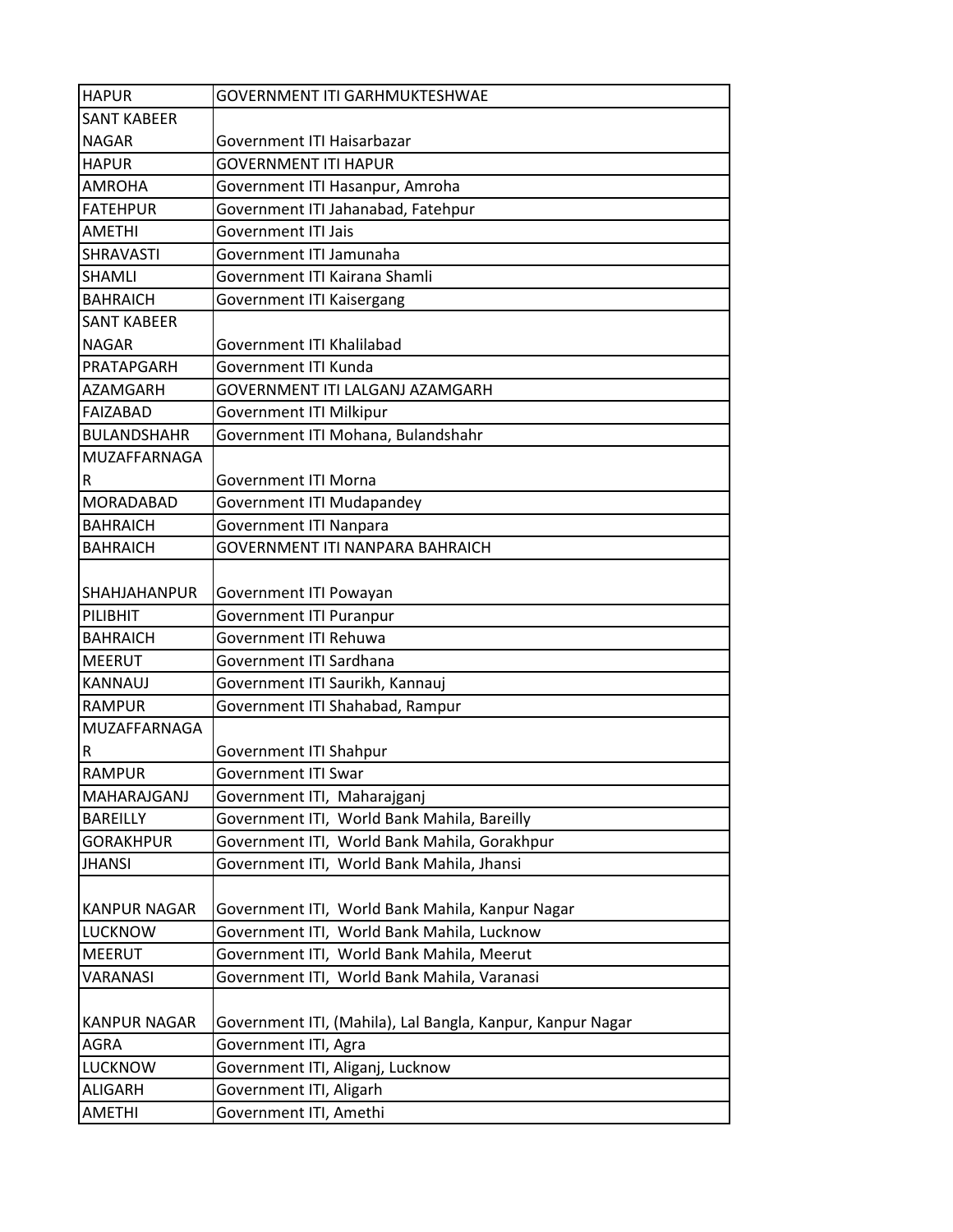| JYOTIBA PHULE       |                                              |
|---------------------|----------------------------------------------|
| <b>NAGAR</b>        | Government ITI, Amroha                       |
| <b>FIROZABAD</b>    | Government ITI, Annandpur, Jarkhi, Firozabad |
| <b>BAREILLY</b>     | Government ITI, Aonla, Bareilly              |
| <b>ALIGARH</b>      | Government ITI, Atrauli, Aligarh             |
| <b>HARDOI</b>       | Government ITI, Atrauli, Hardoi              |
| AZAMGARH            | Government ITI, Azamgarh                     |
| <b>MEERUT</b>       | Government ITI, Bachcha Park, Meerut         |
| <b>BUDAUN</b>       | Government ITI, Badaun                       |
| <b>BAHRAICH</b>     | Government ITI, Bahraich                     |
| <b>BALLIA</b>       | Government ITI, Ballia                       |
| <b>BANDA</b>        | Government ITI, Banda                        |
| <b>BARABANKI</b>    | Government ITI, Barabanki                    |
| <b>BASTI</b>        | Government ITI, Basti                        |
| <b>BIJNOR</b>       | Government ITI, Bijnor                       |
|                     |                                              |
| <b>KANPUR NAGAR</b> | Government ITI, Bilhaur, Kanpur Nagar        |
| <b>BULANDSHAHR</b>  | Government ITI, Bulandshahr                  |
| <b>SAMBHAL</b>      | Government ITI, Chandausi, Sambhal           |
| <b>LUCKNOW</b>      | Government ITI, Charbagh, Lucknow            |
| <b>GORAKHPUR</b>    | Government ITI, Chargawan, Distt- Gorakhpur  |
| <b>MAHOBA</b>       | Government ITI, Charkhari, Mahoba            |
| <b>VARANASI</b>     | Government ITI, Chaukaghat, Varanasi         |
| <b>MIRZAPUR</b>     | Government ITI, Chhanbey, Mirzapur           |
| <b>BAREILLY</b>     | Government ITI, Civil Line, Bareilly         |
| <b>BAREILLY</b>     | Government ITI, Collectorganj, Bareilly      |
| <b>DEORIA</b>       | Government ITI, Deoria                       |
| <b>SIDDHARTH</b>    |                                              |
| <b>NAGAR</b>        | Government ITI, Dumariyaganj, Siddharthnagar |
| <b>ETAH</b>         | Government ITI, Etah                         |
| <b>FTAWAH</b>       | Government ITI, Etawah                       |
| FAIZABAD            | Government ITI, Faizabad                     |
| <b>BAREILLY</b>     | Government ITI, Faridpur, Bareilly           |
| <b>FARRUKHABAD</b>  | Government ITI, Farrukhabad                  |
| <b>FATEHPUR</b>     | Government ITI, Fatehpur                     |
| <b>AMETHI</b>       | Government ITI, Gauriganj, Amethi            |
|                     |                                              |
| <b>KANPUR NAGAR</b> | Government ITI, Ghatampur, Kanpur Nagar      |
| <b>GHAZIABAD</b>    | Government ITI, Ghaziabad                    |
| <b>GHAZIPUR</b>     | Government ITI, Ghazipur                     |
| <b>SITAPUR</b>      | Government ITI, Godlamau, Sitapur            |
| <b>GONDA</b>        | Government ITI, Gonda                        |
| <b>BULANDSHAHR</b>  | Government ITI, Gulawati, Bulandshahr        |
| <b>HARDOI</b>       | Government ITI, Hardoi                       |
| <b>HATHRAS</b>      | Government ITI, Hathras                      |
| BALLIA              | Government ITI, Ibrahimabad, Ballia          |
| <b>AMETHI</b>       | Government ITI, Jagdishpur, Amethi           |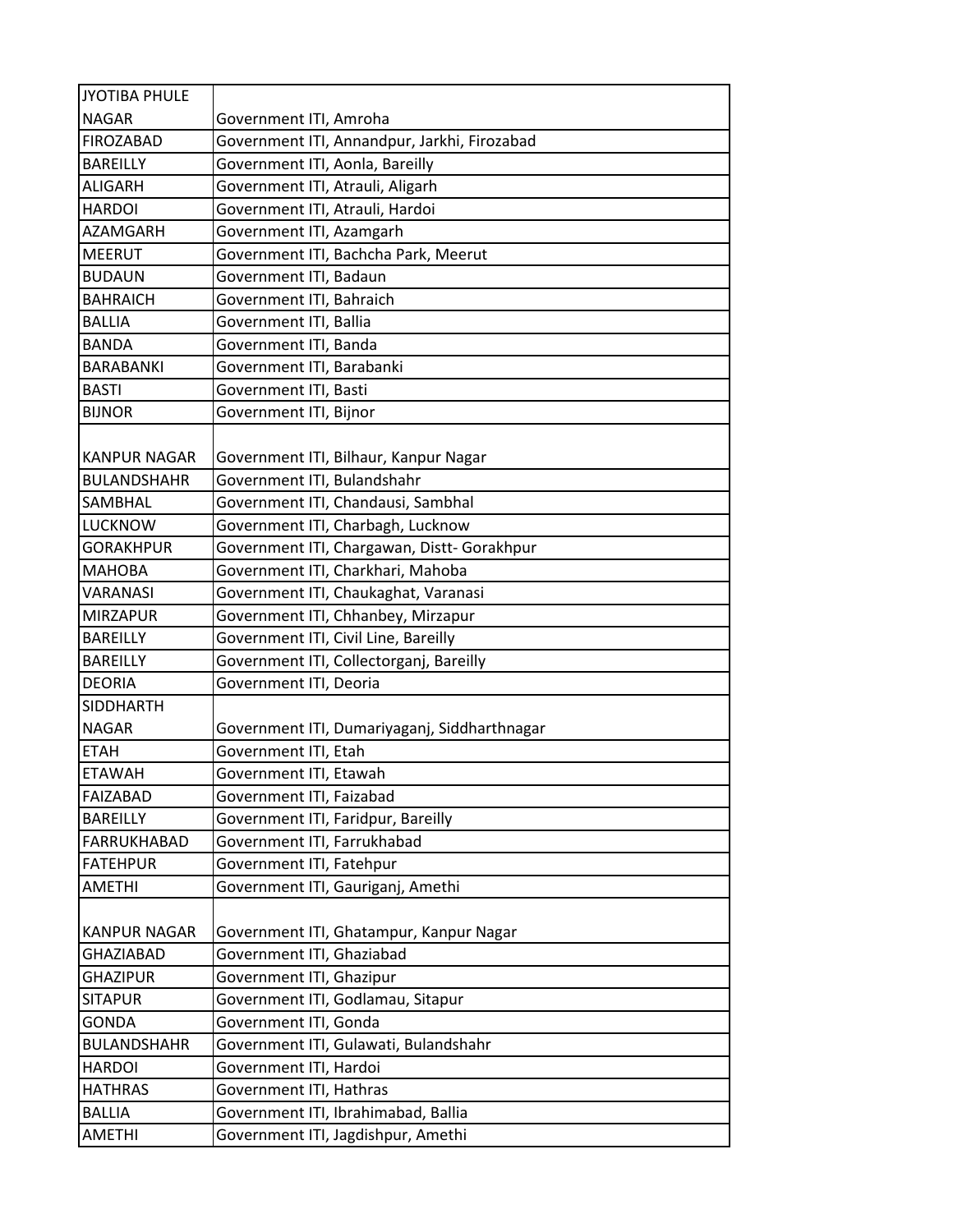| <b>GAUTAM</b>       |                                                                  |
|---------------------|------------------------------------------------------------------|
| <b>BUDDHA NAGAR</b> | Government ITI, Jewar, Gautam Buddh Nagar                        |
| <b>JHANSI</b>       | Government ITI, Jhansi                                           |
| <b>SULTANPUR</b>    | Government ITI, Kadipur, Sultanpur                               |
| <b>VARANASI</b>     | Government ITI, Karaundi, Varanasi                               |
| <b>BULANDSHAHR</b>  | Government ITI, Kasba Anupshahr, Bulandshahr                     |
| <b>KASGANJ</b>      | Government ITI, Kasganj                                          |
| ALLAHABAD           | Government ITI, Katra, Allahabad                                 |
| <b>GORAKHPUR</b>    | Government ITI, Khajani, Gorakhpur                               |
| <b>BAGHPAT</b>      | Government ITI, Khekra, Baghpat                                  |
| <b>LAKSHMIPUR</b>   |                                                                  |
| <b>KHERI</b>        | Government ITI, Lakhimpur Kheri                                  |
| AZAMGARH            | Government ITI, Lalganj, Azamgarh                                |
| <b>LALITPUR</b>     | Government ITI, Lalitpur                                         |
| MAHARAJGANJ         | Government ITI, Madhonagar, Maharajganj                          |
| <b>RAE BARELI</b>   | Government ITI, Mahila, Raebareli                                |
| <b>MAHOBA</b>       | Government ITI, Mahoba                                           |
| <b>MAINPURI</b>     | Government ITI, Mainpuri                                         |
| <b>GONDA</b>        | Government ITI, Mankapur, Gonda                                  |
| <b>MATHURA</b>      | Government ITI, Mathura                                          |
| <b>SANT KABEER</b>  |                                                                  |
| <b>NAGAR</b>        | Government ITI, Mehdawal, Sant Kabir Nagar                       |
| <b>MIRZAPUR</b>     | Government ITI, Mirzapur                                         |
| <b>MAU</b>          | Government ITI, Mohammadabad, Gohana, Maunath Bhanjan            |
| <b>MORADABAD</b>    | Government ITI, Moradabad                                        |
| <b>AMETHI</b>       | Government ITI, Musafirkhana, Amethi                             |
| MUZAFFARNAGA        |                                                                  |
| R                   | Government ITI, MuzaffarNagar                                    |
|                     |                                                                  |
| <b>GAUTAM</b>       |                                                                  |
| <b>BUDDHA NAGAR</b> | Government ITI, N.T.P.C., Uncha Amipur Dadri, Gautam Buddh Nagar |
| <b>BIJNOR</b>       | Government ITI, Nagina, Bijnor                                   |
| ALLAHABAD           | Government ITI, Naini, Allahabad                                 |
| <b>KUSHI NAGAR</b>  | Government ITI, Naurangiya, Kushinagar                           |
|                     |                                                                  |
| <b>GAUTAM</b>       |                                                                  |
| <b>BUDDHA NAGAR</b> | Government ITI, Noida, Gautam Buddh Nagar                        |
| <b>JALAUN</b>       | Government ITI, Orai, Jalaun                                     |
| <b>KUSHI NAGAR</b>  | Government ITI, Padrauna, Kushinagar                             |
|                     |                                                                  |
| <b>KANPUR NAGAR</b> | Government ITI, Pandu Nagar, Kanpur Nagar                        |
| PRATAPGARH          | Government ITI, Patti, Pratapgarh                                |
| AZAMGARH            | Government ITI, Phoolpur, Azamgarh                               |
| PILIBHIT            | Government ITI, Pilibhit                                         |
| PRATAPGARH          | Government ITI, Pratapgarh                                       |
| <b>RAMPUR</b>       | Government ITI, Qila Rampur, Mahila, Rampur                      |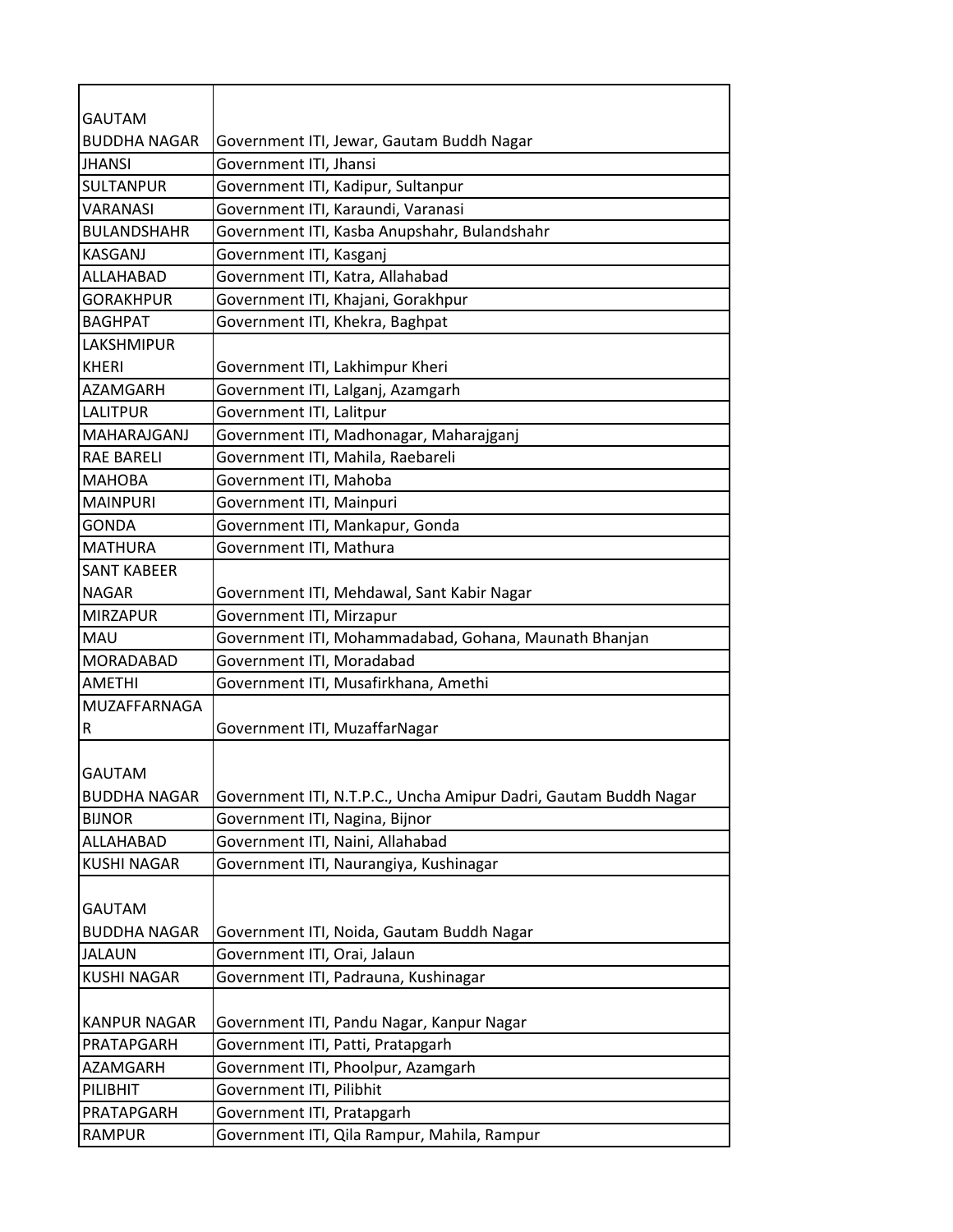| <b>RAE BARELI</b>   | Government ITI, Raebareli                                  |
|---------------------|------------------------------------------------------------|
| <b>GORAKHPUR</b>    | Government ITI, Railway Colony, Gorakhpur                  |
| <b>RAMPUR</b>       | Government ITI, Rampur                                     |
| <b>BALLIA</b>       | Government ITI, Rasra, Ballia                              |
| <b>JAUNPUR</b>      | Government ITI, Sabrahad, Shahaganj, Jaunpur               |
| <b>MAU</b>          | Government ITI, Sahadatpura, Mau, Maunath Bhanjan          |
| SAHARANPUR          | Government ITI, Saharanpur                                 |
| <b>GHAZIPUR</b>     | Government ITI, Saidpur, Ghazipur                          |
| <b>MEERUT</b>       | Government ITI, Saket, Meerut                              |
| <b>RAE BARELI</b>   | Government ITI, Salon, Raebareli                           |
| <b>SAMBHAL</b>      | Government ITI, Sambhal                                    |
| <b>HAMIRPUR</b>     | Government ITI, Sarila, Hamirpur                           |
| SAHARANPUR          | Government ITI, Sarsawa, Saharanpur                        |
| <b>KUSHI NAGAR</b>  | Government ITI, Seorahi, Kushinagar                        |
| <b>SHAHJAHANPUR</b> | Government ITI, Shahjahanpur                               |
| <b>JAUNPUR</b>      | Government ITI, Siddiqpur, Jaunpur                         |
| <b>BULANDSHAHR</b>  | Government ITI, Sikandrabad, Bulandshahr                   |
| <b>HAPUR</b>        | Government ITI, Simbhawali, Hapur                          |
| <b>KAUSHAMBI</b>    | Government ITI, Sirathu, Kaushambi                         |
| <b>SITAPUR</b>      | Government ITI, Sitapur                                    |
| <b>SULTANPUR</b>    | Government ITI, Sultanpur                                  |
| AMBEDKAR            |                                                            |
| <b>NAGAR</b>        | Government ITI, Tanda, Ambedkar Nagar                      |
| <b>UNNAO</b>        | Government ITI, Unnao                                      |
| ALLAHABAD           | Government ITI, World Bank Mahila                          |
| AGRA                | Government ITI, World Bank Mahila, Agra                    |
| MAU                 | Govind Private ITC - Mau                                   |
| <b>MATHURA</b>      | <b>GOVIND Private ITI</b>                                  |
| MAU                 | <b>Govind Smarak Private IT I</b>                          |
| <b>GORAKHPUR</b>    | Govt I.T.I, Campierganj, Distt- Gorakhpur                  |
| <b>GORAKHPUR</b>    | Govt ITI Chauri Chaura                                     |
| <b>GORAKHPUR</b>    | Govt. ITI Bansgaon                                         |
| <b>BASTI</b>        | Govt. ITI, Basti                                           |
| SHRAVASTI           | Govt. ITI, Bhinga Sravasti                                 |
| SAHARANPUR          | Govt. ITI, Devband                                         |
| MAHARAJGANJ         | Govt. ITI, Nautanva                                        |
| MORADABAD           | Govt. ITI, Thakurdwara                                     |
| ALLAHABAD           | <b>GP PRIVATE ITI</b>                                      |
| <b>BAHRAICH</b>     | <b>GPG PRIVATE ITI</b>                                     |
| CHANDAULI           | Grameen Vikas Private ITI                                  |
| MAU                 | Gramin Industrial Training Centre - Mau                    |
| <b>GHAZIPUR</b>     | Gramin Private ITC - Ghazipur                              |
| AMBEDKAR            |                                                            |
| <b>NAGAR</b>        | <b>GRAMNCHAL PRIVATE ITI</b>                               |
| FAIZABAD            | Gramodaya Private ITC - Faizabad                           |
| <b>VARANASI</b>     | Gramodaya Private ITC, Kumharpura Pulwaria Sadar, Varanasi |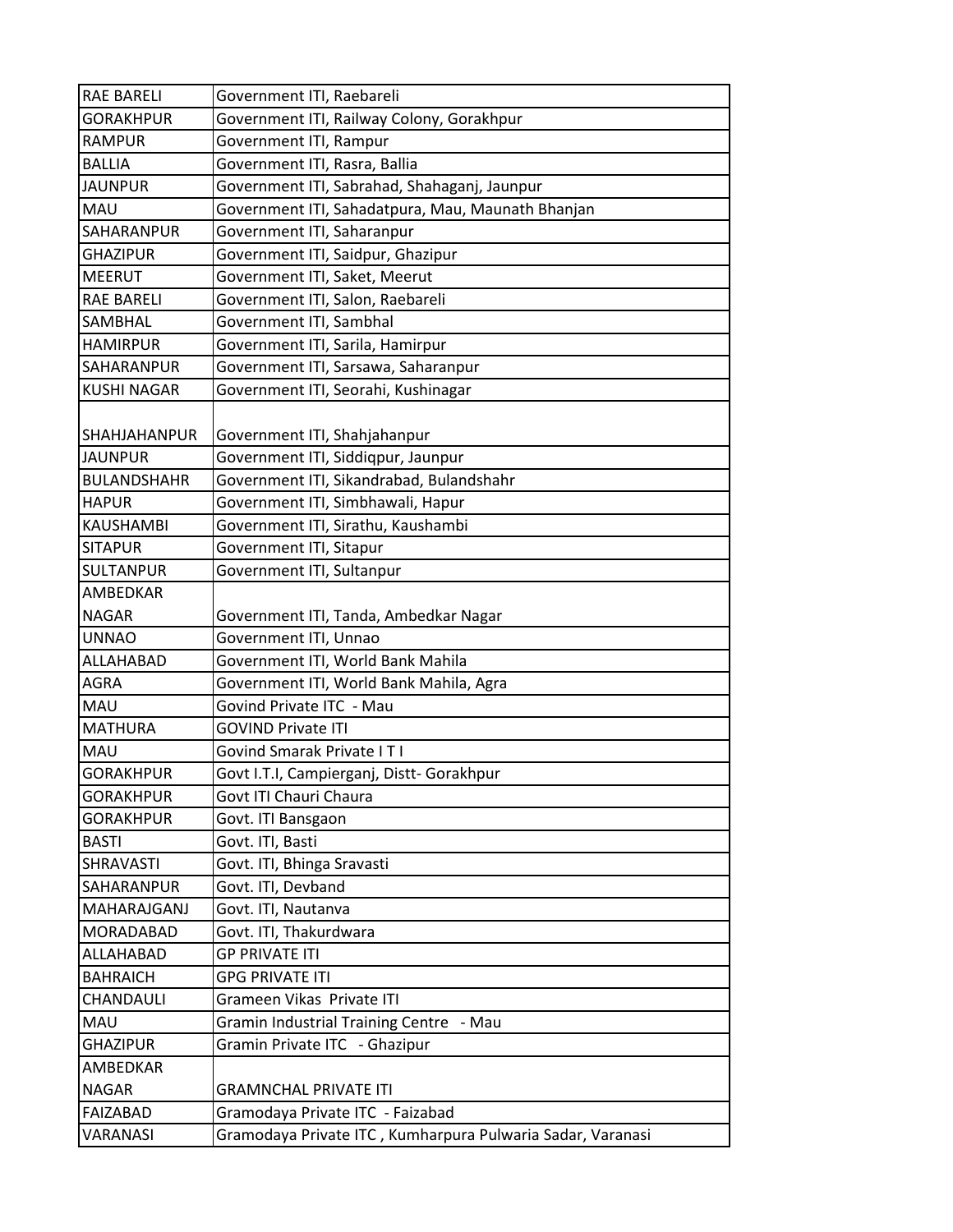| <b>VARANASI</b>     | Gramya Bharti ITC - Varanasi                                   |
|---------------------|----------------------------------------------------------------|
| <b>BIJNOR</b>       | <b>GREATER VALLEY PVT ITI</b>                                  |
| SAHARANPUR          | Greenland Iti                                                  |
| <b>GORAKHPUR</b>    | Gridhari Chaudhari Industrial Training Centre - Gorakhpur      |
| <b>LUCKNOW</b>      | <b>GSM Private ITI</b>                                         |
| KUSHI NAGAR         | Guatam Buddh Private ITC - Kushi Nagar                         |
| SAHARANPUR          | Gujar Industrial Training Centre - Saharanpur                  |
| <b>GORAKHPUR</b>    | <b>GUJRATEE DEVI Private ITI</b>                               |
| <b>BULANDSHAHR</b>  | Gujrati Devi Memorial Industrial Training Centre - Bulandshahr |
| <b>GORAKHPUR</b>    | Gulab Anjani Choudhri ITC - Gorakhpur                          |
| ALLAHABAD           | <b>GULAB SINGH PRIVATE ITI</b>                                 |
| <b>GHAZIPUR</b>     | <b>GULABI BHIMAL PRIVATE ITI</b>                               |
| CHANDAULI           | Gulashan Memorial Private ITI                                  |
| <b>BARABANKI</b>    | Guru Prasad Memorial ITC - Barabanki                           |
| <b>SULTANPUR</b>    | Guru Saran Private ITC - Sultanpur                             |
| <b>SHAMLI</b>       | Gurudev Private ITI, Link Road Jamalpur Kairana, Shamli        |
| <b>SULTANPUR</b>    | Gurukul Academy ITC - Sultanpur                                |
| <b>KANPUR DEHAT</b> | <b>Gurukul Industrial Training Institute</b>                   |
| MORADABAD           | Gurukul ITC - Moradabad                                        |
| <b>JHANSI</b>       | GURUKULAM PRIVATE ITI                                          |
| <b>AGRA</b>         | <b>GYAN GANGA PRIVATE ITI</b>                                  |
| <b>GHAZIABAD</b>    | Gyan Bharti Industrial Training Centre - Ghaziabad             |
| <b>MEERUT</b>       | Gyan Bharti Institute of Technology                            |
| <b>MATHURA</b>      | Gyan Bharti Iti                                                |
| AGRA                | Gyan Bharti Private I.T.I.                                     |
| <b>HATHRAS</b>      | Gyan Deep Private ITI                                          |
| SAHARANPUR          | Gyan Deep Private ITI                                          |
| FAIZABAD            | Gyan ITC - Faizabad                                            |
| <b>FIROZABAD</b>    | <b>GYAN PRIVATE ITI</b>                                        |
| <b>ALIGARH</b>      | Gyan Private ITI - Aligarh                                     |
| AZAMGARH            | <b>Gyandeep Industrial Training Institute</b>                  |
| <b>AGRA</b>         | Gyandeep ITC - Agra                                            |
| SONBHADRA           | <b>GYANGANGA PRIVATE ITI</b>                                   |
| <b>BULANDSHAHR</b>  | Gyanodaya Industrial Training Centre - Bulandshahr             |
| <b>RAE BARELI</b>   | Gyanodaya ITC - Raibareli                                      |
| <b>BALLIA</b>       | Gyanti Devi Pvt ITI, - Ballia                                  |
| <b>MATHURA</b>      | HPRA Private ITI                                               |
| ALLAHABAD           | <b>H R PRIVATE ITI</b>                                         |
| <b>GHAZIPUR</b>     | H. S. National Private ITC - Ghazipur                          |
| GHAZIABAD           | H.K.T. ITC - Ghaziabad                                         |
| <b>FAIZABAD</b>     | H.L. ITC - Faizabad                                            |
| <b>LUCKNOW</b>      | Haider Private ITC - Lucknow                                   |
| SAHARANPUR          | HAJI BUNDU HASAN PRIVATE ITI                                   |
| MAU                 | HAJI MUNEER PRIVATE ITI                                        |
|                     | HAKIM ZAHIR HAIDER NUMANI PVT INDUSTRIAL TRAINING CENTRE -     |
| <b>JAUNPUR</b>      | Jaunpur                                                        |
| SAHARANPUR          | Hannu Private ITI                                              |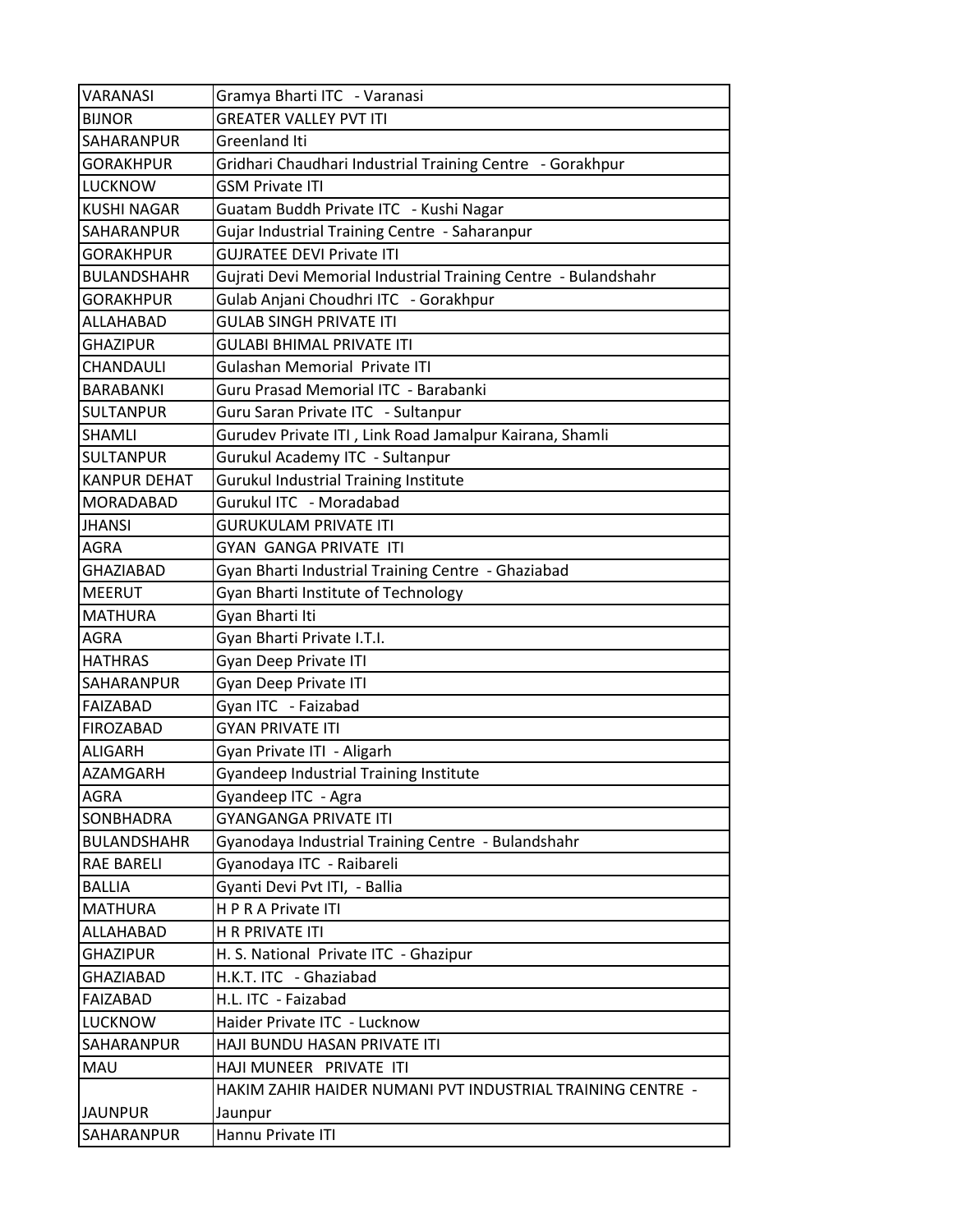| ALLAHABAD            | HANUMAT NIKETAN PRIVATE ITI SADAR, ALLAHABAD                  |
|----------------------|---------------------------------------------------------------|
| <b>GHAZIPUR</b>      | Hardev private ITI Rawal Saidpur Ghazipur                     |
| PRATAPGARH           | Hare Rama Hare Krishna Private ITC - Pratapgarh               |
| PRATAPGARH           | Hare Rama Hare Krishna Private ITI [2795], PRATAPGARH         |
| VARANASI             | HARI BANDHU PRIVATE INDUSTRIAL TRAINING INSTITUTE             |
| CHANDAULI            | Hari Nandan Private ITC - Chandauli                           |
| SAHARANPUR           | Hari Om Private ITI                                           |
| CHANDAULI            | HARI OM SEVA PRIVATE ITI                                      |
| <b>AZAMGARH</b>      | Hari Prasad Private ITC - Azamgarh                            |
| SAHARANPUR           | Hari Private ITI                                              |
| ALLAHABAD            | HARI RAM PATEL PRIVATE ITI PILKHUA MAU AIMA ALLAHABAD         |
| MAU                  | HARI RAM RASHTRIYA PRIVATE ITI                                |
| MAU                  | Hari Ram Rastriya ITC - Mau                                   |
| <b>BASTI</b>         | Haribans Lali Private ITC - Basti                             |
| <b>BIJNOR</b>        | Haridwar Private ITC - Bijnor                                 |
| <b>SULTANPUR</b>     | Harikaran Dwivedi Private ITI                                 |
| AMBEDKAR             |                                                               |
| <b>NAGAR</b>         | HariLal Yadav Smarak ITC - Ambedkar Nagar                     |
| <b>GORAKHPUR</b>     | Hariom Privet Iti                                             |
| <b>BASTI</b>         | Haripal Memorial Industrial Training Centre - Basti           |
| <b>GORAKHPUR</b>     | Hariram Private Iti                                           |
| AZAMGARH             | HARISHANTI PRIVATE ITI                                        |
| MAHARAJGANJ          | Harishchandra Kewali Devi Private ITI                         |
| <b>GHAZIPUR</b>      | HARISHCHANDRA PRIVATE ITI                                     |
| <b>GHAZIPUR</b>      | HARISHCHANDRA PRIVATE ITI COLLEGE                             |
| <b>GHAZIPUR</b>      | Harivanshi Dwarika Pvt ITI                                    |
| AZAMGARH             | Harsh Private ITC - Azamgarh                                  |
|                      | HARSHA COLLEGE OF EDUCATION PRIVATE INDUSTRIAL TRAINING       |
| <b>AZAMGARH</b>      | <b>INSTITUTE</b>                                              |
| <b>RAE BARELI</b>    | Hartalika Singh Private ITC - Raibareli                       |
| AMBEDKAR             |                                                               |
| <b>NAGAR</b>         | Hazi Abdullah ITC - Ambedkar Nagar                            |
|                      |                                                               |
| <b>LUCKNOW</b>       | Hazrat Dawood Industrial Training Centre, Ahmedabad - Lucknow |
|                      |                                                               |
| <b>KANPUR NAGAR</b>  | Heera Lal Patel Private ITC - Kanpur Nagar                    |
| PRATAPGARH           | Heerawati Singh Private ITC - Pratapgarh                      |
| SAHARANPUR           | Hem ITC - Saharanpur                                          |
| LUCKNOW              | Himalayan Private Industrial Training Institute               |
| SAHARANPUR           | Himalayan Private ITI                                         |
| <b>HATHRAS</b>       | Hind Private Industrial Training Institute                    |
| <b>JYOTIBA PHULE</b> |                                                               |
| <b>NAGAR</b>         | Hind Private ITC - J.P.Nagar (Amroha)                         |
| CHANDAULI            | <b>HIND Private ITI</b>                                       |
| SAHARANPUR           | <b>HIND Private ITI</b>                                       |
|                      |                                                               |
| <b>SULTANPUR</b>     | Hindustan Audyogic Prashikshan Centre, Bahadurpur - Sultanpur |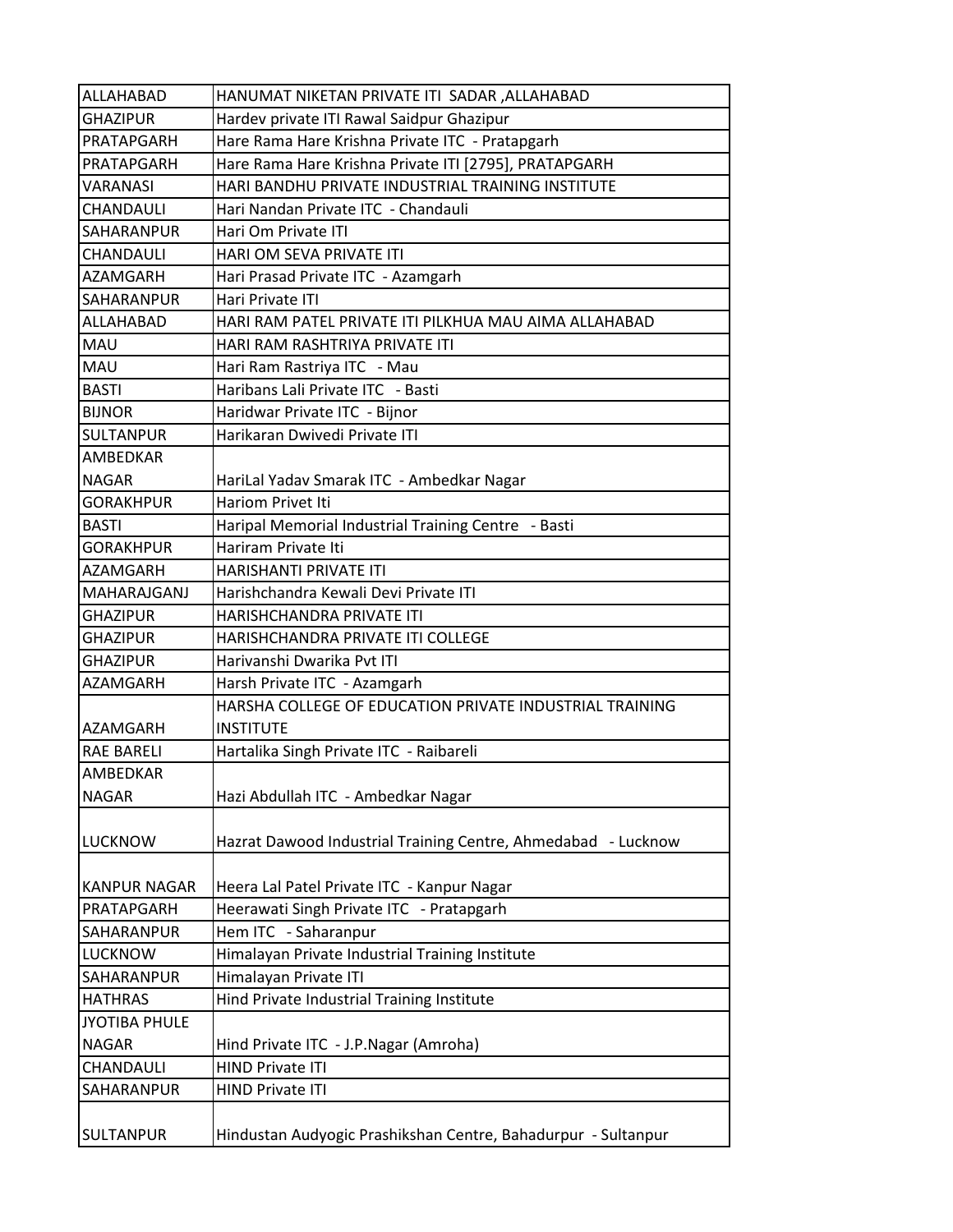| <b>AGRA</b>         | HI-TECH Pvt.ITI                                                       |
|---------------------|-----------------------------------------------------------------------|
| MUZAFFARNAGA        |                                                                       |
| R                   | HKLS MEMORIAL PRIVATE ITI                                             |
| <b>VARANASI</b>     | HKS MEMORIAL private ITI                                              |
| <b>LUCKNOW</b>      | HKT Private ITI, Baghaman, Lucknow                                    |
| <b>LUCKNOW</b>      | Holy Cross Vocational Private ITC Alambagh Lucknow - Lucknow          |
| <b>AGRA</b>         | Holy Mother Teresa ITC - Agra                                         |
| <b>FTAWAH</b>       | Holy Point ITC - Eatawah                                              |
| <b>MAU</b>          | HR RASHTRIYA PRIVATE ITI                                              |
| <b>DEORIA</b>       | Hriday Narayan Singh ITC - Deoria                                     |
| <b>MATHURA</b>      | HS Solanki Pvt ITI                                                    |
| <b>MATHURA</b>      | <b>HSV Private ITI</b>                                                |
| <b>FAIZABAD</b>     | Humaida Private ITC - Faizabad                                        |
| ALLAHABAD           | Husaini Private ITC - Allahabad                                       |
| <b>BARABANKI</b>    | HWA Shah Educational & Technical Industrial Traini                    |
| <b>GHAZIABAD</b>    | I.C.T. Private ITI - Ghaziabad                                        |
| <b>GHAZIPUR</b>     | I.D. Memorial Private ITI - Ghazipur                                  |
| <b>FAIZABAD</b>     | ICHCHHA RAM SINGH PRIVATE ITI                                         |
|                     |                                                                       |
| <b>GAUTAM</b>       |                                                                       |
| <b>BUDDHA NAGAR</b> | ICI INDUSTRIAL TRAINING INSTITUTE - Gautambuddha Nagar                |
| <b>HAPUR</b>        | Idea I.T.I., Pilakhuwa, Gaziabad                                      |
|                     | Ideal Industrial Training Institute Swami Dayanand Vihar Delhi Road - |
| <b>SAHARANPUR</b>   | Saharanpur                                                            |
|                     |                                                                       |
| <b>GAUTAM</b>       |                                                                       |
| <b>BUDDHA NAGAR</b> | Ideal ITC - Gautambuddha Nagar                                        |
| <b>JHANSI</b>       | <b>Ideal Private Iti</b>                                              |
| CHANDAULI           | <b>IDEAL PRIVATE ITI - Chandauli</b>                                  |
| MAU                 | <b>IINDIRA GANDHI PRIVATE ITI</b>                                     |
| <b>HAPUR</b>        | Ilas Pyt. Iti                                                         |
| <b>AGRA</b>         | ILZA SIDDQE PRIVATE ITI TAJ GANJ ,AGRA                                |
| LUCKNOW             | Indian Institute of Computer Learining - Lucknow                      |
| <b>LUCKNOW</b>      | Indian Institute of Computer Learning - Lucknow                       |
| <b>MIRZAPUR</b>     | Indian ITC - Mirzapur                                                 |
| <b>BAREILLY</b>     | INDIAN P.I.T.I, SAITHAL - BAREILLY                                    |
|                     |                                                                       |
| <b>KANPUR NAGAR</b> | Indian Private Iti                                                    |
| <b>BASTI</b>        | Indian Pvt. ITC - Basti                                               |
| <b>MEERUT</b>       | Indian Skill Tech. Institute - Meerut                                 |
|                     | Indian Technology Industrial Trainign Centre Abupur Meerut Rd -       |
| GHAZIABAD           | Ghaziabad                                                             |
| <b>LUCKNOW</b>      | Indira Devi Jhagaru Prasad ITC - Lucknow                              |
| <b>JAUNPUR</b>      | Indira Dubey Private I.T.I                                            |
|                     |                                                                       |
| <b>HAPUR</b>        | INDIRA GANDHI MEMORIAL I.T.I., DELHI ROAD, HAPUR [INS. CODE: ]        |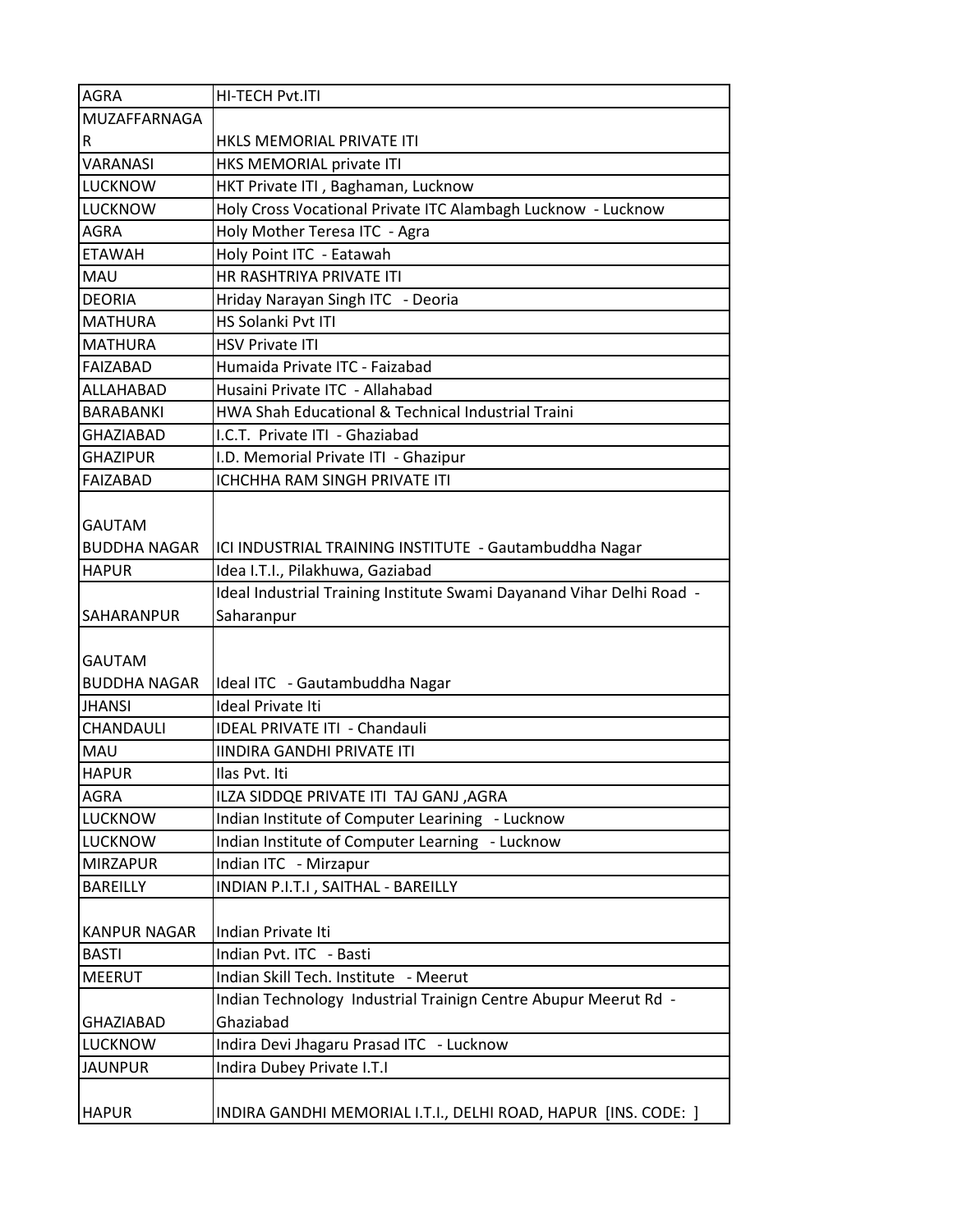| <b>HAPUR</b>        | INDIRA GANDHI NATIONAL I.T.I, DELHI ROAD, HAPUR [INS. CODE: ]    |
|---------------------|------------------------------------------------------------------|
| CHANDAULI           | Indira Gandhi Private ITC - Chandauli                            |
| ALLAHABAD           | Indira Gandhi Private ITC - Allahabad                            |
|                     |                                                                  |
| ALLAHABAD           | Indra Bahadur Singh Audyogik Prashikshan Sansthan - Allahabad    |
| <b>JAUNPUR</b>      | Indra Ji Private ITC - Jaunpur                                   |
| ALLAHABAD           | <b>INDRAKALI VIDYAVATI PRIVATE ITI</b>                           |
| <b>JAUNPUR</b>      | Indrapati Industrial Training Centre - Jaunpur                   |
| <b>HAPUR</b>        | Indraprastha Private Iti                                         |
| <b>MAU</b>          | Indu Prakash Private ITC - Mau                                   |
| <b>FIROZABAD</b>    | <b>INDU PRIVATE ITI</b>                                          |
| <b>GHAZIABAD</b>    | Industrial Machinery Technology Private ITI                      |
| SAHARANPUR          | Infinity private ITI                                             |
| <b>ALIGARH</b>      | INGRAHAM PRIVATE IT I                                            |
| <b>GHAZIABAD</b>    | Ingraham Industrial Training Institute Ghaziabad - Ghaziabad     |
| <b>SITAPUR</b>      | Institute of Industrial Trg. - Sitapur                           |
| <b>AMETHI</b>       | Integral Private ITC - Amethi                                    |
| <b>BASTI</b>        | <b>INTEGRAL PRIVATE ITI</b>                                      |
|                     |                                                                  |
| <b>GAUTAM</b>       |                                                                  |
| <b>BUDDHA NAGAR</b> | International Computer Institute - Gautambuddha Nagar            |
| <b>GHAZIPUR</b>     | International Private ITC - Ghazipur                             |
| <b>HAPUR</b>        | IPEM PRIVATE INSTITUTE OF INDUSTRIAL TRAINING                    |
|                     |                                                                  |
| AZAMGARH            | Iqra Public Private ITC Gulami Ka Pura Sadar Azamgarh - Azamgarh |
| <b>ALIGARH</b>      | Isha Devi Memorial Private ITI - Aligarh                         |
|                     |                                                                  |
| <b>SHAHJAHANPUR</b> | Ishaq Nisha Pvt ITI                                              |
| ALLAHABAD           | Ishwari Dayal Private ITI                                        |
| <b>BAREILLY</b>     | Ishwari Prasad Memorial ITC - Bareilly                           |
| <b>SAHARANPUR</b>   | <b>ISLAMIA PRIVATE ITI</b>                                       |
| <b>BAGHPAT</b>      | <b>ITC Rohilla Global Foundation - Bagpat</b>                    |
| <b>ALIGARH</b>      | <b>ITM PRIVATE ITI</b>                                           |
| MAHARAJGANJ         | <b>ITM PRIVATE ITI</b>                                           |
| ALLAHABAD           | <b>J B B PRIVATE ITI</b>                                         |
|                     |                                                                  |
| <b>KANPUR NAGAR</b> | J B Singh Private Industrial Training Institute                  |
| <b>LUCKNOW</b>      | J K PRIVATE INDUSTRIAL TRAINING INSTITUTE                        |
| ALLAHABAD           | J K Private ITC - Allahabad                                      |
| <b>AMROHA</b>       | J K Private ITI                                                  |
| <b>MIRZAPUR</b>     | J P Private ITI                                                  |
| <b>ALIGARH</b>      | JPS Private ITI                                                  |
| <b>GORAKHPUR</b>    | J P SMARAK PRIVATE ITI                                           |
| <b>AZAMGARH</b>     | JRP Private ITI                                                  |
| <b>GHAZIPUR</b>     | J. B. B. Private ITC - Ghazipur                                  |
| <b>GORAKHPUR</b>    | J. N. Pvt. I.T.I                                                 |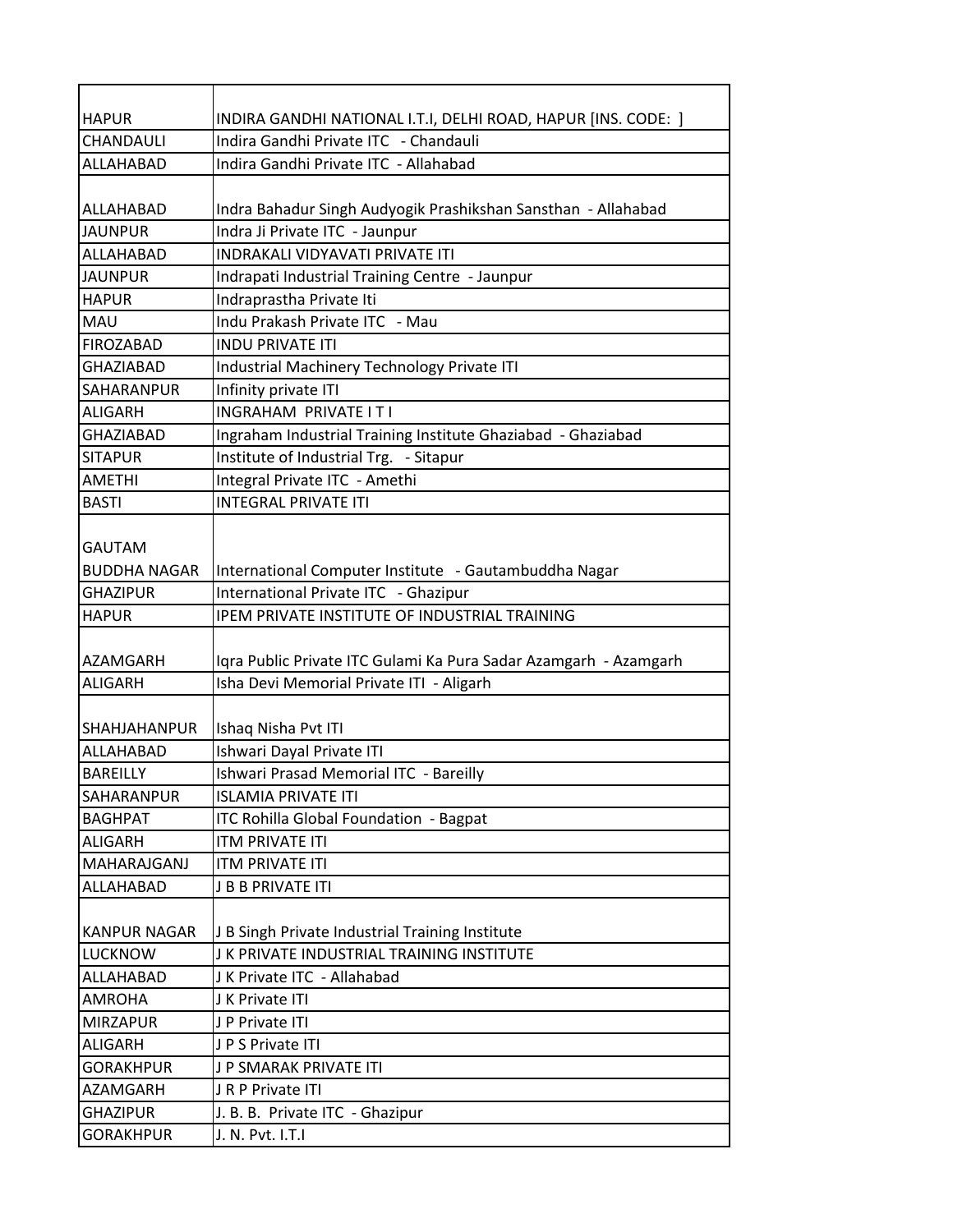| <b>JAUNPUR</b>      | J. P. Memo. Hospital and Paira Medical - Jaunpur                         |
|---------------------|--------------------------------------------------------------------------|
| <b>GHAZIPUR</b>     | J.B. ITC - Ghazipur                                                      |
| <b>JAUNPUR</b>      | J.K ITC - Jaunpur                                                        |
|                     |                                                                          |
| <b>KANPUR NAGAR</b> | J.K. Center Technician Training Private ITI, Doda Nagar, Kanpur          |
|                     |                                                                          |
| <b>KANPUR NAGAR</b> | J.K. Industrial Training Centre - Kanpur Nagar                           |
| <b>AGRA</b>         | J.P Sharma ITC - Agra                                                    |
| <b>AZAMGARH</b>     | J.P. Private I.T.I                                                       |
| VARANASI            | J.S. Private ITI, Kherawan, Sadhoganj, Varanasi                          |
| VARANASI            | J.S. pvt. Industrial Training Institute, Palhipatti, Varanasi - Varanasi |
| <b>FIROZABAD</b>    | J.S. University Pvt ITI                                                  |
| <b>AZAMGARH</b>     | J.S.B Private ITC - Azamgarh                                             |
| <b>KAUSHAMBI</b>    | JA PVT ITI, - Kaushambi                                                  |
| VARANASI            | Jagadish Chandra Mishra Private ITI                                      |
| MAU                 | Jagar Nath Ramu Chauhan Private ITI                                      |
| <b>GHAZIPUR</b>     | JAGARNATH PRIVATE AUDHYOGIK PRASHIKSHAN SANSTHAN                         |
| <b>JAUNPUR</b>      | Jagat Narayan Tiwari Pvt. ITI, JNP - Jaunpur                             |
| <b>AZAMGARH</b>     | Jagat Private ITI, Gaddopur, Malgaon, Azamgarh                           |
| <b>BULANDSHAHR</b>  | Jagatguru Pvt ITI GT Road, Khurja, Bulandshahr - Bulandshahr             |
| <b>GORAKHPUR</b>    | Jagdamba Private Industrial Training Institute                           |
| <b>GONDA</b>        | Jagdambasharan Singh Private ITC [8387] - Gonda                          |
| SAHARANPUR          | Jagdish Prasad paramedical private iti                                   |
| <b>SIDDHARTH</b>    |                                                                          |
| <b>NAGAR</b>        | JAGDISH PANDEY PRIVATE ITI                                               |
| <b>SULTANPUR</b>    | Jagdish Prasad ITC - Sultanpur                                           |
| <b>JAUNPUR</b>      | Jagdish Prasad Private ITC - Jaunpur                                     |
|                     | Jagdish Prashad Private ITI, Village Latifpur, Saharanpur U.P. -         |
| SAHARANPUR          | Saharanpur                                                               |
| ALLAHABAD           | JAGDISH PRIVATE ITI MEJA, ALLAHABAD                                      |
| <b>AMETHI</b>       | Jagdish pur Private ITC - Amethi                                         |
| <b>MEERUT</b>       | Jagwati Devi Private Iti                                                 |
| BARABANKI           | Jahangirabad Institute of Technology for polytechnic                     |
| VARANASI            | Jaharangipvtiti                                                          |
| AZAMGARH            | Jai Bajarang Private ITC - Azamgarh                                      |
| <b>GHAZIPUR</b>     | Jai Bajarang Private ITI                                                 |
| ALLAHABAD           | Jai Bajrang Bali                                                         |
| SAHARANPUR          | Jai Bharat Private Iti                                                   |
| <b>JAUNPUR</b>      | Jai Bharat Private ITI - Jaunpur                                         |
| <b>AGRA</b>         | Jai Devi Private I.T.I                                                   |
| ALLAHABAD           | Jai Hanuman Pvt ITI                                                      |
| SAHARANPUR          | JAI HIMGIRI PRIVATE ITI                                                  |
| VARANASI            | Jai Maa Shitala Pvt ITI                                                  |
| ALLAHABAD           | Jai Maa Vaishno ITC - Allahabad                                          |
| <b>AZAMGARH</b>     | Jai Mangal Yadav Smarak Private ITC - Azamgarh                           |
| <b>KASGANJ</b>      | Jai Ram Singh Private ITI , Bilram Kansganj                              |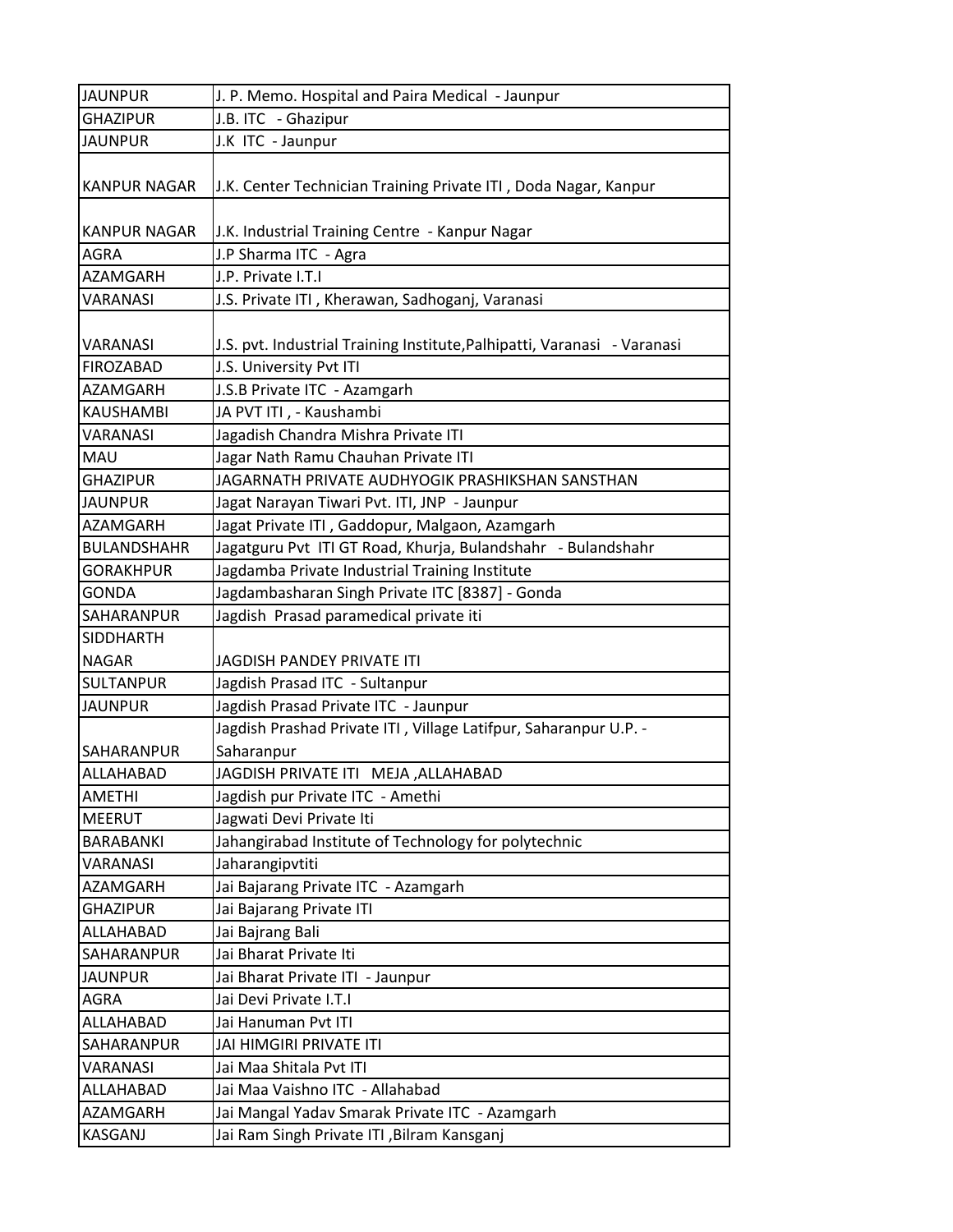| AMBEDKAR            |                                                                |
|---------------------|----------------------------------------------------------------|
| <b>NAGAR</b>        | Jai Samadhi Baba Private ITI                                   |
| <b>SAHARANPUR</b>   | JAI SHAKUMBHARI PRIVATE ITI                                    |
| <b>HATHRAS</b>      | Jai Shiv Private ITI - Hathras                                 |
| <b>AGRA</b>         | JAI SHIV SHAKTI Private ITI                                    |
| <b>HAPUR</b>        | Jai Shree Krishana Private ITI, Kandola Hapur Ghaziabad        |
| <b>VARANASI</b>     | Jai Sri Markandey Private ITI                                  |
| <b>AZAMGARH</b>     | JAINATH MEMORIAL PRIVATE ITI                                   |
| <b>AZAMGARH</b>     | JAMUNA KESAV SINGH MEMORIAL PRIVATE ITI SAMMOPUR AZAMGARH      |
| <b>GHAZIPUR</b>     | Jamuna Singh Memorial Industrial Training Institute            |
| <b>KANPUR NAGAR</b> | Jan Jagran ITC - Kanpur Nagar                                  |
| <b>DEORIA</b>       | JANAK DULARI GORI SHANKAR PRIVATE ITI                          |
| FAIZABAD            | Janak Dulari Private ITC - Faizabad                            |
| <b>FAIZABAD</b>     | Janaklali Private ITC - Faizabad                               |
| <b>GORAKHPUR</b>    | Janardan Prasad Memorial Private Industrial Training Institute |
| <b>GHAZIPUR</b>     | JANARDAN SINGH KUSHWAHA PRIVATE ITI                            |
| <b>SAHARANPUR</b>   | JANHIT GLOBAL PRIVATE ITI                                      |
| <b>ALIGARH</b>      | Janhit Private ITI                                             |
| <b>JAUNPUR</b>      | JANHITKARI PVT ITI MAHARUPUR JAUNPUR - Jaunpur                 |
| <b>GORAKHPUR</b>    | Janki Private ITI, Baidauli, Gaurkhash, Gorakhpur              |
| <b>BALRAMPUR</b>    | <b>JANKRANTI PRIVATE ITI</b>                                   |
| KANPUR NAGAR        | JANTA I.T.C. KOYLA NAGAR, KANPUR - Kanpur Nagar                |
| <b>KANPUR NAGAR</b> | Janta Janardan Private ITC - Kanpur Nagar                      |
| <b>GONDA</b>        | Janta Private ITC - Gonda                                      |
| BAGHPAT             | Janta Vaidic Private ITC - Bagpat                              |
| FAIZABAD            | Jaspata Devi Private ITC - Faizabad                            |
| <b>FAIZABAD</b>     | Jasraj Private ITC - Faizabad                                  |
| MATHURA             | Jaswant Singh ITC - Mathura                                    |
| <b>MATHURA</b>      | Jawali Ram Ramkali Devi ITC - Mathura                          |
| <b>JAUNPUR</b>      | JAY BAJARANGBALI PRIVATE INDUSTRIAL TRAINING INSTITUTE         |
| <b>AGRA</b>         | Jay Hanuman Private I.T.I.                                     |
| <b>MATHURA</b>      | Jay Private ITI                                                |
| FAIZABAD            | Jaya Nand ITC - Faizabad                                       |
| <b>RAMPUR</b>       | Jayanti Devi Private ITC - Rampur                              |
| <b>KANPUR DEHAT</b> | Jayanti Private ITC - Kanpur Dehat                             |
| <b>BARABANKI</b>    | JBS Private ITC - Barabanki                                    |
| ALLAHABAD           | JBS RAM SINGH Private ITI                                      |
| <b>AZAMGARH</b>     | Jdn International Iti                                          |
| ALLAHABAD           | Jeevan Jyoti Private ITC - Allahabad                           |
| <b>GHAZIPUR</b>     | Jeewandeep Private ITI                                         |
| <b>JHANSI</b>       | Jhalkari Bai I.T.I.Khailar,Jhansi - Jhansi                     |
| <b>KANPUR DEHAT</b> | JHALKARI BAI PRIVATE ITI                                       |
| <b>JHANSI</b>       | Jhansi Pvt. Iti                                                |
|                     |                                                                |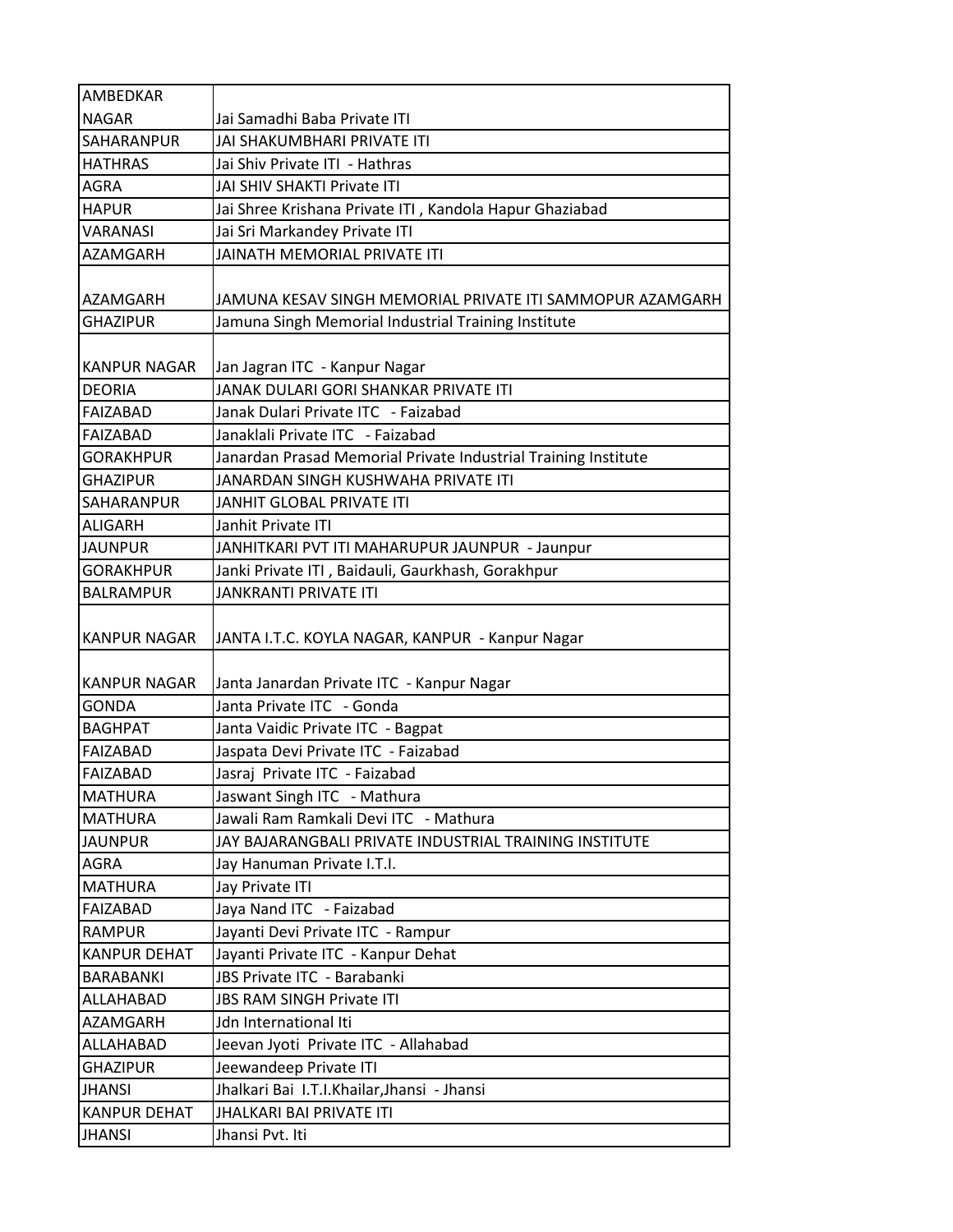| MAHARAJGANJ         | <b>JHINKY DEVI PRIVATE ITI</b>                          |
|---------------------|---------------------------------------------------------|
| <b>AGRA</b>         | Jhon Milton (P.) I.T.I College                          |
| FAIZABAD            | Jhunjhunwala Pvt. ITC - Faizabad                        |
| <b>SAHARANPUR</b>   | Jindal Private ITI                                      |
| <b>GHAZIPUR</b>     | JIUT DAS PRIVATE ITI COLLEGE                            |
| <b>BALLIA</b>       | <b>JMDTPrivateITI</b>                                   |
| <b>DEORIA</b>       | jp patel private ITI                                    |
| <b>GORAKHPUR</b>    | jp private iti                                          |
| <b>JAUNPUR</b>      | JP Private ITI, Andiyar, Jaunpur                        |
| AZAMGARH            | JPY Private ITI                                         |
| FAIZABAD            | Jugunu Singh Private ITC - Faizabad                     |
| <b>KANPUR NAGAR</b> | <b>Jwala Prasad Pvt ITI</b>                             |
| <b>GAUTAM</b>       |                                                         |
| <b>BUDDHA NAGAR</b> | Jyoti ITI - Gautambuddha Nagar                          |
| <b>GHAZIPUR</b>     | K D Private ITI Khanpur Saidpur Ghazipur                |
| <b>HATHRAS</b>      | <b>KLPRIVATE ITI</b>                                    |
| <b>JAUNPUR</b>      | <b>KLPRIVATE ITI</b>                                    |
| <b>GHAZIPUR</b>     | K S NATIONAL PRIVATE ITI                                |
| <b>ALIGARH</b>      | <b>K S PRIVATE ITI</b>                                  |
| <b>GHAZIPUR</b>     | K. D. Singh Private ITC - Ghazipur                      |
| <b>BALLIA</b>       | K. D. Singh Pvt. Industrial Training Institute          |
| <b>ALIGARH</b>      | K. K. Private ITC - Aligarh                             |
| <b>SITAPUR</b>      | K. N. Private ITI, Korauna, P.O. Jarigawan, Sitapur     |
| <b>BIJNOR</b>       | K. S. Private ITC - Bijnor                              |
| <b>AMBEDKAR</b>     |                                                         |
| <b>NAGAR</b>        | K.B.R ITC - Ambedkar Nagar                              |
| <b>MATHURA</b>      | K.D. PRIVATE ITI OLE, MATHURA                           |
| <b>MORADABAD</b>    | K.D.M Private ITC - Moradabad                           |
| <b>VARANASI</b>     | K.D.S. ITC - Varanasi                                   |
| <b>MATHURA</b>      | K.G Pvt. Iti                                            |
| ALLAHABAD           | K.N. Singh ITC - Allahabad                              |
| ALLAHABAD           | K.N.Patel Smriti Private Audougik Prashina Sansthan     |
| <b>GHAZIPUR</b>     | K.N.S ITC - Ghazipur                                    |
| AMBEDKAR            |                                                         |
| <b>NAGAR</b>        | K.P. Private ITC - Ambedkar Nagar                       |
| <b>FIROZABAD</b>    | K.P.S. Private ITI                                      |
| <b>ETAH</b>         | K.S. Industrial Training Centre 51, Shanti Nagar - Etah |
| SHAMLI              | K.S. ITI SHAMLI                                         |
| <b>GHAZIPUR</b>     | K.S.V. Institute of Engineering & Technology Priva      |
| SAHARANPUR          | kabaj singh Private ITI                                 |
| AGRA                | Kailash Smarak Private IT I                             |
| BAREILLY            | KAILASH GANGA MEMORIAL PRIVATE ITI                      |
| <b>MATHURA</b>      | Kaka Dal Chand Private ITI - Mathura                    |
| <b>HATHRAS</b>      | Kaka Dalchand Private IT I                              |
| <b>ALIGARH</b>      | KAKAJI PRIVATE ITI                                      |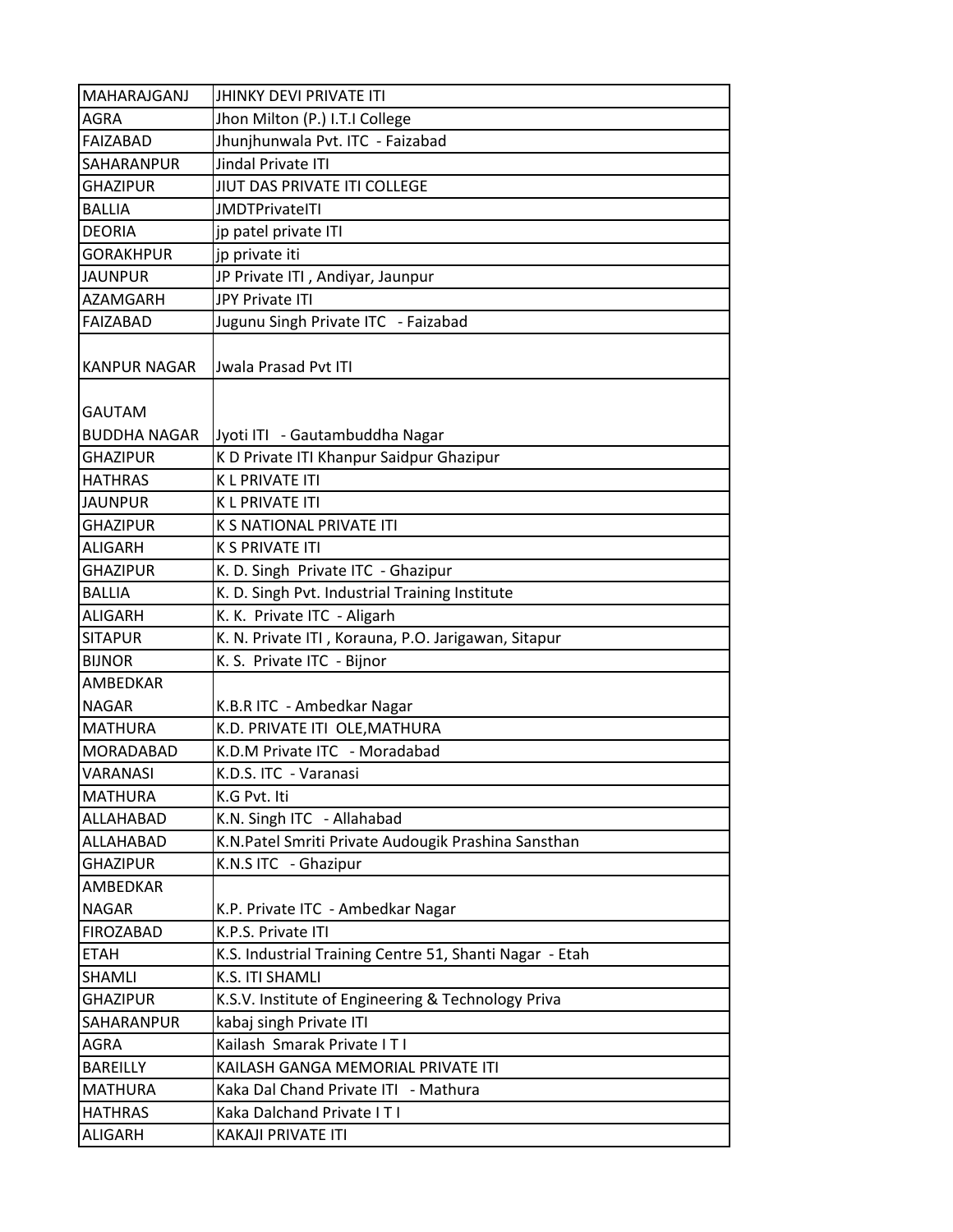| <b>BALLIA</b>       | Kakashyamlal I.T.I                                                 |
|---------------------|--------------------------------------------------------------------|
| <b>GORAKHPUR</b>    | Kalash Private ITI, - Gorakhpur                                    |
| ALIGARH             | KALAVATI DEVI PRIVATE ITI                                          |
| <b>MIRZAPUR</b>     | Kalawati Devi Private ITC - Mirzapur                               |
| <b>FARRUKHABAD</b>  | KALAWATI DEVI PRIVATE ITI                                          |
| <b>KUSHI NAGAR</b>  | KALAWATI DEVI PRIVATE ITI                                          |
| <b>MIRZAPUR</b>     | Kalawati ITC - Mirzapur                                            |
| <b>BAREILLY</b>     | Kalawati Mini Industrial Training Centre - Bareilly                |
| <b>VARANASI</b>     | Kalawati Private Induatrial Training Institute                     |
| <b>JHANSI</b>       | Kalawati Private ITC, - Jhansi                                     |
| <b>JAUNPUR</b>      | kalawati ram lakhan private udyogic prashiksan kendra              |
| <b>MIRZAPUR</b>     | Kalawati Singh Private ITC - Mirzapur                              |
| <b>SULTANPUR</b>    | Kali Charan RamCharan Private ITC - Sultanpur                      |
| AZAMGARH            | Kalika Smarak Private ITC - Azamgarh                               |
| <b>GAUTAM</b>       |                                                                    |
| <b>BUDDHA NAGAR</b> | Kaling ITC - Gautambuddha Nagar                                    |
| <b>MEERUT</b>       | <b>KALKA Private ITI</b>                                           |
| <b>HAPUR</b>        | Kalpan Chawla Pvt Iti                                              |
|                     |                                                                    |
| <b>GAUTAM</b>       |                                                                    |
| <b>BUDDHA NAGAR</b> | Kalpana Industrial Training Centre - Gautambuddha Nagar            |
| <b>FIROZABAD</b>    | Kalpana ITI, - Firozabad                                           |
| <b>BALLIA</b>       | Kalpanath ITC - Ballia                                             |
| <b>DEORIA</b>       | Kalpati Devi Sukhraji Private ITI                                  |
| <b>DEORIA</b>       | Kalpnath Rai Private ITC - Deoria                                  |
| <b>DEORIA</b>       | KALPNATH RAI PRIVATE ITI KHORIBARI RAMPUR                          |
| <b>GHAZIPUR</b>     | Kalpnath Smarak Private ITC - Ghazipur                             |
| <b>GHAZIPUR</b>     | Kamakhya Private ITC, - Ghazipur                                   |
| <b>GHAZIPUR</b>     | Kamakhya Private ITI                                               |
|                     | Kamaksha Prasad Pratap Narayan College of Education & Technology   |
| PRATAPGARH          | PVT. ITI - Pratapgarh                                              |
| CHANDAULI           | Kamal ITC - Chandauli                                              |
| VARANASI            | Kamala Prasad Private ITI                                          |
| <b>SANT RAVIDAS</b> |                                                                    |
| <b>NAGAR</b>        |                                                                    |
| (BHADOHI)           | <b>KAMALA Private ITI</b>                                          |
| <b>SULTANPUR</b>    | Kamayani Private ITC - Sultanpur                                   |
| <b>KAUSHAMBI</b>    | Kamdhenu ITC - Kaushambi                                           |
| ALLAHABAD           | Kamla Devi ITC - Allahabad                                         |
| AMBEDKAR            |                                                                    |
| <b>NAGAR</b>        | Kamla Devi Memorial Vocational Training Institute - Ambedkar Nagar |
| <b>AMROHA</b>       | Kamla Devi Private ITI                                             |
| <b>DEORIA</b>       | Kamla Devi Private ITI - Deoria                                    |
| ALLAHABAD           | Kamla Devi Private ITI, Neemi Thariya Utrano, Allahabad            |
| <b>HAPUR</b>        | Kamla I.T.I., Vill-Bhatiyana, Distt-Hapur - Hap                    |
| <b>SULTANPUR</b>    | Kamla Prasad Mishra ITC - Sultanpur                                |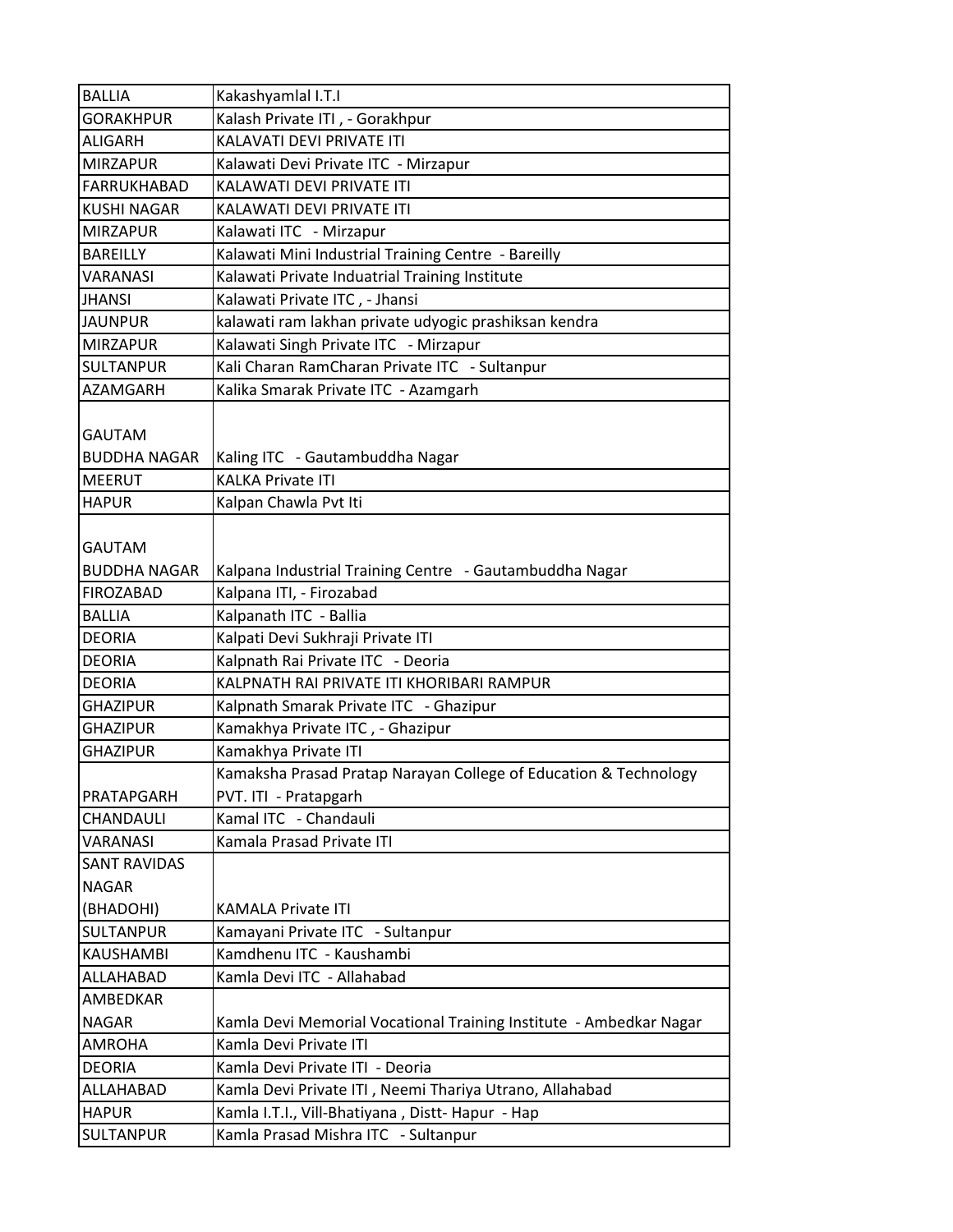| ALLAHABAD                            | Kamla Prashad Private ITI                                                   |
|--------------------------------------|-----------------------------------------------------------------------------|
| <b>GHAZIPUR</b>                      | <b>KAMLA PRIVATE ITI</b>                                                    |
| <b>GORAKHPUR</b>                     | <b>KAMLA PRIVATE ITI</b>                                                    |
| SAHARANPUR                           | Kamlesh Paramedical Private ITC - Saharanpur                                |
| <b>RAE BARELI</b>                    | Kanchan Private ITC - Raibareli                                             |
| <b>RAE BARELI</b>                    | Kanchan Private ITI - Raibareli                                             |
| ALLAHABAD                            | Kandhai Singh Singrure Private ITI                                          |
| <b>KANPUR NAGAR</b>                  | Kanpur Private ITC - Kanpur Nagar                                           |
| <b>HATHRAS</b>                       | Kanya Gurkul Private ITC - Hathras                                          |
| AZAMGARH                             | KAPIL DEV SINGH PRIVATE ITI                                                 |
|                                      |                                                                             |
| <b>KANPUR NAGAR</b>                  | Kapoor Private ITC, - Kanpur Nagar                                          |
| <b>HATHRAS</b>                       | KAPOORI DEVI MEMORIAL PRIVATE ITI                                           |
| <b>GORAKHPUR</b>                     | Karam Private ITC - Gorakhpur                                               |
| <b>AGRA</b>                          | Karan Singh Memorial Private ITI - Agra                                     |
| SAHARANPUR                           | <b>KARAN SINGH PRIVATE ITI</b>                                              |
| <b>FAIZABAD</b>                      | Karma Private ITI - Faizabad                                                |
| <b>BALLIA</b>                        | Karpoori Thakur Dhanushdhari Private ITC - Ballia                           |
| AZAMGARH                             | Kashi Chandradev Yadav Private ITC - Azamgarh                               |
| SONBHADRA                            | Kashi Private ITC - Sonebhadra                                              |
| <b>JAUNPUR</b>                       | Kashi Private ITI                                                           |
| <b>AZAMGARH</b>                      | Kashinath Ramnaresh Private ITC - Azamgarh                                  |
| <b>GORAKHPUR</b>                     | Kasturba Gandhi Pvt Iti                                                     |
| <b>FATEHPUR</b>                      | Kausal Private ITC - Fatehpur                                               |
|                                      |                                                                             |
| <b>FAIZABAD</b>                      | Kaushailya Devi Smarak Private ITI , Ram Nagar Amawa Sufi, Faizabad         |
| <b>GHAZIABAD</b>                     | Kaushal Institute of Technology Private ITI                                 |
| <b>FATEHPUR</b>                      | Kaushal ITC - Fatehpur                                                      |
| <b>GORAKHPUR</b>                     | <b>KAUSHAL Private ITI</b>                                                  |
| <b>HAMIRPUR</b>                      | Kaushal Pvt Industrial Training Institute                                   |
| <b>BALLIA</b>                        | KAUSHAL VIKAS PRIVATE ITI                                                   |
| <b>KAUSHAMBI</b>                     | Kaushambi ITC - Kaushambi                                                   |
| <b>SANT KABEER</b>                   |                                                                             |
| <b>NAGAR</b>                         | Kaushik Private ITI                                                         |
| <b>GHAZIPUR</b>                      | Kavaldhari Yadav Private ITC - Ghazipur                                     |
| <b>BANDA</b>                         | Kcnit Private Industrial Training Institute                                 |
| <b>FIROZABAD</b>                     | <b>KDMT EDUCATIONAL Private ITI</b>                                         |
| <b>CHITRAKOOT</b>                    | Kedarnath Jagannath Private ITI                                             |
| <b>FAIZABAD</b>                      | <b>KESAV DAS PRIVATE ITI</b>                                                |
| CHANDAULI                            | <b>KESHAV DEEP PRIVATE ITI</b>                                              |
| <b>MATHURA</b>                       | Keshav Dev Private ITI                                                      |
| PRATAPGARH                           | Keshav ITC - Pratapgarh                                                     |
| <b>GAUTAM</b><br><b>BUDDHA NAGAR</b> | Keshav Madhav Educational Institutional Private ITC - Gautambuddha<br>Nagar |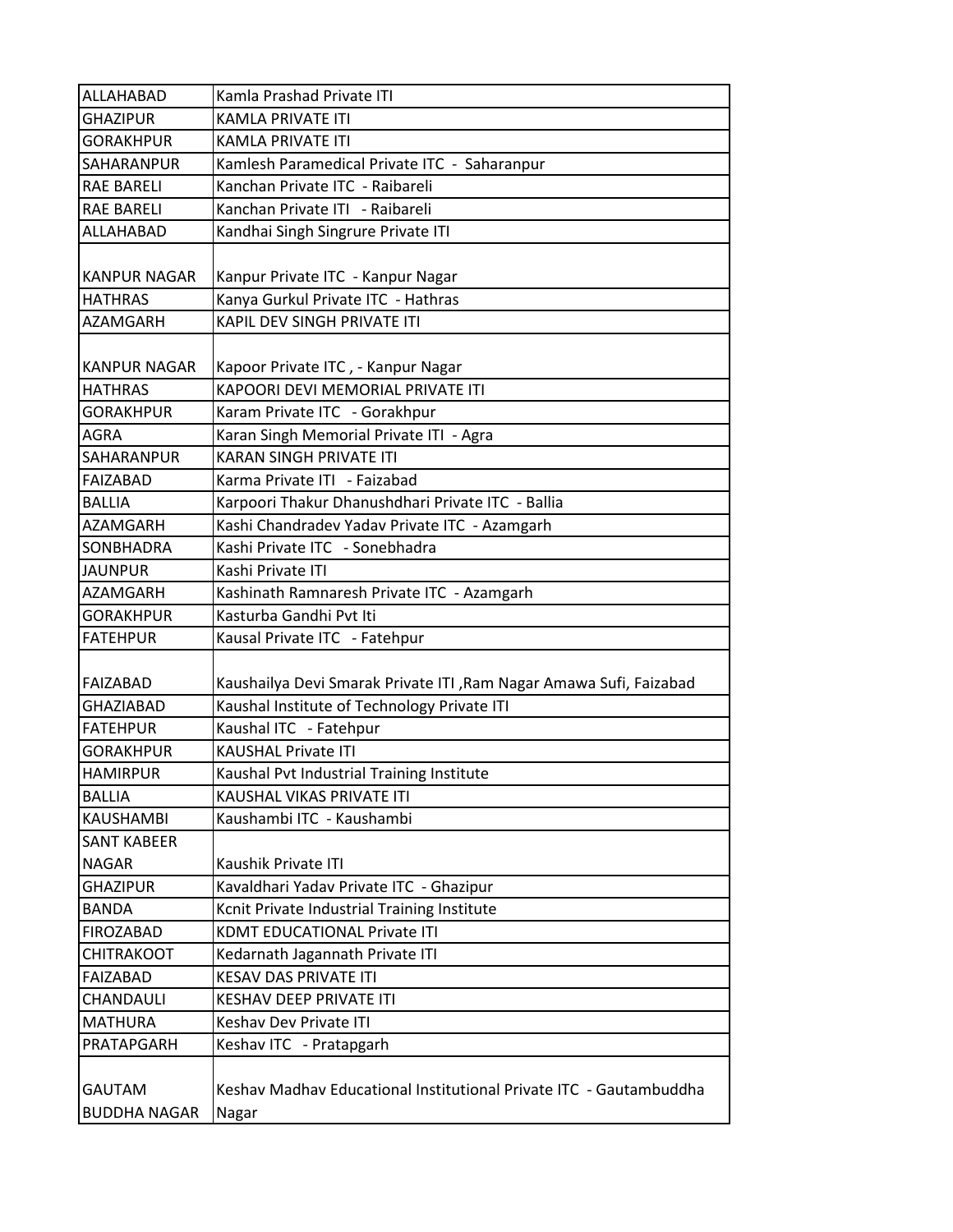| <b>SANT RAVIDAS</b> |                                                                        |
|---------------------|------------------------------------------------------------------------|
| <b>NAGAR</b>        |                                                                        |
| (BHADOHI)           | Keshav Prasad Ralhi ITC - Santravidas Nagar (Bha                       |
| <b>MATHURA</b>      | <b>KESHIRAM PVT ITI</b>                                                |
| <b>KANPUR DEHAT</b> | Ketaki Private ITI - Kanpur Dehat                                      |
| <b>KANPUR DEHAT</b> | KETAKI RAJ PRIVATE ITI                                                 |
| <b>HATHRAS</b>      | Khachermal Sarswat Private ITC - Hathras                               |
| <b>ALIGARH</b>      | Khair ITC (Aligarh)                                                    |
| <b>SIDDHARTH</b>    |                                                                        |
| <b>NAGAR</b>        | Khair Technical Centre Indl Trg. Centre - Siddharth Nagar              |
| <b>JAUNPUR</b>      | KHANNU RAM YADAV PRIVATE ITI                                           |
| FARRUKHABAD         | Khawaja ITC - Farrukhabad                                              |
| <b>ALIGARH</b>      | Khema Private ITC - Aligarh                                            |
|                     |                                                                        |
| <b>SAHARANPUR</b>   | Khushi Ram Tyagi Memorial Training Centre Chhackhherki<br>- Saharanpur |
| <b>BAREILLY</b>     | Khusro ITC - Bareilly                                                  |
| <b>MEERUT</b>       | Kiran ITC - Meerut                                                     |
| <b>KASGANJ</b>      | Kiran ITC - Kansganj                                                   |
| <b>MEERUT</b>       | Kiran National Iti                                                     |
| <b>FIROZABAD</b>    | kiran private iti                                                      |
| <b>KUSHI NAGAR</b>  | Kirat Private Audhyogik Prashikshan Sansthan - Kushi Nagar             |
| ALLAHABAD           | Kirti ITC - Allahabad                                                  |
| <b>MEERUT</b>       | Kisan ITC - Meerut                                                     |
| <b>BIJNOR</b>       | Kisan ITC, Ganj Daranagar - Bijnor                                     |
| AZAMGARH            | Kisan Pragati Sansthan ITC - Azamgarh                                  |
|                     |                                                                        |
| <b>GAUTAM</b>       |                                                                        |
| <b>BUDDHA NAGAR</b> | Kishanmajdoorpvtiti                                                    |
| <b>MAU</b>          | <b>Kishor Memorial Private ITI</b>                                     |
| <b>MATHURA</b>      | Koutilya Private ITI, Prem Nagar Mahavan Road Gok                      |
| <b>VARANASI</b>     | <b>KPS Private ITI</b>                                                 |
| <b>FIROZABAD</b>    | <b>KRB Pvt ITI</b>                                                     |
| SAHARANPUR          | <b>KRESHNI DEVI Private ITI</b>                                        |
| ETAH                | Kripal Singh Pvt ITI                                                   |
| <b>BASTI</b>        | Krishak Industrial Training Institute - Basti                          |
| MAU                 | Krishak ITC - Mau                                                      |
|                     |                                                                        |
| <b>BASTI</b>        | Krishana Dharemendra Private ITI, Khakhua, Dudhaura Sonpur, Basti      |
| SAHARANPUR          | Krishana Industrial Training Centre - Saharanpur                       |
| <b>AGRA</b>         | Krishna Private ITC - Agra                                             |
| <b>GORAKHPUR</b>    | KRISHNA DEV SINGH PRIVATE ITI KISHUNPUR                                |
| AGRA                | Krishna International Private IT I                                     |
| <b>BASTI</b>        | Krishna ITC - Basti                                                    |
| MAU                 | Krishna Niji Audhyogik Prashikshan Kendra                              |
| <b>FAIZABAD</b>     | Krishna Private ITC - Faizabad                                         |
| SAHARANPUR          | Krishna Private ITC - Saharanpur                                       |
| <b>MATHURA</b>      | KRISHNA PRIVATE ITI , NANDGAON, CHHATA, MATHURA                        |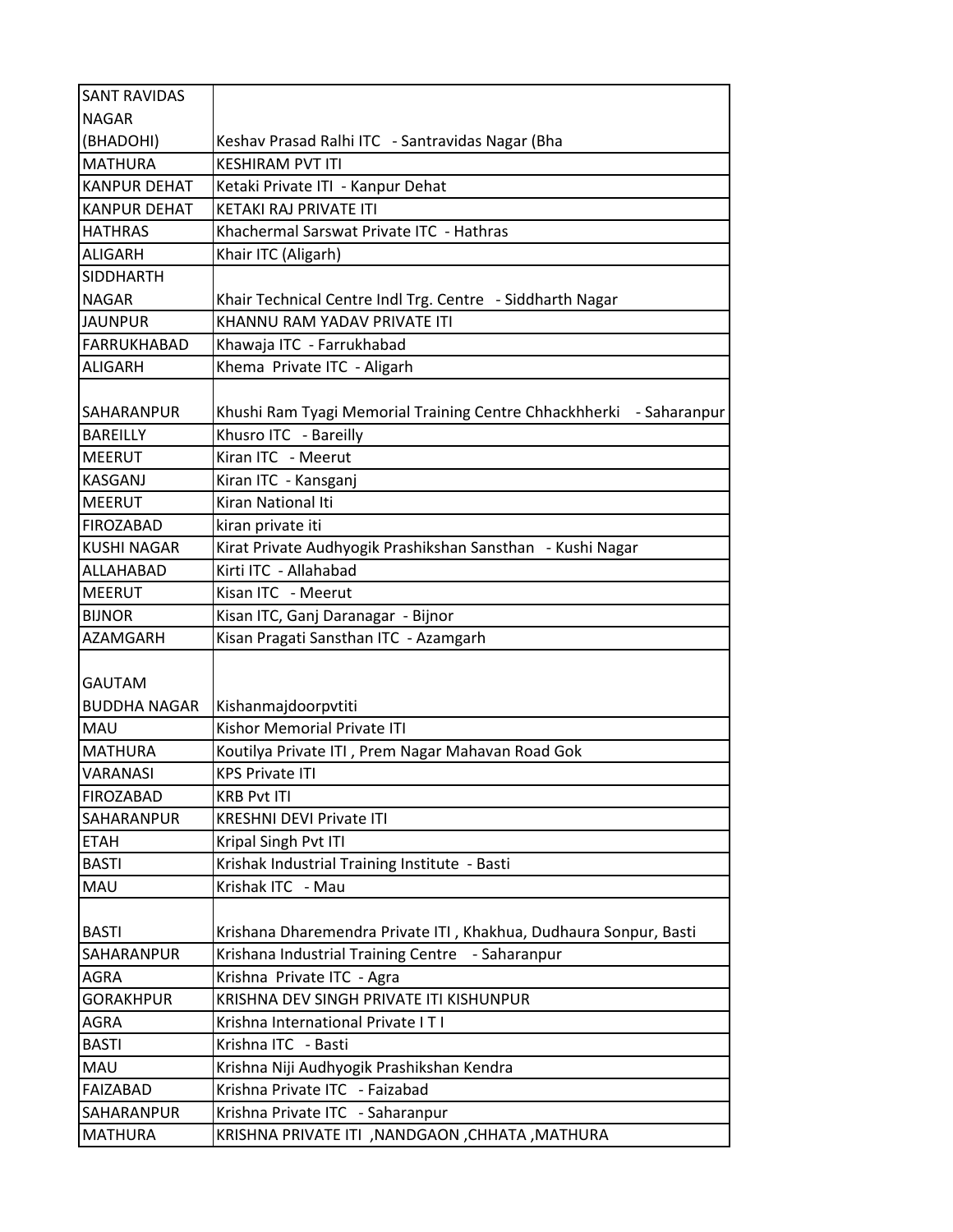| <b>FAIZABAD</b>     | Krishna Private ITI, Faizabad Sadar, Faizabad                   |
|---------------------|-----------------------------------------------------------------|
| <b>KUSHI NAGAR</b>  | Krishna Pvt Iti                                                 |
| <b>ALIGARH</b>      | <b>KRISHNA PVT. ITI</b>                                         |
| <b>GORAKHPUR</b>    | Krishna Singh Private Iti                                       |
| <b>MIRZAPUR</b>     | Krishnawati ITC - Mirzapur                                      |
| <b>MIRZAPUR</b>     | <b>KRISHNAWATI PRIVATE ITI</b>                                  |
| <b>JAUNPUR</b>      | Kumar Private ITC - Jaunpur                                     |
| AZAMGARH            | Kunal Private ITI, Pichari, Mubarakpur - Azamgarh (U.P.)        |
| <b>MATHURA</b>      | KUNJ BIHARI LAL PRIVATE ITI                                     |
| ALLAHABAD           | KUNJ BIHARI SINGH PATEL PRIVATE ITI                             |
| <b>KANPUR NAGAR</b> | KUNWAR SHIVNATH SINGH KUSHWAH PRIVATE ITI                       |
| ALLAHABAD           | Kushal Private ITI                                              |
| <b>LUCKNOW</b>      | Kusum ITC - Lucknow                                             |
| <b>BALLIA</b>       | Kusum ITC - Ballia                                              |
| <b>SANT RAVIDAS</b> |                                                                 |
| <b>NAGAR</b>        |                                                                 |
| (BHADOHI)           | KUSUMANJALI PRIVATE ITI GYANPUR, BHADOHI                        |
| <b>HATHRAS</b>      | <b>KUWAR PRIVATE ITI</b>                                        |
| <b>AGRA</b>         | <b>KV PRIVATE ITI</b>                                           |
| <b>SANT KABEER</b>  |                                                                 |
| <b>NAGAR</b>        | L M SIDDHARTH PRIVATE ITI                                       |
| <b>FAIZABAD</b>     | L P Private ITI                                                 |
| <b>GHAZIPUR</b>     | L.C.C ITC - Ghazipur                                            |
| <b>AGRA</b>         | Lalchandra Bhagwandas Private ITI - Agra                        |
| <b>DEORIA</b>       | Lalita Devi Dharam Dev Singh Private ITC - Deoria               |
| <b>VARANASI</b>     | LALITA DEVI INDUSTRIAL TRAINING INSTITUTE PRIVATE ITI           |
| <b>JAUNPUR</b>      | Lalita ITC - Jaunpur                                            |
| <b>LUCKNOW</b>      | Lalsa Prasad Institute of Technical Education Pvt ITI - Lucknow |
| ALLAHABAD           | Lalta Prasad Private ITI                                        |
| <b>AZAMGARH</b>     | Lalta Prasad Singh Private ITC - Azamgarh                       |
| AZAMGARH            | Lalti Educational Institute of Technology - Azamgarh            |
| <b>MIRZAPUR</b>     | Late Baba Ramdev Private ITI                                    |
| <b>GHAZIPUR</b>     | Late Bahadur Private ITC - Ghazipur                             |
| <b>GHAZIPUR</b>     | Late Banshi Private ITC - Ghazipur                              |
| ALLAHABAD           | Late Bela Singh ITC - Allahabad                                 |
| MAHARAJGANJ         | Late Bhabhuti Audyogik Prashikshan Kendra - Mahrajganj          |
| MAU                 | Late Bhola Singh Pvt ITI                                        |
| <b>GORAKHPUR</b>    | Late Bikau Prasad Private ITI                                   |
| <b>JAUNPUR</b>      | Late J. K. Private ITI                                          |
| <b>CHITRAKOOT</b>   | Late Jagmohan Prasad Raniya Devi Patel Pvt. ITC                 |
| <b>SULTANPUR</b>    | Late Jai Bahadur Singh Memorial ITC - Sultanpur                 |
| AMBEDKAR            |                                                                 |
| <b>NAGAR</b>        | Late Kanhaiyalal Prajapati Private ITC - Ambedkar Nagar         |
| <b>DEORIA</b>       | Late R. S. Lal Private ITC - Deoria                             |
| ALLAHABAD           | Late Raghuraj Singh - Allahabad                                 |
| ALLAHABAD           | Late Ram Lal Yadav Private ITC - Allahabad                      |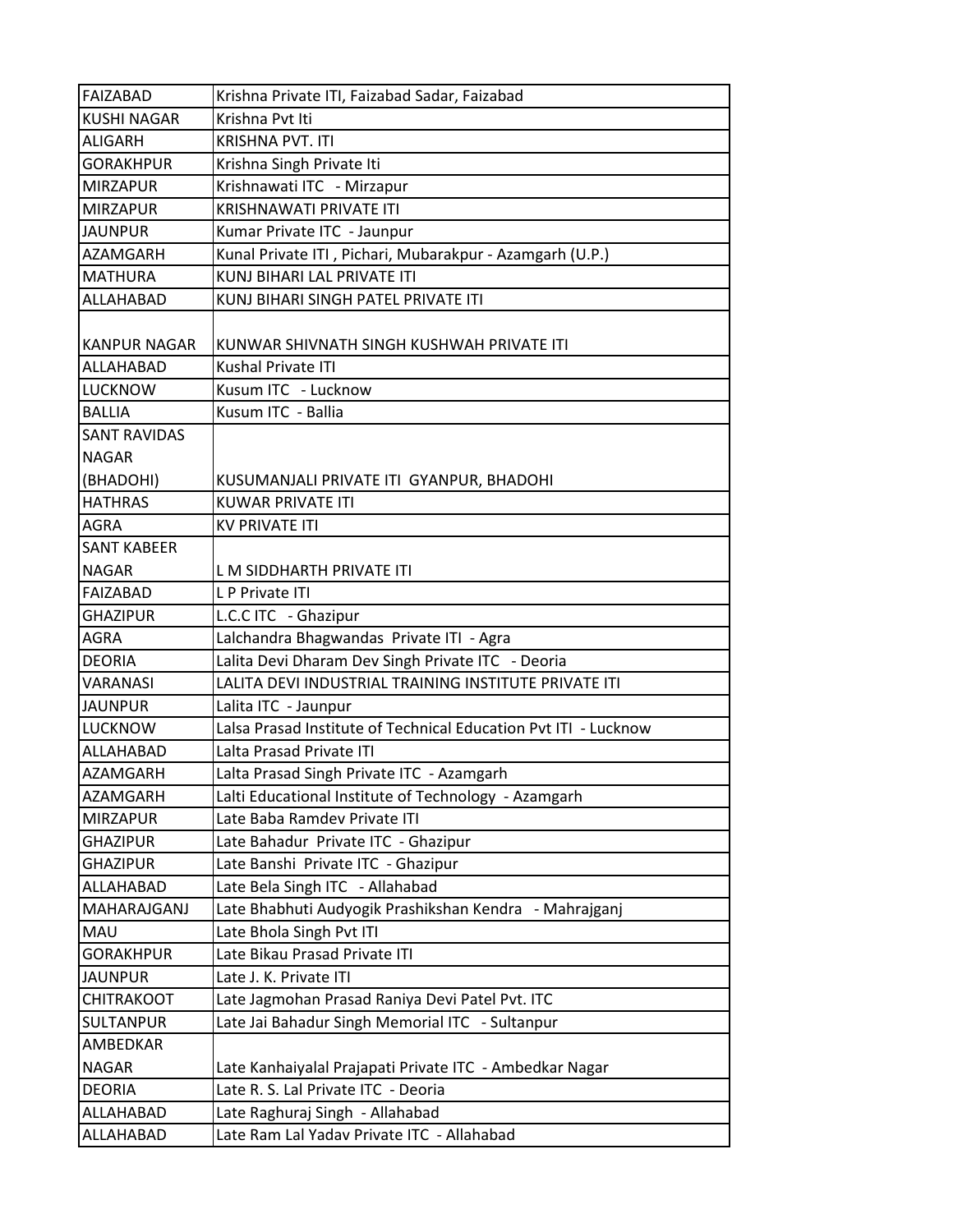| <b>BASTI</b>        | LATE RAMROOP CHAUDHARY PRIVATE ITI                                  |
|---------------------|---------------------------------------------------------------------|
| <b>LALITPUR</b>     | Late Ravindranand Baronia Pvt ITI                                   |
| <b>GHAZIPUR</b>     | Late Shiv Kumar Rai ITC - Ghazipur                                  |
| <b>MIRZAPUR</b>     | Late Shobha Nath Singh Private ITC - Mirzapur                       |
| FAIZABAD            | Late Shri Jang Bahadur Singh Private ITC, - Faizabad                |
| <b>CHANDAULI</b>    | LATE SMT RAMRAJI TIWARI PRIVATE ITI                                 |
| FAIZABAD            | Late Sri R.N. Lal Private ITI                                       |
| CHANDAULI           | Late. Jang Bahadur Singh ITC - Chandauli                            |
| <b>SANT RAVIDAS</b> |                                                                     |
| <b>NAGAR</b>        |                                                                     |
| (BHADOHI)           | Late. L.P. Singh Memorial Private ITC - Santravidas Nagar (Bhadohi) |
| <b>AMBEDKAR</b>     | Late. Vishambhar Verma Private ITI, Guwan Palipati Ambedkar Nagar   |
| <b>NAGAR</b>        | Tanda, Ambedkar Nagar                                               |
| <b>VARANASI</b>     | Lavkush Pvt.Iti                                                     |
|                     |                                                                     |
| <b>DEORIA</b>       | LAXMI PRASAD MISHRA PRIVATE AUDYOGIK PRASKHIKSHAN SANSTHAN          |
| <b>AZAMGARH</b>     | Laxmi Private ITI                                                   |
| <b>CHANDAULI</b>    | Laxmi Private ITI                                                   |
| ALLAHABAD           | LDC Institute Of Technical Studies                                  |
| <b>BALLIA</b>       | Lilawati Devi Private Iti                                           |
| <b>VARANASI</b>     | Lilawati Private ITC - Varanasi                                     |
| <b>MAU</b>          | LILWATI KUSHWAHA PRIVATE ITI                                        |
|                     |                                                                     |
| <b>MATHURA</b>      | Lognshree Private ITI, Jajanpatty, Rasulpur, Mathura U.P. - Mathura |
| <b>BALRAMPUR</b>    | Lok sewa Private ITC - Balrampur                                    |
| <b>MATHURA</b>      | Lord Krishna Pvt. Iti                                               |
| <b>MATHURA</b>      | Lotus Private ITI, Kosikhurd, Mathura U.P.                          |
| <b>MATHURA</b>      | Lovely Private ITI, Mathura                                         |
| <b>LUCKNOW</b>      | Lucknow City ITC - Lucknow                                          |
| <b>LUCKNOW</b>      | lucknow mission Private ITI                                         |
| <b>LUCKNOW</b>      | LUCKNOW MODERN PRIVATE INDUSTRIAL TRAINING INSTITUTE                |
| <b>GHAZIPUR</b>     | Lutawan Iti                                                         |
| <b>FAIZABAD</b>     | Luxman ITC, Vidya Kund, Ayodhya - Faizabad                          |
| ALLAHABAD           | M D Memorial Private ITI                                            |
| <b>JHANSI</b>       | M D Private ITI                                                     |
| <b>MATHURA</b>      | M D Private ITI                                                     |
| <b>JHANSI</b>       | M K PRIVATE ITI                                                     |
| MAHARAJGANJ         | M P PRIVATE ITI                                                     |
| <b>KANSHIRAM</b>    |                                                                     |
| <b>NAGAR</b>        | M R PRIVATE ITI                                                     |
| ALIGARH             | M S D PRIVATE ITI                                                   |
| <b>AGRA</b>         | M S R VIDYAPEET PVT. I.T.I.                                         |
| <b>MATHURA</b>      | M S S PRIVATE ITI                                                   |
| <b>KASGANJ</b>      | M. M. College of Private ITC - Kansganj                             |
| <b>BULANDSHAHR</b>  | M. S. Private ITC - Bulandshahr                                     |
|                     |                                                                     |
| <b>LUCKNOW</b>      | M.A. Academy of Education Industrial Training Centre - Lucknow      |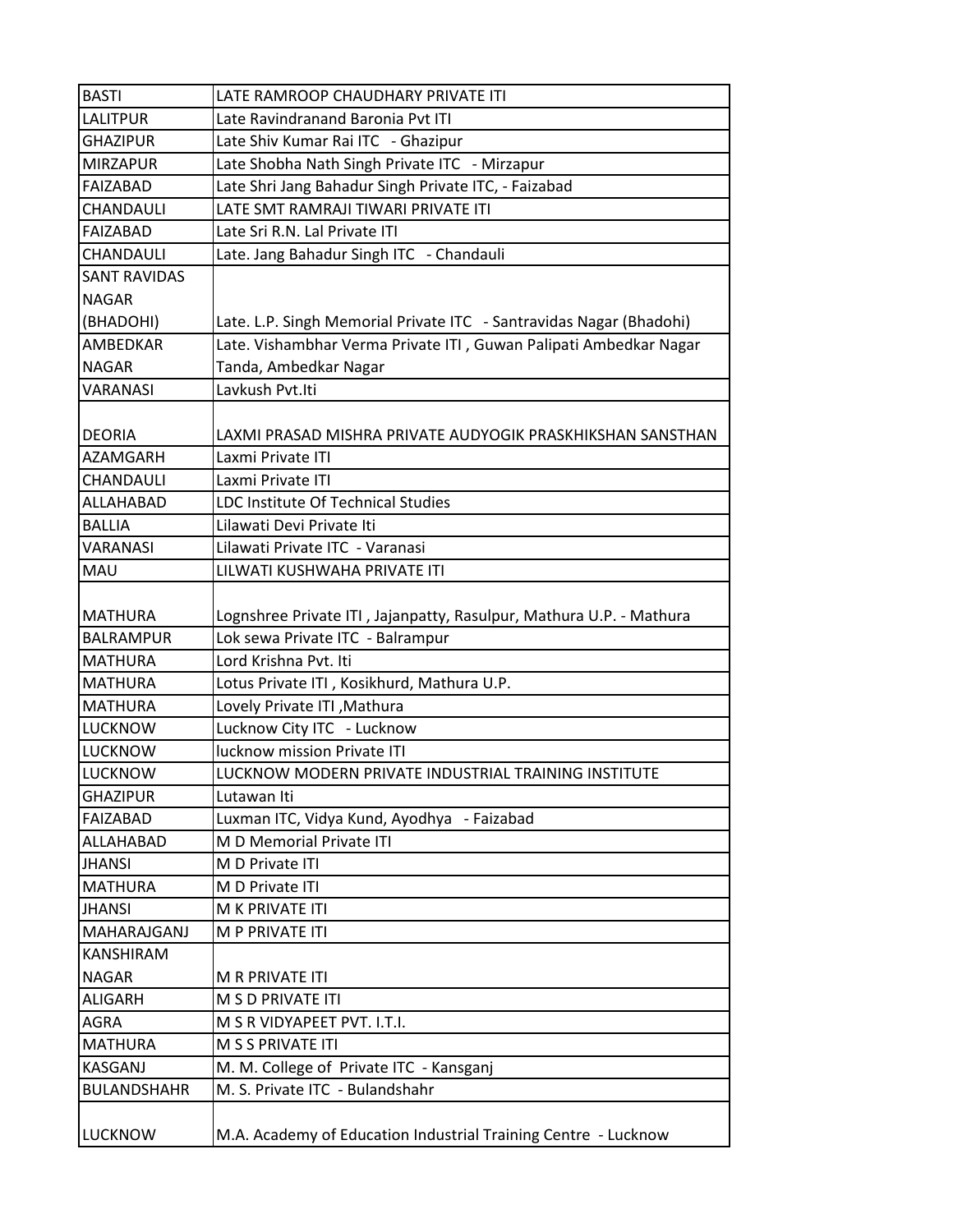| <b>JAUNPUR</b>   | M.A. Shoeb Private ITI - Jaunpur                               |
|------------------|----------------------------------------------------------------|
| <b>ALIGARH</b>   | M.D Nagla Murari Sarsaul Industrial Training Centre - Aligarh  |
| <b>JHANSI</b>    | M.D Pvt Iti                                                    |
| <b>AGRA</b>      | M.D.(P)Industrial Training Institute                           |
| <b>MIRZAPUR</b>  | M.G. Private ITC - Mirzapur                                    |
| <b>VARANASI</b>  | M.P National ITC - Varanasi                                    |
| <b>KASGANJ</b>   | M.P. Singh Private ITI, Paharpur Mafi, Kansganj                |
| <b>MORADABAD</b> | M.P.I Pvt ITI                                                  |
| <b>VARANASI</b>  | M.P.Memorial Private ITC - Varanasi                            |
| <b>VARANASI</b>  | M.S. Pvt. ITI - Varanasi                                       |
| <b>MATHURA</b>   | M.S.D ITC - Mathura                                            |
| <b>BANDA</b>     | M.S.D ITC - Banda                                              |
| ALLAHABAD        | M.T. Private ITC - Allahabad                                   |
| <b>GORAKHPUR</b> | M.V Private I.T.I                                              |
| <b>GHAZIPUR</b>  | Ma Gayatri Audyogik Prashikshan Centre                         |
| <b>HARDOI</b>    | MA JASODA PRIVATE INDUSTRIAL TRAINING INSTITUTE                |
| <b>GHAZIPUR</b>  | MA KALI ADARSH PRIVATE ITI                                     |
| <b>MATHURA</b>   | MAA ATARKAUR PRIVATE ITI                                       |
| <b>JHANSI</b>    | Maa Bhagawati Private ITI Khailar                              |
| <b>AGRA</b>      | Maa Ananadmai Private ITI, Jajmau Railway Station, Saiya, Agra |
| <b>GHAZIPUR</b>  | Maa Bhagawati ITC - Ghazipur                                   |
| <b>SULTANPUR</b> | Maa Bhagawati Private ITI                                      |
| <b>BALLIA</b>    | Maa Bhageshwari Private ITI                                    |
| MAU              | Maa Bhagwata Kunwar Pvt ITI, Mau, UP                           |
| <b>MAU</b>       | Maa Bhagwata Kunwar Pvt. I.T.I.                                |
| <b>LUCKNOW</b>   | MAA BHAGWATI PRIVATE ITI                                       |
| <b>JHANSI</b>    | MAA BHAGWATI TECHNICAL INSTITUTE Private ITI                   |
| <b>MATHURA</b>   | Maa Chandravali Pvt. Iti                                       |
|                  | Maa daulti Devi Awam Sahatu Audhyogic Awam Taknik Prashikshan  |
| <b>GHAZIPUR</b>  | Sansthan - Ghazipur                                            |
| SONBHADRA        | Maa Durga National ITC - Sonebhadra                            |
|                  |                                                                |
| <b>JAUNPUR</b>   | Maa Durga Private Technical & Management Private ITC - Jaunpur |
| <b>FIROZABAD</b> | <b>MAA DURGE Private ITI</b>                                   |
| <b>JHANSI</b>    | Maa Gajanan Private I T I                                      |
| <b>DEORIA</b>    | MAA GANGOTRI RAJMATI SMARAK Private ITI                        |
| <b>FIROZABAD</b> | Maa Gauri Private ITC - Firozabad                              |
| <b>MORADABAD</b> | Maa Gayatri Industrial Training Institute                      |
| ALLAHABAD        | Maa Gayatri Private ITC - Allahabad                            |
| ALLAHABAD        | Maa Gayatri Private ITI                                        |
| <b>MAU</b>       | Maa Guljari Bharat Private ITI                                 |
| <b>LALITPUR</b>  | MAA JAGESHWARI PRIVATE ITI                                     |
| <b>ALIGARH</b>   | Maa Jal Devi Private ITI                                       |
| <b>MATHURA</b>   | Maa Jal Devi Private ITI, Jajampatti, Magorra, Mathura         |
| <b>GHAZIPUR</b>  | MAA KALINDI SINGH ONE PRIVATE ITI                              |
| <b>GHAZIPUR</b>  | MAA KALINDI SINGH PRIVATE ITI                                  |
| <b>MATHURA</b>   | Maa Kamakhya Private Iti                                       |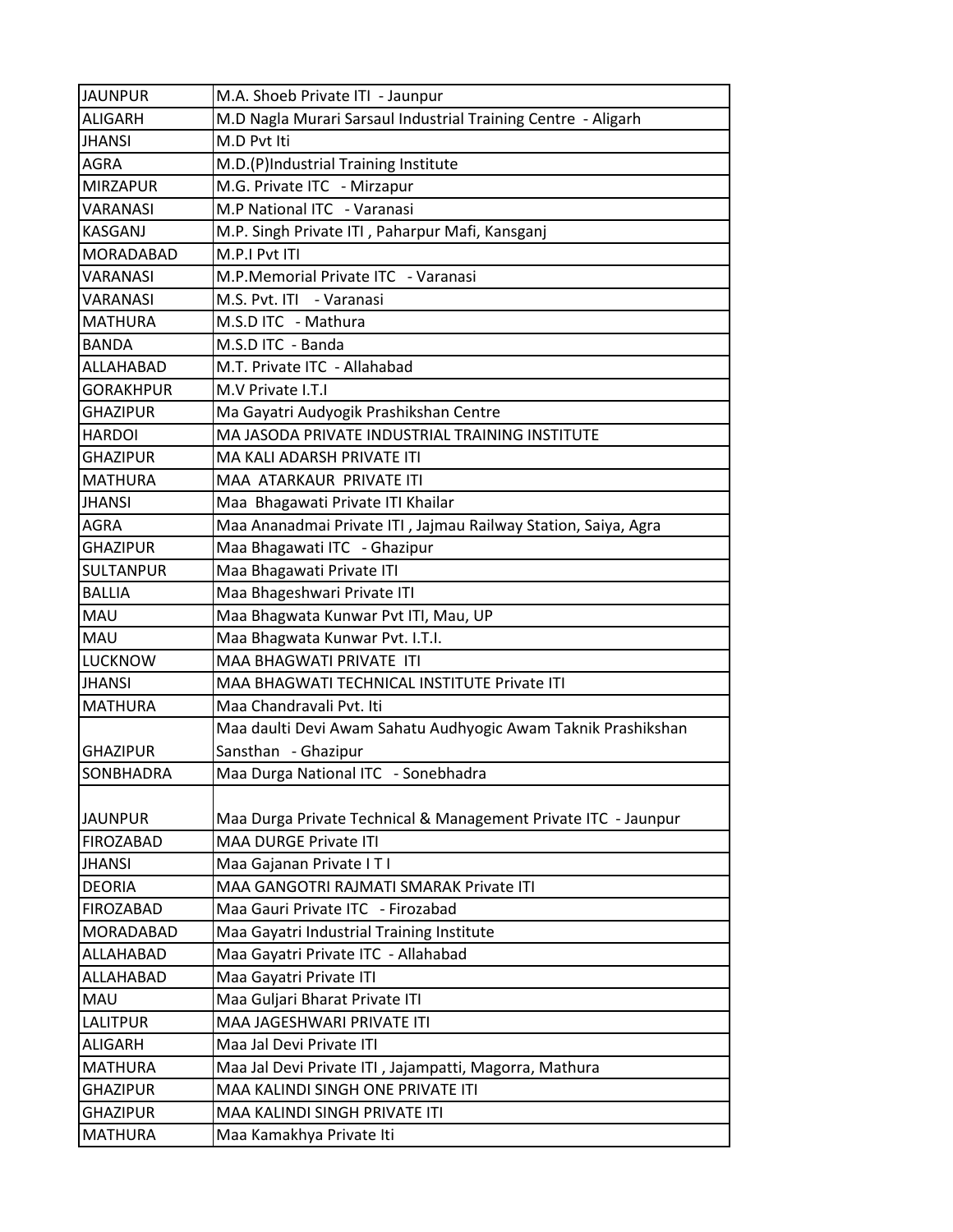| <b>SITAPUR</b>    | Maa Kamla Devi Pitambara Vidyapeeth ITC - Sitapur                 |
|-------------------|-------------------------------------------------------------------|
|                   |                                                                   |
| <b>LUCKNOW</b>    | Maa Kamla Devi Shri Pitambara Vidyapeeth Private ITI - Lucknow    |
| <b>AMBEDKAR</b>   |                                                                   |
| <b>NAGAR</b>      | Maa Kamla Pvt ITI - Ambedkar Nagar                                |
| <b>HATHRAS</b>    | Maa Kamlesh Devi Pv Iti                                           |
| <b>MATHURA</b>    | Maa Kasturi Devi Pvt. Iti                                         |
| <b>BALLIA</b>     | Maa Katyani Private ITC - Ballia                                  |
| <b>AZAMGARH</b>   | MAA KAUSHILYA PRIVATE ITI                                         |
| AMBEDKAR          |                                                                   |
| <b>NAGAR</b>      | MAA KOMAL DEVI Private ITI                                        |
|                   |                                                                   |
| FAIZABAD          | Maa Kripal devi Private ITI surwara chamanganj Milkipur Faizabad  |
| <b>BALLIA</b>     | MAA MADHURI PRIVATE INDUSTRIAL TRAINING INSTITUTE                 |
| <b>FAIZABAD</b>   | Maa Mahakali Bhale Sultan Private ITC - Faizabad                  |
| ALLAHABAD         | Maa Malti Devi Private ITC - Allahabad                            |
| <b>DEORIA</b>     | MAA MANJU DEVI UNIVERSAL PRIVATE ITI                              |
| <b>MATHURA</b>    | MAA MOHANI MANSA DEVI PRIVATE ITI                                 |
| <b>CHITRAKOOT</b> | Maa Nanki Devi Audhiogic Prashikshan Kendra - Chitrakoot          |
| <b>AZAMGARH</b>   | Maa narama Private ITI                                            |
| <b>HATHRAS</b>    | MAA PARVATI PRIVATE ITI BANKA MURSAN, HATHRAS                     |
| <b>AGRA</b>       | Maa Peetambra Private ITI - Agra                                  |
| <b>AZAMGARH</b>   | Maa Phulpatti Sharda ITI College Private                          |
| <b>JHANSI</b>     | Maa Pitambra Pvt Iti                                              |
| <b>BALLIA</b>     | Maa Prabhawati Gramin ITC - Ballia                                |
| <b>AZAMGARH</b>   | MAA PYARI DEVI PRIVATE ITI                                        |
| <b>HATHRAS</b>    | MAA RAJO DEVI PRIVATE ITI                                         |
| <b>KASGANJ</b>    | Maa Ramawati Private ITC - Kansganj                               |
| <b>MATHURA</b>    | Maa Ramdulari Pvt. Iti                                            |
| MATHURA           | Maa Ramkali Devi Private ITI                                      |
| <b>MATHURA</b>    | Maa Resham Devi Bhagwan Dass Private iti                          |
| <b>HATHRAS</b>    | Maa Revati Devi Private ITI - Hathras                             |
| ALLAHABAD         | <b>MAA SANTOSH PRIVATE I TI</b>                                   |
| ALLAHABAD         | Maa Santoshi ITC - Allahabad                                      |
| ALLAHABAD         | MAA SANTOSI PRIVATE ITI NAINI, ALLAHABAD                          |
| <b>AURAIYA</b>    | MAA SARASWATI DEVI PUSHPENDRA TIWARI PRIVATE ITI                  |
| <b>FIROZABAD</b>  | Maa Savitri Devi Pradhan ITC - Firozabad                          |
| <b>SAHARANPUR</b> | Maa Shakumbhari ITC - Saharanpur                                  |
| MAU               | MAA SHAKUNTALA PRIVATE ITI                                        |
| ALLAHABAD         | MAA SHANTI PRIVATE ITI                                            |
|                   | Maa Sharada Samarak Audhogik Prashikshan Centre Gram Basarathapur |
| <b>MAU</b>        | - Mau                                                             |
| ALLAHABAD         | MAA SHARDA DEVI PRIVATE ITI MASLKA, ALLAHABAD                     |
| <b>AZAMGARH</b>   | MAA SHARDA PRIVATE ITI                                            |
| <b>GORAKHPUR</b>  | MAA SHARDA PRIVATE ITI                                            |
| VARANASI          | MAA SHARDA PRIVATE ITI                                            |
| FAIZABAD          | Maa Sharda PVT ITI                                                |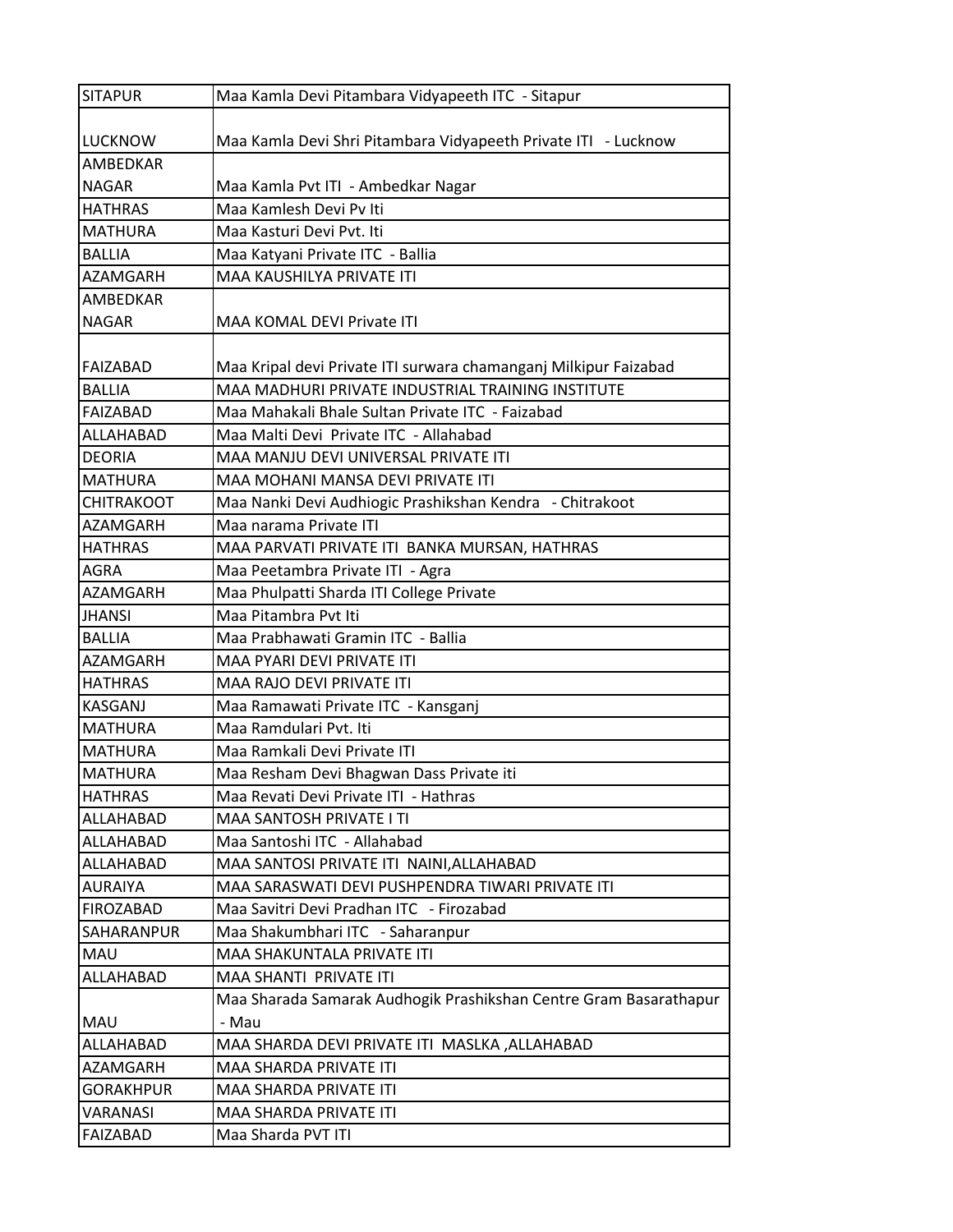| <b>AZAMGARH</b>     | Maa Sharda Saraswati ITC - Azamgarh                               |
|---------------------|-------------------------------------------------------------------|
| <b>FIROZABAD</b>    | Maa sharde Pvt ITI                                                |
| <b>ALIGARH</b>      | Maa Shardey Private ITI                                           |
| <b>ALIGARH</b>      | Maa Shish Kali (P) ITI ALAMPUR ALIGARH - Aligarh                  |
| <b>MIRZAPUR</b>     | Maa Shiv Shankari Private ITI                                     |
| <b>MAU</b>          | <b>MAA SHUSHILA Private ITI</b>                                   |
| <b>AZAMGARH</b>     | MAA SHYAMA PRIVATE ITI                                            |
| <b>GHAZIPUR</b>     | Maa sita Audyogik Prashikshan Kendra - Ghazipur                   |
| <b>ETAH</b>         | Maa Sita Rani Bhamashah Private ITI                               |
| <b>GHAZIPUR</b>     | Maa Sudami Devi ITC - Ghazipur                                    |
| <b>GHAZIPUR</b>     | Maa Tijiya ITI Bhavanipur, Mardah-Ghazipur [PITI-] - Ghazipur     |
| <b>GHAZIPUR</b>     | Maa Vaishnavi Private ITC - Ghazipur                              |
| ALLAHABAD           | MAA VAISHNAVI PRIVATE ITI                                         |
| <b>JAUNPUR</b>      | Maa Vaishno ITC - Jaunpur                                         |
| <b>IMIRZAPUR</b>    | Maa Vaishno Private ITC () - Mirzapur                             |
|                     |                                                                   |
| <b>KANPUR NAGAR</b> | <b>MAA VAISHNO PRIVATE ITI</b>                                    |
| <b>UNNAO</b>        | MAA VAISHNO PRIVATE ITI                                           |
| <b>AGRA</b>         | Maa Vaishno Private ITI - Agra                                    |
| AZAMGARH            | Maa Vaishno Pvt ITI                                               |
| MAU                 | Maa Vidyawati Adarsh Private ITI                                  |
| <b>MATHURA</b>      | Maa Vimalesh Devi Pyt. Iti                                        |
| <b>VARANASI</b>     | MAA VINDHYAVASINI PRIVATE INDUSTRIAL TRAINING INSTITUTE           |
| <b>VARANASI</b>     | Maa Vindhyavasini Private ITC - Varanasi                          |
| <b>MAU</b>          | Maa Vindhyavasini Private ITI                                     |
| <b>AZAMGARH</b>     | Maa Vindhyawasini Ananta Pvt. Iti Azamgarh                        |
| <b>AZAMGARH</b>     | Maa Vindhyawasini Pvt. Iti                                        |
| <b>DEORIA</b>       | Maavaishnomaasita Iti                                             |
| <b>GORAKHPUR</b>    | <b>MADAN MOHAN MALVIYA PRIVATE ITI</b>                            |
| <b>SAHARANPUR</b>   | Madani Technical Institute - Saharanpur                           |
| <b>KAUSHAMBI</b>    | Madhu Vachaspati Private ITI                                      |
| <b>JAUNPUR</b>      | Madhuri Singh Smriti ITC prem prakash nagar jamuni                |
| <b>GORAKHPUR</b>    | MADHUSUDAN TRIPATHI PRIVATE ITI                                   |
| ALLAHABAD           | MAHA DEVI YADAV ABHAY PVT. ITI                                    |
| <b>SULTANPUR</b>    | Maha Kavi Kali Das ITC - Sultanpur                                |
| <b>FIROZABAD</b>    | MAHA LAXMI PRIVATE ITI COLLEGE                                    |
| ALLAHABAD           | Mahadev Private ITC, - Allahabad                                  |
| MUZAFFARNAGA        | Mahadev Private ITI, Sisauna Rorkee Road, Muzaffarnagar, Sadar, - |
| $\sf R$             | Muzaffarnagar                                                     |
| <b>JAUNPUR</b>      | MAHADEV SINGH PRIVATE ITI                                         |
| ALIGARH             | MAHALAXMI PRIVATE ITI                                             |
| <b>ALIGARH</b>      | Mahalwar Academy Of Higher Education Pvt. Iti                     |
| <b>GORAKHPUR</b>    | Mahamanav Gautam Buddha Piti                                      |
| <b>GORAKHPUR</b>    | Mahanagar Private ITC - Gorakhpur                                 |
| <b>GORAKHPUR</b>    | Mahanagar Private ITC - Gorakhpur                                 |
| MUZAFFARNAGA        |                                                                   |
| $\vert R$           | Mahanand private ITI                                              |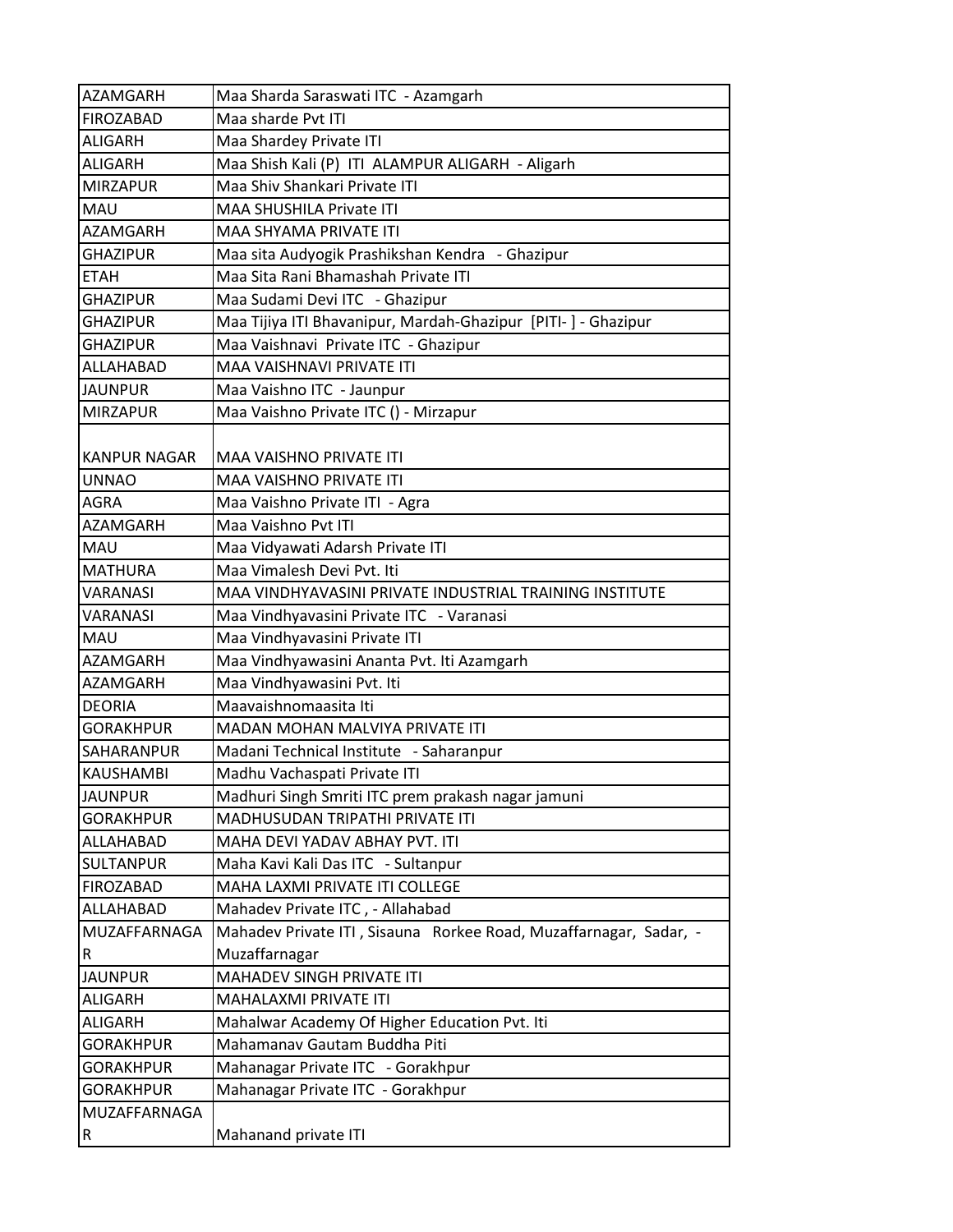| <b>AMROHA</b>       | Maharaja Agrasen Industrial Training Institute                           |
|---------------------|--------------------------------------------------------------------------|
| <b>BULANDSHAHR</b>  | Maharaja Agrasen ITI, Bulandshahr - Bulandshahr                          |
| SAHARANPUR          | maharaja agrsain private iti                                             |
| <b>FAIZABAD</b>     | Maharaja Private ITI, - Faizabad                                         |
|                     |                                                                          |
| <b>KANPUR NAGAR</b> | <b>MAHARAJPUR PRIVATE ITI</b>                                            |
| SAHARANPUR          | Maharana Partap Pvt ITI                                                  |
| <b>KANPUR NAGAR</b> | Maharana Pratap College For Technical Skills Private ITC, - Kanpur Nagar |
| <b>MATHURA</b>      | <b>MAHARANA PRATAP PRIVATE IT</b>                                        |
| <b>GHAZIPUR</b>     | Maharana Pratap Private ITC - Ghazipur                                   |
| AGRA                | Maharana Pratap Private ITI                                              |
| <b>FATEHPUR</b>     | Maharana Pratap Private ITI                                              |
| <b>KUSHI NAGAR</b>  | Maharana Pratap Private ITI                                              |
| <b>GORAKHPUR</b>    | Maharana Pratap Private ITI - Gorakhpur                                  |
| <b>JHANSI</b>       | Maharani Laxmi Bai Private ITI                                           |
| <b>SHAMLI</b>       | MAHARANI LUXMIBAI PRIVATE ITI                                            |
| <b>JAUNPUR</b>      | Maharishi Moolchandra Yadav Private ITC - Jaunpur                        |
| <b>MATHURA</b>      | Maharshi Dayanand Private ITI - Mathura                                  |
| <b>GORAKHPUR</b>    | Mahatma Gandhi ITC - Gorakhpur                                           |
| <b>HAPUR</b>        | Mahatma Gandhi ITC - Hapur                                               |
| ALLAHABAD           | Mahatma Gandhi Private ITC - Allahabad                                   |
| <b>UNNAO</b>        | MAHATMA GANDHI PRIVATE ITI                                               |
| <b>BALLIA</b>       | Mahatma Ratan Guljar Pvt iti                                             |
| PRATAPGARH          | Mahaveer Private ITC - Pratapgarh                                        |
| <b>SANT RAVIDAS</b> |                                                                          |
| <b>NAGAR</b>        |                                                                          |
| (BHADOHI)           | Mahaveer Private ITI                                                     |
| CHANDAULI           | MAHAVEER PRIVATE ITI RAITH, CHANDAULI                                    |
| ALLAHABAD           | Mahendra Pratap Pvt Iti                                                  |
| <b>ETAH</b>         | Mahesh chandra rajeev kumar private iti                                  |
| ALLAHABAD           | Mahewa Pvt Industrial Training Insitiute                                 |
| <b>GORAKHPUR</b>    | <b>MAHFOOZ Private ITI</b>                                               |
| <b>GHAZIABAD</b>    | Mahila Private ITC - Ghaziabad                                           |
| AZAMGARH            | Mahila Industrial Training Centre - Azamgarh                             |
| <b>SHAMLI</b>       | Mahila Polytechnic ITC - Shamli                                          |
| <b>KAUSHAMBI</b>    | Mahrishi Private ITI                                                     |
| <b>RAMPUR</b>       | Major General Gurbaksh Singh Gill ITC<br>- Rampur                        |
| <b>FIROZABAD</b>    | Major Ramvir Singh ITC - Firozabad                                       |
| <b>FIROZABAD</b>    | Major Ramvir Singh Private ITI                                           |
| <b>MAINPURI</b>     | Major Virendra Singh ITC - Mainpuri                                      |
| SAHARANPUR          | Malkhan Singh Industrial Training Centre - Saharanpur                    |
| <b>JAUNPUR</b>      | MALTI DEVI PANDEY PRIVATE ITI                                            |
| <b>GHAZIPUR</b>     | Malviya Private ITI                                                      |
| <b>MATHURA</b>      | Mamta ITC - Mathura                                                      |
| <b>AGRA</b>         | Mamta Presentation ITI - Agra                                            |
| <b>AMROHA</b>       | Manan Private ITI                                                        |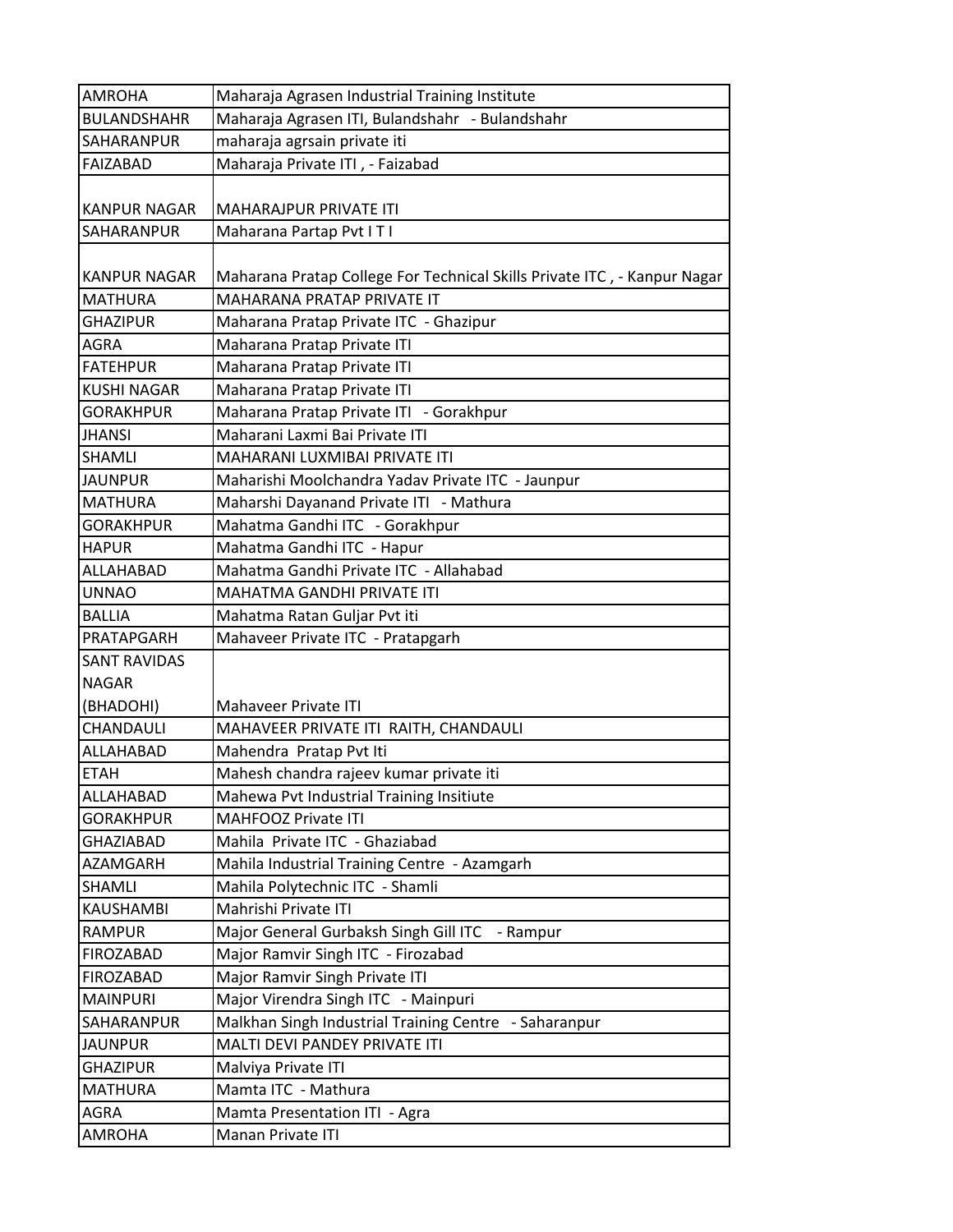| <b>SITAPUR</b>                   | Manas ITC - Sitapur                                                                              |
|----------------------------------|--------------------------------------------------------------------------------------------------|
| <b>ALIGARH</b>                   | <b>MANDEEP Private ITI</b>                                                                       |
| <b>LUCKNOW</b>                   | Mangalam Infotech ITC - Lucknow                                                                  |
| <b>KANPUR DEHAT</b>              | Mangalam Private ITI                                                                             |
| <b>MATHURA</b>                   | MANGE SINGH NAMBARDAR PRIVATE ITI                                                                |
| <b>SULTANPUR</b>                 | Manika Prasad Private ITC - Sultanpur                                                            |
| ALLAHABAD                        | <b>MANIRAJA SINGH PRIVATE ITI</b>                                                                |
| <b>FAIZABAD</b>                  | Maniram Madhavaram Smarak Private ITI                                                            |
| <b>KANPUR NAGAR</b>              | Manjit Singh Nanda Private ITC - Kanpur Nagar                                                    |
| <b>BALLIA</b>                    | Manju Memorial Private ITI                                                                       |
| <b>VARANASI</b>                  | Manju Srivastava Private ITC - Varanasi                                                          |
| <b>KANPUR NAGAR</b>              | Manjul Industrial Traning Institute                                                              |
| <b>VARANASI</b>                  | Manni Devi Shayam Lal ITC - Varanasi                                                             |
| <b>KANPUR NAGAR</b>              | Manprasth ITC - Kanpur Nagar                                                                     |
| <b>BARABANKI</b>                 | Manpuriya Private ITI                                                                            |
| <b>GHAZIPUR</b>                  | Mansha Rai Private ITC - Ghazipur                                                                |
| <b>SANT RAVIDAS</b>              |                                                                                                  |
| <b>NAGAR</b>                     |                                                                                                  |
| (BHADOHI)                        | Manvasa Vidya Pvt.Iti                                                                            |
| <b>VARANASI</b>                  | Markandey ITC - Varanasi                                                                         |
| <b>GHAZIABAD</b>                 | Master Chetram Private Iti                                                                       |
| <b>SAHARANPUR</b>                | Master Pahal Singh ITC - Saharanpur                                                              |
| <b>MATHURA</b>                   | Master Tikam Singh Private Industrial Training Center                                            |
| <b>GORAKHPUR</b>                 | <b>MATA DEE PRIVATE ITI</b>                                                                      |
| <b>MAU</b>                       | MATA JAMWANTI KULDEEP PRIVATE ITI                                                                |
| <b>GHAZIPUR</b>                  | MATA KALAWATI PRIVATE ITI                                                                        |
| <b>GHAZIPUR</b>                  | MATA KESHARI GENDA Private ITI                                                                   |
| <b>DEORIA</b>                    | MATA NIRMALA DEVI PRIVATE ITI                                                                    |
| <b>GHAZIPUR</b>                  | Mata Parkali Devi ITC - Ghazipur                                                                 |
| <b>GHAZIPUR</b>                  | Mata Shanti Private ITC - Ghazipur                                                               |
| MAU                              | Mata Sugami Ramadhar Private ITI                                                                 |
| AGRA                             | Mateshwari Ganga Devi Private ITI, Agra                                                          |
| <b>MATHURA</b>                   | Mathura ITC - Mathura                                                                            |
| MAU                              | Mathura Memorial Aduyogik Praskhishan Kendra - Mau                                               |
| MAU                              | Mathura Memorial Audyogik Prashikshan Kendra<br>- Mau                                            |
| MAU                              | mathura private iti                                                                              |
| <b>BULANDSHAHR</b><br><b>MAU</b> | Mathuria Kisan Int.Coll. ITI Bheempur (Debai)Bulandshahr - Bulandshahr<br>Mau Public Private ITI |
| CHANDAULI                        | Maulana Azad Private ITI                                                                         |
| <b>JAUNPUR</b>                   |                                                                                                  |
|                                  | Maulana Azad Private ITC - Jaunpur                                                               |
| SAHARANPUR                       | Maulana Madani Private ITI                                                                       |
| <b>MEERUT</b>                    | MAWANA PRIVATE INDUSTRIAL TRAINING INSTITUTE                                                     |
| <b>ALIGARH</b>                   | Maya Deep Private ITI, Raipur Dalpatpur, Atrauli, Aligarh                                        |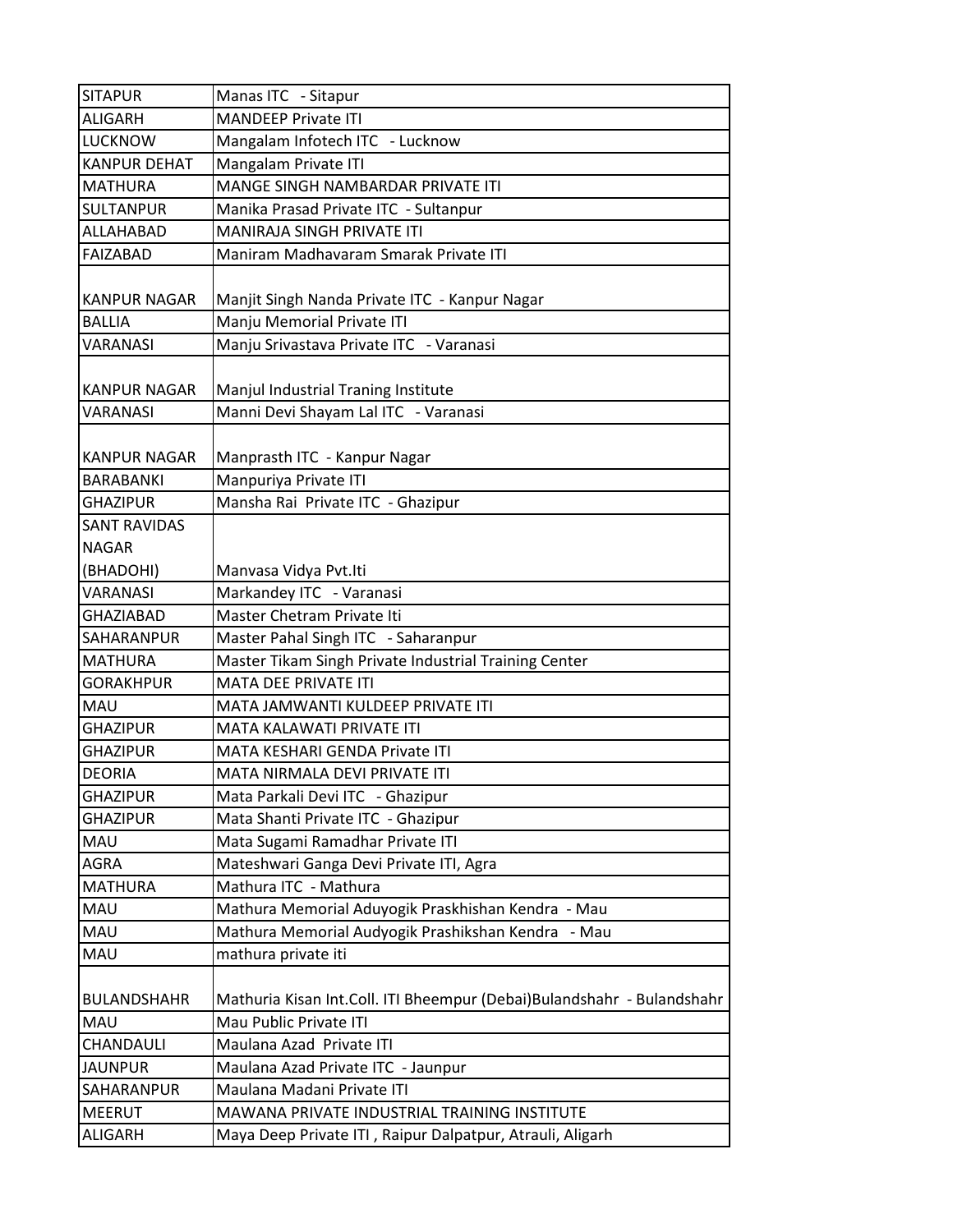| CHANDAULI           | Maya Private Audyogik Prashikshan Sansthan                        |
|---------------------|-------------------------------------------------------------------|
| <b>AZAMGARH</b>     | Mayank Private ITC - Azamgarh                                     |
| <b>SANT RAVIDAS</b> |                                                                   |
| <b>NAGAR</b>        |                                                                   |
| (BHADOHI)           | Mb & Sons Pvt. Iti                                                |
| <b>BALLIA</b>       | <b>MD MUNNE RAZA Private ITI</b>                                  |
| <b>BASTI</b>        | MEDHA PRIVATE ITI                                                 |
| AURAIYA             | Meemanshu Private ITI                                             |
| <b>MEERUT</b>       | Meerut I.T.I., Sardhana Road, Meerut                              |
| <b>HAPUR</b>        | MEGHNATH SINGH PRIVATE ITI                                        |
|                     | Meghnath Singh Shishodia Memo. ITI, RanaGarh, Pilkhuwa, Hapur -   |
| <b>HAPUR</b>        | Hapur                                                             |
| ALLAHABAD           | Mehta Pvt. I.T.I.                                                 |
| <b>VARANASI</b>     | <b>MGS Private ITI</b>                                            |
| <b>DEORIA</b>       | Michel Faraday Pvt. ITC - Deoria                                  |
| <b>LUCKNOW</b>      | Microsoft Computer Centre Charbagh - Lucknow                      |
| <b>VARANASI</b>     | Microtek School Of Engineering Pvt. Industrial Training Institute |
| <b>AZAMGARH</b>     | MIG Private ITI                                                   |
|                     |                                                                   |
| GAUTAM              |                                                                   |
| <b>BUDDHA NAGAR</b> | Mihir Bhoj Industrial Training Centre - Gautambuddha Nagar        |
| MORADABAD           | Minerva Private ITI                                               |
| <b>ALIGARH</b>      | MINI I.T.I R.V.I.C. Private ITI - Aligarh                         |
| <b>LUCKNOW</b>      | <b>MISSION PrivateITI</b>                                         |
| <b>JAUNPUR</b>      | Mithila Devi Bhagauti Lal Pvt ITI, - Jaunpur                      |
| <b>MATHURA</b>      | Mithlesh Sikarwar Private ITI                                     |
| <b>BALLIA</b>       | MK PRIVATE ITI                                                    |
| <b>GORAKHPUR</b>    | <b>MM Private ITI</b>                                             |
| <b>GHAZIPUR</b>     | Mo. Saquib Private ITC - Ghazipur                                 |
|                     |                                                                   |
| <b>GAUTAM</b>       |                                                                   |
| <b>BUDDHA NAGAR</b> | Model I.T.C.                                                      |
| <b>JHANSI</b>       | Modern College Of Engineering Pvt ITI                             |
|                     |                                                                   |
| <b>GAUTAM</b>       |                                                                   |
| <b>BUDDHA NAGAR</b> | Modern ITC - Gautambuddha Nagar                                   |
| <b>GONDA</b>        | Modern ITC - Gonda                                                |
| SAHARANPUR          | Modern Iti                                                        |
| <b>LUCKNOW</b>      | Modern Private ITC - Lucknow                                      |
| <b>ALIGARH</b>      | <b>MODERN PRIVATE ITI</b>                                         |
| SONBHADRA           | Modern Private ITI - Sonebhadra                                   |
| <b>JAUNPUR</b>      | MOHAMMAD HASAN PRIVATE INDUSTRIAL TRAINING INSTITUTE              |
| <b>MAU</b>          | MOOLA DEVI PRIVATE ITI                                            |
| VARANASI            | Moolchandra Private ITC - Varanasi                                |
| <b>MORADABAD</b>    | Moradabad Private ITC - Moradabad                                 |
| <b>JAUNPUR</b>      | <b>MOTHER AYESHA PRIVATE ITI</b>                                  |
| SAHARANPUR          | Mother Teresa ITC - Saharanpur                                    |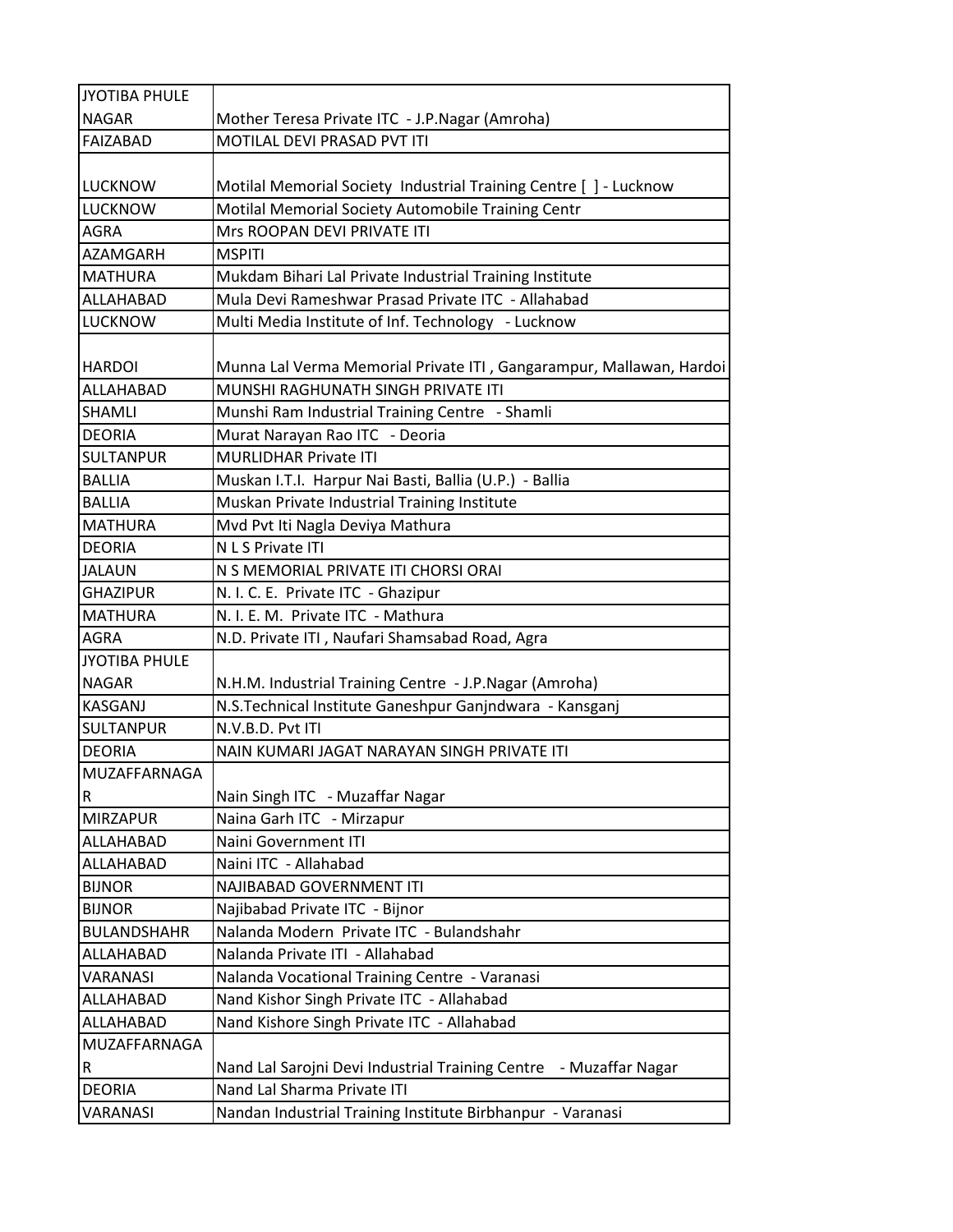| <b>KANPUR NAGAR</b>                  | Nandrani Private ITI, Bithoor Pachor Road, Mandhana, Kanpur        |
|--------------------------------------|--------------------------------------------------------------------|
| <b>BAREILLY</b>                      | Narayan Industrial Training Centre Pilibhit Road - Bareilly        |
| <b>AZAMGARH</b>                      | Narayan Private ITC - Azamgarh                                     |
| <b>SULTANPUR</b>                     | Narayan Private ITC - Sultanpur                                    |
| ALLAHABAD                            | <b>NARAYAN PRIVATE ITI</b>                                         |
| <b>JYOTIBA PHULE</b>                 |                                                                    |
| <b>NAGAR</b>                         | Narayani Swaroop Daya ITC - J.P.Nagar (Amroha)                     |
| <b>AMROHA</b>                        | Narayani Swaroop Daya PrivatelTI, Narangpur, Joya                  |
| <b>GONDA</b>                         | Narendra Memorial Private, Ismilpur, Gonda                         |
| <b>SULTANPUR</b>                     | Narendra Pratap Singh Pvt. ITI - Sultanpur                         |
| <b>AZAMGARH</b>                      | <b>NARMA DEVI Private ITI</b>                                      |
| <b>KANPUR NAGAR</b>                  | Narwal Private ITC - Kanpur Nagar                                  |
| <b>JAUNPUR</b>                       | Nath Private ITC - Jaunpur                                         |
| <b>ALIGARH</b>                       | National Private ITC - Aligarh                                     |
| <b>SAHARANPUR</b>                    | National Industrial Training Centre - Saharanpur                   |
| <b>ALIGARH</b>                       | National Industrial Training Centre - Aligarh                      |
| ALLAHABAD                            | National Institute of Professional Studies Private ITC - Allahabad |
| <b>GHAZIPUR</b>                      | National ITC - Ghazipur                                            |
| SONBHADRA                            | National ITC - Sonebhadra                                          |
| <b>AGRA</b>                          | National ITC - Agra                                                |
| <b>AZAMGARH</b>                      | National Private ITC - Azamgarh                                    |
| BARABANKI                            | National Private ITC - Barabanki                                   |
| <b>GORAKHPUR</b>                     | national private iti                                               |
| <b>SAHARANPUR</b>                    | National Pvt. Iti                                                  |
| BARABANKI                            | National Raj Private ITC - Barabanki                               |
| <b>GAUTAM</b><br><b>BUDDHA NAGAR</b> | National Skill Training Insitute(Women), Noida                     |
| ALLAHABAD                            | National Skill training Institute(W), Allahabad                    |
| <b>KANPUR NAGAR</b>                  | National Skill training Institute, Kanpur                          |
| <b>MATHURA</b>                       | NATTHI SINGH PRIVATE ITI                                           |
| <b>GHAZIPUR</b>                      | Nav Bharti Private ITC, - Ghazipur                                 |
| AMBEDKAR                             |                                                                    |
| <b>NAGAR</b>                         | Nav Durga Private ITI                                              |
| FAIZABAD                             | Nav Jyoti Private ITC - Faizabad                                   |
| AZAMGARH                             | Nav Srijan Private ITI, Lohra-Atraulia - Azamgarh                  |
| <b>KANPUR NAGAR</b>                  | Navbharat Private ITC - Kanpur Nagar                               |
| <b>SHAHJAHANPUR</b>                  | Nave Private ITC - Shahjahanpur                                    |
| <b>GHAZIABAD</b>                     | <b>NAVIPUR PRIVATE ITI</b>                                         |
| AZAMGARH                             | Navneet Private ITC - Azamgarh                                     |
| <b>BALLIA</b>                        | Navodaya P.I.T.I.                                                  |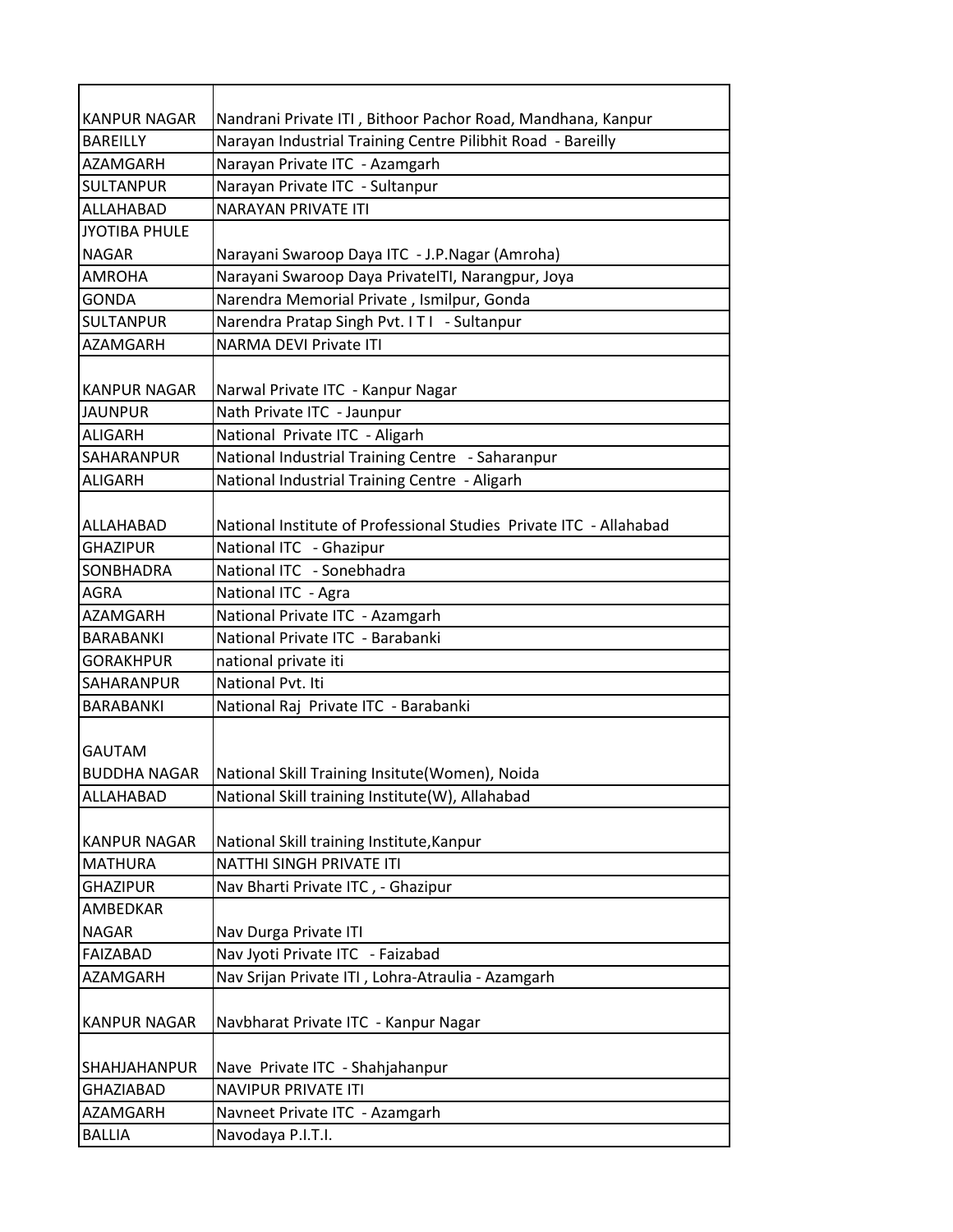| <b>MEERUT</b>       | Navodaya Private ITC - Meerut                                       |
|---------------------|---------------------------------------------------------------------|
|                     |                                                                     |
| <b>KANPUR NAGAR</b> | Navyug Private ITC - Kanpur Nagar                                   |
| <b>JAUNPUR</b>      | Nawab Husain ITC - Jaunpur                                          |
| <b>LUCKNOW</b>      | Nawal Private ITC - Lucknow                                         |
| <b>AMETHI</b>       | NCVETA Private ITI - Amethi                                         |
| <b>BALLIA</b>       | Neelam Audhogik Prashikshan Kendra Pvt. ITC - Bal                   |
| <b>ALIGARH</b>      | Neelgiri Industrial Training Centre Ghanterbagh - Aligarh           |
| <b>JAUNPUR</b>      | Neelkanth college of education private iti                          |
| <b>JAUNPUR</b>      | Neelkanth ITC - Jaunpur                                             |
| <b>GORAKHPUR</b>    | Neena Thapa Suhash Pvt ITI - Gorakhpur                              |
| <b>BALLIA</b>       | Nehru ITI Garwar Ballia - Ballia                                    |
| <b>FAIZABAD</b>     | Netaji Subhash Chandra Bose ITC - Faizabad                          |
|                     | Netaji Subhash Chandra Bose Private ITI, NH-11 Fatehpur Sikari Road |
| <b>AGRA</b>         | khera Bagh Kala, Keerawali - Ag                                     |
| AMBEDKAR            |                                                                     |
| <b>NAGAR</b>        | New Akansha SmirITC Private ITC - Ambedkar Nagar                    |
| ALLAHABAD           | New Apex Private ITI                                                |
| <b>SONBHADRA</b>    | New Bharti Private ITC - Sonebhadra                                 |
| <b>BARABANKI</b>    | New city Private ITI                                                |
| SAHARANPUR          | <b>NEW ERA PRIVATE ITI</b>                                          |
| <b>MIRZAPUR</b>     | New Global Private Iti                                              |
| <b>GHAZIPUR</b>     | New H S Private ITI Khanpur Ghazipur                                |
| AMBEDKAR            |                                                                     |
| <b>NAGAR</b>        | NEW HAJI ABDULLAH PRIVATE ITI                                       |
| <b>AZAMGARH</b>     | <b>NEW HARSH PRIVATE ITI</b>                                        |
| <b>SONBHADRA</b>    | New Indian Private ITC - Sonebhadra                                 |
| <b>SANT KABEER</b>  |                                                                     |
| <b>NAGAR</b>        | New Jagdish Durgawati Private ITC - Santkabir Nagar                 |
| ALLAHABAD           | New Jai Maa Vaishno Private ITC - Allahabad                         |
| <b>BALLIA</b>       | <b>NEW KUSUM PRIVATE ITI</b>                                        |
| <b>GORAKHPUR</b>    | New Lal Bahadur Shastri Private ITI - Gorakhpur                     |
| <b>BALLIA</b>       | New Lilawati Devi Private ITI                                       |
| <b>LUCKNOW</b>      | New Lucknow City Private ITI                                        |
| <b>GORAKHPUR</b>    | New Maharana Pratap Private Iti                                     |
| <b>GHAZIPUR</b>     | NEW NATIONAL PRIVATE ITI                                            |
|                     |                                                                     |
| <b>KANPUR NAGAR</b> | New Pragati Private ITI                                             |
| CHANDAULI           | New Purvanchal ITC - Chandauli                                      |
| <b>BALLIA</b>       | New Ramchij Private Industrial Traiining Institute                  |
| <b>GORAKHPUR</b>    | new rds private iti                                                 |
| <b>KAUSHAMBI</b>    | new sanskriti private iti () - Kaushambi                            |
| <b>BALLIA</b>       | NEW SWAMI VIVEKANAND PRIVATE ITI                                    |
| SAHARANPUR          | NEW TECH. PRIVATE I.T.I                                             |
| <b>JHANSI</b>       | New Technocrat Private ITI                                          |
| JYOTIBA PHULE       |                                                                     |
| <b>NAGAR</b>        | NEW VIDYA BHARTI PVT. I.T.I., GAJROULA                              |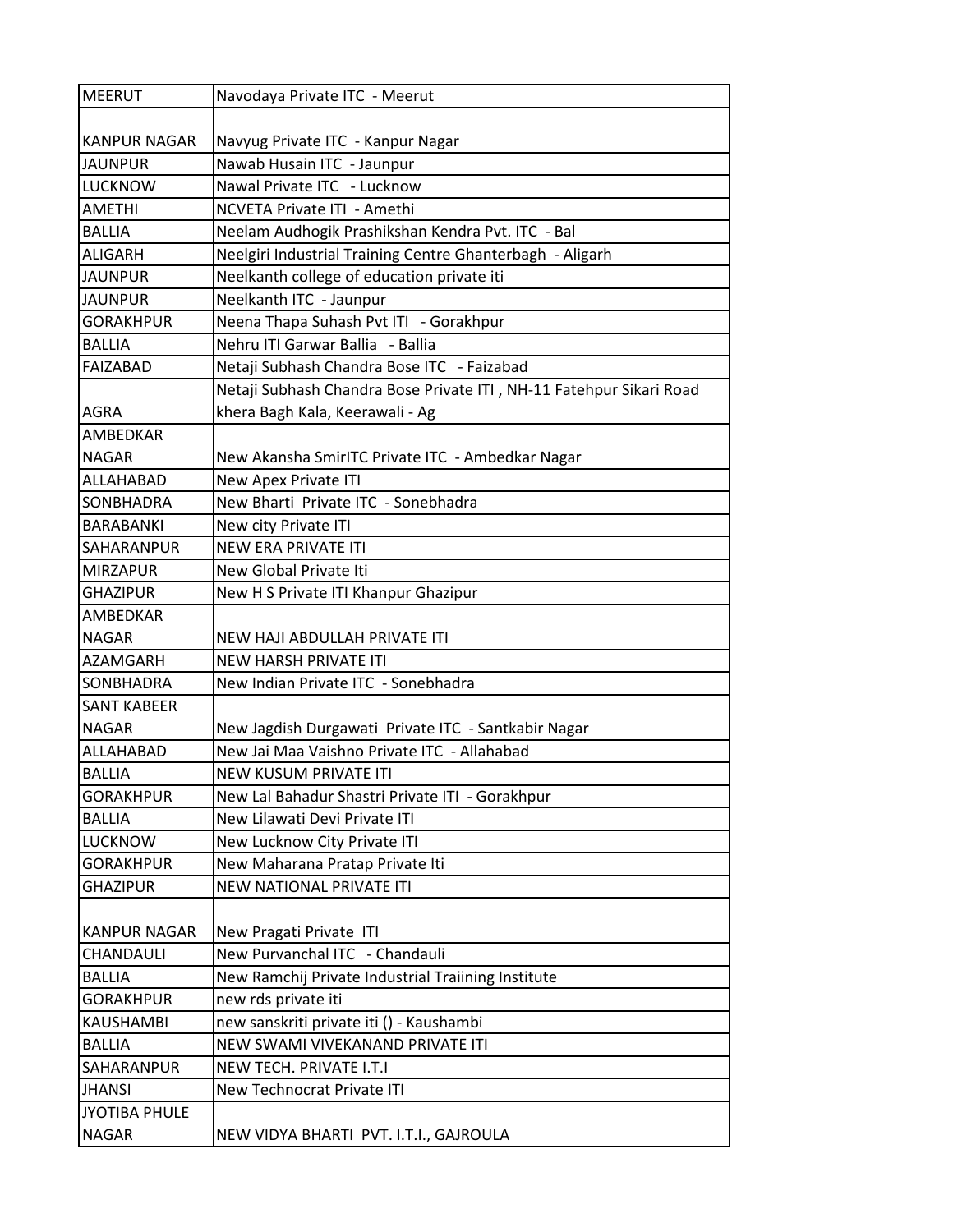| <b>MEERUT</b>       | NGI Private ITI, - Meerut                                 |
|---------------------|-----------------------------------------------------------|
| CHANDAULI           | NIRMAL PRIVATE ITI                                        |
| <b>VARANASI</b>     | NIRMAL Pvt. IT I                                          |
| <b>KAUSHAMBI</b>    | Nirmala Raj Sanskratik Audhogik Prasikshan Sansthan       |
| <b>BIJNOR</b>       | Nirmala Sharma ITC - Bijnor                               |
| <b>MATHURA</b>      | Nirpat Singh Sikarwar Private ITI                         |
| ALLAHABAD           | Nisha Mishra Private ITI                                  |
| <b>HAPUR</b>        | NOIDA INTERNATIONAL PRIVATE ITI DHAULANA, HAPUR           |
| <b>GAUTAM</b>       |                                                           |
| <b>BUDDHA NAGAR</b> | NOIDA PRIVATE ITI                                         |
| <b>KANNAUJ</b>      | <b>NUHA PRIVATE IT I</b>                                  |
| <b>JAUNPUR</b>      | Nuruddin Khan ITC - Jaunpur                               |
| <b>SAMBHAL</b>      | Om Industrial Training Centre (Om ITI) - Sambhal          |
| ALLAHABAD           | OM Industrial Training Institute                          |
| <b>GHAZIPUR</b>     | Om jee Institut of Engineering and Technology Private ITI |
| <b>GHAZIPUR</b>     | OM MAA AADI SHAKTI SNSK PRIVATE ITI                       |
| <b>GORAKHPUR</b>    | OM PRAKASH MEMORIAL PRIVATE ITI                           |
| MUZAFFARNAGA        |                                                           |
| R                   | Om Prakash Rana Memorial Private ITC - Muzaffar           |
| AMBEDKAR            |                                                           |
| <b>NAGAR</b>        | Om Prakash Sarita Pvt. Iti                                |
| <b>BANDA</b>        | OM Private ITI                                            |
| SONBHADRA           | Om Sai Banawasi Pvt.i.T.I.                                |
| <b>AMBEDKAR</b>     |                                                           |
| <b>NAGAR</b>        | Om Sai Private ITC, - Ambedkar Nagar                      |
| SAHARANPUR          | Om Sai Private ITI                                        |
| <b>CHITRAKOOT</b>   | Om Sai Ram Private ITC - Chitrakoot                       |
| <b>SAHARANPUR</b>   | Om Santosh Paramedical Private ITI, Daldpura, Nak         |
| <b>SAHARANPUR</b>   | Om Santosh Private ITI - Saharanpur                       |
| <b>LUCKNOW</b>      | OM SARAN PRIVATE ITI                                      |
| <b>JAUNPUR</b>      | Om Shai Nath Pvt. Iti                                     |
| ALLAHABAD           | Om Shiva Shiv Private ITC - Allahabad                     |
| <b>DEORIA</b>       | OM SHRI SAI KRIPA PRIVATE ITI                             |
| <b>JHANSI</b>       | Omkanta Pvt ITI                                           |
| SAHARANPUR          | Omsai Paramedical Pvt Iti                                 |
| AZAMGARH            | Onkar Pvt ITI                                             |
| <b>AMROHA</b>       | P K M Private ITI                                         |
| <b>HATHRAS</b>      | P L SHASTRI PRIVATE ITI Baguli                            |
| <b>MATHURA</b>      | P P Private ITI                                           |
| <b>BALLIA</b>       | P S G Private ITI                                         |
| <b>MATHURA</b>      | P.D. Private ITC - Mathura                                |
| VARANASI            | P.D. Group of Private ITC - Varanasi                      |
| VARANASI            | P.D. Pvt. ITI - Varanasi                                  |
| <b>HATHRAS</b>      | P.K. Educational private ITI                              |
| <b>MAINPURI</b>     | P.R.D Private ITI                                         |
| <b>BULANDSHAHR</b>  | P.S Industrial Training Centre Sikandrabad - Bulandshahr  |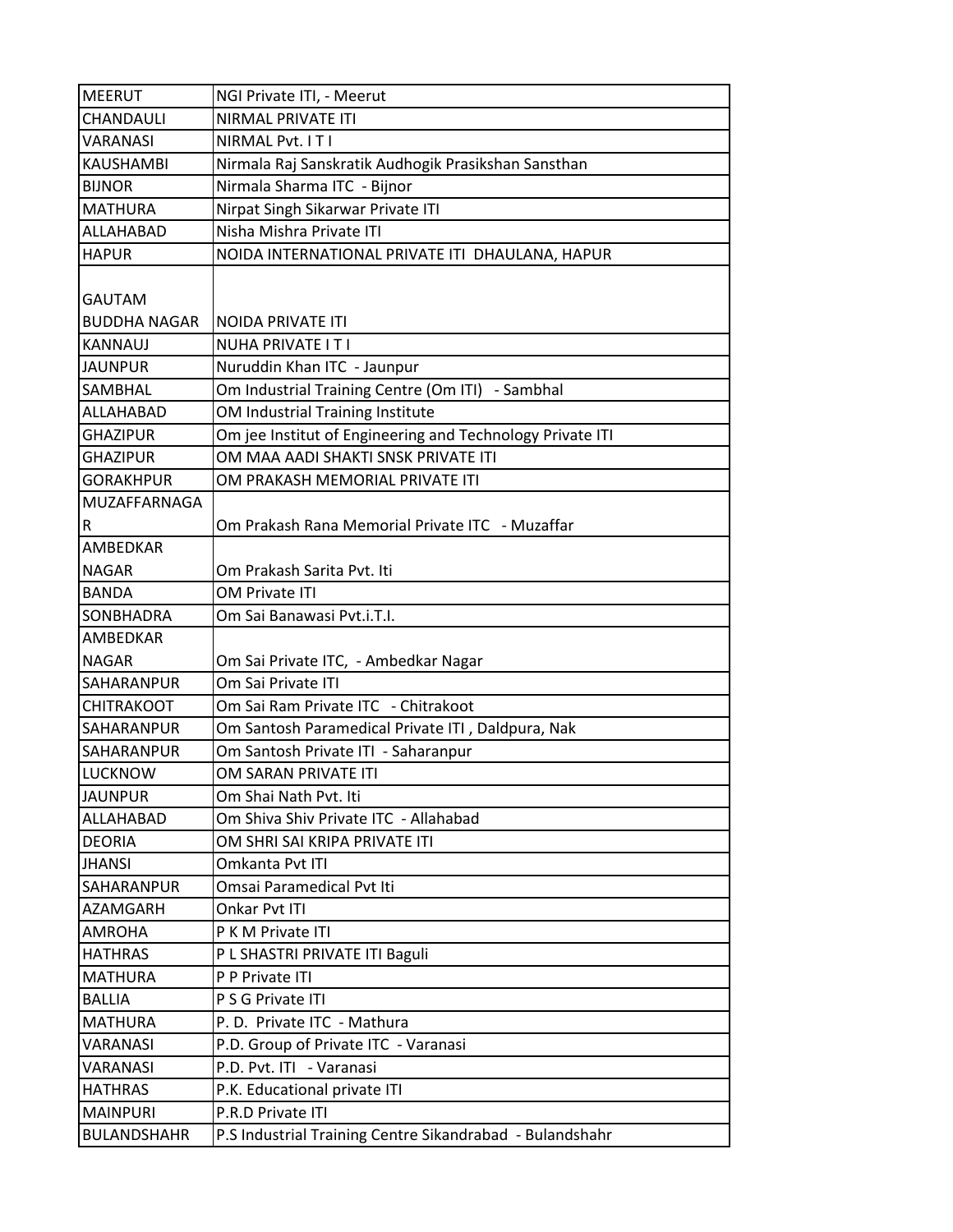| <b>AGRA</b>         | P.T. Ram Sahay ITI - Agra                                        |
|---------------------|------------------------------------------------------------------|
| <b>FAIZABAD</b>     | Palakdhari Singh Private ITC - Faizabad                          |
| <b>MAU</b>          | Palaku Private ITC - Mau                                         |
| <b>MEERUT</b>       | Panchsheel Pvt. ITI - Meerut                                     |
| PRATAPGARH          | <b>PANCHSIDDH PRIVATE ITI</b>                                    |
| <b>UNNAO</b>        | Panchvati Private ITI                                            |
| <b>AGRA</b>         | Pandit Beeri Singh Private Industrial Training Institute         |
| <b>KASGANJ</b>      | Pandit Deen Dayal Technical Instt. ITC - Kansganj                |
| <b>GONDA</b>        | Pandit Deendayal Upadhaya ITC - Gonda                            |
| <b>HAMIRPUR</b>     | Pandit Ghanaramhariram Private ITI                               |
| <b>AMETHI</b>       | Pandit Kedarnath Pvt ITI                                         |
| MUZAFFARNAGA        |                                                                  |
| R                   | Pandit Manohar Lal ITC - Muzaffar Nagar                          |
| <b>FAIZABAD</b>     | Pandit Mishri Lal Ramraji Private ITI                            |
| KANPUR NAGAR        | pandit ram charan pandey private ITI                             |
| <b>SAHARANPUR</b>   | Pandit Rameshwar Prasad Private ITI                              |
| FAIZABAD            | Pandit Rampragat Dubey ITC - Faizabad                            |
| <b>AMBEDKAR</b>     |                                                                  |
| <b>NAGAR</b>        | Pandit S.D Pandey ITC - Ambedkar Nagar                           |
| <b>BALLIA</b>       | Pandit Shivanand Audhogik Prashikshan Kendra - Ballia            |
| <b>JALAUN</b>       | Pandit Shravan Kumar Dwivedi (S.K Dwivedi) Pvt ITI               |
| <b>JALAUN</b>       | Pandit shravan Kumar Dwivedi Pvt ITI                             |
| <b>GORAKHPUR</b>    | Panini Private Industrial Training Institute                     |
| MAHARAJGANJ         | Paniyara Pvt. Iti                                                |
| MORADABAD           | Pankaj Chaudhary Private ITI - Moradabad                         |
| <b>DEORIA</b>       | PANKAJ YADAV MEMORIAL PRIVATE ITI                                |
| <b>GHAZIPUR</b>     | Panmati ITC - Ghazipur                                           |
| <b>FAIZABAD</b>     | PANNA DEVI PRIVATE ITI                                           |
| MATHURA             | Panna Private ITI, - Mathura                                     |
| <b>VARANASI</b>     | Panwasi Devi Private ITI                                         |
| PRATAPGARH          | Param Pujaya Swami Argaranand ITC - Pratapgarh                   |
| <b>SANT RAVIDAS</b> |                                                                  |
| <b>NAGAR</b>        |                                                                  |
| (BHADOHI)           | Param Pujya Maharaj Ji Private ITC - Santravidas Nagar (Bhadohi) |
|                     |                                                                  |
| <b>KANPUR NAGAR</b> | Paramhans Ram Mangal Das ITC - Kanpur Nagar                      |
| MAHARAJGANJ         | Paramhans Singh Private ITI, Shikarpur, Maharajganj              |
| <b>GHAZIPUR</b>     | PARAMHANS YOGANAND JI PRIVATE ITI                                |
| SAHARANPUR          | Pargati Private Iti                                              |
| <b>JAUNPUR</b>      | Parijat ITC - Jaunpur                                            |
| BARABANKI           | Parijat Private ITC - Barabanki                                  |
| FAIZABAD            | Parmeshwari Devi Private ITC - Faizabad                          |
| <b>HAPUR</b>        | PARSHURAM PRIVATE ITI                                            |
| <b>JHANSI</b>       | Parshuram Private ITI - Jhansi                                   |
| <b>MIRZAPUR</b>     | Parshuram Singh Maurya Private ITC - Mirzapur                    |
| <b>KANNAUJ</b>      | PARTHSARTHI PRIVATE ITI                                          |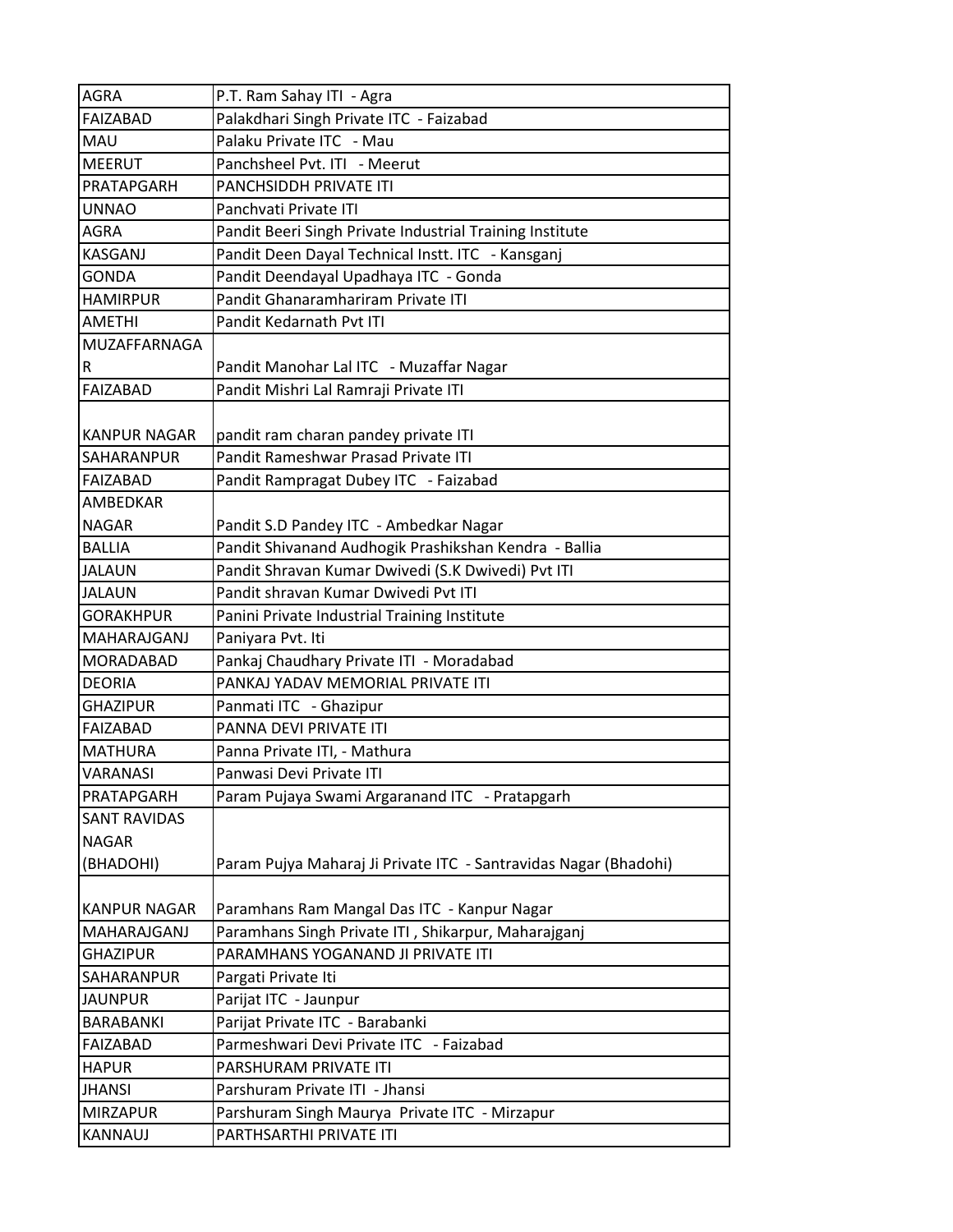| <b>GORAKHPUR</b>    | PARWATI DEVI PRIVATE ITI                                             |
|---------------------|----------------------------------------------------------------------|
| SONBHADRA           | Parwati Memorial Private ITC - Sonebhadra                            |
|                     |                                                                      |
| SHAHJAHANPUR        | PATEL BRIJLAL BABURAM MEMORIAL PRIVATE ITI                           |
| BARABANKI           | PATEL PANCHAYATI PRIVATE ITI                                         |
| <b>FAIZABAD</b>     | Patel Private ITC - Faizabad                                         |
| <b>SANT KABEER</b>  |                                                                      |
| <b>NAGAR</b>        | PATHIK JI PRIVATE ITI                                                |
| <b>LUCKNOW</b>      | Pathways Education ITC - Lucknow                                     |
| AMBEDKAR            |                                                                      |
| <b>NAGAR</b>        | Patiraj Gyanmati Private ITI                                         |
| <b>GHAZIABAD</b>    | Permanand Private ITI - KADRABAD                                     |
| ALLAHABAD           | <b>Phool Dulari Private ITI</b>                                      |
| <b>FIROZABAD</b>    | PHOOL SINGH PRIVATE ITI                                              |
| ALLAHABAD           | PHOOLE DEVI RANJEET SINGH PRIVATE ITI                                |
| <b>GORAKHPUR</b>    | Phoolmati Devi Pvt. ITI - Gorakhpur                                  |
| ALLAHABAD           | Pioneer Private ITC - Allahabad                                      |
| SAHARANPUR          | Pious Private Itc - Saharanpur                                       |
| <b>GORAKHPUR</b>    | Pitambar Chaudhary Private ITC - Gorakhpur                           |
| <b>GHAZIPUR</b>     | <b>PNR Private ITI</b>                                               |
| <b>GHAZIPUR</b>     | POLHAWAN LUTAWAN PRIVATE ITI                                         |
| <b>JAUNPUR</b>      | POOJA DEVI PRIVATE INDUSTRIAL TRAINING INSTITUTE                     |
| <b>JAUNPUR</b>      | Pooja Private ITI, Sadarganj, Jaunpur Masiahu, Jaunpur               |
| <b>GORAKHPUR</b>    | POONAM Private ITI                                                   |
| <b>AGRA</b>         | Pooran Chand Sharma ITI - Agra                                       |
| <b>BUDAUN</b>       | Pop Singh Smarak Private ITC - Badaun                                |
| <b>LUCKNOW</b>      | PR Memorial Private ITI                                              |
| <b>FAIZABAD</b>     | Prabha ITC - Faizabad                                                |
| <b>MAU</b>          | Prabha ITC - Mau                                                     |
| <b>BAHRAICH</b>     | Prabha Private ITC, - Bahraich                                       |
|                     |                                                                      |
| AZAMGARH            | PRADEEP KUMAR SMARAK PRIVATE INDUSTRIAL TRAINING INSTITUTE           |
| <b>MIRZAPUR</b>     | Pragati Private ITC - Mirzapur                                       |
|                     |                                                                      |
| <b>KANPUR NAGAR</b> | Pragati Private ITC - Kanpur Nagar                                   |
|                     |                                                                      |
| <b>KANPUR NAGAR</b> | Pragati-First ITI - Kanpur Nagar                                     |
| <b>GHAZIPUR</b>     | Pragya Private ITI                                                   |
| MUZAFFARNAGA        |                                                                      |
| R                   | PRAHALAD SINGH MEMORIAL PRIVATE ITI KHATAULI, MUZAFFARNAGAR          |
| <b>AZAMGARH</b>     | Prahlad Private. ITI.                                                |
| MUZAFFARNAGA        | Prakash Industrial Training Centre Shamli Road Khanjahanpur Muzaffar |
| R                   | Nagar - Muzaffar Nagar                                               |
| <b>DEORIA</b>       | Prakash P.I.T.I                                                      |
| <b>JAUNPUR</b>      | Prakash Private ITC - Jaunpur                                        |
| <b>GORAKHPUR</b>    | <b>PRAKHAR Private ITI</b>                                           |
| <b>DEORIA</b>       | Pramsundri Private ITI                                               |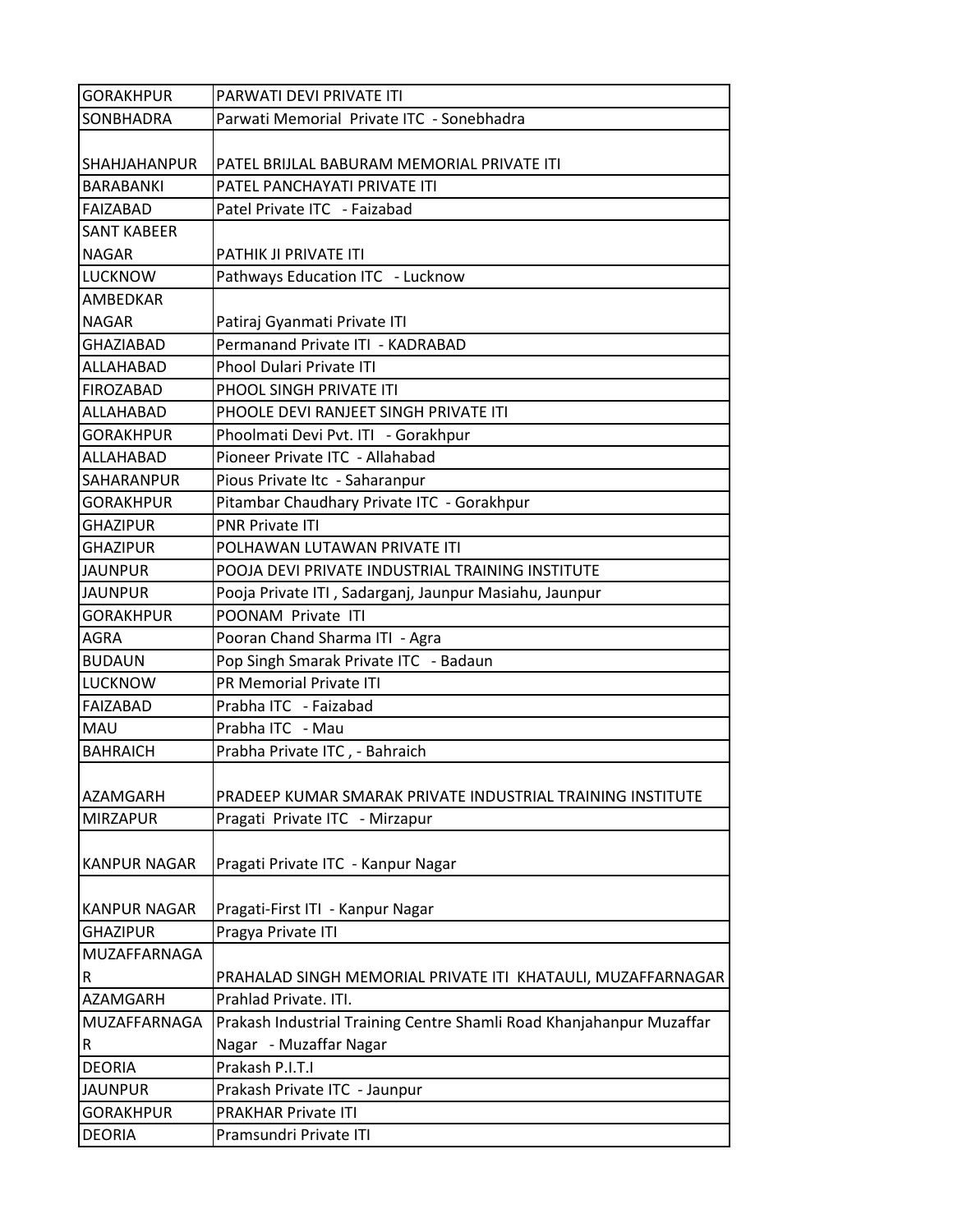| <b>BALLIA</b>       | Pranjal Private ITI                                             |
|---------------------|-----------------------------------------------------------------|
| FARRUKHABAD         | Pratap Private ITC - Farrukhabad                                |
| <b>AMETHI</b>       | Pratap Private ITI - Amethi                                     |
| <b>AZAMGARH</b>     | Pratap Singh Private ITI                                        |
| MUZAFFARNAGA        |                                                                 |
| $\mathsf R$         | Pratibha Computer Centre - Muzaffar Nagar                       |
| ALLAHABAD           | <b>PRAYAG PRIVATE ITI</b>                                       |
| ALLAHABAD           | PRAYAGRAJ PRIVATE INDUSTRIAL TRAINING INSTITUTE                 |
| <b>SAHARANPUR</b>   | Prayas I.T.I                                                    |
| <b>MAU</b>          | PREM INDRA PRIVATE ITI                                          |
| <b>ALIGARH</b>      | Prem Insitutute of Private ITI                                  |
| PRATAPGARH          | Prem Lata Private ITI, Pratapgarh                               |
| <b>GHAZIPUR</b>     | PREMCHANDRA PRIVATE ITI                                         |
| <b>MEERUT</b>       | Premier Pvt. ITI - Meerut                                       |
| <b>VARANASI</b>     | Premlata ITC - Varanasi                                         |
| <b>HATHRAS</b>      | PREMVATI DEVI PRIVATE ITI                                       |
| <b>AGRA</b>         | Presentation ITC - Agra                                         |
| <b>AGRA</b>         | Prhalad Singh Bhagat Ji Private Iti                             |
| ALLAHABAD           | Prithvi Pal Singh Private IT I                                  |
| <b>JAUNPUR</b>      | Prithvi Pal Tripathi Private Industrial Training Institute      |
| <b>BAREILLY</b>     | Priya Darshi Academy Private ITI                                |
| <b>AZAMGARH</b>     | Priyanka Private ITC - Azamgarh                                 |
| <b>SANT KABEER</b>  |                                                                 |
| <b>NAGAR</b>        | PRIYANKA PRIVATE ITI                                            |
| <b>AZAMGARH</b>     | PRIYANSHU PRIVATE ITI                                           |
|                     |                                                                 |
| <b>AGRA</b>         | Process & Product Development Centre I.T.C Foundry Nagar - Agra |
| <b>ETAH</b>         | Professional's Technical Institute - Etah                       |
| <b>FAIZABAD</b>     | Professor K.K.Yaday ITC - Faizabad                              |
|                     |                                                                 |
| <b>SHAHJAHANPUR</b> | Progressive Private ITI [1431] - Shahjahanpur                   |
| <b>DEORIA</b>       | PRTIMA DEVI PRIVATE ITI                                         |
| <b>MATHURA</b>      | PSM PRIVATE ITI                                                 |
| <b>MATHURA</b>      | Pt .Madan Lal Educational institute Private ITI - Mathura       |
| <b>BASTI</b>        | Pt Bhagwati Prasad Private ITI                                  |
| <b>UNNAO</b>        | Pt Chandramaul Shukla Private ITI                               |
| CHANDAULI           | pt Harish Mishra Private Industrial Training Institute          |
| <b>JHANSI</b>       | Pt Jamuna Prasad Private Industrial Training Institute          |
| <b>JAUNPUR</b>      | PT JAMUNA PRASAD TIWARI PVT ITI                                 |
| <b>SULTANPUR</b>    | PT JUGGILAL ARUN KUMAR PRIVATE ITI                              |
| <b>DEORIA</b>       | PT KUBERNATH JANAKI DEVI PRIVATE ITI                            |
| AMBEDKAR            |                                                                 |
| <b>NAGAR</b>        | Pt Mahaveer Prasad Private ITC - Ambedkar Nagar                 |
| <b>MATHURA</b>      | PT N R Private ITI                                              |
| <b>JAUNPUR</b>      | PT RAGHUNATH PRASAD MISHRA PRIVATE ITI                          |
| ALLAHABAD           | Pt Ram Pratap Mishra Private ITI                                |
| <b>FAIZABAD</b>     | Pt. Ambika Prasad Kamla Devi Private ITC - Faizabad             |
|                     |                                                                 |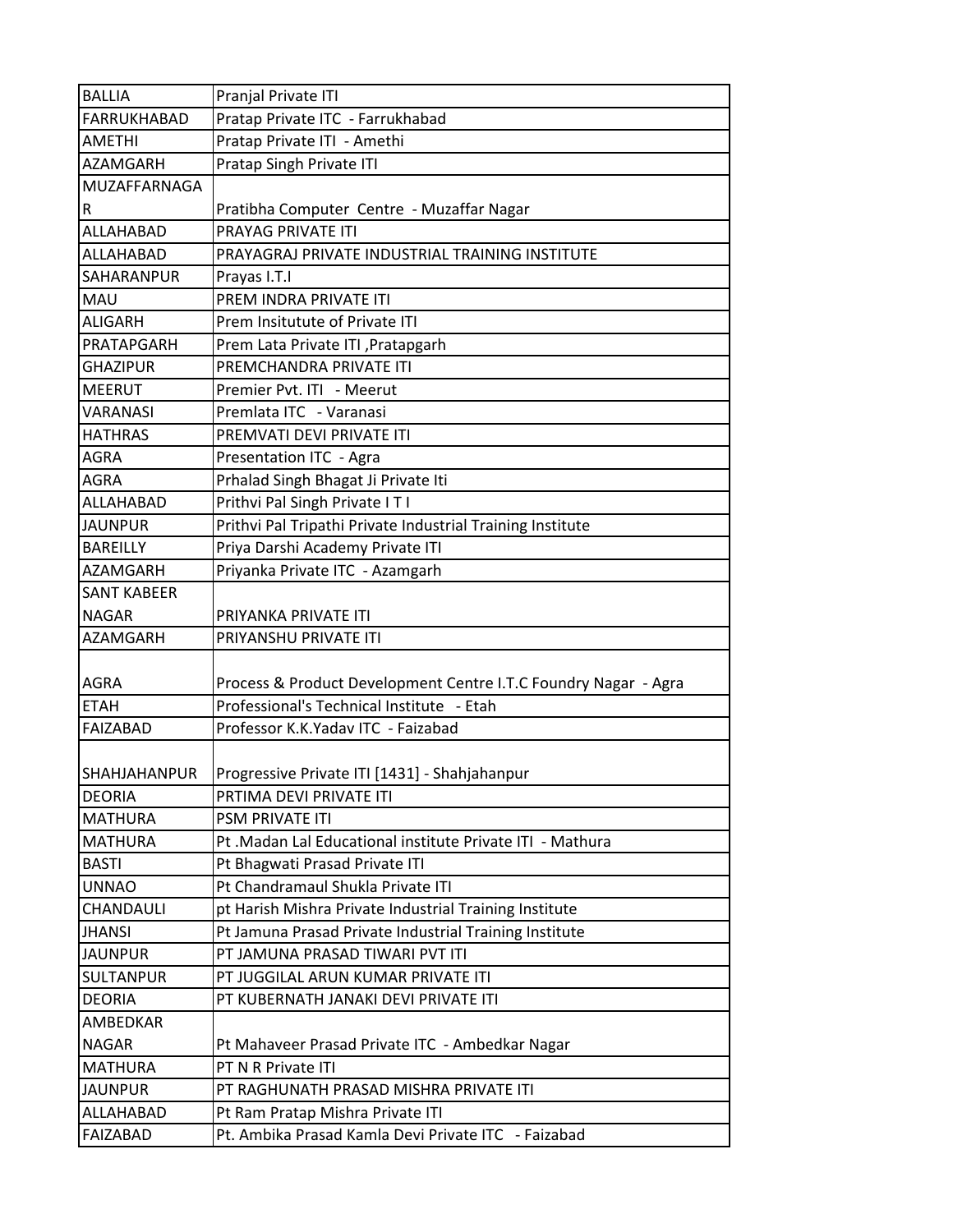| <b>SULTANPUR</b>    | Pt. Badri Narayan ITC - Sultanpur                                       |
|---------------------|-------------------------------------------------------------------------|
| <b>SULTANPUR</b>    | Pt. Bhagawtideen Dwivedi Private ITC - Sultanpur                        |
| MUZAFFARNAGA        |                                                                         |
| R                   | Pt. Chhotan Lal ITC - Muzaffar Nagar                                    |
| <b>JALAUN</b>       | Pt. Ghanaram Hariram Private ITI                                        |
| <b>MATHURA</b>      | Pt. Govind Ram Private ITI - Mathura                                    |
| <b>SULTANPUR</b>    | Pt. Hari Ram Tiwari Audyogik Prashikshan Kendra - Sultanpur             |
| <b>FAIZABAD</b>     | Pt. Haridas Private ITC - Faizabad                                      |
| <b>SANT KABEER</b>  |                                                                         |
| <b>NAGAR</b>        | Pt. Jagat Narayan Harihar Nath Chaturvedi Private ITC - Santkabir Nagar |
| AMBEDKAR            |                                                                         |
| <b>NAGAR</b>        | Pt. Keshavram Mishra Pvt. ITI                                           |
| <b>SULTANPUR</b>    | Pt. Murlidhar Tripathi Private ITC - Sultanpur                          |
| <b>SULTANPUR</b>    | Pt. Ram Charitra Mishra ITC - Sultanpur                                 |
| AZAMGARH            | PT. Ram murat Ram Surat Mishra Pvt ITI                                  |
| PRATAPGARH          | Pt. Ram Murti Pandey Pvt Industrial Training Institute                  |
| <b>AMBEDKAR</b>     |                                                                         |
| <b>NAGAR</b>        | Pt. Ram Nayan Tripathi Private ITC - Ambedkar Nagar                     |
| AZAMGARH            | Pt. Rambher Rajpati Smarak Private ITC - Azamgarh                       |
| <b>GHAZIPUR</b>     | Pt. Seetaram Tiwari Pvt ITI                                             |
| MORADABAD           | Pt. Soran Lal Sharma ITC - Moradabad                                    |
| <b>MATHURA</b>      | Pt. T.N. Private ITI - Mathura                                          |
| <b>GORAKHPUR</b>    | Pt. Thakur Prasad Tripathi Industrial Training Centre - Gorakhpur       |
| <b>JHANSI</b>       | Pt. Vashudev Tiwari Private Iti                                         |
|                     |                                                                         |
| <b>KANPUR NAGAR</b> | PTJDM PRIVATE ITI                                                       |
| <b>KANPUR DEHAT</b> | PUJYA BHAURAO DEVRAS Private ITI                                        |
| PRATAPGARH          | <b>Puneet Private ITI</b>                                               |
| <b>GHAZIPUR</b>     | PURUSHOTTAM PRIVATE ITI                                                 |
| <b>VARANASI</b>     | Purvachal Industrial Training Centre - Varanasi                         |
| <b>DEORIA</b>       | Purvanchal ITC - Deoria                                                 |
| <b>GHAZIPUR</b>     | Purvanchal ITC - Ghazipur                                               |
| <b>JAUNPUR</b>      | Purvanchal Private Audyogik Prashikshan Kendra - Jaunpur                |
| SONBHADRA           | Purvanchal Private ITC - Sonebhadra                                     |
| <b>AZAMGARH</b>     | purvanchal private ITI                                                  |
| <b>DEORIA</b>       | purvanchal private ITI                                                  |
|                     |                                                                         |
| <b>KANPUR NAGAR</b> | PURVANCHAL TECHNICAL SKILL PRIVATE ITI                                  |
| MUZAFFARNAGA        |                                                                         |
| R                   | Pushp Lata Girl's Industrial Training Centre - Muzaffar Nagar           |
| <b>SANT RAVIDAS</b> |                                                                         |
| <b>NAGAR</b>        |                                                                         |
| (BHADOHI)           | Pvt. ITI Kathauta - Sant Ravidas Nagar (Bhadohi)                        |
| ALLAHABAD           | Pyarelal Private ITC - Allahabad                                        |
|                     |                                                                         |
| <b>JAUNPUR</b>      | Pyari Devi Industrial Training Centre Vill & Post Pilkhini - Jaunpur    |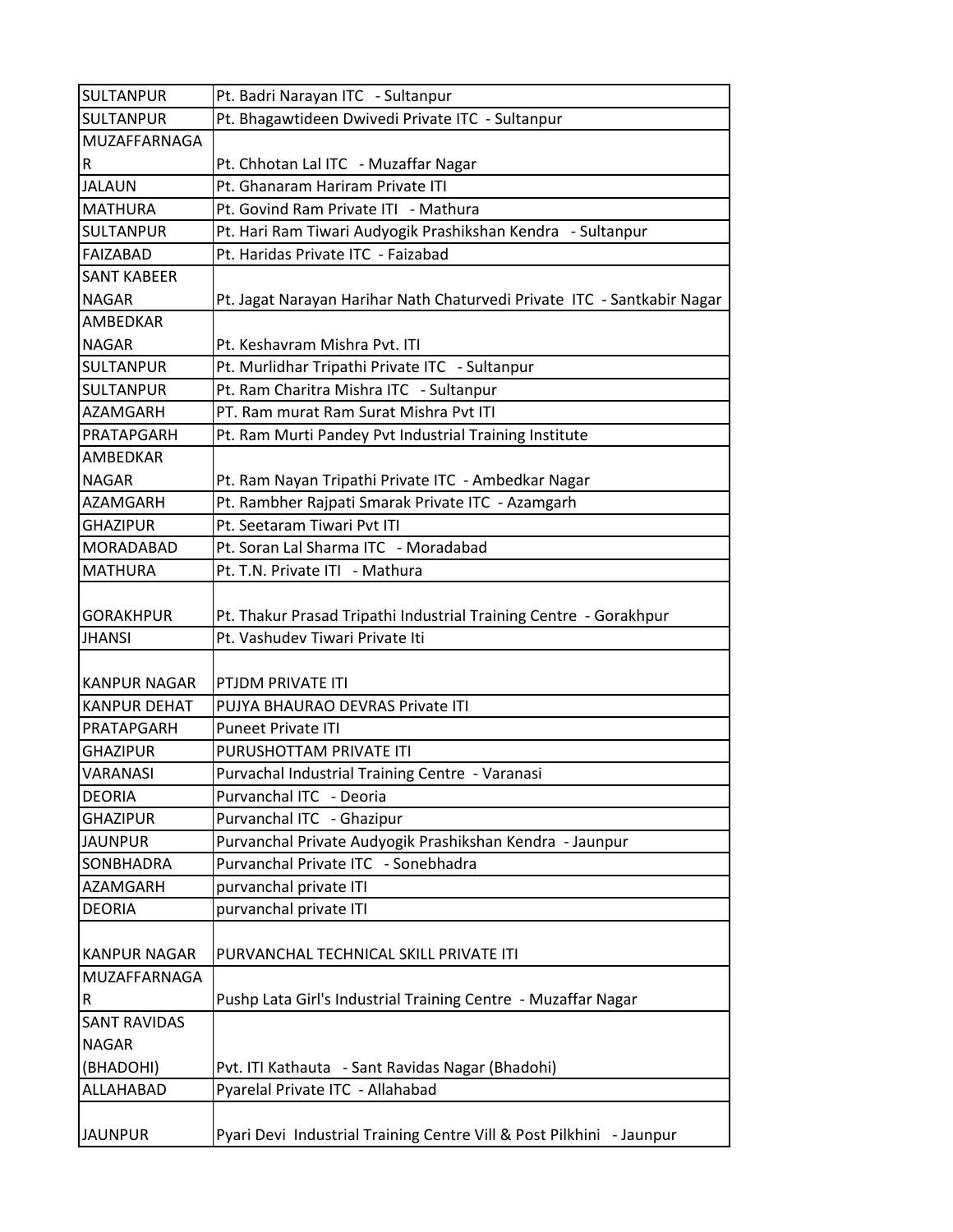| <b>JAUNPUR</b>    | <b>R B S PRIVATE ITI</b>                                              |
|-------------------|-----------------------------------------------------------------------|
| <b>KAUSHAMBI</b>  | R B S PRIVATE ITI                                                     |
| <b>GHAZIPUR</b>   | R J Y PRIVATE ITI                                                     |
| <b>MATHURA</b>    | R K J Private ITI                                                     |
| <b>JAUNPUR</b>    | R K Private ITI                                                       |
| <b>KANSHIRAM</b>  |                                                                       |
| <b>NAGAR</b>      | R M Private ITI                                                       |
| <b>GHAZIPUR</b>   | R N GLOBAL Private ITI                                                |
| <b>BALLIA</b>     | R N Private ITI                                                       |
| <b>GORAKHPUR</b>  | R N YADAV PRIVATE ITI                                                 |
| ALLAHABAD         | R P SINGH PRIVATE ITI                                                 |
| SAHARANPUR        | R PRASAD PRIVATE ITI                                                  |
| VARANASI          | R R D GAUTAM NATIONAL PRIVATE ITI                                     |
| <b>GHAZIPUR</b>   | R R SAINIK PRIVATE ITI                                                |
| <b>FIROZABAD</b>  | R S B Private I T I                                                   |
| MAU               | R S PRIVATE ITI                                                       |
| <b>JAUNPUR</b>    | R S PRIVATE ITI                                                       |
| <b>KAUSHAMBI</b>  | R S S PRIVATE ITI                                                     |
| <b>RAE BARELI</b> | R. D. J. S. Private ITC - Raibareli                                   |
| <b>GHAZIPUR</b>   | R. K. Private ITC - Ghazipur                                          |
| <b>DEORIA</b>     | R. P. S. Private ITC - Deoria                                         |
| <b>HATHRAS</b>    | R.B. Gautam Pvt. Iti                                                  |
| CHANDAULI         | R.B. ITC -Baliakala, Po-shikarganj(Chakia) Chand                      |
| <b>MATHURA</b>    | R.B.S. Private ITI - Mathura                                          |
| <b>MATHURA</b>    | R.B.S.S Pvt. Iti                                                      |
| VARANASI          | R.D. ITC - Varanasi                                                   |
| <b>AGRA</b>       | R.D. ITI - Agra                                                       |
| <b>SULTANPUR</b>  | R.D.S ITC - Sultanpur                                                 |
| <b>LUCKNOW</b>    | R.D.S.J. Private ITC - Lucknow                                        |
|                   |                                                                       |
| ISHAHJAHANPUR     | IR.K PRIVATE INDUSTRIAL TRAINING INSTITUTE                            |
| ALLAHABAD         | R.K. Institute of Technical Studies Private ITI - Allahabad           |
| MORADABAD         | R.K. Private ITC - Moradabad                                          |
| <b>ALLAHABAD</b>  | R.K. Private ITC - Allahabad                                          |
| AZAMGARH          | R.K. Private ITC - Azamgarh                                           |
| <b>MATHURA</b>    | R.K. Private ITI                                                      |
| <b>GHAZIABAD</b>  | R.K. Technical Institute ITC - Ghaziabad                              |
| <b>SULTANPUR</b>  | R.K.D ITC - Sultanpur                                                 |
| VARANASI          | R.M.S. ITC - Varanasi                                                 |
|                   | R.N. (P) Industrial Training Institute Gangeshwar colony kasganj -    |
| KASGANJ           | Kansganj                                                              |
|                   | R.N. (P) Industrial Training Institute Jakhera Road, Bilram Kasganj - |
| KASGANJ           | Kasganj                                                               |
| VARANASI          | R.N. Private ITC - Varanasi                                           |
| <b>BALLIA</b>     | R.N.S Memorial ITC - Ballia                                           |
| <b>HATHRAS</b>    | R.P. ITC - Hathras                                                    |
| MORADABAD         | R.P.S. Janta Industrial Training Centre - Moradabad                   |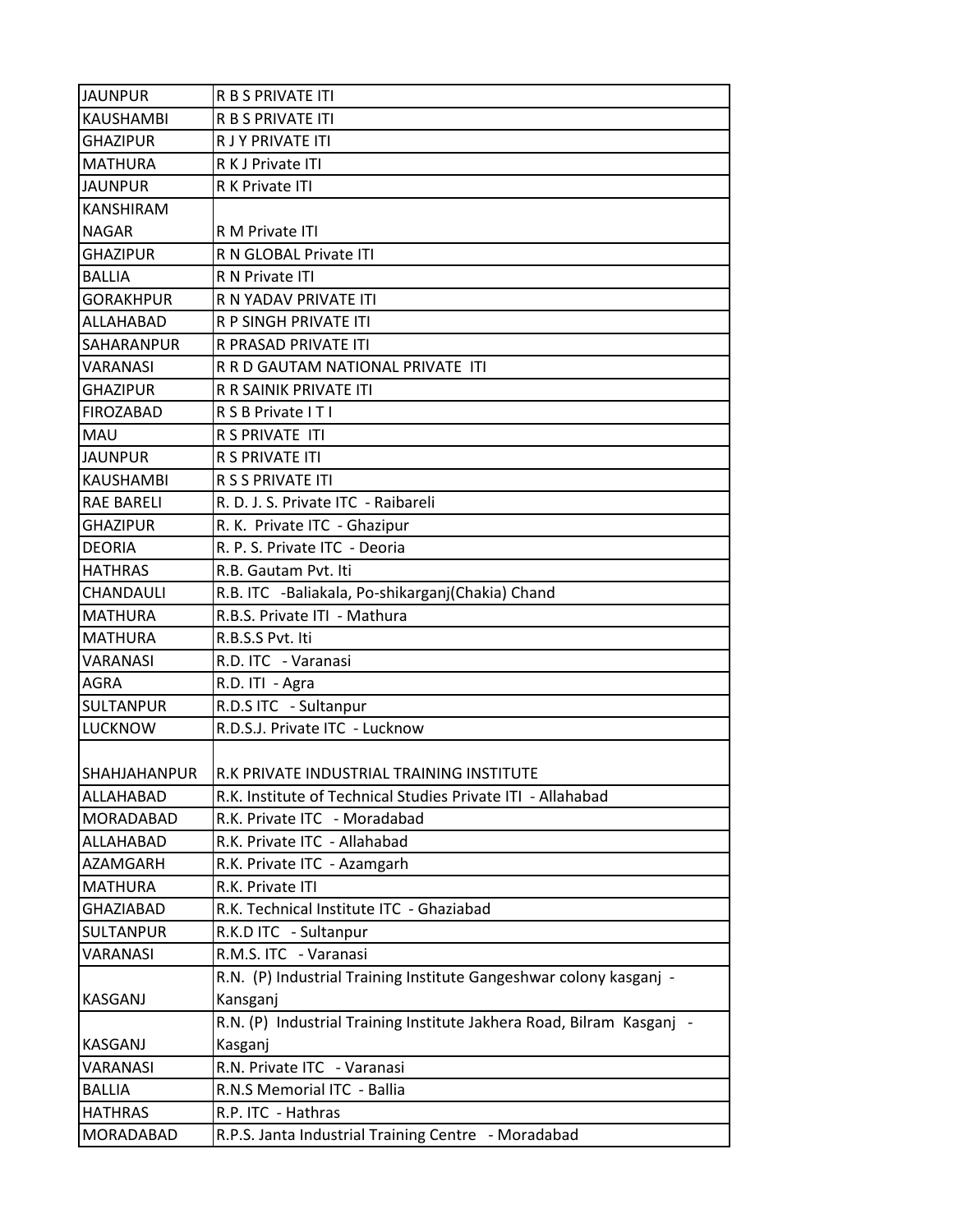| <b>FAIZABAD</b>     | R.R.J.R PVT ITI                                                     |
|---------------------|---------------------------------------------------------------------|
| MAU                 | R.S. Audyogik Prashikshan Kendra                                    |
| <b>ETAWAH</b>       | R.S. Auodogik Prakshian Kendra - Eatawah                            |
| <b>HATHRAS</b>      | R.S. INDUSTRIAL TRAINING CENTRE - Hathras                           |
| <b>FARRUKHABAD</b>  | R.S. Public School ITC - Farrukhabad                                |
| <b>VARANASI</b>     | R.S. Pvt. ITI - Varanasi                                            |
| <b>BASTI</b>        | R.S.P.D.M ITC - Basti                                               |
| SONBHADRA           | R.V. Private ITC - Sonebhadra                                       |
| <b>ALLAHABAD</b>    | R.V.K Industrial Training Centre Ram Nagar Naini - Allahabad        |
| <b>HATHRAS</b>      | R.V.S.PVT ITI                                                       |
| SONBHADRA           | RABIYA ROSHAN PRIVATE ITI                                           |
| <b>ETAH</b>         | RADHA DEVI PRIVATE ITI                                              |
| MORADABAD           | Radha Govind Institute Of Industrial Training                       |
|                     | Radha Govind ITC Duhai-Sadarpur Road Duhai Ghaziabad -201206 [UP] - |
| <b>GHAZIABAD</b>    | Ghaziabad                                                           |
| <b>GHAZIABAD</b>    | Radha Govind Private ITI - Ghaziabad                                |
| <b>MEERUT</b>       | Radha Krishan ITC - Meerut                                          |
| <b>BAREILLY</b>     | Radha Krishan Pvt. Iti                                              |
| ALLAHABAD           | radha krishna iti                                                   |
| SAHARANPUR          | Radha Krishna Private I.T.I                                         |
| <b>AGRA</b>         | Radha Krishna Private ITI, Mangorool Taj, Agra                      |
| SAHARANPUR          | Radha Krishnan Private I.T.I                                        |
| <b>DEORIA</b>       | Radha Raman Private Industrial Training Institute                   |
| <b>MATHURA</b>      | RADHA RANI PRIVATE ITI                                              |
| <b>SANT RAVIDAS</b> |                                                                     |
| <b>NAGAR</b>        |                                                                     |
| (BHADOHI)           | Radhey Pvt. Iti                                                     |
| <b>JAUNPUR</b>      | Radhika ITC - Jaunpur                                               |
| <b>AZAMGARH</b>     | RADHIKA PRIVATE ITI                                                 |
| AZAMGARH            | Radhika Singh Smriti ITC - Azamgarh                                 |
| <b>KAUSHAMBI</b>    | RADHYA SINGH SINGRAUR PRIVATE IT I                                  |
| <b>FIROZABAD</b>    | RAGHAV MADHAV PRIVATE ITI                                           |
| <b>AGRA</b>         | Raghu Ram College ITC - Agra                                        |
| <b>GHAZIPUR</b>     | Raghunath Singh private ITI                                         |
| <b>HAMIRPUR</b>     | Ragunandan Singh ITC - Hamirpur                                     |
| AZAMGARH            | RAHMAN PRIVATE ITI                                                  |
| <b>JAUNPUR</b>      | Rai Ratan Bahadur ITC - Jaunpur                                     |
| SAHARANPUR          | RAINBOW INSTITUTE OF PARAMEDICAL SCIENCE PRIVATE ITI                |
| MATHURA             | Raj Beer Singh Sikarwar Pvt. Iti                                    |
|                     |                                                                     |
| <b>KANPUR NAGAR</b> | Raj Computer Learnings Centre - Kanpur Nagar                        |
| <b>JAUNPUR</b>      | Raj Gaurav ITC - Jaunpur                                            |
| <b>JAUNPUR</b>      | Raj ITC - Jaunpur                                                   |
| <b>MATHURA</b>      | Raj ITC, Raya, Mathura                                              |
| <b>GHAZIPUR</b>     | Raj Kishor Singh ITC - Ghazipur                                     |
| ALLAHABAD           | Raj Narayan Private ITC - Allahabad                                 |
| <b>VARANASI</b>     | Raj Pati Shukla Private ITC - Varanasi                              |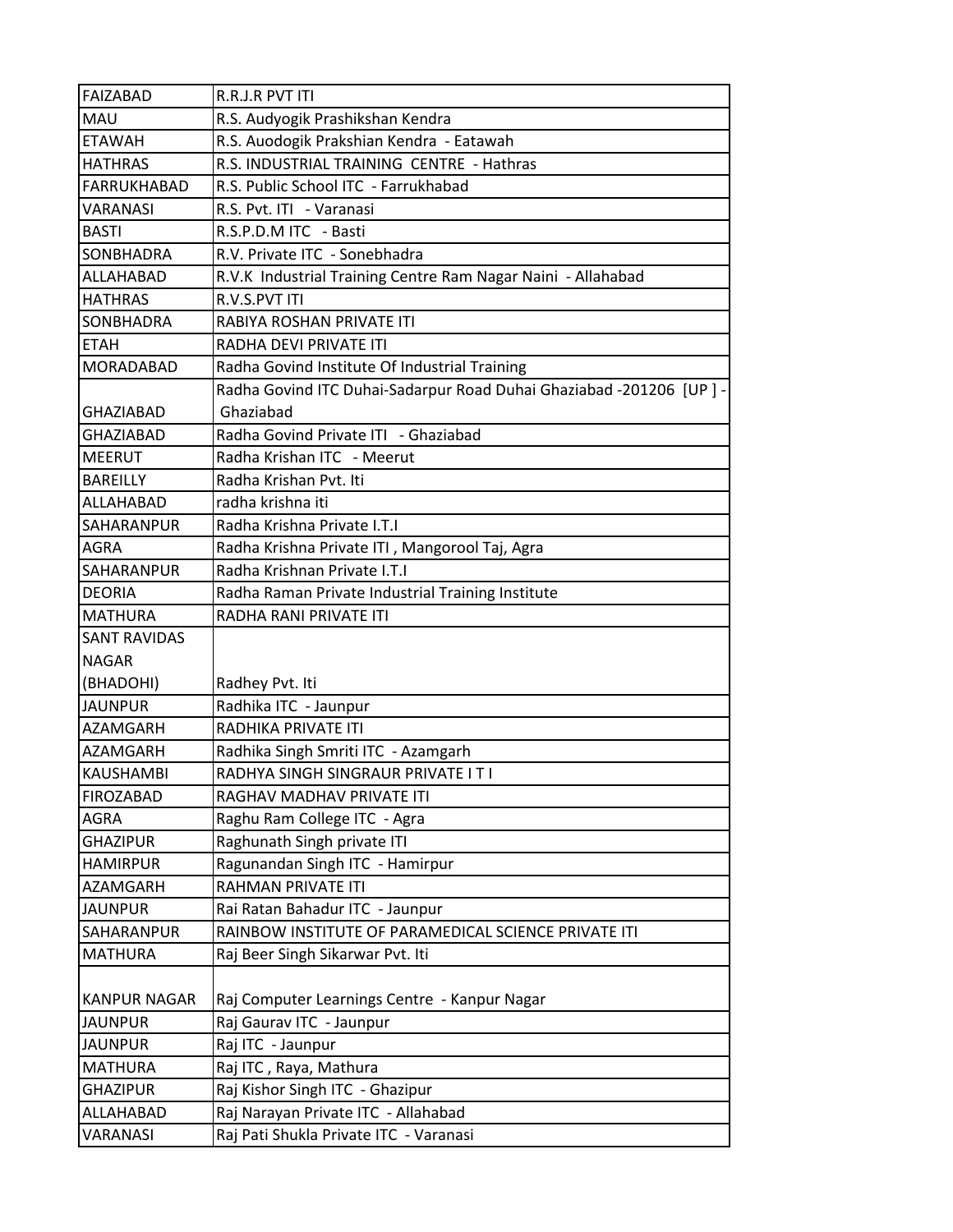| <b>MEERUT</b><br>Raj Private Industrial Training Institute Mawana Meerut () - Meerut<br><b>RAJ PRIVATE ITI</b><br><b>BALLIA</b><br>Raj Rajeshwari ITC - Meerut<br><b>MEERUT</b><br><b>JAUNPUR</b><br>Raja Harpal Singh Industrial Training Centre - Jaunpur<br>RAJA MAHENDRA PRATAP PVT ITI<br><b>ALIGARH</b><br>ALLAHABAD<br>Raja Ram Singh Private ITC - Allahabad<br>Raja Ram Smriti National ITC - Ghazipur<br><b>GHAZIPUR</b><br>Raja S.P.Singh Private ITI - Agra<br>AGRA<br>Rajan Private ITC - Ghazipur<br><b>GHAZIPUR</b><br>Rajan Shree ITC - Etah<br><b>ETAH</b><br>Rajaram Pvt. Industrial Training Institute<br>GHAZIPUR<br>RAJATALAB PVT. ITI RAJATALAB-VARANASI () - Varanasi<br>VARANASI<br>Rajeev Gandhi ITI DHARAUN, BULANDSHAHR - Bulandshahr<br><b>BULANDSHAHR</b><br>Rajeev Gandhi Private ITC - Mirzapur<br><b>MIRZAPUR</b><br>rajeev shukla memorial private iti<br><b>DEORIA</b><br>Rajeev Talwar Private ITC - Jalaun<br><b>JALAUN</b><br>RAJENDRA PRIVATE ITI<br>SAHARANPUR |
|-------------------------------------------------------------------------------------------------------------------------------------------------------------------------------------------------------------------------------------------------------------------------------------------------------------------------------------------------------------------------------------------------------------------------------------------------------------------------------------------------------------------------------------------------------------------------------------------------------------------------------------------------------------------------------------------------------------------------------------------------------------------------------------------------------------------------------------------------------------------------------------------------------------------------------------------------------------------------------------------------------|
|                                                                                                                                                                                                                                                                                                                                                                                                                                                                                                                                                                                                                                                                                                                                                                                                                                                                                                                                                                                                       |
|                                                                                                                                                                                                                                                                                                                                                                                                                                                                                                                                                                                                                                                                                                                                                                                                                                                                                                                                                                                                       |
|                                                                                                                                                                                                                                                                                                                                                                                                                                                                                                                                                                                                                                                                                                                                                                                                                                                                                                                                                                                                       |
|                                                                                                                                                                                                                                                                                                                                                                                                                                                                                                                                                                                                                                                                                                                                                                                                                                                                                                                                                                                                       |
|                                                                                                                                                                                                                                                                                                                                                                                                                                                                                                                                                                                                                                                                                                                                                                                                                                                                                                                                                                                                       |
|                                                                                                                                                                                                                                                                                                                                                                                                                                                                                                                                                                                                                                                                                                                                                                                                                                                                                                                                                                                                       |
|                                                                                                                                                                                                                                                                                                                                                                                                                                                                                                                                                                                                                                                                                                                                                                                                                                                                                                                                                                                                       |
|                                                                                                                                                                                                                                                                                                                                                                                                                                                                                                                                                                                                                                                                                                                                                                                                                                                                                                                                                                                                       |
|                                                                                                                                                                                                                                                                                                                                                                                                                                                                                                                                                                                                                                                                                                                                                                                                                                                                                                                                                                                                       |
|                                                                                                                                                                                                                                                                                                                                                                                                                                                                                                                                                                                                                                                                                                                                                                                                                                                                                                                                                                                                       |
|                                                                                                                                                                                                                                                                                                                                                                                                                                                                                                                                                                                                                                                                                                                                                                                                                                                                                                                                                                                                       |
|                                                                                                                                                                                                                                                                                                                                                                                                                                                                                                                                                                                                                                                                                                                                                                                                                                                                                                                                                                                                       |
|                                                                                                                                                                                                                                                                                                                                                                                                                                                                                                                                                                                                                                                                                                                                                                                                                                                                                                                                                                                                       |
|                                                                                                                                                                                                                                                                                                                                                                                                                                                                                                                                                                                                                                                                                                                                                                                                                                                                                                                                                                                                       |
|                                                                                                                                                                                                                                                                                                                                                                                                                                                                                                                                                                                                                                                                                                                                                                                                                                                                                                                                                                                                       |
|                                                                                                                                                                                                                                                                                                                                                                                                                                                                                                                                                                                                                                                                                                                                                                                                                                                                                                                                                                                                       |
|                                                                                                                                                                                                                                                                                                                                                                                                                                                                                                                                                                                                                                                                                                                                                                                                                                                                                                                                                                                                       |
| MAU<br>Rajendra Singh Pvt ITI                                                                                                                                                                                                                                                                                                                                                                                                                                                                                                                                                                                                                                                                                                                                                                                                                                                                                                                                                                         |
| <b>ETAH</b><br>Rajesh Kumar Sadhna Devi Private ITC - Etah                                                                                                                                                                                                                                                                                                                                                                                                                                                                                                                                                                                                                                                                                                                                                                                                                                                                                                                                            |
| RAJESH KUMAR SINGH PRIVATE ITI<br><b>GORAKHPUR</b>                                                                                                                                                                                                                                                                                                                                                                                                                                                                                                                                                                                                                                                                                                                                                                                                                                                                                                                                                    |
| <b>MIRZAPUR</b><br>RAJESH NEELAM SINGH Private ITI                                                                                                                                                                                                                                                                                                                                                                                                                                                                                                                                                                                                                                                                                                                                                                                                                                                                                                                                                    |
| Rajiv Gandhi Pvt.ITI - Amethi<br><b>AMETHI</b>                                                                                                                                                                                                                                                                                                                                                                                                                                                                                                                                                                                                                                                                                                                                                                                                                                                                                                                                                        |
| Rajiv Gandhi Yuva Auddyogik Prashikshn Kendra - Ballia<br><b>BALLIA</b>                                                                                                                                                                                                                                                                                                                                                                                                                                                                                                                                                                                                                                                                                                                                                                                                                                                                                                                               |
| <b>HATHRAS</b><br>RAJKAMAL Private ITI                                                                                                                                                                                                                                                                                                                                                                                                                                                                                                                                                                                                                                                                                                                                                                                                                                                                                                                                                                |
| <b>ETAH</b><br>Rajkamal Pvt. Iti                                                                                                                                                                                                                                                                                                                                                                                                                                                                                                                                                                                                                                                                                                                                                                                                                                                                                                                                                                      |
| <b>LUCKNOW</b><br>Rajkiya I.T.C Bakshi Ka Talab(Under DHSW) - Lucknow                                                                                                                                                                                                                                                                                                                                                                                                                                                                                                                                                                                                                                                                                                                                                                                                                                                                                                                                 |
| Rajkiya Industrial Training Centre - Gorakhpur<br><b>GORAKHPUR</b>                                                                                                                                                                                                                                                                                                                                                                                                                                                                                                                                                                                                                                                                                                                                                                                                                                                                                                                                    |
| Rajkiya Private ITI<br><b>BALLIA</b>                                                                                                                                                                                                                                                                                                                                                                                                                                                                                                                                                                                                                                                                                                                                                                                                                                                                                                                                                                  |
| Rajkumar Private Iti<br><b>MATHURA</b>                                                                                                                                                                                                                                                                                                                                                                                                                                                                                                                                                                                                                                                                                                                                                                                                                                                                                                                                                                |
| Rajkumari Prabha Rawat Private ITC - Gorakhpur<br><b>GORAKHPUR</b>                                                                                                                                                                                                                                                                                                                                                                                                                                                                                                                                                                                                                                                                                                                                                                                                                                                                                                                                    |
| Rajpati ITC - meemla dhampur, Bijnor - Bijnor<br><b>BIJNOR</b>                                                                                                                                                                                                                                                                                                                                                                                                                                                                                                                                                                                                                                                                                                                                                                                                                                                                                                                                        |
| Rajpati Private ITC - Faizabad<br>FAIZABAD                                                                                                                                                                                                                                                                                                                                                                                                                                                                                                                                                                                                                                                                                                                                                                                                                                                                                                                                                            |
| Rajpati Smarak Pvt ITI<br>FAIZABAD                                                                                                                                                                                                                                                                                                                                                                                                                                                                                                                                                                                                                                                                                                                                                                                                                                                                                                                                                                    |
| Rajprabha ITC - Gorakhpur<br><b>GORAKHPUR</b>                                                                                                                                                                                                                                                                                                                                                                                                                                                                                                                                                                                                                                                                                                                                                                                                                                                                                                                                                         |
| <b>BAGHPAT</b><br>Rajput Rawa ITI, Binoli Road, Baraut (Baghpat) - Bagpat                                                                                                                                                                                                                                                                                                                                                                                                                                                                                                                                                                                                                                                                                                                                                                                                                                                                                                                             |
| <b>BAREILLY</b><br>Rajshree Institute of Mangement and Technology pvt ITI                                                                                                                                                                                                                                                                                                                                                                                                                                                                                                                                                                                                                                                                                                                                                                                                                                                                                                                             |
| <b>HARDOI</b><br>Rajwati Private ITI - Hardoi                                                                                                                                                                                                                                                                                                                                                                                                                                                                                                                                                                                                                                                                                                                                                                                                                                                                                                                                                         |
| <b>KANPUR DEHAT</b><br><b>RAKAN Private ITI</b>                                                                                                                                                                                                                                                                                                                                                                                                                                                                                                                                                                                                                                                                                                                                                                                                                                                                                                                                                       |
| RAKESH SHIROMANI PRIVATE ITI<br><b>JAUNPUR</b>                                                                                                                                                                                                                                                                                                                                                                                                                                                                                                                                                                                                                                                                                                                                                                                                                                                                                                                                                        |
| <b>MAINPURI</b><br>Rakesh Singh Private ITI                                                                                                                                                                                                                                                                                                                                                                                                                                                                                                                                                                                                                                                                                                                                                                                                                                                                                                                                                           |
| Ram Adhar Singh SmrITC ITC - Jaunpur<br><b>JAUNPUR</b>                                                                                                                                                                                                                                                                                                                                                                                                                                                                                                                                                                                                                                                                                                                                                                                                                                                                                                                                                |
| Ram Autar Maurya Auddyogik Prashikshan Kendra - Allahabad<br>ALLAHABAD                                                                                                                                                                                                                                                                                                                                                                                                                                                                                                                                                                                                                                                                                                                                                                                                                                                                                                                                |
| <b>JAUNPUR</b><br>Ram Baran Singh Public ITC - Jaunpur                                                                                                                                                                                                                                                                                                                                                                                                                                                                                                                                                                                                                                                                                                                                                                                                                                                                                                                                                |
| <b>JAUNPUR</b><br>Ram Bhujarat Singh Industrial Training Centre - J                                                                                                                                                                                                                                                                                                                                                                                                                                                                                                                                                                                                                                                                                                                                                                                                                                                                                                                                   |
| Ram Charan ITC - Faizabad<br>FAIZABAD                                                                                                                                                                                                                                                                                                                                                                                                                                                                                                                                                                                                                                                                                                                                                                                                                                                                                                                                                                 |
| <b>BALLIA</b><br>Ram Cheej ITI - Ballia                                                                                                                                                                                                                                                                                                                                                                                                                                                                                                                                                                                                                                                                                                                                                                                                                                                                                                                                                               |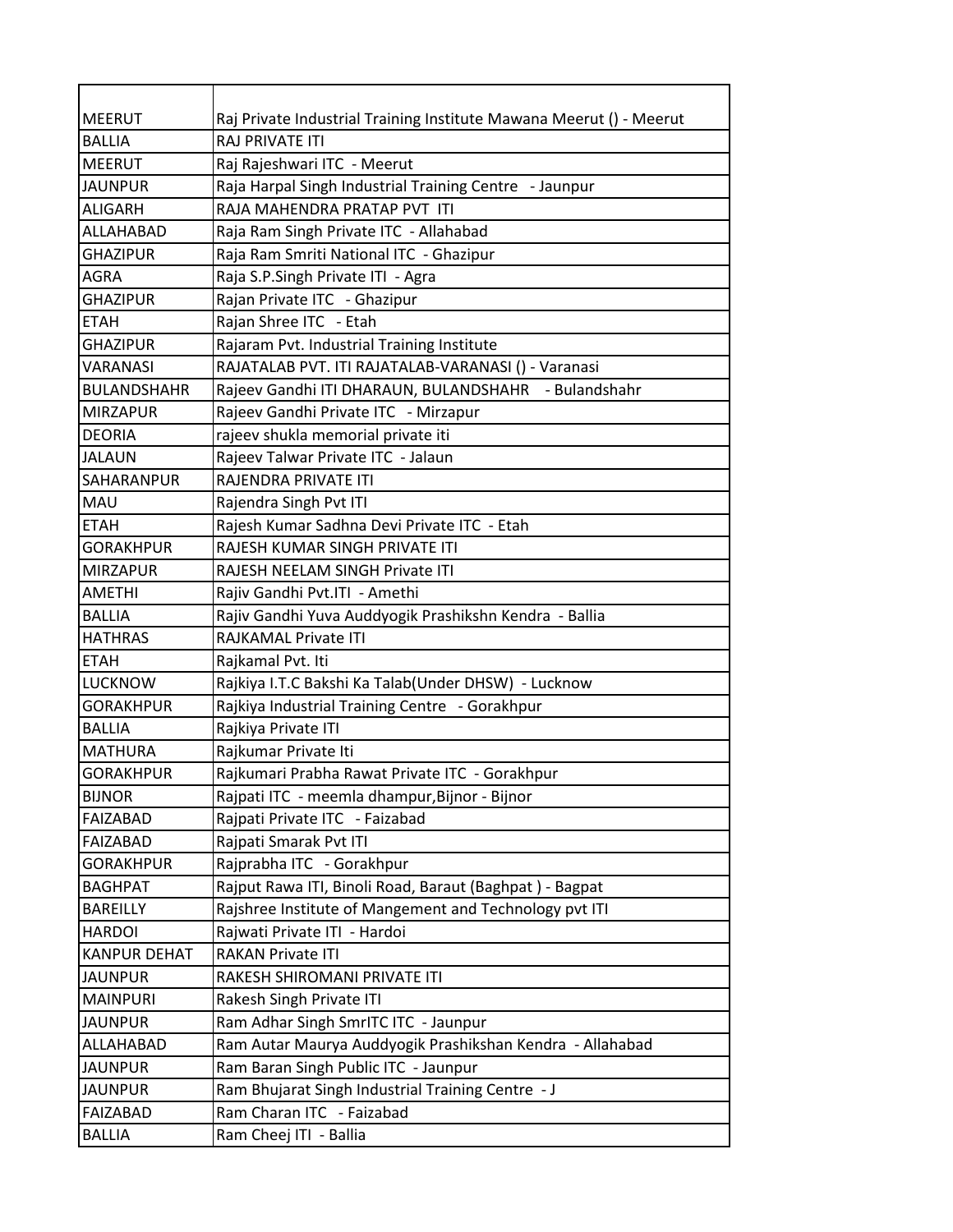| <b>GORAKHPUR</b>    | RAM DAS BHGWATI RAI PRIVATE ITI                                 |
|---------------------|-----------------------------------------------------------------|
| <b>JAUNPUR</b>      | RAM DAVAR PVT INDUSTRIAL TRAINING CENTRE                        |
| <b>GHAZIPUR</b>     | Ram Doot ITI - Ghazipur                                         |
| AMBEDKAR            |                                                                 |
| <b>NAGAR</b>        | Ram Dular Dhan Devi Pvt ITI                                     |
| <b>SULTANPUR</b>    | Ram Dutta Mishra ITC - Sultanpur                                |
| <b>SULTANPUR</b>    | Ram Dutta Mishra Private ITI                                    |
|                     |                                                                 |
| <b>GAUTAM</b>       |                                                                 |
| <b>BUDDHA NAGAR</b> | Ram Gopal ITI - Gautambuddha Nagar                              |
| <b>GHAZIPUR</b>     | RAM GOVIND SMARAK Private ITI                                   |
| ALLAHABAD           | Ram Gulam Private ITC - Allahabad                               |
| MUZAFFARNAGA        |                                                                 |
| R                   | Ram ITC - Muzaffar Nagar                                        |
| MAU                 | Ram Janam Audyogik Prashikshan Kendra - Mau                     |
| <b>FAIZABAD</b>     | Ram Janki Pvt. Iti                                              |
| <b>GORAKHPUR</b>    | RAM JATAN YADAV PRIVATE I T I                                   |
| SAHARANPUR          | RAM JI LAL PRIVATE ITI [2594] BILASPUR, SAHARANPUR              |
| <b>JAUNPUR</b>      | Ram Jiyawan Memorial ITC - Jaunpur                              |
| <b>SANT KABEER</b>  |                                                                 |
| <b>NAGAR</b>        | Ram Kishor Sahu Private ITI                                     |
| CHANDAULI           | Ram Kripal Singh ITC - Chandauli                                |
| AZAMGARH            | Ram Krishan Paramhans Pvt. ITC - Azamgarh                       |
| ALLAHABAD           | ram kuber private iti                                           |
| ALLAHABAD           | RAM KUMAR SHUKLA PRIVATE ITI                                    |
| <b>GHAZIPUR</b>     | Ram Lachchhan Pvt. ITC - Ghazipur                               |
| <b>JAUNPUR</b>      | Ram Lakhan Singh ITC - Jaunpur                                  |
| <b>FAIZABAD</b>     | Ram Manohar Private ITC - Faizabad                              |
|                     | Ram Milan Singh Private ITC Hansapur (PandeyBaba), Paraspatti - |
| <b>SULTANPUR</b>    | Sultanpur                                                       |
| <b>BASTI</b>        | Ram Milan Yadav Gulba Devi Private ITC<br>- Basti               |
| <b>FAIZABAD</b>     | Ram Murti Triloki Nath Private ITI                              |
| AZAMGARH            | Ram Nagina Private ITI                                          |
| <b>MIRZAPUR</b>     | Ram Narayan Singh (Private) Iti                                 |
| <b>SANT RAVIDAS</b> |                                                                 |
| <b>NAGAR</b>        |                                                                 |
| (BHADOHI)           | RAM NARESH SINGH Private ITI                                    |
|                     | Ram Nath Dhananjay Audyogik Prashikshan Kendra Jagadishpur      |
| AZAMGARH            | Ataraulia - Azamgarh u.p.                                       |
| ALLAHABAD           | Ram Nihor Patel SmrITC Private ITC - Allahabad                  |
| <b>SULTANPUR</b>    | ram pati Devi Private ITC - Sultanpur                           |
| <b>SULTANPUR</b>    | Ram Pher Singh ITC - Sultanpur                                  |
| AMBEDKAR            |                                                                 |
| <b>NAGAR</b>        | Ram Piyare Singh Industrial Training Centre - Ambedkar Nagar    |
| <b>DEORIA</b>       | Ram Prasad Singh Private ITC, - Deoria                          |
| AZAMGARH            | RAM PRATAP ADARSH PRIVATE ITI                                   |
| <b>SULTANPUR</b>    | Ram Pratap Shriram Private ITC - Sultanpur                      |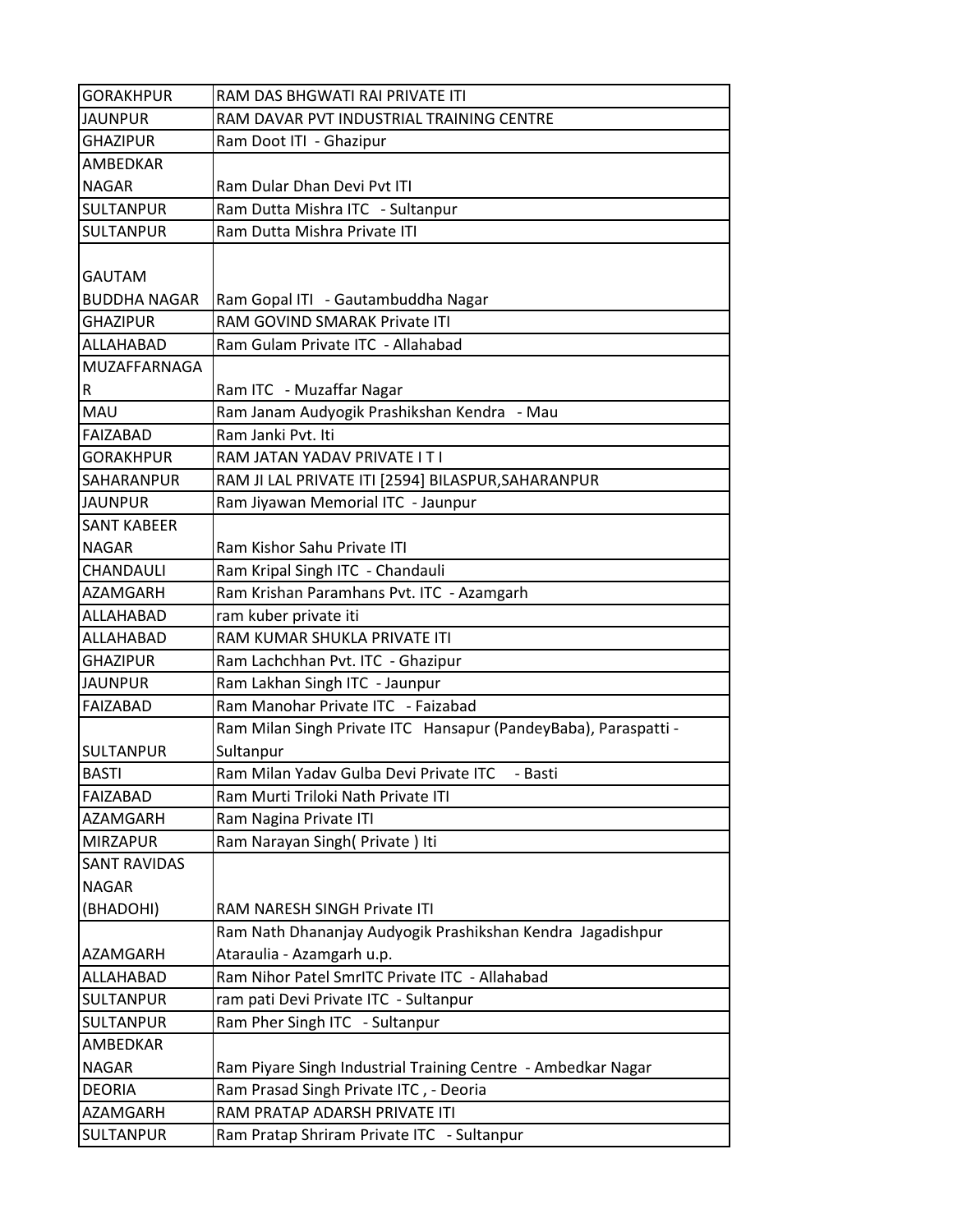| <b>JAUNPUR</b>      | Ram Pyare Singh ITC - Jaunpur                                          |
|---------------------|------------------------------------------------------------------------|
| <b>JAUNPUR</b>      | RAM PYARE SINGH PVT ITC JAUNPUR                                        |
| <b>SANT KABEER</b>  |                                                                        |
| <b>NAGAR</b>        | RAM RAKSHA PRIVATE ITC                                                 |
| <b>JAUNPUR</b>      | Ram Samujh Singh Private ITC - Jaunpur                                 |
| AMBEDKAR            |                                                                        |
| <b>NAGAR</b>        | Ram Shabd Humela Devi Smarak Private ITC - Ambedkar Nagar              |
| <b>MAU</b>          | Ram Shila Paramedical Technology College Private ITC - Mau             |
| <b>JAUNPUR</b>      | Ram Shiromani Dubey ITC - Jaunpur                                      |
|                     | Ram Swaroop (P) Industrial Training Institute Rati ka Nagla, Hathras - |
| <b>HATHRAS</b>      | <b>Hathras</b>                                                         |
| <b>MATHURA</b>      | Ram Swaroop Private ITI                                                |
| <b>GORAKHPUR</b>    | RAM UDAR SINGH Private ITI                                             |
| <b>JAUNPUR</b>      | Ram Ujagar Private ITC - Jaunpur                                       |
| <b>MATHURA</b>      | Ram wati Devi ITC - Sonai, Mathura                                     |
| <b>VARANASI</b>     | Rama Private ITC - Varanasi                                            |
| <b>VARANASI</b>     | Rama Private ITI                                                       |
| <b>GORAKHPUR</b>    | Rama Shankar Mishra Private ITC - Gorakhpur                            |
| CHANDAULI           | Rama Shankar Singh Private ITC - Chandauli                             |
| <b>CHANDAULI</b>    | Rama Shankar Tiwari Private ITC - Chandauli                            |
| <b>GHAZIPUR</b>     | RAMADHAR PRIVATE ITI                                                   |
| SAHARANPUR          | Ramaiya Industrial Training Centre, Chhutmalpur - Saharanpur           |
| <b>GHAZIPUR</b>     | Ramakanat Private ITC - Ghazipur                                       |
| <b>UNNAO</b>        | Ramakant Private ITI                                                   |
|                     | RAMAN LAL BRIJBASI ACADEMY FOR FIRE & DISASTER MANAGEMENT              |
| <b>MATHURA</b>      | PRIVATE ITI, MATHURA                                                   |
| <b>KAUSHAMBI</b>    | Rambali Singh Private ITC - Kaushambi                                  |
| <b>MAU</b>          | Rambriksha Memorial Audyogik Prashikshan Kendra                        |
| <b>VARANASI</b>     | Ramdev Private ITC - Varanasi                                          |
| <b>AZAMGARH</b>     | Ramdevprivateiti                                                       |
| <b>KUSHI NAGAR</b>  | RAMDHARI GUPTA MEMORIAL PVT. ITI                                       |
| <b>GHAZIPUR</b>     | RAMDHARI PAHALWAN PRIVATE ITI                                          |
| AZAMGARH            | Ramdhari Pvt. Iti                                                      |
| AZAMGARH            | Ramesh Krishak Pvt ITI                                                 |
| AZAMGARH            | RAMESH SINGH PRIVATE ITI                                               |
| <b>DEORIA</b>       | Rameshwar Niji Iti                                                     |
| FAIZABAD            | Rameshwar Singh ITC - Faizabad                                         |
| <b>FATEHPUR</b>     | Rameshwar Singh Private ITC, - Fatehpur                                |
| <b>KANPUR DEHAT</b> | RAMESHWAR TECHNICAL SKILLS PRIVATE ITI                                 |
| ALLAHABAD           | Rameshwaram Private ITC - Allahabad                                    |
| <b>MAU</b>          | RAMGOPAL PRIVATE ITI                                                   |
| <b>MATHURA</b>      | Ramhari Sisodiya Private Industrial Training Institute                 |
|                     |                                                                        |
| <b>GHAZIPUR</b>     | Ramjet Institute of Engineering & Technology Private ITC - Ghazipur    |
| <b>KUSHI NAGAR</b>  | RAMKRITA PRIVATE ITI                                                   |
| <b>BAGHPAT</b>      | Rammi Devi Mahila ITC - Bagpat                                         |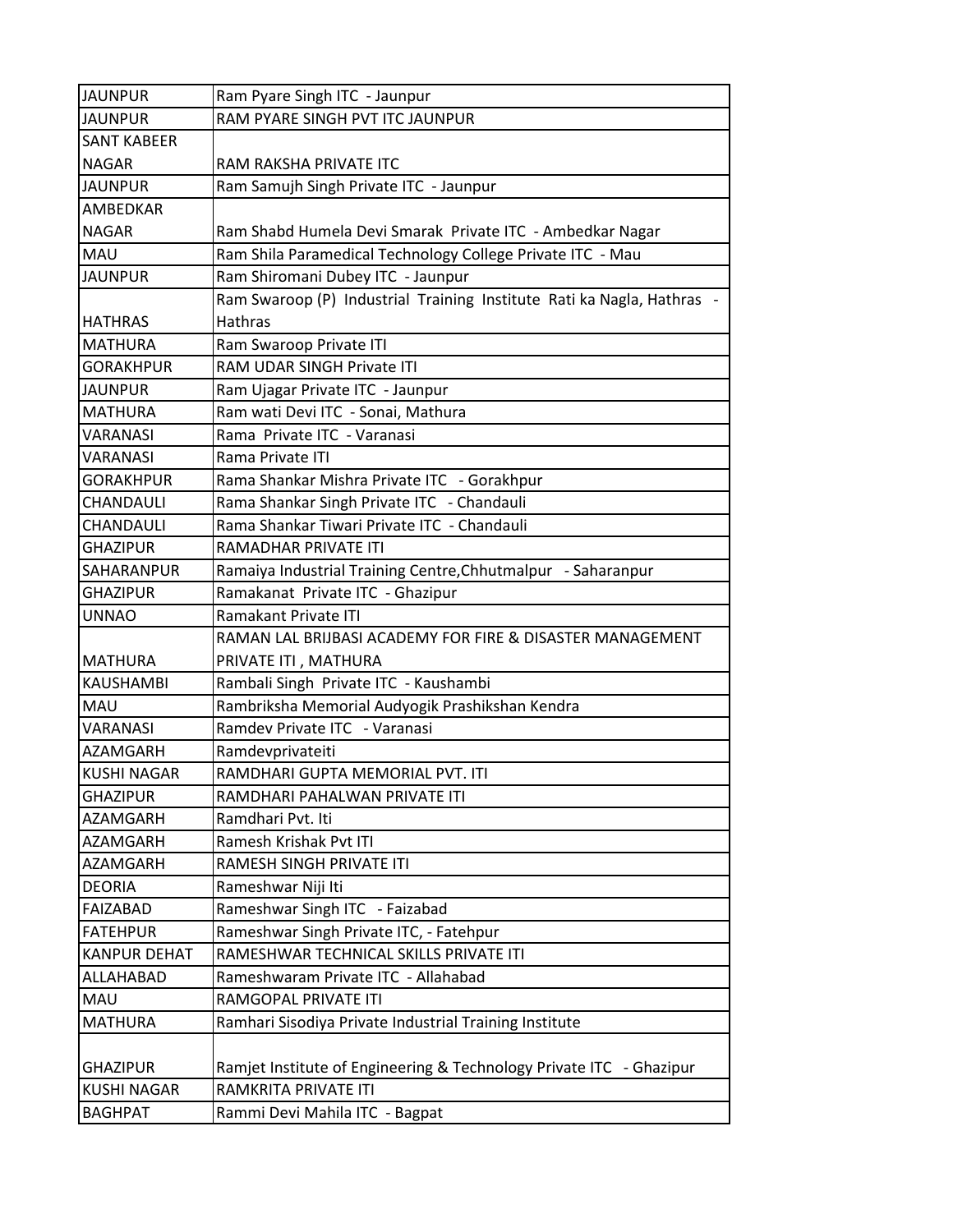| AMBEDKAR             |                                                    |
|----------------------|----------------------------------------------------|
| <b>NAGAR</b>         | Rammurti Mishra Smarak Pvt ITI                     |
| <b>VARANASI</b>      | Rammurti Smarkak ITI, TIKRI, Varanasi              |
| <b>GHAZIPUR</b>      | Ramnaresh Pvt. Industrial Training Institute       |
| <b>GHAZIPUR</b>      | Ramnath Munshi Private Itc - Ghazipur              |
| MAHARAJGANJ          | Ramnayan Kashi Ji Private ITI                      |
| <b>FAIZABAD</b>      | RAMPATI BALBHADRA PRASAD SHUKLA PRIVATE ITI        |
| FAIZABAD             | Ramrati Duwarika Prasad Smarak Private ITI ITI     |
| MORADABAD            | Ramsahay Private ITC - Moradabad                   |
| MAHARAJGANJ          | Ramsamujh Memorial Private ITC - Mahrajganj        |
| <b>HATHRAS</b>       | RAMSHANKAR SARASWAT PRIVATE ITI                    |
|                      |                                                    |
| <b>KANPUR NAGAR</b>  | Ramshri Private Industrial Training Institute      |
| FAIZABAD             | Ramsumair Private ITC - Faizabad                   |
| <b>MAU</b>           | Ramugrah Singh Private ITI                         |
| <b>KASGANJ</b>       | Ramwati Private ITI - Kansganj                     |
| <b>ETAWAH</b>        | Ramwati Rajbahadur ITC - Eatawah                   |
| <b>MAU</b>           | RAMYASH PVT ITC                                    |
| ALLAHABAD            | RANA NARESH PRIVATE ITI NAINI, ALLAHABAD           |
| ALLAHABAD            | RANI LAXMI BAI PRIVATE ITI                         |
| <b>MIRZAPUR</b>      | Rashmi Singh Private ITC - Mirzapur                |
| <b>BALLIA</b>        | Rashtra Nayak Chandra Shekhar Private ITC - Ballia |
| <b>SANT RAVIDAS</b>  |                                                    |
| <b>NAGAR</b>         |                                                    |
| (BHADOHI)            | rashtriy private iti                               |
| <b>JYOTIBA PHULE</b> |                                                    |
| <b>NAGAR</b>         | Rashtriya private ITC - J.P.Nagar (Amroha)         |
| <b>AZAMGARH</b>      | Rastriya Gramin Private ITC - Azamgarh             |
| <b>SONBHADRA</b>     | Rastriya Industrial Training Centre - Sonebhadra   |
| <b>RAMPUR</b>        | Rastriya Private ITC - Rampur                      |
| <b>MEERUT</b>        | Rastriya Private ITC - Meerut                      |
| PRATAPGARH           | Rastriya Private ITC - Pratapgarh                  |
| <b>MATHURA</b>       | Ratan Private ITC - Mathura                        |
|                      |                                                    |
| <b>KANPUR NAGAR</b>  | Ratan Private ITC - Kanpur Nagar                   |
| AMBEDKAR             |                                                    |
| <b>NAGAR</b>         | RAVERMA Private ITI Rampur Kala Ambedkar Nagar     |
|                      |                                                    |
| <b>KANPUR NAGAR</b>  | RAVIKANT PRIVATE ITI                               |
| <b>MATHURA</b>       | Raya ITC - Mathura                                 |
| ALLAHABAD            | RBM INSTITUTE OF TECHNOLOGY PRIVATE ITI            |
| <b>GONDA</b>         | <b>RBTM Private ITI</b>                            |
| AGRA                 | <b>Rcs Memorial Itc</b>                            |
| <b>GORAKHPUR</b>     | RDS Private ITI, Sahsi hardichak, Gorakhpur        |
| VARANASI             | Red Rose ITC - Varanasi                            |
| MAU                  | RESHAMI PRIVATE ITI                                |
| <b>GORAKHPUR</b>     | Reshma Devi Niji Private ITC - Gorakhpur           |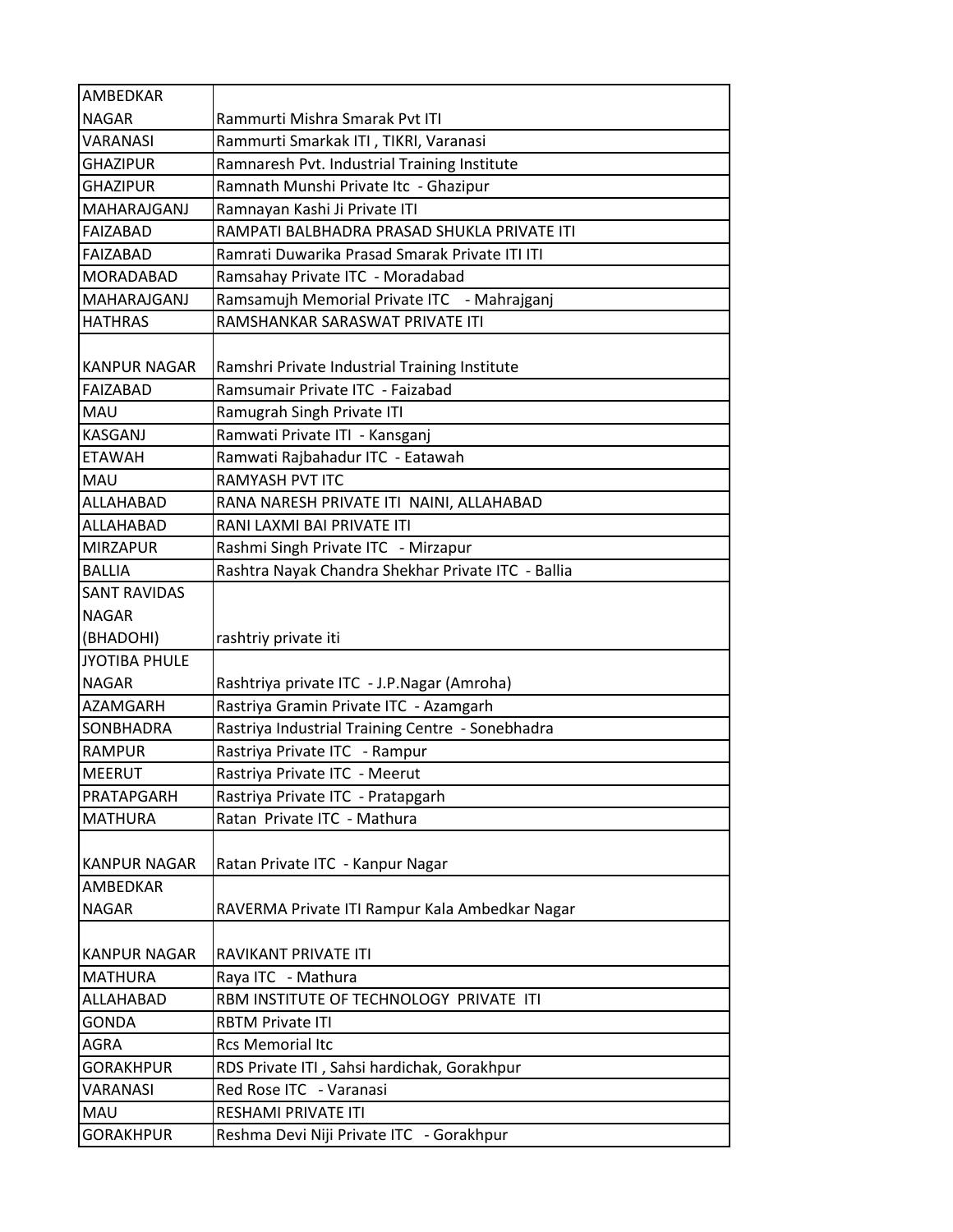| <b>GHAZIPUR</b>     | Reshmi ITC - Ghazipur                                    |
|---------------------|----------------------------------------------------------|
| AZAMGARH            | Rewa Private ITI                                         |
| AZAMGARH            | Rh private iti                                           |
| AMBEDKAR            |                                                          |
| <b>NAGAR</b>        | Richa Private ITI lalapur Amebedkar Nagar                |
| <b>FATEHPUR</b>     | Rishabh Dev Private ITI                                  |
| MAU                 | Rishi Ramnaresh Krishak Audyogik Prshikshan Centre - Mau |
| <b>BALLIA</b>       | <b>RKS Private ITI</b>                                   |
| <b>AZAMGARH</b>     | RN PRIVATE INDUSTRIAL TRAINING CENTER                    |
| <b>MAINPURI</b>     | RN YADAV PRIVATE ITI                                     |
| <b>SANT RAVIDAS</b> |                                                          |
| <b>NAGAR</b>        |                                                          |
| (BHADOHI)           | <b>RNS RALHI PRIVATE ITI</b>                             |
| <b>BAREILLY</b>     | Rohilkhand Private ITC - Bareilly                        |
| SAHARANPUR          | Rohilla Audhogic Prashikshan Centre - Saharanpur         |
| <b>BAGHPAT</b>      | Rohilla Private ITC - Bagpat                             |
| <b>BAREILLY</b>     | ROHILLA PRIVATE ITI                                      |
| ALLAHABAD           | Rohini Private ITI                                       |
| <b>JAUNPUR</b>      | Rojgar Private ITC - Jaunpur                             |
| SAHARANPUR          | Rojgar Pvt Iti                                           |
| <b>LUCKNOW</b>      | Ronald Industrial Training Centre                        |
| <b>LUCKNOW</b>      | Ronald Private ITC - Lucknow                             |
| <b>JHANSI</b>       | ROYAL INSTITUTION Private ITI                            |
| <b>GHAZIPUR</b>     | <b>RRS PRIVATE ITI</b>                                   |
| AZAMGARH            | RS Private ITI                                           |
| <b>GHAZIPUR</b>     | <b>RSL Private ITI</b>                                   |
| <b>SANT KABEER</b>  |                                                          |
| <b>NAGAR</b>        | <b>RSR PRIVATE ITI</b>                                   |
| <b>GORAKHPUR</b>    | RSS MEMORIAL PRIVATE ITI                                 |
| <b>MATHURA</b>      | <b>RSS Private ITI</b>                                   |
| <b>GORAKHPUR</b>    | Rudra Dheeraj Pvt. ITI Sahjanwa ,Gorakhpur               |
| SONBHADRA           | Rudra Prasad Private ITC - Sonebhadra                    |
| <b>AGRA</b>         | Rudra Private ITI                                        |
| <b>MORADABAD</b>    | Rukmani Private ITC - Moradabad                          |
| AGRA                | Rural I.T.I.                                             |
| CHANDAULI           | Rural Private ITC - Chandauli                            |
| ALLAHABAD           | Rural Pvt ITI, - Allahabad                               |
| <b>KANSHIRAM</b>    |                                                          |
| <b>NAGAR</b>        | S N PRIVATE IT I                                         |
| MAU                 | <b>S A PRIVATE ITI</b>                                   |
| <b>ALIGARH</b>      | S C Sharma Industrial Training Institute - Aligarh       |
| AMBEDKAR            |                                                          |
| <b>NAGAR</b>        | SDJP pvt ITI                                             |
| <b>GHAZIPUR</b>     | S J M NATIONAL PRIVATE ITI                               |
| <b>BAGHPAT</b>      | S k Private ITI                                          |
| <b>AGRA</b>         | S K R Private I T I                                      |
| <b>GHAZIPUR</b>     | S K S PRIVATE AUDYOGIK PRASHIKSHAN KENDRA                |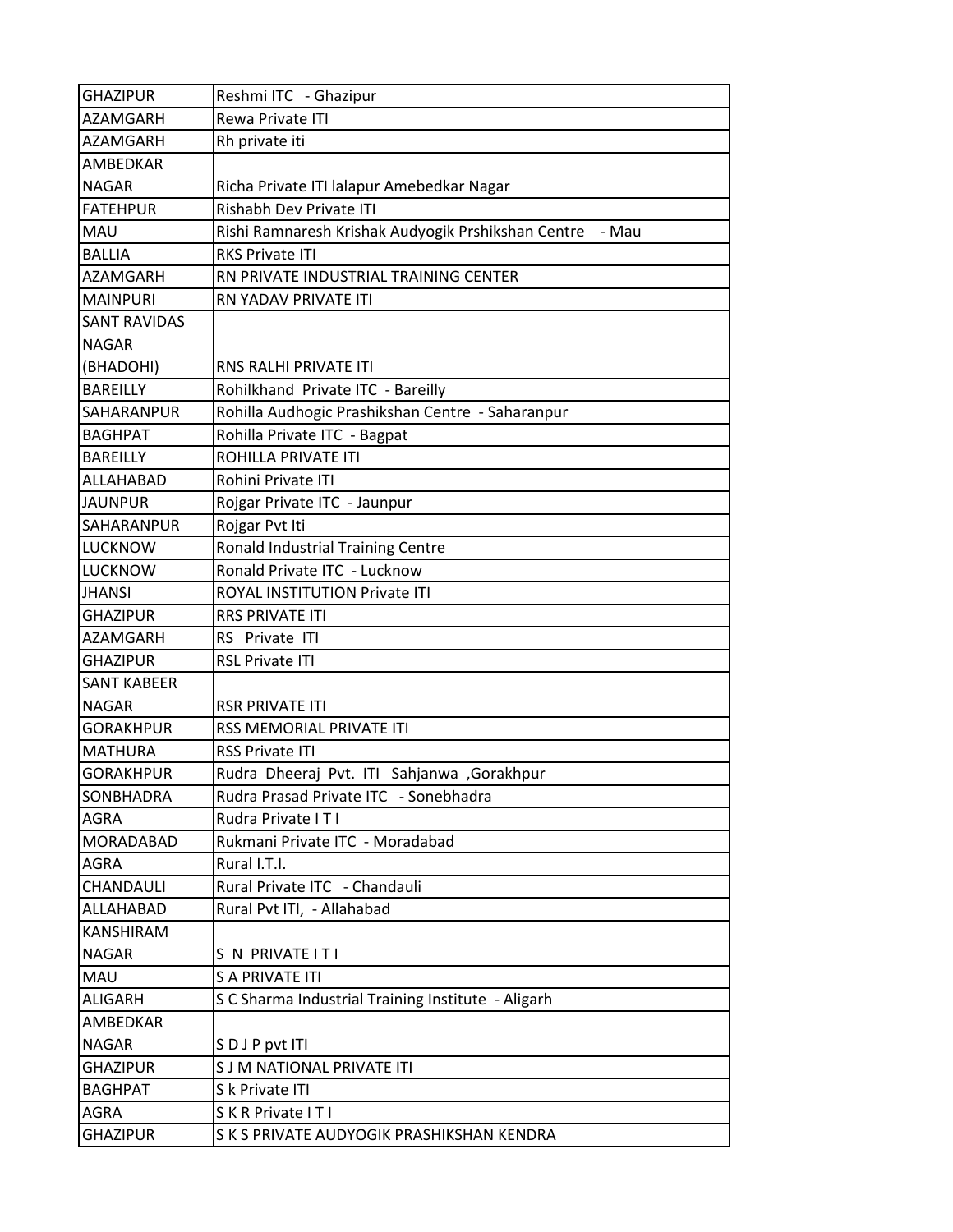| <b>SANT RAVIDAS</b> |                                                                        |
|---------------------|------------------------------------------------------------------------|
| <b>NAGAR</b>        |                                                                        |
| (BHADOHI)           | S N S PRIVATE ITI                                                      |
| ALLAHABAD           | S P S Private ITI                                                      |
| <b>GHAZIPUR</b>     | S P S Private ITI                                                      |
| <b>HATHRAS</b>      | <b>S R G PRIVATE ITI</b>                                               |
| KASGANJ             | S R N Private ITC - Kansganj                                           |
| <b>AURAIYA</b>      | S R Private ITI                                                        |
| <b>HATHRAS</b>      | S S C M B D PRIVATE ITI                                                |
| <b>AGRA</b>         | <b>S S PRIVATE ITI</b>                                                 |
| <b>GHAZIPUR</b>     | <b>S S PRIVATE ITI</b>                                                 |
| <b>AMBEDKAR</b>     |                                                                        |
| <b>NAGAR</b>        | S V M PRIVATE ITI                                                      |
|                     | S. Ali National Industrial Trainig Centre & Vocational Training Centre |
| <b>GHAZIPUR</b>     | Jakh - Ghazipur                                                        |
| FAIZABAD            | S. D. Private ITC - Faizabad                                           |
| <b>BULANDSHAHR</b>  | S. P. S. S. Private ITC - Bulandshahr                                  |
| <b>MATHURA</b>      | S. S. Lal Private ITC - Mathura                                        |
| <b>ETAH</b>         | S. S. Private ITC - Etah                                               |
| <b>GHAZIPUR</b>     | S.B. ITC - Ghazipur                                                    |
| <b>FARRUKHABAD</b>  | S.B.S Dadduji PVT ITI                                                  |
| <b>ETAH</b>         | S.B.S ITC - Etah                                                       |
| <b>JALAUN</b>       | S.D Shastri Private ITC - Jalaun                                       |
| ALLAHABAD           | S.D.B.D. Private ITI, Chak Harihar Vah GT Road Jhunsi, Allahabad       |
| <b>AGRA</b>         | S.G.R. ITC - Agra                                                      |
| <b>MATHURA</b>      | S.G.S Pvt. Iti                                                         |
| <b>JAUNPUR</b>      | S.K.B ITC - Jaunpur                                                    |
| <b>AGRA</b>         | S.K.D. Private ITI                                                     |
| <b>JAUNPUR</b>      | <b>S.K.R PRIVATE ITI</b>                                               |
| <b>MIRZAPUR</b>     | S.K.S. Private ITC - Mirzapur                                          |
| <b>FIROZABAD</b>    | S.L.D. Pvt ITI                                                         |
| <b>ETAH</b>         | S.L.M.S PVT. ITI                                                       |
| ALLAHABAD           | S.L. PATEL PRIVATE INDUSTRIAL TRAINING INSTITUTE                       |
| AGRA                | <b>S.L.R PRIVATE ITI</b>                                               |
| <b>AGRA</b>         | S.L.R. Private ITI, Barhan Atmadpur, Agra                              |
| <b>MATHURA</b>      | S.M.D Pvt. Iti                                                         |
| <b>MIRZAPUR</b>     | S.N ITC - Mirzapur                                                     |
| BARABANKI           | S.N.S. Pvt. I.T.I.                                                     |
| <b>GHAZIPUR</b>     | S.N.S.K Private ITI                                                    |
| <b>MAINPURI</b>     | S.N.Vimla(P)Iti                                                        |
| AGRA                | S.P. Upadhyay ITC - Agra                                               |
| <b>KAUSHAMBI</b>    | S.P. MEMORIAL PRIVATE INDUSTRIAL TRAINING INSTITUTE                    |
| FARRUKHABAD         | S.P.S College ITC - Farrukhabad                                        |
| <b>MATHURA</b>      | S.R ITC - Mathura                                                      |
| <b>VARANASI</b>     | S.R. ITC - Varanasi                                                    |
| <b>JALAUN</b>       | S.R. ITC, Jalaun - Jalaun                                              |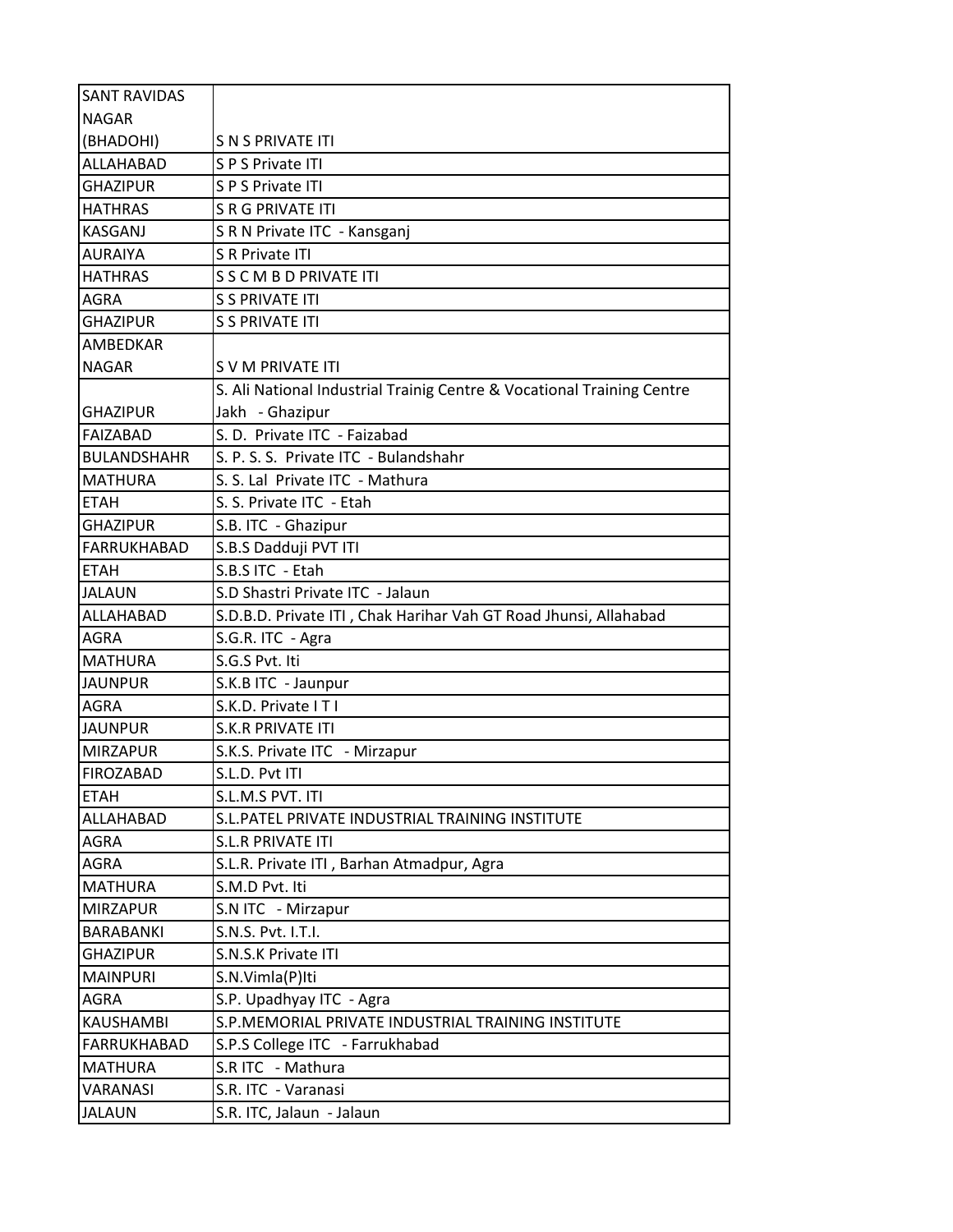| AMBEDKAR            |                                                                         |
|---------------------|-------------------------------------------------------------------------|
| <b>NAGAR</b>        | S.R. Private ITI                                                        |
| <b>AGRA</b>         | S.R. PVT ITI                                                            |
| <b>HATHRAS</b>      | S.R.D Pvt. Iti                                                          |
| <b>MATHURA</b>      | S.R.L Pyt. Iti                                                          |
| <b>MATHURA</b>      | S.R.R Private ITI - Mathura                                             |
| <b>BALLIA</b>       | S.S ITC - Ballia                                                        |
| <b>MATHURA</b>      | S.S PRIVATE ITI, KOSI KALAN, MATHURA                                    |
| <b>ALIGARH</b>      | S.S.Academy of ITI Education - Aligarh                                  |
| MUZAFFARNAGA        |                                                                         |
| R                   | S.S.D Private ITC - Muzaffar Nagar                                      |
| <b>HATHRAS</b>      | S.S.M.B.D.PVT ITI                                                       |
| MUZAFFARNAGA        |                                                                         |
| R                   | S.V ITC - Muzaffar Nagar                                                |
| <b>LUCKNOW</b>      | S.V.P ITC - Lucknow                                                     |
| <b>MAINPURI</b>     | S.V.S Private ITI, Village Nagla Veech, Karhal, Mainpuri U.P.           |
| ALLAHABAD           | Sabhajeet Singh Pvt Iti                                                 |
| <b>BALLIA</b>       | Sabhapati Singh ITI Isari Salempur Ballia - Ballia                      |
| <b>GHAZIPUR</b>     | SADBHAWANA PRIVATE ITI                                                  |
| <b>MIRZAPUR</b>     | Sadguru Atmadas Private It                                              |
| <b>ALIGARH</b>      | SADGURU PRIVATE ITI                                                     |
| <b>GHAZIPUR</b>     | SADGURU PRIVATE ITI                                                     |
| MAU                 | <b>SADHU PRIVATE ITI</b>                                                |
| <b>BULANDSHAHR</b>  | Sagar Industrial Training Institute Bulandshahr - Bulandshahr           |
| <b>FAIZABAD</b>     | Sagar ITC - Faizabad                                                    |
| <b>FIROZABAD</b>    | Sagar Private ITC - Firozabad                                           |
| <b>AMROHA</b>       | Sagar Private ITI                                                       |
| <b>SHRAVASTI</b>    | Sahab Ram Singh Private ITC, - Shravasti                                |
| SAHARANPUR          | SAHARANPUR PRIVATE INDUSTRIAL TRAINING INSTITUTE                        |
| <b>FAIZABAD</b>     | SAHEED ASHFAR ULLAH PRIVATE ITI KHOJANPUR , FAIZABAD                    |
|                     |                                                                         |
| <b>KANPUR NAGAR</b> | Sai Baba Private ITC - Kanpur Nagar                                     |
| <b>BALLIA</b>       | Sai Baba ITC - Ballia                                                   |
| <b>AZAMGARH</b>     | Sai Baba Private ITI                                                    |
| <b>SANT RAVIDAS</b> |                                                                         |
| <b>NAGAR</b>        |                                                                         |
| (BHADOHI)           | SAI GLOBAL PRIVATE ITI                                                  |
|                     | Sai International I.T.I., Naya Gaon, RamNagar, Malhipur Road [Ins.Code: |
| SAHARANPUR          | ] - Saharanpur                                                          |
| ALLAHABAD           | Sai Nath ITC - Allahabad                                                |
| <b>LUCKNOW</b>      | Sai Private ITC - Lucknow                                               |
| <b>SANT KABEER</b>  |                                                                         |
| <b>NAGAR</b>        | Sai Private ITC - Santkabir Nagar                                       |
| <b>ALIGARH</b>      | Sai Private ITI - Aligarh                                               |
| <b>SHAMLI</b>       | Sai Private ITI - Shamli                                                |
| VARANASI            | SAI RAJ Private ITI                                                     |
| <b>JALAUN</b>       | Sai Ram Private ITI                                                     |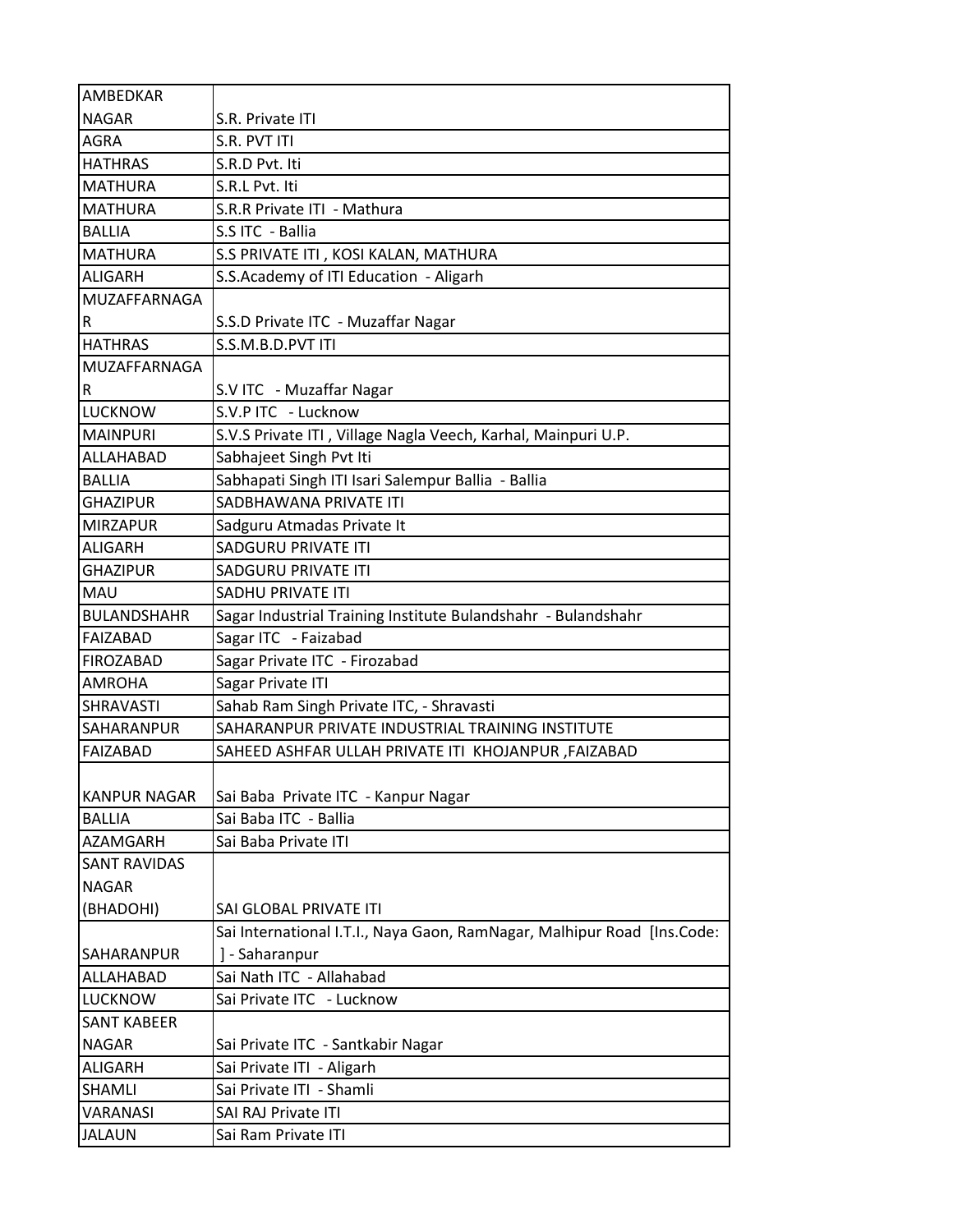| <b>BARABANKI</b>                 | Sainath Private ITC - Barabanki                                    |
|----------------------------------|--------------------------------------------------------------------|
| <b>KAUSHAMBI</b>                 | Sainath Pvt. I.T.I.                                                |
| <b>MAU</b>                       | Sainik PrivatelTC - Mau                                            |
| <b>JAUNPUR</b>                   | SAINIK GIRJA SHANKAR PRIVATE ITI                                   |
| <b>ETAH</b>                      | Sainik Industrial Training Centre - Etah                           |
| ALLAHABAD                        | Sainik Private ITI                                                 |
| <b>JHANSI</b>                    | Saint Umar Private ITI                                             |
| <b>AURAIYA</b>                   | Sairam Private ITI , Bamuripur Aurraiya                            |
| <b>JAUNPUR</b>                   | Sakal Narayan Dharmraj Private ITC - Jaunpur                       |
| PRATAPGARH                       | Saket Industrial Training Institute Gailghat Road - Pratapgarh     |
| <b>GORAKHPUR</b>                 | Saket Private ITI                                                  |
| <b>AGRA</b>                      | <b>SALASAR Private ITI</b>                                         |
| <b>MATHURA</b>                   | Samarth Pvt. ITI - Mathura                                         |
| ALLAHABAD                        | SAMPATI PRIVATE INDUSTRIAL TRAINING INSTITUTE                      |
| ALLAHABAD                        | Sandilya Private ITC - Allahabad                                   |
| <b>ALLAHABAD</b>                 | Sangam Private ITC - Allahabad                                     |
| <b>FATEHPUR</b>                  | Sangam Private ITC, Fatehpur, () - Fatehpur                        |
| <b>AGRA</b>                      | Sanjay Gandhi Private I.T.I.                                       |
| <b>DEORIA</b>                    | SANJOO DEVI PRIVATE ITI                                            |
| <b>AMETHI</b>                    | Sankat Mochan Private ITC - Amethi                                 |
| <b>FAIZABAD</b>                  | Sankat Mochan Private ITI                                          |
| <b>HATHRAS</b>                   | Sankat Mochan Private Iti Sansthan                                 |
| <b>BAGHPAT</b>                   | sanmati Private ITI                                                |
| MUZAFFARNAGA                     |                                                                    |
| R                                | Sanmati Private ITI, Dallu Dawta Shamli Khanjahapur, Muzaffarnagar |
|                                  |                                                                    |
| <b>JYOTIBA PHULE</b>             |                                                                    |
| <b>NAGAR</b>                     | Sanskar Private ITC - J.P.Nagar (Amroha)                           |
| <b>SAHARANPUR</b>                | Sanskar Private ITI                                                |
| <b>KAUSHAMBI</b>                 | Sanskriti ITC () - Kaushambi                                       |
| SONBHADRA                        | SANT AWADHOOT BHAGWAN RAM PRIVATE ITI                              |
| <b>AZAMGARH</b>                  | Sant Baksha Private ITI - Azamgarh                                 |
| <b>SANT KABEER</b>               |                                                                    |
| <b>NAGAR</b>                     | SANT BOOLA PRIVATE ITI BAKARGANJ                                   |
| VARANASI                         | Sant Kabir Private ITC - Varanasi                                  |
| <b>SANT KABEER</b>               |                                                                    |
| <b>NAGAR</b>                     | SANT KABIR Private ITI                                             |
| <b>GHAZIPUR</b>                  | Sant Kinaram Pvt ITI                                               |
| AGRA                             | SANT RAMKRISHNA PRIVATE ITI                                        |
| <b>AGRA</b>                      | SANT RAMKRISHNA PRIVATE ITI , BALKESHWAR ROAD, AGRA                |
| VARANASI                         | Sant Sai Private ITC - Varanasi                                    |
| <b>BALLIA</b>                    | Sant Yatinath ITC - Ballia                                         |
| <b>GHAZIPUR</b>                  | Santboola Private ITI                                              |
| <b>MORADABAD</b>                 | SantRajendra Singh Private ITC, - Moradabad                        |
| <b>DEORIA</b>                    | SANTRAM B A PRIVATE ITI DHANAUTI KALA DEORIA                       |
| <b>VARANASI</b>                  | Santushti Private ITC - Varanasi                                   |
| <b>MIRZAPUR</b><br><b>DEORIA</b> | SANTUSHTI PRIVATE ITI<br>Sanwari Devi Pvt. Iti                     |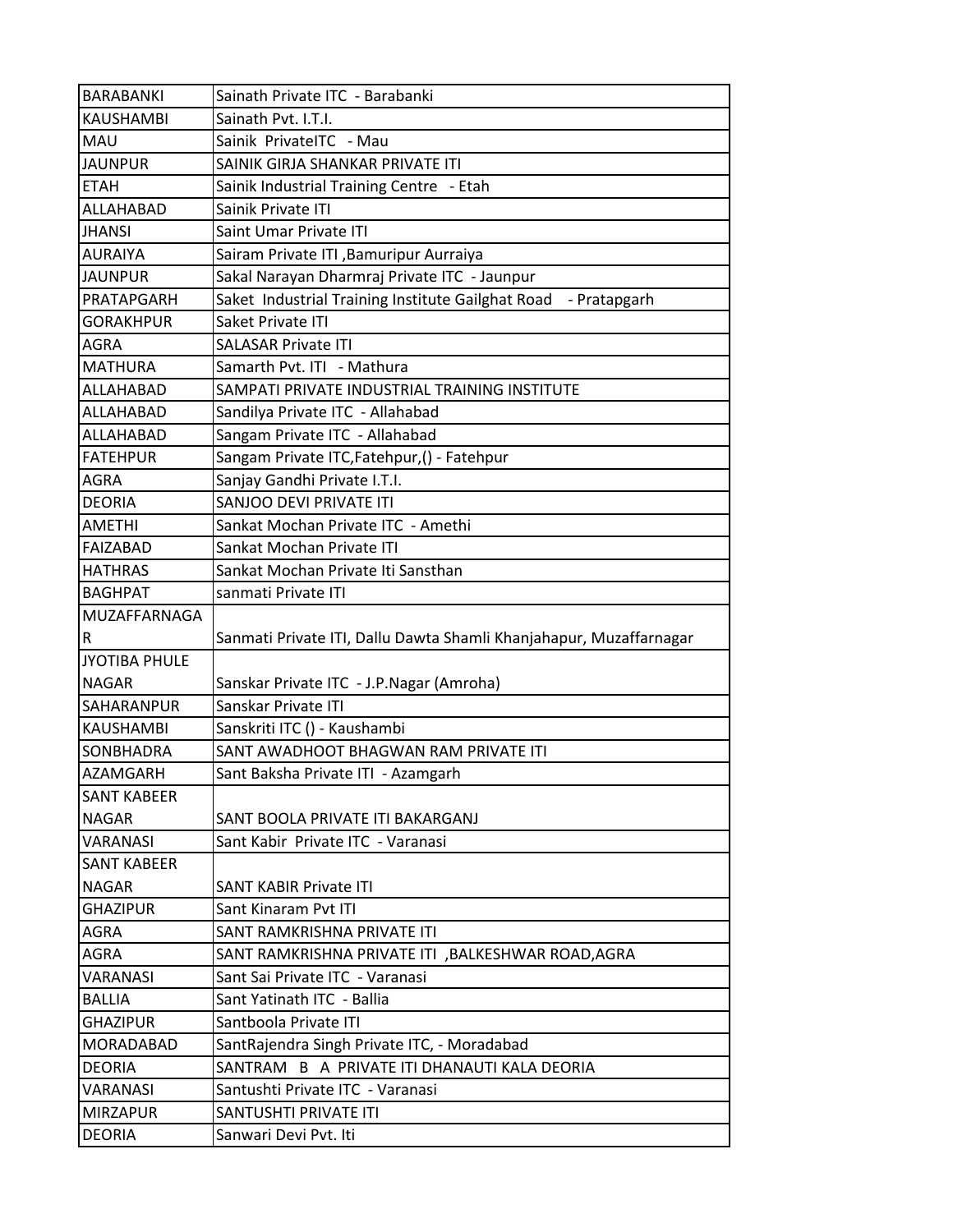| AZAMGARH            | Sar Sayed School of Technology Private ITC - Binapara - Azamgarh          |
|---------------------|---------------------------------------------------------------------------|
|                     |                                                                           |
| <b>KANPUR NAGAR</b> | Saran Private ITI                                                         |
| <b>AGRA</b>         | Saraswati Private ITC - Agra                                              |
| <b>AZAMGARH</b>     | Saraswati Devi Private ITC - Azamgarh                                     |
| <b>AGRA</b>         | Saraswati Private Industrial Training Institute - Agra                    |
|                     |                                                                           |
| <b>KUSHI NAGAR</b>  | Saraswati Private Industrial Training Institute Nebuwa Raiganj Kushinagar |
| <b>MEERUT</b>       | Saraswati Private ITC - Meerut                                            |
| AGRA                | Saraswati Private Iti                                                     |
| AZAMGARH            | Saraswati Private Iti                                                     |
| <b>VARANASI</b>     | Saraswati Private Iti                                                     |
| <b>MATHURA</b>      | Saraswati Private ITI - Mathura                                           |
| <b>VARANASI</b>     | Saraswati Pyt. ITI - Varanasi                                             |
| <b>DEORIA</b>       | SARDA DEVI RAM LAL TRIPATHI PRIVATE ITI                                   |
| <b>SONBHADRA</b>    | SARDAR BALLABH BHAI PATEL Private ITI                                     |
| <b>MIRZAPUR</b>     | Sardar Patel Private Industrial Training Centre - Mirzapur                |
| <b>SANT KABEER</b>  |                                                                           |
| <b>NAGAR</b>        | Sardar Patel Private ITC - Santkabir Nagar                                |
| <b>GORAKHPUR</b>    | sardar patel Private ITI                                                  |
| ALLAHABAD           | Sardar Patel Private ITC - Allahabad                                      |
| <b>BAREILLY</b>     | Sardar Patel Private Iti                                                  |
| <b>HAPUR</b>        | Sardar Singh Memorial Private Iti                                         |
| <b>HAPUR</b>        | Sardar Singh Private ITC - Hapur                                          |
| <b>SAHARANPUR</b>   | SARDAR SINGH PRIVATE ITI                                                  |
| SAHARANPUR          | Sardar Vallabh Bhai Patel ITC - Saharanpur                                |
| VARANASI            | Sardar Vallabhbhai Patel Private ITI, Bangalipur,                         |
| <b>JAUNPUR</b>      | Sarju Prasad Private Industrial Training Centre                           |
| ALLAHABAD           | Sarju Prasad Singh Iti Allahabad                                          |
| <b>VARANASI</b>     | Sarnath ITC - Varanasi                                                    |
| VARANASI            | Sarnath Private ITC - Varanasi                                            |
| SAHARANPUR          | SARSAWA PRIVATE ITI SAHARANPUR                                            |
| <b>JHANSI</b>       | Sarswati Devi private iti                                                 |
| <b>MATHURA</b>      | Sarswati Pvt Iti Brajraj Colony Mathur                                    |
| <b>GHAZIPUR</b>     | Sarthak ITC - Ghazipur                                                    |
| <b>MATHURA</b>      | Sarvesh ITC - Mathura                                                     |
| <b>JAUNPUR</b>      | Sarveshwaree Private I.T.I                                                |
| <b>GORAKHPUR</b>    | Sarvodaya ITC - Gorakhpur                                                 |
| MUZAFFARNAGA        |                                                                           |
| R                   | Sarvodaya Private ITI                                                     |
| SAHARANPUR          | SARVODYA PRIVATE ITI                                                      |
| PRATAPGARH          | Saryu Indra Private ITC - Pratapgarh                                      |
| <b>JAUNPUR</b>      | Saryu Prasad Private ITC - Jaunpur                                        |
| ALLAHABAD           | Saryu Private ITC - Allahabad                                             |
| <b>GHAZIPUR</b>     | Sati Anusuiya ITC - Ghazipur                                              |
| SAHARANPUR          | Satya ITC - Saharanpur                                                    |
|                     |                                                                           |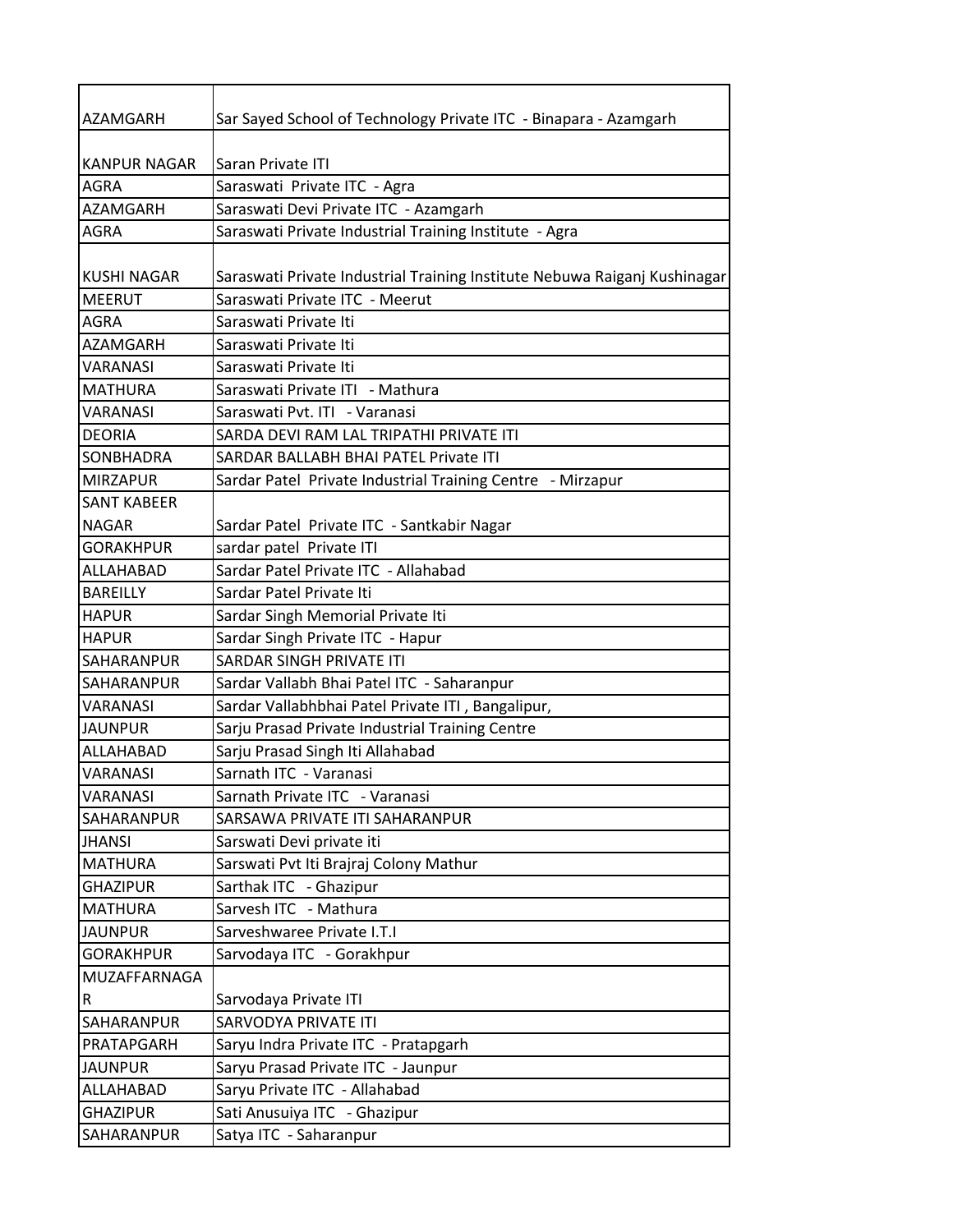| <b>JAUNPUR</b>      | Satya Narayan Private ITC - Jaunpur                        |
|---------------------|------------------------------------------------------------|
| VARANASI            | Satya Narayan Singh ITC - Varanasi                         |
| <b>FAIZABAD</b>     | Satya Prabha ITC - Faizabad                                |
| <b>AZAMGARH</b>     | Satya Private ITI                                          |
| <b>LUCKNOW</b>      | Satyabhama Private ITC - Lucknow                           |
| <b>GHAZIPUR</b>     | Satyadeo Industrial Training Institute                     |
| <b>GHAZIPUR</b>     | Satyam ITC - Ghazipur                                      |
| ALLAHABAD           | Satyam Private ITC - Allahabad                             |
| MAU                 | SATYAM PRIVATE ITI                                         |
| <b>HAPUR</b>        | Satyam Private ITI , Naya Gaon Villager Anwarpur, H        |
| <b>JAUNPUR</b>      | Satyamurthi Pvt. ITC - Jaunpur                             |
| <b>JAUNPUR</b>      | Satyendra Bahadur Singh ITC - Jaunpur                      |
| <b>AGRA</b>         | Saumya Adarsh ITI - Agra                                   |
|                     |                                                            |
| <b>KANPUR NAGAR</b> | Saumya Private ITC - Kanpur Nagar                          |
| ALLAHABAD           | Saurabh Private ITC - Allahabad                            |
| <b>GONDA</b>        | Savita Private ITC - Gonda                                 |
| <b>RAE BARELI</b>   | Savita Pvt ITI, - Raibareli                                |
|                     |                                                            |
| <b>GAUTAM</b>       |                                                            |
| <b>BUDDHA NAGAR</b> | Savitri Devi Private Industrial Training Institute         |
| ALLAHABAD           | SAVITRI DEVI PRIVATE ITI                                   |
| ALLAHABAD           | Savitri Singh Private ITC - Allahabad                      |
| <b>GORAKHPUR</b>    | <b>SBGM Private ITI</b>                                    |
| <b>GHAZIABAD</b>    | <b>SBN Private ITI</b>                                     |
| <b>FATEHPUR</b>     | SBS Edu Tech Private ITI                                   |
| <b>AURAIYA</b>      | <b>SBS Private ITI</b>                                     |
| <b>GORAKHPUR</b>    | Scholar Pvt Industrail Training Institute                  |
| <b>GORAKHPUR</b>    | <b>SDD PRIVATE ITI</b>                                     |
| <b>AGRA</b>         | <b>SDIP Private ITI</b>                                    |
| <b>FAIZABAD</b>     | <b>SDLM PRIVATE ITI</b>                                    |
| LUCKNOW             | Seiko ITC - Lucknow                                        |
| LUCKNOW             | Seiko Private Iti                                          |
| <b>JALAUN</b>       | Seth Badriprasad Private ITI                               |
|                     |                                                            |
| <b>KANPUR NAGAR</b> | Seth Pankaj Mehrotra Private Industrial Training Institute |
| <b>HATHRAS</b>      | SETH PREMCHANDRA OMSHRI PRIVATE ITI                        |
| <b>SITAPUR</b>      | Seth Ram Gulam Muneshwar Prasad ITI - Sitapur              |
| <b>JHANSI</b>       | Seth Ramdas Memorial Private ITI                           |
|                     |                                                            |
| <b>KANPUR NAGAR</b> | Seth Ravi Vesh Tripathi Private ITC - Kanpur Nagar         |
| <b>BARABANKI</b>    | Seth Vishambhar Nath Institute Of Engineering & Technology |
| <b>LUCKNOW</b>      | SEVDIE PRIVATE ITI                                         |
| <b>SITAPUR</b>      | SEVDIE PRIVATE ITI                                         |
| <b>AGRA</b>         | <b>SG PRIVATE ITI</b>                                      |
|                     |                                                            |
| SHAHJAHANPUR        | Sh Private Industrial Training Institute                   |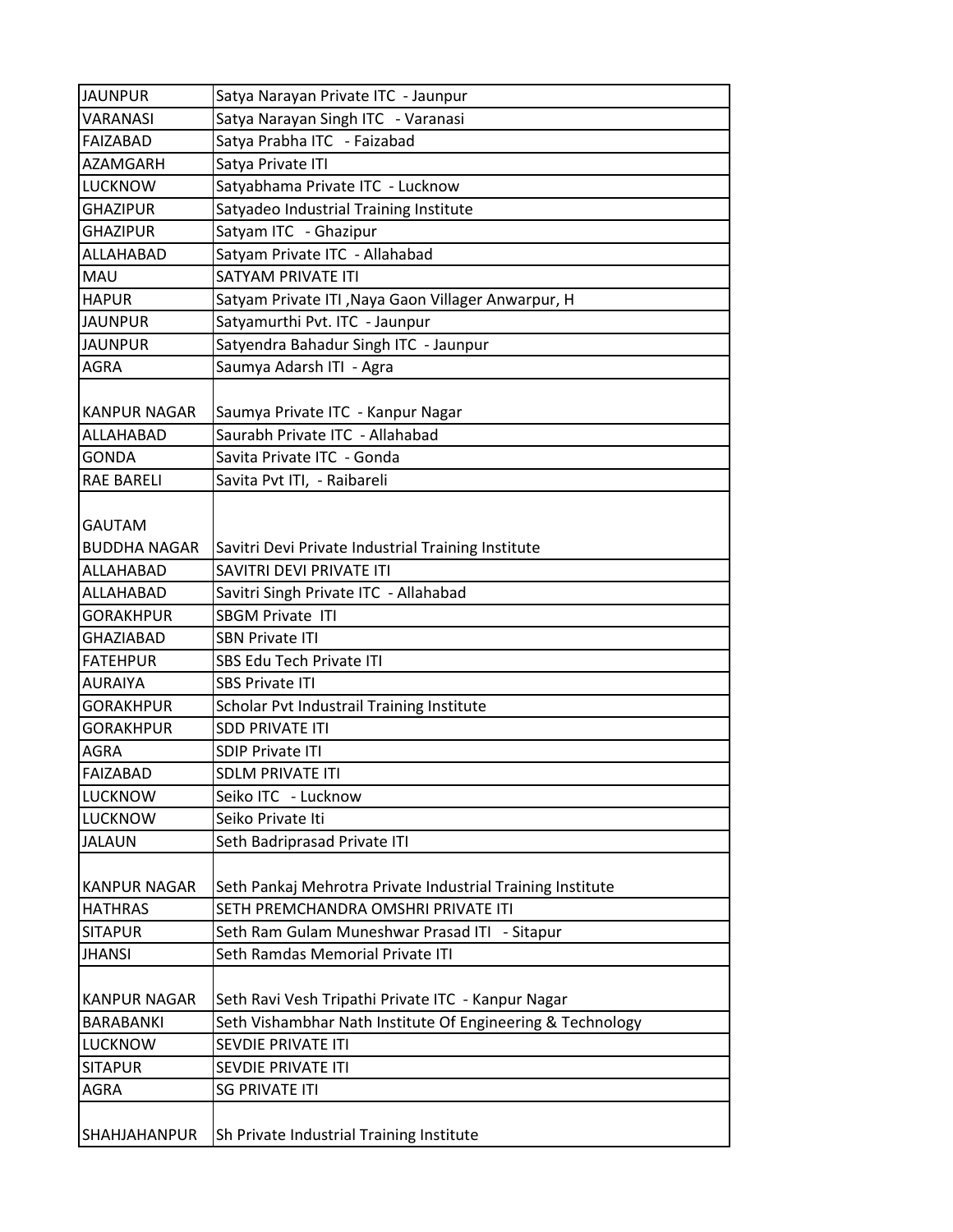| <b>MATHURA</b>      | Sh. Bhagwan Singh Private ITI - Mathura                                     |
|---------------------|-----------------------------------------------------------------------------|
| <b>MATHURA</b>      | Sh. Hardam Singh Vadic Private ITI - Mathura                                |
| <b>ALIGARH</b>      | Sh. Shyam Lal Singh Private ITI - Aligarh                                   |
| <b>GORAKHPUR</b>    | Shagun Private ITC - Gorakhpur                                              |
| <b>JHANSI</b>       | SHAH REHMAT PRIVATE ITI JHANSI                                              |
| <b>JAUNPUR</b>      | SHAHEED BHAGAT SINGH PRIVATE ITI                                            |
| <b>KAUSHAMBI</b>    | SHAHEED BHAGAT SINGH PRIVATE ITI                                            |
| SAHARANPUR          | SHAHEED BHAGAT SINGH PRIVATE ITI                                            |
| <b>GHAZIPUR</b>     | Shaheed Vishwanath Private ITI                                              |
| <b>GHAZIPUR</b>     | Shahzada Private ITC - Ghazipur                                             |
| AMBEDKAR            |                                                                             |
| <b>NAGAR</b>        | Shakti Private ITC - Ambedkar Nagar                                         |
| <b>MIRZAPUR</b>     | Shakti Private ITC - Mirzapur                                               |
|                     | Shakumbhari Industrial Training Centre, Mohmadpur Bahololpur, Delhi         |
| SAHARANPUR          | Road - Saharanpur                                                           |
| SAHARANPUR          | <b>SHAKUMBHARI PRIVATE ITI</b>                                              |
| ALLAHABAD           | Shall Private ITI, Jari Bazar Jari -Allahabad                               |
| ALLAHABAD           | <b>SHAMBHAVI Private ITI</b>                                                |
| <b>VARANASI</b>     | Shambhoo Nath Singh ITC - Varanasi                                          |
| AZAMGARH            | SHAMBHUNATH MEMORIAL PRIVATE ITI                                            |
| ALLAHABAD           | Shambhunath Private ITC - Allahabad                                         |
| SONBHADRA           | SHAMBHUNATH PRIVATE ITI                                                     |
| <b>MIRZAPUR</b>     | Shamvhu Narayn Singh                                                        |
| <b>KANPUR NAGAR</b> | Shankar Private ITI                                                         |
| <b>GHAZIPUR</b>     | Shanti Devi Prayag Private ITC - Ghazipur                                   |
| <b>GHAZIPUR</b>     | Shanti Devi Private ITC - Ghazipur                                          |
| <b>JAUNPUR</b>      | Shanti Gramin Private ITC - Jaunpur                                         |
| <b>JAUNPUR</b>      | Shanti Jyoti Private ITC - Jaunpur                                          |
| <b>GHAZIPUR</b>     | Shanti Kamala Private ITI                                                   |
| <b>GHAZIPUR</b>     | Shanti Private ITC - Ghazipur                                               |
| AZAMGARH            | Shanti Private Iti                                                          |
| <b>SULTANPUR</b>    | Shanti Seva ITC - Sultanpur                                                 |
| <b>ALIGARH</b>      | Shanti Swaroop Mittal Pvt. Iti                                              |
| <b>GORAKHPUR</b>    | SHARDA Private ITI                                                          |
| <b>JHANSI</b>       | Sharda Devi Pvt ITI                                                         |
| VARANASI            |                                                                             |
| CHANDAULI           | Sharda Private ITC - Varanasi                                               |
|                     |                                                                             |
|                     | Sharda Private ITI                                                          |
| <b>JAUNPUR</b>      | Sharda Private ITI, kushaun, bhaupur - Jaunpur                              |
| <b>AZAMGARH</b>     | SHASHI PRIVATE ITI                                                          |
| <b>LUCKNOW</b>      | Shashwat the Institute Paramedical & Nursing & Vocational Private ITI,      |
| <b>MIRZAPUR</b>     | Aurangabad Amar Shaheed Path                                                |
| ALLAHABAD           | Shaurya Private Industrial Training Institute                               |
| AMBEDKAR            | Shaurya Shikshan Prashikshan Private ITI - Allahabad                        |
| <b>NAGAR</b>        |                                                                             |
| <b>GHAZIPUR</b>     | Shayam Dulari Industrial Private Training Centre<br>Sheela Devi Private ITI |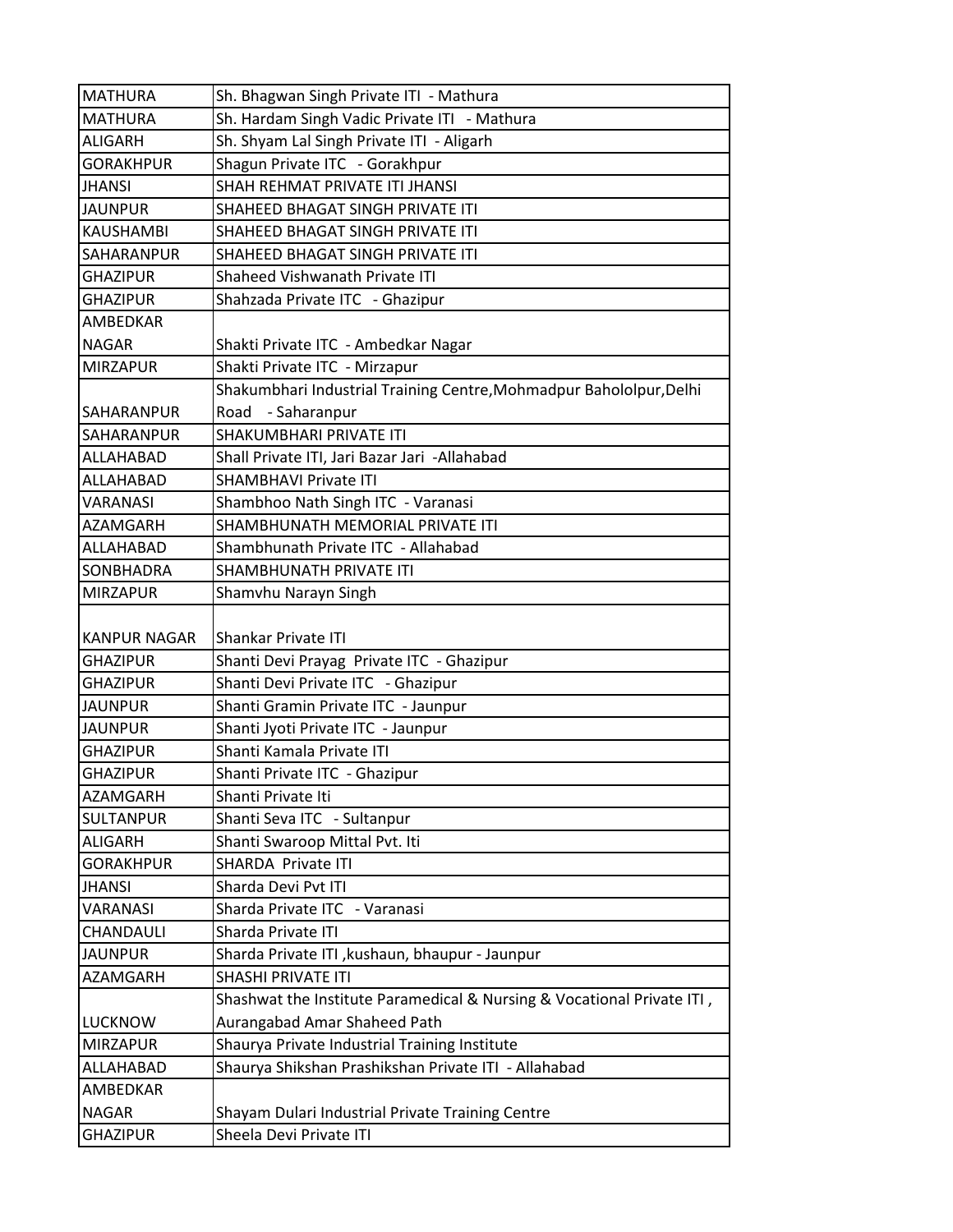| <b>GORAKHPUR</b>     | Sheetla Devi Private ITI, Rudrapur Kusmi, Gorakhpur               |
|----------------------|-------------------------------------------------------------------|
| <b>FAIZABAD</b>      | Shekhar Private ITI, Khandaasa, Faizabad                          |
| <b>GHAZIPUR</b>      | Shiv Baba ITC - Ghazipur                                          |
| ALLAHABAD            | Shiv Bahadur Singh Private ITC - Allahabad                        |
| <b>BALLIA</b>        | SHIV LAKSHMI PRIVATE ITI                                          |
| <b>GORAKHPUR</b>     | SHIV PRASAD PANDEY PRIVATE ITI BHWARIHWA                          |
| <b>SANT KABEER</b>   |                                                                   |
| <b>NAGAR</b>         | <b>Shiv Prasad Private ITI</b>                                    |
| <b>GHAZIPUR</b>      | SHIV PRATAP PRIVATE ITI                                           |
| ALLAHABAD            | Shiv Private ITC - Allahabad                                      |
| ALLAHABAD            | SHIV PRIVATE ITI                                                  |
| <b>LALITPUR</b>      | SHIV PRIVATE ITI                                                  |
| <b>SULTANPUR</b>     | Shiv Radhey Shyam Singh Private ITC - Sultanpur                   |
| <b>AGRA</b>          | Shiv Raj Prakash ITC - Agra                                       |
| <b>FIROZABAD</b>     | Shiv Shankar ITC - Firozabad                                      |
| <b>AZAMGARH</b>      | Shiv Shankar Niji Industrial Training centre                      |
| <b>BAREILLY</b>      | Shiv Shanker Industrial Training Centre, Verified By - - Bareilly |
| <b>MAU</b>           | Shiv Varan Audhyogik Prashikshan Kendra - Mau                     |
| <b>AGRA</b>          | Shiva (P) I.T.I                                                   |
| <b>MATHURA</b>       | Shiva ITC - Mathura                                               |
| MAU                  | Shiva Nand ITC - Mau                                              |
| MUZAFFARNAGA         |                                                                   |
| R                    | Shiva Polytechnic Institute and Management College                |
| SAHARANPUR           | <b>SHIVA PRIVATE ITI</b>                                          |
| <b>VARANASI</b>      | Shivakant Private ITC, - Varanasi                                 |
| ALLAHABAD            | Shivalik Private ITC - Allahabad                                  |
| SAHARANPUR           | Shivalik Pvt Iti                                                  |
| <b>BULANDSHAHR</b>   | Shivam Industrial Training Centre - Bulandshahr                   |
| AZAMGARH             | Shivam ITC - Azamgarh                                             |
| <b>MATHURA</b>       | SHIVAM PRIVATE ITI                                                |
| <b>VARANASI</b>      | SHIVAM PRIVATE ITI                                                |
|                      | Shivam Private ITI, Ibrahimpur Junedpur Urf Mojpur, Khurja,       |
| <b>BULANDSHAHR</b>   | <b>Bulanshahar</b>                                                |
| <b>GHAZIPUR</b>      | Shivam Pvt. I.T.I.                                                |
| <b>MATHURA</b>       | Shivam Pvt. Iti                                                   |
| <b>BALLIA</b>        | Shivanand Private ITC - Ballia                                    |
| <b>BUDAUN</b>        | Shivangi Private ITC - Badaun                                     |
| <b>MIRZAPUR</b>      | SHIVDAYA PRIVATE ITI                                              |
| FAIZABAD             | Shiveshakti Private ITC - Faizabad                                |
| <b>GHAZIPUR</b>      | Shivkumar Rai Private ITC - Ghazipur                              |
| <b>MIRZAPUR</b>      | Shivlok Private ITC - Mirzapur                                    |
| <b>AMETHI</b>        | Shivmahesh Private ITC - Amethi                                   |
| ALLAHABAD            | Shivpati Devi Private ITI                                         |
| FAIZABAD             | Shivpujan I.T.C.                                                  |
| <b>GORAKHPUR</b>     | Shobha Capital Private ITI, Karim Nagar, Chargawa                 |
| <b>JYOTIBA PHULE</b> |                                                                   |
| <b>NAGAR</b>         | Shohrat ITC - J.P.Nagar (Amroha)                                  |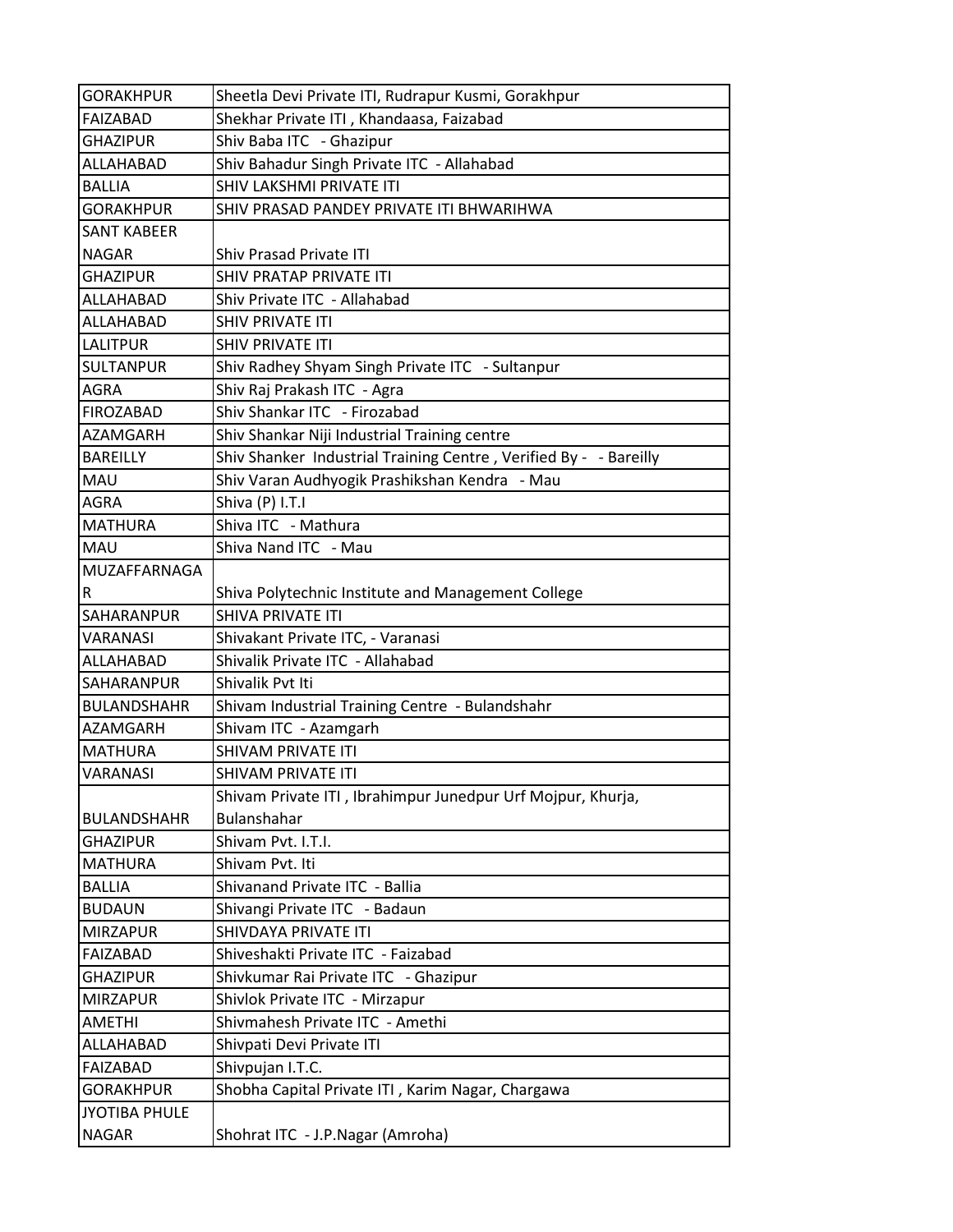| ALLAHABAD          | <b>SHREE AADHAR Private ITI</b>                                 |
|--------------------|-----------------------------------------------------------------|
| <b>VARANASI</b>    | Shree Akshaibar Singh Memorial Pvt Iti                          |
| <b>MIRZAPUR</b>    | SHREE BABU GHANSHYAM SINGH Private ITI                          |
| <b>MAINPURI</b>    | SHREE BABURAM PRIVATE ITI                                       |
| SAHARANPUR         | Shree Bala Ji (P) ITI - Toli, Saharanpur                        |
| ALLAHABAD          | SHREE BALAJI PRIVATE ITI                                        |
|                    |                                                                 |
| <b>AMETHI</b>      | Shree Beni Madhav Audhyogik Prshishan Kendra Gauriganj - Amethi |
| <b>KASGANJ</b>     | Shree Dinesh Bhaiya Pvt ITI                                     |
| AGRA               | Shree Durg Singh Private ITI                                    |
| <b>AZAMGARH</b>    | SHREE DURGA JEE PRIVATE ITI                                     |
| <b>AGRA</b>        | Shree Ghoore Lal Private IT I                                   |
| <b>MATHURA</b>     | SHREE GIRRAJ MAHARAJ PVT. ITI                                   |
| <b>MATHURA</b>     | Shree J.S Pvt. Iti                                              |
| <b>KASGANJ</b>     | SHREE JAGDISH SHANTI PRIVATE ITI                                |
| <b>FIROZABAD</b>   | Shree Mangal Singh Private ITI - Firozabad                      |
| <b>MATHURA</b>     | Shree Moni Baba Pvt. Iti                                        |
| VARANASI           | SHREE PARAM HANS PRIVATE ITI                                    |
| <b>MATHURA</b>     | Shree Prem Singh Mukhiya Ji Pvt Iti                             |
| <b>HAPUR</b>       | Shree Radha Krishna Private ITC - Hapur                         |
| <b>HATHRAS</b>     | SHREE RADHA MADHAV PRIVATE ITI                                  |
| <b>ALIGARH</b>     | Shree Radha Rani Pvt. Iti                                       |
| <b>ALIGARH</b>     | SHREE RAJKUMAR SHASTRI Private ITI                              |
| <b>SANT KABEER</b> |                                                                 |
| <b>NAGAR</b>       | Shree Ram Naresh Chaudhary Pvt Iti                              |
| <b>SHAMLI</b>      | Shree Ram Private Iti                                           |
| <b>GORAKHPUR</b>   | <b>Shree Ramnath Private ITI</b>                                |
| <b>ETAH</b>        | SHREE RAMPRAKASH PRADEEP BHAMASHAH PVT. ITI                     |
| SONBHADRA          | Shree Sai National Private ITI                                  |
|                    |                                                                 |
| KANPUR NAGAR       | Shree Sai Private ITI                                           |
| VARANASI           | Shree Sai Pvt ITI                                               |
| MAU                | Shree Satiram Niji Iti                                          |
| <b>FIROZABAD</b>   | Shree Sudhir Singh Private ITI - Firozabad                      |
| <b>BALLIA</b>      | Shree Yogendra Nath Private ITI                                 |
| FAIZABAD           | Shreemati Dhanpata Mauraya Pvt. Iti                             |
| <b>GHAZIPUR</b>    | SHRI A K NATIONAL PRIVATE ITI                                   |
| <b>MAINPURI</b>    | Shri Adarsh Krishna Private ITI                                 |
| VARANASI           | Shri Aditya Narayan Singh Private ITC - Varanasi                |
| <b>MIRZAPUR</b>    | Shri Akshaibar Nath Singh Private ITC - Mirzapur                |
| <b>DEORIA</b>      | SHRI ARVIND PRIVATE ITI                                         |
| <b>AZAMGARH</b>    | Shri Awadh Private ITI                                          |
| AGRA               | SHRI B S Private ITI                                            |
| AGRA               | Shri B.L.Private I.T.I                                          |
| PRATAPGARH         | Shri B.N. Singh Smarak ITC - Pratapgarh                         |
| AZAMGARH           | Shri Baba Sadhav RamTechnical Private ITC - Azamgarh            |
| <b>MATHURA</b>     | Shri Babu Lal Jawali Ram Private ITI - Mathura                  |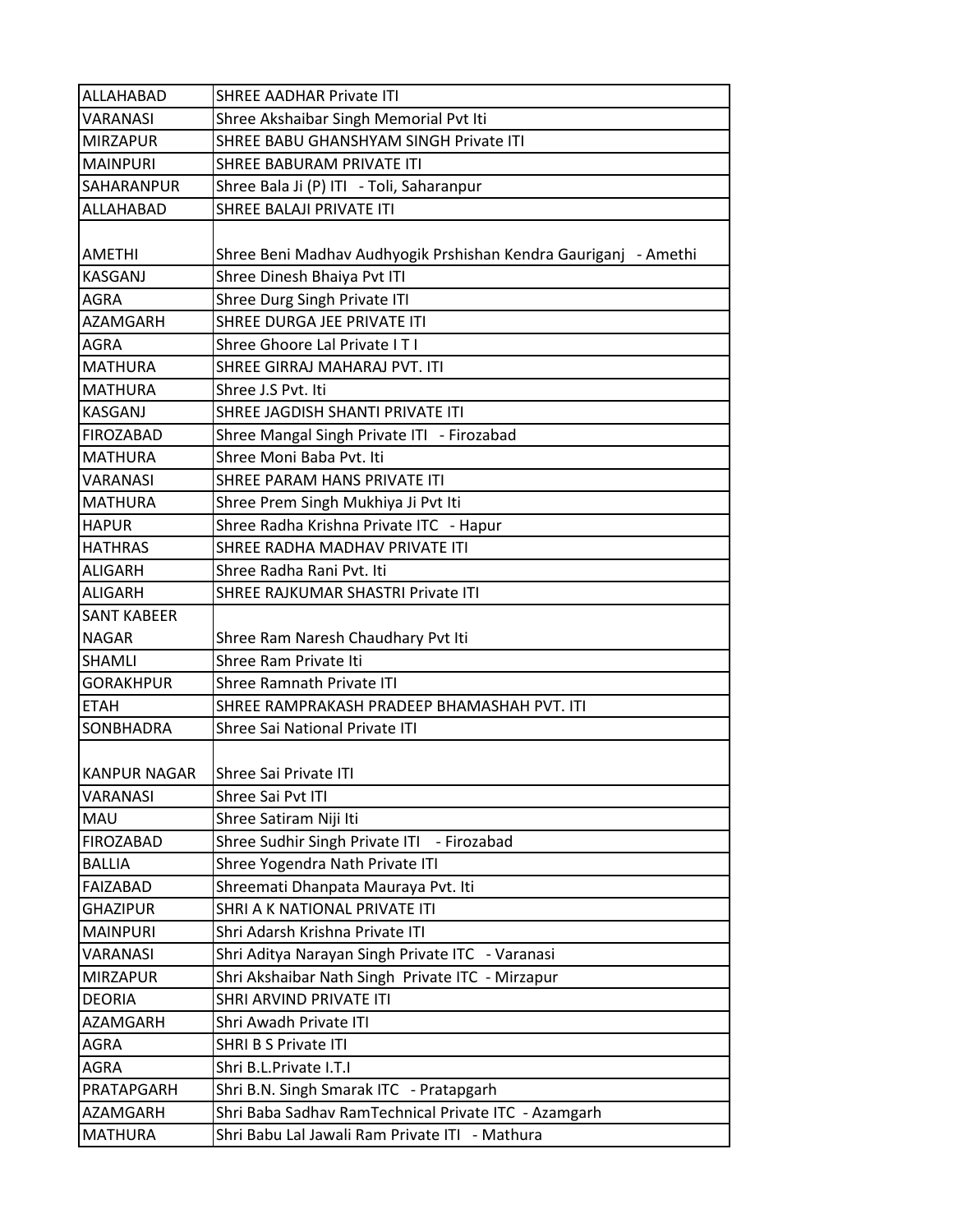| <b>MAINPURI</b>  | Shri Babu Ram Private ITI, - Mainpuri                      |
|------------------|------------------------------------------------------------|
| <b>GHAZIPUR</b>  | SHRI BABUNANDAN Private ITI                                |
| <b>GHAZIPUR</b>  | Shri Bajaranj Shikshan Prashikshan College                 |
| MATHURA          | Shri Bajrang ITC - Mathura                                 |
| <b>JAUNPUR</b>   | Shri Bajrang Private ITC - Jaunpur                         |
| <b>JHANSI</b>    | shri Bajrang private iti                                   |
| <b>ALIGARH</b>   | Shri Bala Ji Private ITI                                   |
| <b>SHAMLI</b>    | Shri Balaji Industrial Training Centre - Shamli            |
| <b>KASGANJ</b>   | Shri Balaji ITC - Kansganj                                 |
| ALLAHABAD        | Shri Balaji Private ITI, - Allahabad                       |
| <b>GHAZIPUR</b>  | Shri Baleshwar Pandey ITC - Ghazipur                       |
| <b>AGRA</b>      | Shri Bankebihari Private ITC - Agra                        |
| IMATHURA         | Shri Bankey Behari ITC - Mathura                           |
| <b>ALLAHABAD</b> | Shri Bhagwan Private ITI                                   |
| <b>ALIGARH</b>   | SHRI BHARAT SINGH KAMLA DEVI PRIVATE ITI                   |
| <b>AGRA</b>      | Shri Bhawani Singh Private ITC - Agra                      |
| <b>GHAZIPUR</b>  | SHRI BNM NATIONAL PRIVATE ITI                              |
| <b>MAINPURI</b>  | Shri Brahm Industrial Training Institute                   |
| <b>HATHRAS</b>   | SHRI C P S CHHONKAR PRIVATE ITI                            |
| <b>MAHOBA</b>    | SHRI CHANDRA BHAN SINGH PRIVATE ITI                        |
| <b>GHAZIPUR</b>  | shri chandrabali private iti                               |
| <b>AGRA</b>      | Shri Chandrabhan Singh (P) I.T.I.                          |
| <b>AZAMGARH</b>  | Shri Chandrashekhar Pvt ITI                                |
| AZAMGARH         | Shri Chhotelal Private ITC - Azamgarh                      |
| <b>DEORIA</b>    | Shri Dayashankar Lal Niji Audyogik Prashikshan Sansthan    |
| <b>BASTI</b>     | Shri Dayashankar Urmiladevi Private ITI                    |
| <b>LALITPUR</b>  | Shri Deepchandra Choudhary Pvt ITI                         |
| <b>MEERUT</b>    | Shri Devdutt Tyagi ITC - Meerut                            |
| <b>ALLAHABAD</b> | Shri Devi Prasad Private ITC - Allahabad                   |
| <b>GHAZIPUR</b>  | Shri Dhaneshwar Shiksha Evam Prashikshan Sansthan          |
| <b>MATHURA</b>   | Shri Digambar Singh Angoori Devi Private ITI               |
| <b>MIRZAPUR</b>  | Shri Duli Chand Jaisal Private ITI                         |
| AZAMGARH         | Shri Durga Ji Pvt ITI                                      |
| <b>BUDAUN</b>    | Shri G.J.S Private ITC - Badaun                            |
| <b>HATHRAS</b>   | Shri Gajadhra Singh Private ITI                            |
| ALLAHABAD        | Shri Ganesh Private ITI                                    |
| <b>AURAIYA</b>   | Shri Ganesh Pvt Iti                                        |
| <b>MATHURA</b>   | SHRI GHANDHI Private ITI                                   |
| <b>MATHURA</b>   | Shri Giriraj Maharaj ITC - Mathura                         |
| <b>MATHURA</b>   | SHRI GOPAL PRIVATE ITI                                     |
| <b>GORAKHPUR</b> | Shri Gurukul Private ITC - Gorakhpur                       |
| <b>FIROZABAD</b> | SHRI GYAN PRIVATE ITI                                      |
| <b>MATHURA</b>   | Shri Hari Adarsh Pvt Iti Kosikhurd                         |
| <b>MAU</b>       | Shri Hari Private ITC - Mau                                |
| <b>GONDA</b>     | Shri Hari ram Chauhan Pvt ITI                              |
| <b>MATHURA</b>   | Shri Heera Lal Tejo Devi ITC - Mathura                     |
| <b>GHAZIPUR</b>  | shri hori lal private iti ethan anauni saidpur ghazipur up |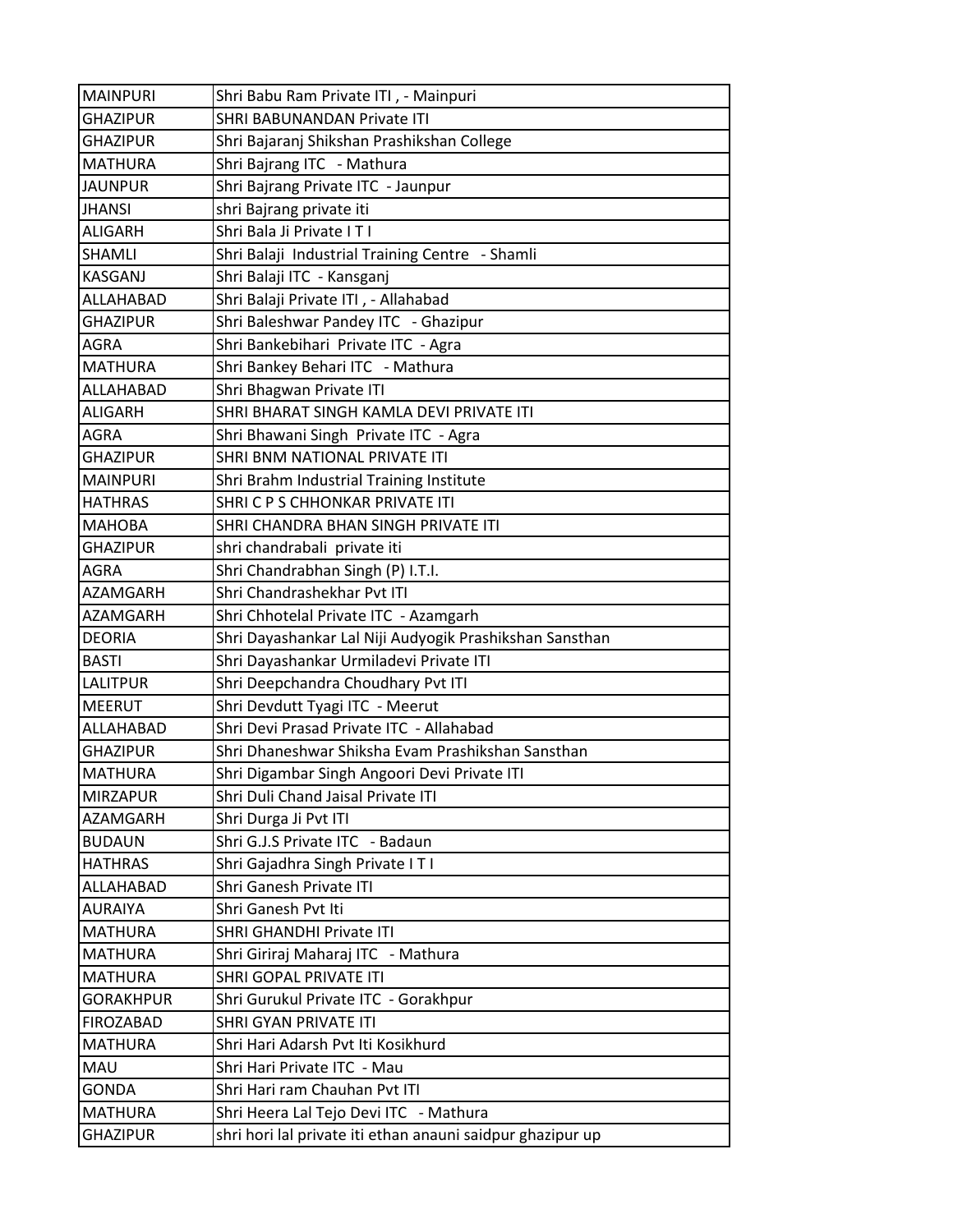| <b>SANT KABEER</b><br><b>NAGAR</b><br>Shri Jagdish Durgawati Private ITC - Santkabir Nagar<br>SHRI JAI BAJARANG PRIVATE ITI<br><b>GHAZIPUR</b><br><b>MATHURA</b><br>shri ji private iti kosi kalan<br><b>MATHURA</b><br>SHRI JYTOI NARAYAN PRIVATE ITI<br>SHRI K.P. PANDEY ITC - Jaunpur<br><b>JAUNPUR</b><br><b>BAGHPAT</b><br>Shri K.S. ITC - Bagpat |
|--------------------------------------------------------------------------------------------------------------------------------------------------------------------------------------------------------------------------------------------------------------------------------------------------------------------------------------------------------|
|                                                                                                                                                                                                                                                                                                                                                        |
|                                                                                                                                                                                                                                                                                                                                                        |
|                                                                                                                                                                                                                                                                                                                                                        |
|                                                                                                                                                                                                                                                                                                                                                        |
|                                                                                                                                                                                                                                                                                                                                                        |
|                                                                                                                                                                                                                                                                                                                                                        |
|                                                                                                                                                                                                                                                                                                                                                        |
| <b>GHAZIPUR</b><br>Shri Kalicharan Ji Private Technical Training ITI Educational Center, Sadat                                                                                                                                                                                                                                                         |
| <b>AZAMGARH</b><br>Shri Kamalnath Singh Pvt ITI                                                                                                                                                                                                                                                                                                        |
|                                                                                                                                                                                                                                                                                                                                                        |
| <b>KANPUR NAGAR</b><br>SHRI KAPOOR PRIVATE ITI                                                                                                                                                                                                                                                                                                         |
| <b>AGRA</b><br>SHRI KASHIRAM Private ITI                                                                                                                                                                                                                                                                                                               |
| Shri Kawal Dhari Private ITC Baba Katayiganj Iswarpur, Azamgarh -                                                                                                                                                                                                                                                                                      |
| AZAMGARH<br>Azamgarh                                                                                                                                                                                                                                                                                                                                   |
| <b>FAIZABAD</b><br>Shri Krishna Private ITC - Faizabad                                                                                                                                                                                                                                                                                                 |
| <b>VARANASI</b><br>Shri Krishna Private ITC - Varanasi                                                                                                                                                                                                                                                                                                 |
| Shri Krishna Ambedkar Private ITI<br><b>MAU</b>                                                                                                                                                                                                                                                                                                        |
| <b>MATHURA</b><br>Shri Krishna Brij Vikas ITC - Mathura                                                                                                                                                                                                                                                                                                |
| Shri Krishna Private ITC - Jaunpur<br><b>JAUNPUR</b>                                                                                                                                                                                                                                                                                                   |
| ALLAHABAD<br>Shri Krishna Private ITI                                                                                                                                                                                                                                                                                                                  |
| <b>ETAH</b><br>Shri Krishna Private ITI                                                                                                                                                                                                                                                                                                                |
| <b>GORAKHPUR</b><br>Shri Krishna Private ITI                                                                                                                                                                                                                                                                                                           |
| MAU<br>Shri Krishna Private ITI                                                                                                                                                                                                                                                                                                                        |
| <b>MATHURA</b><br>Shri Krishna Private ITI - Mathura                                                                                                                                                                                                                                                                                                   |
| <b>ALIGARH</b><br>Shri Kumar Sen Sharma ITC - Aligarh                                                                                                                                                                                                                                                                                                  |
| Shri Lal Bahadur Shashtri Industrial Training Centre - Bulandshahr<br><b>BULANDSHAHR</b>                                                                                                                                                                                                                                                               |
| <b>BALLIA</b><br>Shri Lallanlal Shrivastava (S.L.S.) I.T.I. Bansdih, Ballia (U.P.) - Ballia                                                                                                                                                                                                                                                            |
| Shri Laxmi Narayan Sharma Industrial Training Institute - Bulandshahr<br><b>BULANDSHAHR</b>                                                                                                                                                                                                                                                            |
| Shri Leeladhar Pvt. Iti<br><b>HATHRAS</b>                                                                                                                                                                                                                                                                                                              |
| Shri Maa Audyogic Prashikashan Kendra - Gonda<br><b>GONDA</b>                                                                                                                                                                                                                                                                                          |
| <b>FIROZABAD</b><br>Shri Magan Prabha I.T.I                                                                                                                                                                                                                                                                                                            |
| SHRI MAHAKALESHWAR PRIVATE ITI<br><b>JHANSI</b>                                                                                                                                                                                                                                                                                                        |
| <b>MATHURA</b><br>SHRI MAHARAJ SINGH PRIVATE ITI                                                                                                                                                                                                                                                                                                       |
| <b>MATHURA</b><br>Shri Mahendra Private ITI                                                                                                                                                                                                                                                                                                            |
| MUZAFFARNAGA                                                                                                                                                                                                                                                                                                                                           |
| Shri Mangal Singh ITC - Muzaffar Nagar<br>R                                                                                                                                                                                                                                                                                                            |
| SHRI MANGLA SINGH PRIVATE ITI<br><b>AZAMGARH</b>                                                                                                                                                                                                                                                                                                       |
| Shri Mani Ram Singh Audhyogic Prakshikshan Kendra - Agra<br><b>AGRA</b>                                                                                                                                                                                                                                                                                |
| <b>KUSHI NAGAR</b><br>Shri mati Neeta Devi Private ITI                                                                                                                                                                                                                                                                                                 |
| ALLAHABAD<br>SHRI MOTI LAL SINGH PRIVATE ITI                                                                                                                                                                                                                                                                                                           |
| <b>AMROHA</b><br>Shri Moti Smriti Private ITI                                                                                                                                                                                                                                                                                                          |
| <b>JHANSI</b><br>SHRI MOTILAL RICHHARIYA PRIVATE ITI                                                                                                                                                                                                                                                                                                   |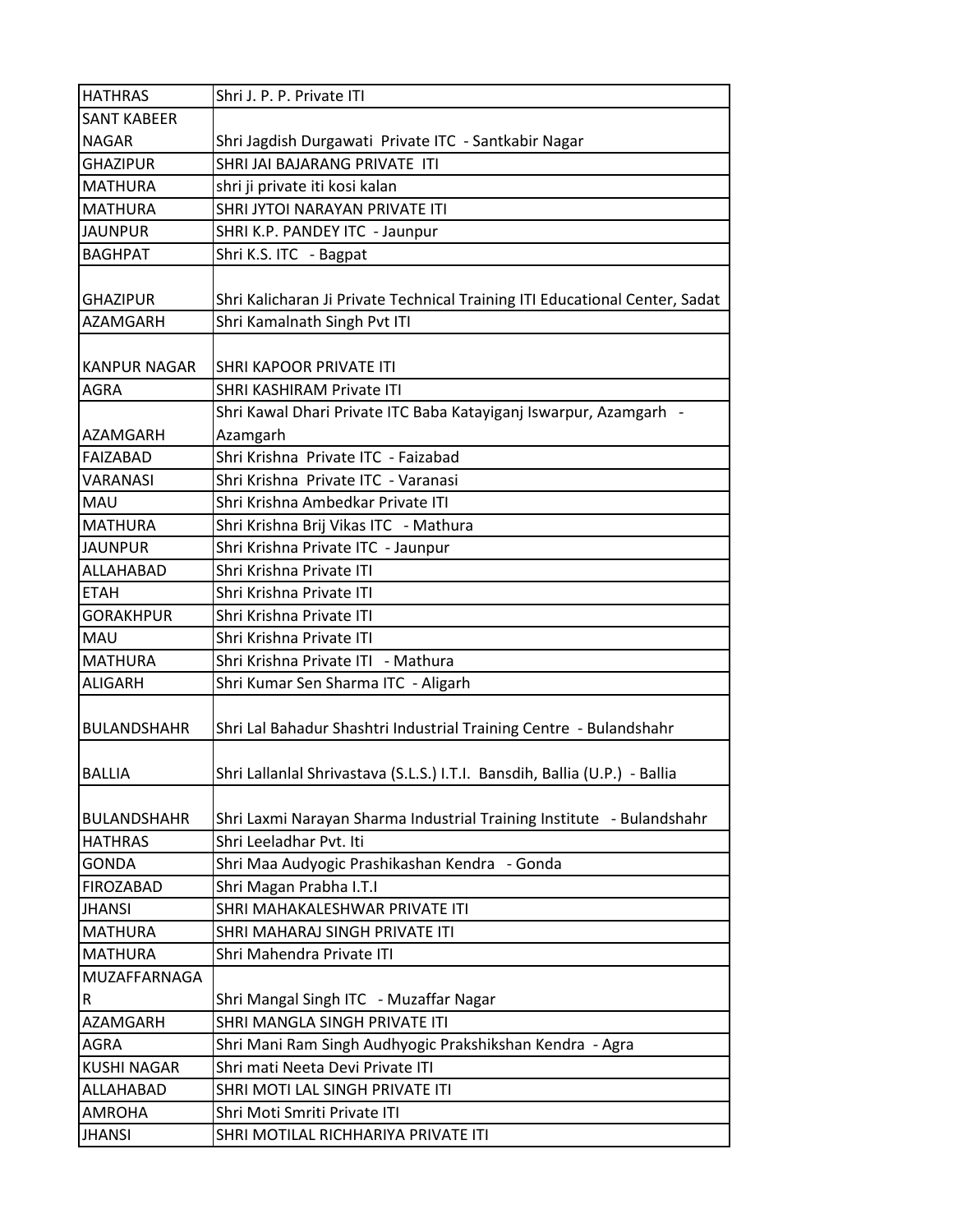| FARRUKHABAD        | Shri Mouji Lal ITC - Farrukhabad                                 |
|--------------------|------------------------------------------------------------------|
| <b>GHAZIPUR</b>    | SHRI MUNNAR PRIVATE ITI PRASHIKSHAN SANSTHAN                     |
| <b>MATHURA</b>     | <b>SHRI MURARI LAL Private ITI</b>                               |
| <b>MATHURA</b>     | Shri Murlidhar Private ITI - Mathura                             |
| <b>MATHURA</b>     | Shri Narayan Private ITI - Mathura                               |
| <b>MATHURA</b>     | Shri Natthi Singh Private Industrial Training Institute          |
| <b>MATHURA</b>     | Shri Naval Kishor Private ITI                                    |
| <b>BALLIA</b>      | Shri Nehru Private ITI                                           |
| <b>MATHURA</b>     | <b>SHRI O P SHARMA Private ITI</b>                               |
| <b>GHAZIPUR</b>    | SHRI PALAKDHARI PRIVATE ITI                                      |
| <b>GHAZIPUR</b>    | SHRI PALTU PRIVATE ITI                                           |
| <b>MATHURA</b>     | Shri Pandit Hukum Singh ITC - Mathura                            |
| <b>BULANDSHAHR</b> | Shri Parsad Sharma ITI Amargarh, Bulandshahr - Bulandshahr       |
| <b>ETAH</b>        | Shri Pradeep Kumar Bhama Shah ITC - Etah                         |
| <b>JAUNPUR</b>     | SHRI PRAKASH DUBEY PRIVATE ITI                                   |
|                    |                                                                  |
| <b>BULANDSHAHR</b> | Shri Prasad Sharma Technical Institute Private ITC - Bulandshahr |
| <b>FARRUKHABAD</b> | Shri Puttulal Memorial Private ITI                               |
| <b>HATHRAS</b>     | SHRI R C KUSHWAH Private ITI                                     |
| <b>FATEHPUR</b>    | Shri R.N. Singh Vikram Singh Private ITC - Fatehpur              |
| <b>JHANSI</b>      | Shri Radha Keshav Private Iti                                    |
| <b>ALIGARH</b>     | SHRI RADHA KRISHNA PRIVATE ITI                                   |
| ALLAHABAD          | SHRI RADHEY SHYAM PRIVATE INDUSTRIAL TRAINING INSTITUTE          |
| <b>AMETHI</b>      | Shri Radhey Shyam Singh Private ITC - Amethi                     |
| <b>GHAZIPUR</b>    | SHRI RAJARAM PRIVATE ITI                                         |
| ALLAHABAD          | SHRI RAJDHAR SINGH PRIVATE ITI                                   |
| <b>JAUNPUR</b>     | SHRI RAJENDRA PRASAD PRIVATE ITI                                 |
| FARRUKHABAD        | Shri Rajendra Singh ITC - Farrukhabad                            |
| <b>MATHURA</b>     | Shri Rajendra Singh Pvt. Iti                                     |
| VARANASI           | Shri Rajnarayan Private ITC - Varanasi                           |
| AMBEDKAR           |                                                                  |
| <b>NAGAR</b>       | Shri Ram Private ITC - Ambedkar Nagar                            |
| <b>AGRA</b>        | Shri Ram Adarsh ITC - Agra                                       |
| <b>SULTANPUR</b>   | Shri Ram Chandra Narayan ITI - Sultanpur                         |
| ALLAHABAD          | Shri Ram Chandra Private ITI, Saidabad, Allahabad                |
| BAREILLY           | Shri Ram Chandra Smarak Private ITI - Bareilly                   |
| <b>MEERUT</b>      | Shri Ram Institute of Private ITI - Meerut                       |
| <b>AGRA</b>        | Shri Ram ITC - Agra                                              |
| AZAMGARH           | Shri Ram Janki Private ITC - Azamgarh                            |
| MORADABAD          | Shri Ram Krishna Private ITC - Moradabad                         |
| <b>AGRA</b>        | Shri Ram Krishna Women's ITC - Agra                              |
| MUZAFFARNAGA       |                                                                  |
| R                  | Shri Ram Polytechnic                                             |
| <b>ETAH</b>        | SHRI RAM PRIVATE I T I                                           |
| MAU                | Shri Ram Private Iti                                             |
| <b>BAREILLY</b>    | Shri Ram Rakshpal Sharma ITC - Bareilly                          |
| <b>JAUNPUR</b>     | SHRI RAM SHIROMANI CHARITABLE PRIVATE ITI                        |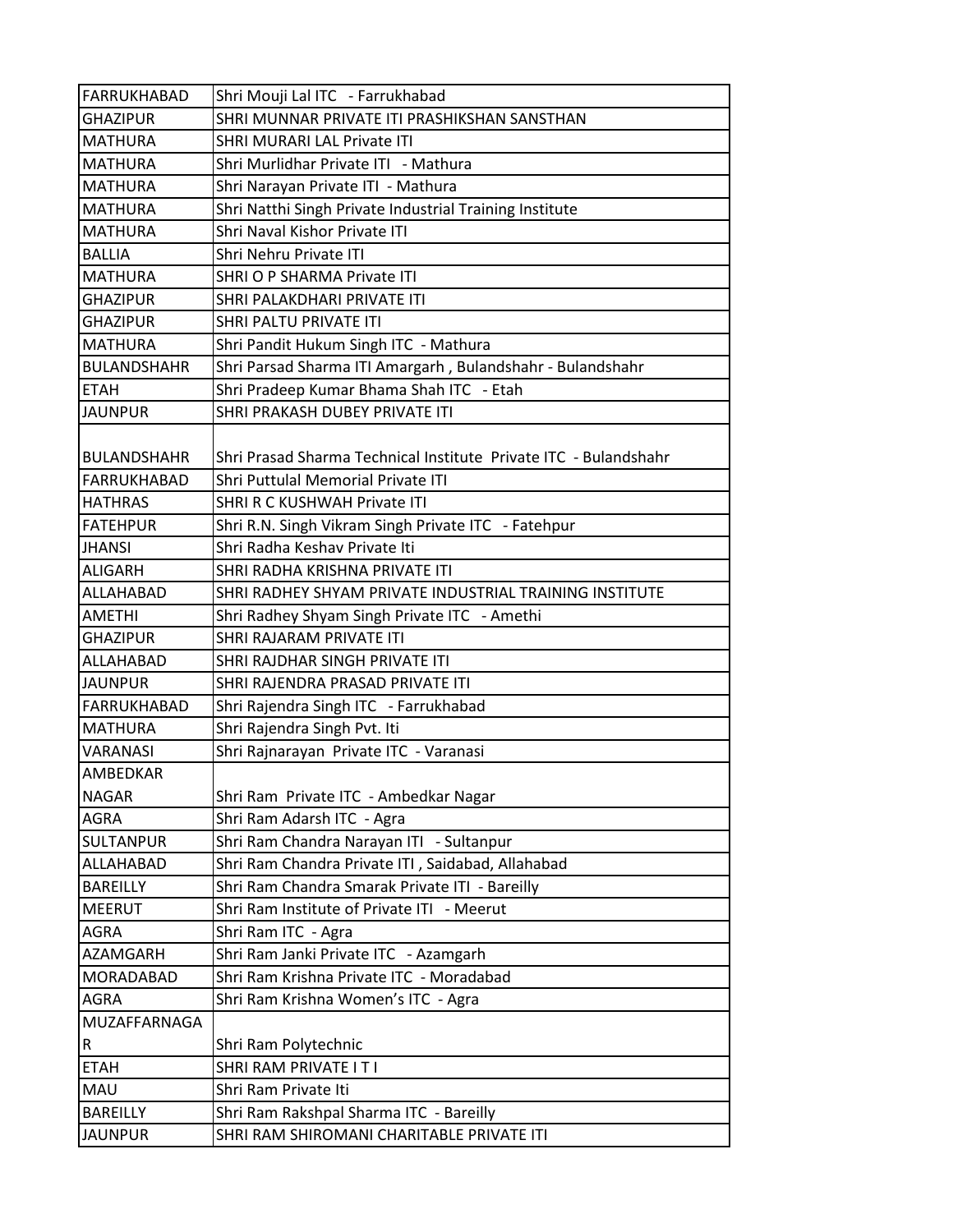| <b>GHAZIPUR</b>     | SHRI RAM SINGH PRIVATE ITI                                                 |
|---------------------|----------------------------------------------------------------------------|
| <b>GHAZIPUR</b>     | Shri Ram Soorat National Private ITC - Ghazipur                            |
| <b>MATHURA</b>      | Shri Ramji Lal Private ITI - Mathura                                       |
| MAU                 | SHRI RAMJI PRIVATE ITI                                                     |
| <b>FARRUKHABAD</b>  | Shri Ramswaroop Private ITC - Farrukhabad                                  |
| AZAMGARH            | Shri Ranjeet Singh Private ITI                                             |
| <b>JHANSI</b>       | Shri Rawatpura Sarkar Private ITI                                          |
| <b>GHAZIPUR</b>     | Shri Rudra Shiv Private ITI                                                |
| <b>GORAKHPUR</b>    | Shri Sai Private ITI                                                       |
|                     |                                                                            |
| <b>KANPUR NAGAR</b> | Shri Sai Private ITI, Plot No 18, greater kailash Tiwaripur Jajmau, Kanpur |
| <b>BAREILLY</b>     | Shri Sai Pvt. ITI - Bareilly                                               |
| <b>MIRZAPUR</b>     | Shri Sainath Private ITI                                                   |
| ALLAHABAD           | Shri Sairam Private ITC - Allahabad                                        |
| <b>FIROZABAD</b>    | Shri Sarnam Singh Industrial Training Centre - Firozabad                   |
| <b>AGRA</b>         | Shri Sarwan Singh Private ITC - Agra                                       |
| <b>MATHURA</b>      | Shri Shanker Singh Private ITC - Mathura                                   |
| AZAMGARH            | Shri sheshnath singh private ITI                                           |
|                     | Shri Shiv Charan Lal Vidya Devi Industrial Training Institute Shergarh -   |
| <b>MATHURA</b>      | Mathura                                                                    |
| <b>SANT RAVIDAS</b> |                                                                            |
| <b>NAGAR</b>        |                                                                            |
| (BHADOHI)           | Shri Shiv Shankar Private ITC - Santravidas Nagar (Bhadohi)                |
| CHANDAULI           | Shri Shivmangal Singh ITC - Chandauli                                      |
| <b>BULANDSHAHR</b>  | Shri Shyam ITI NARORA, BULANDSHAHR - Bulandshahr                           |
| ALIGARH             | SHRI SIDDH BABA PRIVATE ITI                                                |
| <b>BULANDSHAHR</b>  | SHRI SIYARAM PRIVATE ITI                                                   |
| <b>MATHURA</b>      | SHRI SL PRIVATE ITI                                                        |
| <b>MATHURA</b>      | Shri Sunder Singh Private ITI, Baldeo, Mathura                             |
| <b>KASGANJ</b>      | Shri Suraj Pal Singh Private ITI                                           |
| <b>JAUNPUR</b>      | Shri Surya Bali Singh ITC - Jaunpur                                        |
|                     |                                                                            |
| ALLAHABAD           | SHRI SURYA LAL YADAV PRIVATE INDUSTRIAL TRAINING INSTITUTE                 |
| JHANSI              | Shri Swami Prasad Private ITI                                              |
|                     | Shri Swami SatSanganand Awam Parmanand Seva Samiti Private ITI,            |
| <b>KANPUR DEHAT</b> | Kakrdahi, Baghpur, Kanpur Dehat                                            |
| AZAMGARH            | Shri Thakur ji Private ITC - Azamgarh                                      |
| JHANSI              | SHRI TULSIRAM PRIVATE ITI                                                  |
| <b>AGRA</b>         | Shri Udaibeer Singh ITC - Agra                                             |
|                     |                                                                            |
| <b>GAUTAM</b>       |                                                                            |
| <b>BUDDHA NAGAR</b> | Shri Ummed Industrial Training Centre - Gautambuddha Nagar                 |
| AGRA                | SHRI V.S. MAHERE P. I.T.I.                                                 |
| <b>AGRA</b>         | shri vankhandi mahadev Private.iti                                         |
| <b>GHAZIPUR</b>     | Shri Vashisth college of Engineering and Technology private ITI            |
| MUZAFFARNAGA        |                                                                            |
| R                   | Shri Vasu Private ITI                                                      |
|                     |                                                                            |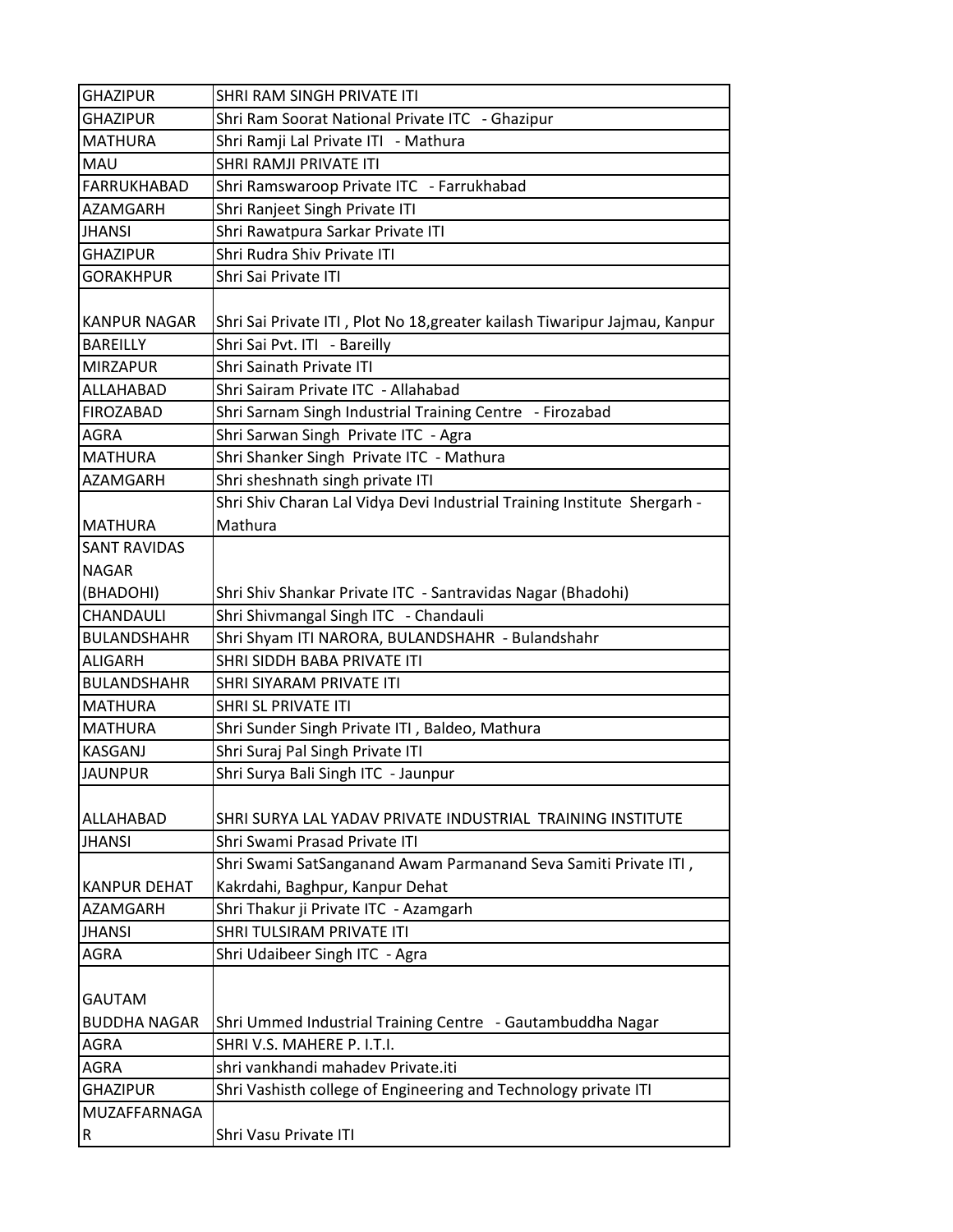| <b>GHAZIPUR</b>                      | Shri Vijay Iti                                                               |
|--------------------------------------|------------------------------------------------------------------------------|
| <b>FAIZABAD</b>                      | Shri Vijay Krishna Private Industrial Training Institute                     |
| <b>FIROZABAD</b>                     | Shri Vinayak Pvt ITI                                                         |
| AGRA                                 | Shri Vishwkarma Private ITI Amit nagar deori road agra - Agra                |
| MAHARAJGANJ                          | Shri Yogendra Singh (Private) ITI, Dhodhila, Ghughli, Maharajganj            |
| <b>KANPUR NAGAR</b>                  | Shrimati Gayatri Swaroop Private ITI                                         |
| <b>ETAH</b>                          | Shrimati L.M.S Pvt. Iti                                                      |
| <b>GORAKHPUR</b>                     | SHRIMATI SATYAWATI DIWEDI PRIVATE ITI                                        |
| <b>FIROZABAD</b>                     | Shrimati Sheela Devi Private ITI                                             |
| <b>GHAZIPUR</b>                      | Shrivatsa Private ITC - Ghazipur                                             |
| <b>DEORIA</b>                        | SHUBH NARAYAN PRIVATE ITI                                                    |
| <b>AGRA</b>                          | Shubham Private ITI, Karahi, Fatehpur Sikari, Agra                           |
| <b>BALLIA</b>                        | Shubhawati Devi ITC - Ballia                                                 |
| <b>SULTANPUR</b>                     | Shyam Narayan Private ITC - Sultanpur                                        |
| <b>SULTANPUR</b>                     | Shyam Private ITC - Sultanpur                                                |
| SONBHADRA                            | <b>SHYAM PRIVATE ITI</b>                                                     |
| <b>BARABANKI</b>                     | Shyama Devi Private ITI                                                      |
| <b>MATHURA</b>                       | Shyama Private Industrial Training Institute                                 |
| <b>JAUNPUR</b>                       | SHYAMA PRIVATE ITI                                                           |
| <b>AZAMGARH</b>                      | Shyama Private ITI, Pavai, Phulphur, Azamgarh                                |
| <b>KANPUR NAGAR</b>                  | Shyamji Ramji Private ITC - Kanpur Nagar<br>SHYAMLATA DEVI PRIVATE ITI       |
| <b>GORAKHPUR</b>                     |                                                                              |
| <b>KUSHI NAGAR</b>                   | Siddharth Private IT I                                                       |
| <b>KANPUR NAGAR</b>                  | Siddharth Private ITC - Kanpur Nagar                                         |
| <b>ALIGARH</b>                       | Siddharth Private ITI                                                        |
| <b>MATHURA</b>                       | Siddharth Private ITI                                                        |
| <b>GAUTAM</b><br><b>BUDDHA NAGAR</b> | Siddharth Pvt Industrial Training Institute                                  |
| VARANASI                             | Siddharth Pvt. Industrial Training Institute Palhipatti, Varanasi - Varanasi |
| <b>AGRA</b>                          | Siddhi Vinayak Private Iti                                                   |
| <b>JALAUN</b>                        | Siddhi Vinayak Private Iti                                                   |
| <b>BIJNOR</b>                        | Sidhbali ITC - Bijnor                                                        |
| <b>GORAKHPUR</b>                     | Simirata Devi ITI - Gorakhpur                                                |
| <b>KASGANJ</b>                       | SIR M U Private ITI                                                          |
| <b>KANPUR NAGAR</b>                  | Sir Shri Ram Private ITI                                                     |
| SAHARANPUR                           | SIR V K TECH PRIVATE ITI                                                     |
| <b>GORAKHPUR</b>                     | SISHODIYA PRIVATE ITI BELA PIPRAICH GORAKHPUR                                |
| ALLAHABAD                            | SITA DEVI PRIVATE ITI                                                        |
| <b>AZAMGARH</b>                      | SITA DEVI PRIVATE ITI                                                        |
| <b>DEORIA</b>                        | Sita Devi Pvt. ITI                                                           |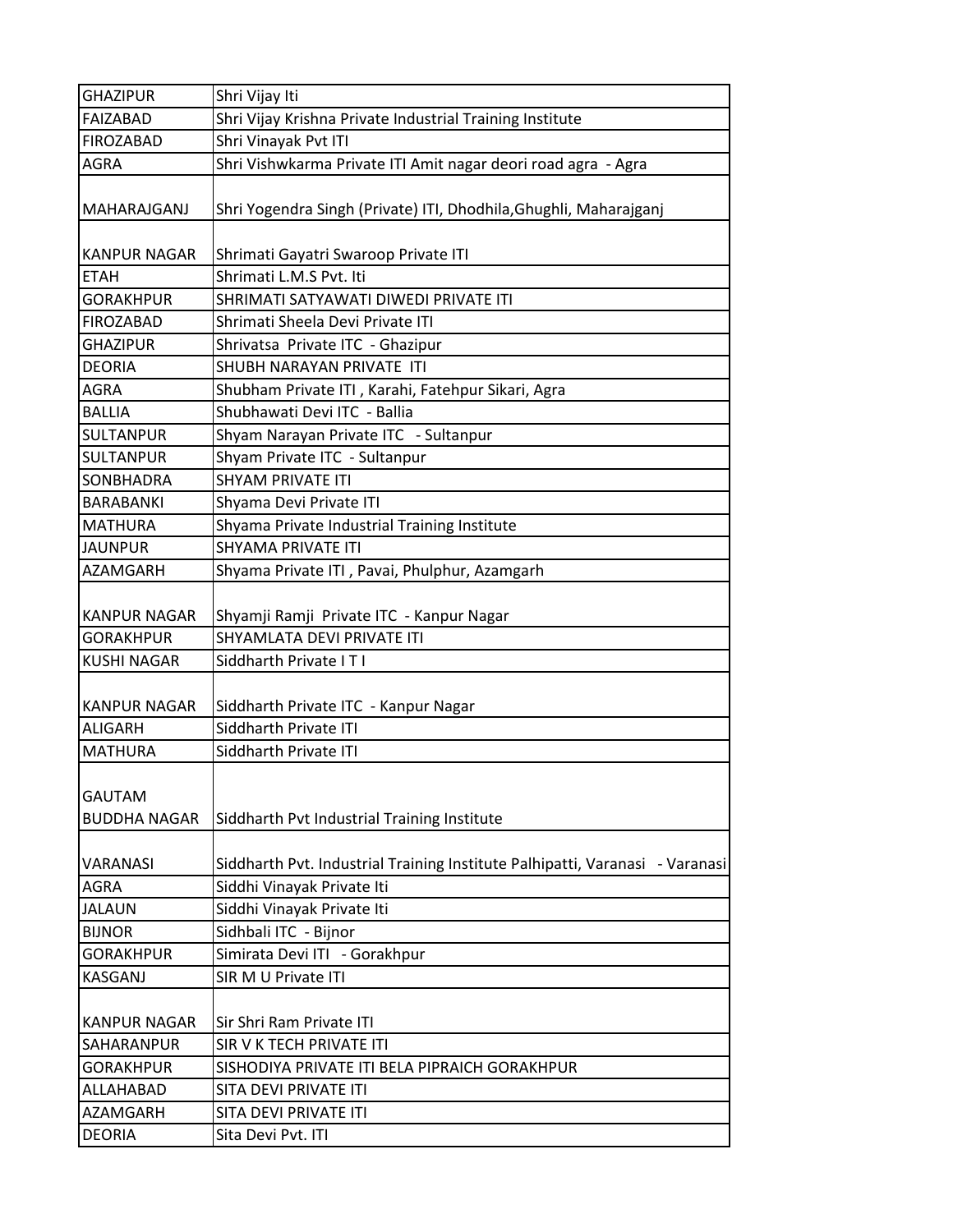| <b>BASTI</b>        | Sita Ram Chaudhary ITC Asnahra Belsar Basti - Basti               |
|---------------------|-------------------------------------------------------------------|
| <b>AGRA</b>         | SITA RAM PRIVATE ITI                                              |
| <b>JAUNPUR</b>      | Sitaram Private Iti                                               |
| <b>DEORIA</b>       | <b>Siyanand Private ITI</b>                                       |
| <b>AZAMGARH</b>     | <b>SK Private ITI</b>                                             |
| SAHARANPUR          | <b>SKD Private ITI</b>                                            |
| SAHARANPUR          | Skill India Pvt Iti                                               |
| <b>GHAZIABAD</b>    | Skills Priavte ITI                                                |
| <b>GHAZIPUR</b>     | <b>SM Private ITI</b>                                             |
| <b>MATHURA</b>      | <b>SMD PRIVATE ITI</b>                                            |
| VARANASI            | Smriti Pvt. ITI - Varanasi                                        |
| <b>KUSHI NAGAR</b>  | SMT GAYATRI DEVI GIRIJA SHANKAR PRIVATE I T I                     |
| <b>MATHURA</b>      | Smt Jamuna Devi Private ITI                                       |
| <b>GONDA</b>        | Smt KEWLA DEVI PRIVATE ITI                                        |
| KANSHIRAM           |                                                                   |
| <b>NAGAR</b>        | Smt KIRAN Private ITI                                             |
| <b>ALIGARH</b>      | Smt Laxmi Devi Industrial Training Centre Iglas Aligarh - Aligarh |
| <b>HATHRAS</b>      | SMT MANWATI DEVI PRIVATE ITI                                      |
| <b>HATHRAS</b>      | SMT MITHLESH SHARMA PRIVATE ITI                                   |
| <b>FATEHPUR</b>     | Smt Rama Agrahari Pvt ITI                                         |
| <b>AGRA</b>         | SMT REWATI DEVI PRIVATE ITI , SIHRI ROAD, AGRA                    |
| AMBEDKAR            |                                                                   |
| <b>NAGAR</b>        | SMT SATYAWATI DEVI PRIVATE INDUSTRIAL TRAINING INSTITUTE          |
| <b>JHANSI</b>       | Smt Vidyawati Industrial Training Centre - Jhansi                 |
| CHANDAULI           | Smt. Asha Devi Private ITC - Chandauli                            |
| <b>JAUNPUR</b>      | Smt. Asharfi Devi ITC - Jaunpur                                   |
| <b>AGRA</b>         | Smt. Asharfi Devi Private ITI - Agra                              |
| <b>AGRA</b>         | Smt. Bhu Devi Private IT I                                        |
| <b>SANT RAVIDAS</b> |                                                                   |
| <b>NAGAR</b>        |                                                                   |
| (BHADOHI)           | Smt. Devki Devi Private ITC - Santravidas Nagar (Bhadohi)         |
| <b>MATHURA</b>      | Smt. Dharamwati Bhedjeet Singh Pvt. Iti                           |
| <b>BALLIA</b>       | Smt. fulehra Smarak Private ITC - Ballia                          |
| <b>FAIZABAD</b>     | Smt. Geeta Tiwari ITC - Faizabad                                  |
| <b>AGRA</b>         | Smt. Hari Pyari Devi Private I. T. I.                             |
| <b>ALIGARH</b>      | Smt. Kalawati Private ITC - Aligarh                               |
| AMBEDKAR            |                                                                   |
| <b>NAGAR</b>        | Smt. Kamla Devi Audyogik Prashikshan kender - Ambedkar Nagar      |
| AZAMGARH            | Smt. Kanti Devi Private ITC Heera Patti Azamgarh - Azamgarh       |
| <b>MATHURA</b>      | Smt. Lilawati Audyogik Prasikshan Kendra - Mathura                |
| <b>KASGANJ</b>      | Smt. Madhuri Maheshwari Private ITC - Kansganj                    |
| <b>FIROZABAD</b>    | Smt. Mahadevi pvt ITI                                             |
| <b>MATHURA</b>      | SMT. MAHAVIRI DEVI ITI                                            |
| AGRA                | Smt. Mithilesh Fauzdar Private I.T.I.                             |
| <b>ETAH</b>         | Smt. Mohani Devi Private ITI - Etah                               |
| FAIZABAD            | Smt. Prema Tiwari Pvt. ITC - Faizabad                             |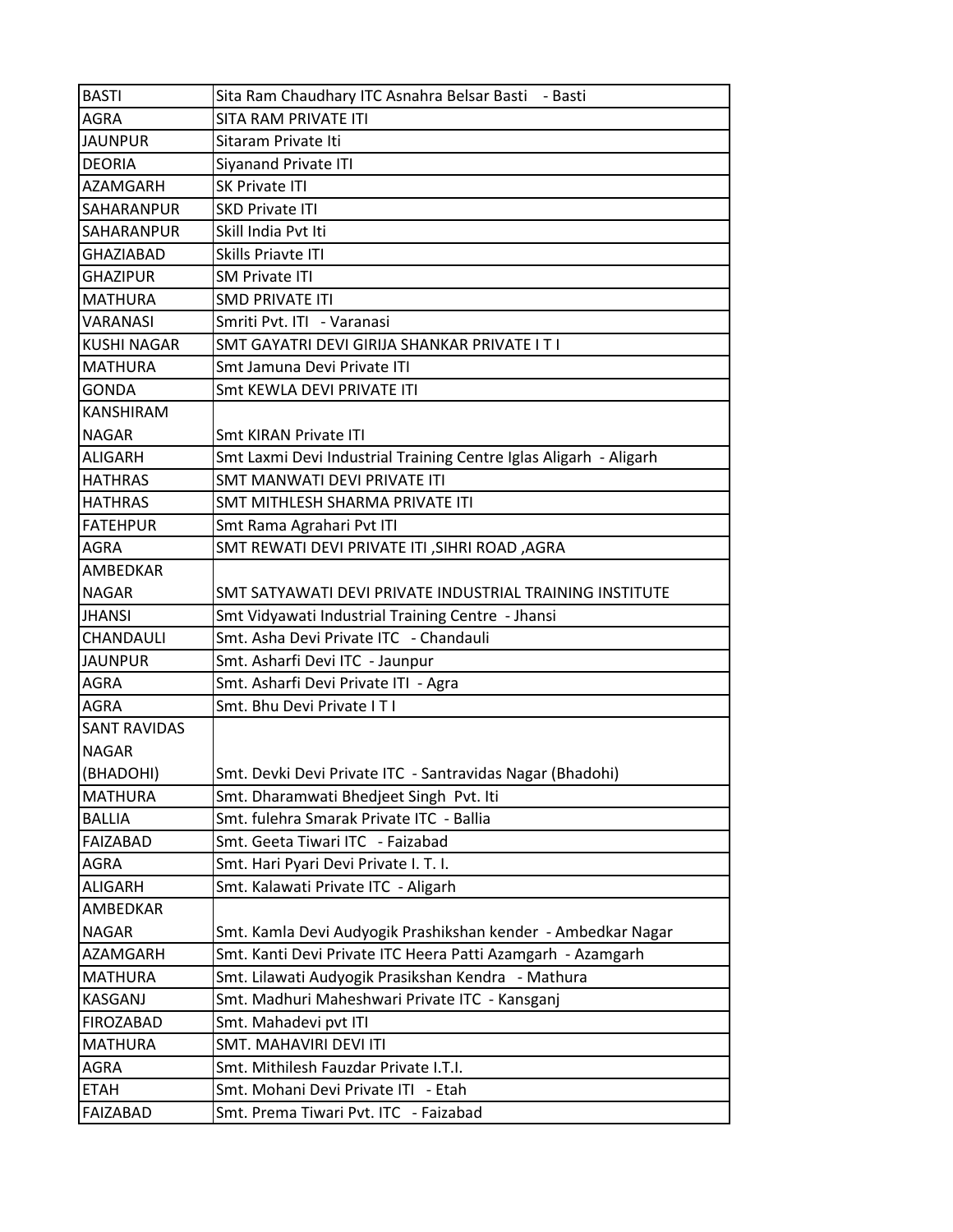| MUZAFFARNAGA                 | Smt. Raj Bala Devi Private ITI, Jhabarpur, Hari Nagar, Purkaji,   |
|------------------------------|-------------------------------------------------------------------|
| $\overline{\mathsf{R}}$      | Muzzafarnagar                                                     |
| <b>MATHURA</b>               | Smt. Ramdulari Private ITC - Mathura                              |
|                              |                                                                   |
| KANPUR NAGAR                 | Smt. Ramkali Iqbal Bahadur Pvt. Iti                               |
| <b>JAUNPUR</b>               | SMT. RAMRAJI DEVI PRIVATE ITI , JOKHAN NAGAR, JAUNPUR             |
| <b>KASGANJ</b>               | Smt. Ramwati Private ITC - Kansganj                               |
| <b>AGRA</b>                  | Smt. Shakuntala Devi Private ITI - Agra                           |
| <b>AGRA</b>                  | Smt. Shakuntala Devi Private I. T. I.                             |
| <b>MATHURA</b>               | Smt. Shanti Devi ITC - Mathura                                    |
|                              | Smt. Shyam Sundari Private ITI, Shant Kunj Colony, Nagla Ram Bal  |
| <b>AGRA</b>                  | Yamuna Brij - Agra                                                |
| ALLAHABAD                    | Smt. Sirtaji Devi Private ITC - Allahabad                         |
| <b>AGRA</b>                  | Smt. Sukhdevi ITC - Agra                                          |
| <b>DEORIA</b>                | Smt. Tara Devi Private Iti                                        |
| <b>MATHURA</b>               | Smt. Urmila Private ITI, Jajanpatti, Mathura                      |
| <b>AGRA</b>                  | Smt. Uttra Devi Sikarwar ITC - Agra                               |
| <b>MATHURA</b>               | Smt. Vimla Devi Private ITI - Mathura                             |
| <b>FAIZABAD</b>              | Smt. Vimla Singh Private ITC, - Faizabad                          |
| ISAHARANPUR                  | SMT.URMILA DEVI PRIVATE I.T.I                                     |
| <b>KAUSHAMBI</b>             | <b>SNP Private ITI</b>                                            |
| <b>MATHURA</b>               | Sobran Singh Pvt ITI                                              |
|                              |                                                                   |
| <b>GORAKHPUR</b>             | SOLANKI PVT. I.T.I. SAHJANWA GORAKHPUR U.P. 273209 () - Gorakhpur |
| SONBHADRA                    | Sonanchal ITC - Sonebhadra                                        |
| <b>MIRZAPUR</b>              | Soni Viksas Pvt ITI                                               |
| <b>SAHARANPUR</b>            | Sophia Private I.T.I                                              |
| <b>AURAIYA</b>               | SOVRAN SINGH PRIVATE ITI                                          |
| <b>AMETHI</b>                | sparsh Private ITC - Amethi                                       |
| <b>SAHARANPUR</b>            | <b>SRC PRIVATE ITI</b>                                            |
| <b>GORAKHPUR</b><br>AZAMGARH | <b>SRD PRIVATE ITI</b>                                            |
| <b>GHAZIPUR</b>              | Sree Sai ITC - Azamgarh<br>Sri Bajrang ITC - Ghazipur             |
|                              |                                                                   |
| <b>SHAHJAHANPUR</b>          | Sri Balaji Private ITC - Shahjahanpur                             |
| <b>SULTANPUR</b>             | Sri Baldev singh Private ITC - Sultanpur                          |
| <b>AZAMGARH</b>              | Sri Bhagwat Balram private iti                                    |
| <b>BAREILLY</b>              | SRI CHITRAGUPT Private ITI                                        |
| <b>KUSHI NAGAR</b>           | Sri Chitransh Private ITI                                         |
| <b>HATHRAS</b>               | Sri Giriraj Dhawan Private ITC - Hathras                          |
| <b>RAMPUR</b>                | SRI HANSRAJ MEMORIAL PRIVATE I.T.I                                |
| AMBEDKAR                     |                                                                   |
| <b>NAGAR</b>                 | Sri Jang Bahadur Singh Private ITC - Ambedkar Nagar               |
| <b>JAUNPUR</b>               | SRI KEENARAM PRIVATE ITI                                          |
| CHANDAULI                    | Sri Khadeshwari Swami Pvt. I.T.I                                  |
| CHANDAULI                    | Sri Krishna Chaturvedi Private ITC - Chandauli                    |
| <b>GHAZIPUR</b>              | Sri Krishna I T I - Ghazipur                                      |
|                              |                                                                   |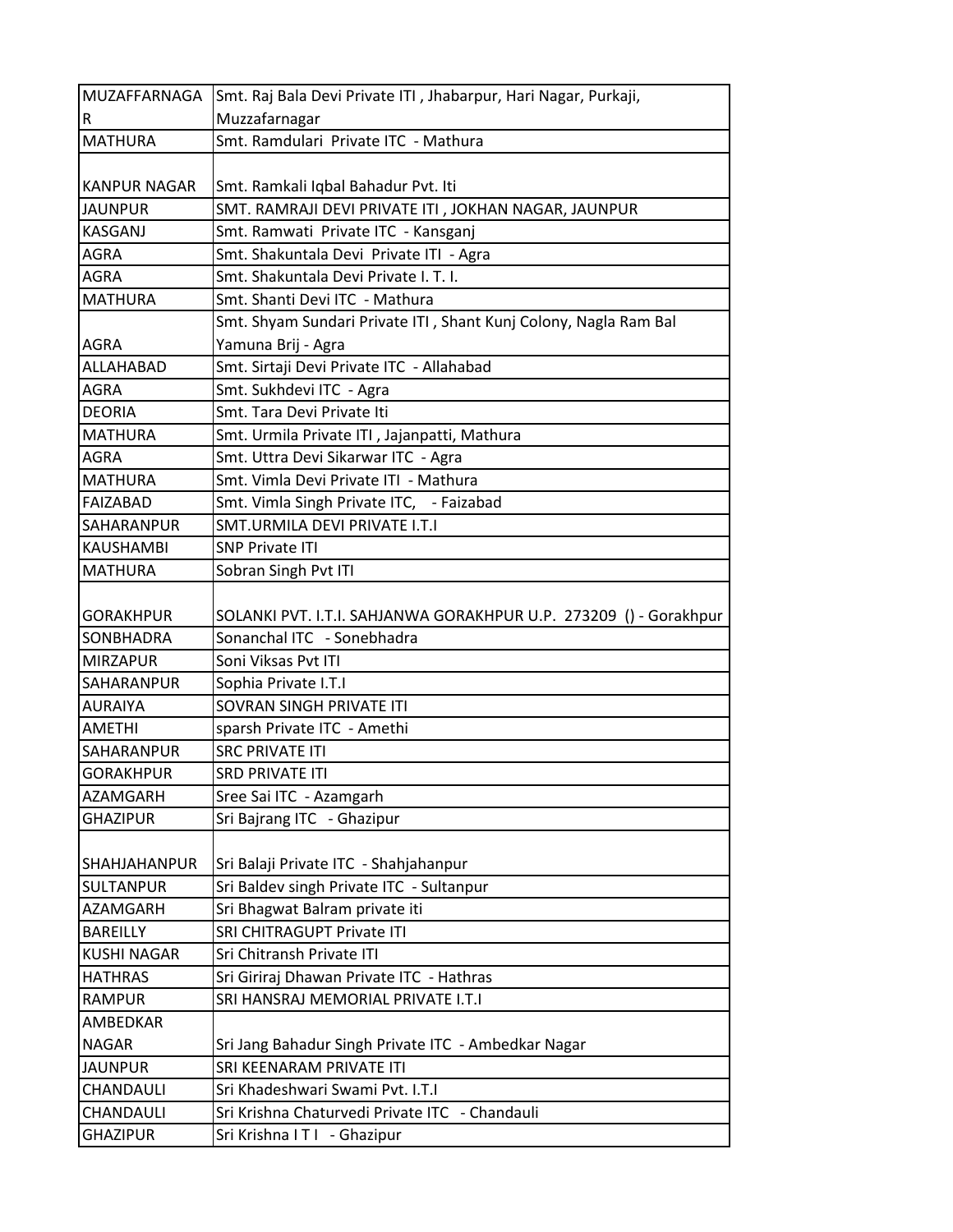| <b>MAU</b>          | Sri Krishna Private ITI                                                |
|---------------------|------------------------------------------------------------------------|
| <b>GORAKHPUR</b>    | Sri Lal Bahadur Shastri ITC - Gorakhpur                                |
| <b>AGRA</b>         | Sri Mahatma Duda Dhari Seth Jiwaram ITC - Agra                         |
|                     |                                                                        |
| <b>KANPUR NAGAR</b> | Sri Mahima Private ITI                                                 |
| <b>VARANASI</b>     | Sri Markandey Pvt. Industrial Training Institute                       |
| <b>GHAZIPUR</b>     | SRI MOTILAL PRIVATE ITI                                                |
| FAIZABAD            | Sri Narbadeshwar Singh Pvt ITI                                         |
| <b>BALLIA</b>       | SRI NIWAS PRIVATE ITI                                                  |
| <b>DEORIA</b>       | SRI PANDIT SRI KRISHAN UPADHYAY PRIVATE ITI                            |
| <b>MAU</b>          | SRI PARSURAM PRIVATE ITI                                               |
|                     |                                                                        |
| <b>KANPUR NAGAR</b> | Sri Private ITC - Kanpur Nagar                                         |
| <b>HATHRAS</b>      | Sri Raghav Private ITC - Hathras                                       |
|                     |                                                                        |
| <b>SULTANPUR</b>    | Sri Rajpati Singh Industrial Training Centre Deehdhaggupur - Sultanpur |
| FAIZABAD            | SRI RAM CHANDRA PRIVATE ITI                                            |
| <b>BASTI</b>        | Sri Ram Karan Singh Private ITI                                        |
| <b>FAIZABAD</b>     | Sri Ram Lagan Chandra Bali Private ITC - Faizabad                      |
| ALLAHABAD           | SRI RAM LAKHAN SMARAK PRIVATE ITI                                      |
| <b>SULTANPUR</b>    | Sri Ram Murat Sinigh Private ITC - Sultanpur                           |
|                     |                                                                        |
| <b>KANPUR NAGAR</b> | Sri Ram Private ITI                                                    |
| <b>SONBHADRA</b>    | Sri Ram Private ITI                                                    |
| <b>HATHRAS</b>      | Sri Ram Rastriya Private ITC - Hathras                                 |
| <b>BASTI</b>        | SRI RAM SAHAY SINGH PRIVATE ITI                                        |
| FAIZABAD            | Sri Sahab Saran Samerk Private ITI,                                    |
| <b>ALIGARH</b>      | Sri Sai Institute of Private ITI                                       |
| <b>AZAMGARH</b>     | Sri Sai Maa Sharda Private ITI                                         |
| <b>AZAMGARH</b>     | Sri Sai Private Iti                                                    |
| <b>SANT RAVIDAS</b> |                                                                        |
| <b>NAGAR</b>        |                                                                        |
| (BHADOHI)           | Sri Sankat Mochan Private ITC - Santravidas Nagar (Bhadohi)            |
|                     |                                                                        |
| <b>KANPUR NAGAR</b> | Sri Sant Bihari Private ITC - Kanpur Nagar                             |
| <b>BULANDSHAHR</b>  | Sri Shankar Singh Private ITC - Bulandshahr                            |
| <b>MIRZAPUR</b>     | Sri Shankrashram Maha vidyapeeth Mini ITC - Mirz                       |
| <b>FATEHPUR</b>     | Sri Shiv Bali Singh ITC - Fatehpur                                     |
| <b>VARANASI</b>     | Sri Shiv Das ITC - Varanasi                                            |
| <b>JAUNPUR</b>      | Sri Sukhram Private ITC - Jaunpur                                      |
| ALLAHABAD           | SRI SURESH CHANDRA PRIVATE ITI                                         |
|                     | Sri Vighneshwar Private ITI MAMA BHANJA TALAB NAINI, ALLAHABAD -       |
| ALLAHABAD           | Allahabad                                                              |
|                     |                                                                        |
| <b>SULTANPUR</b>    | Sri Vishwanath Private Industrial Training Institute                   |
| <b>FAIZABAD</b>     | Sri Vishwanath Singh Private ITC - Faizabad                            |
| <b>GORAKHPUR</b>    | Sridutt Singh Private ITI                                              |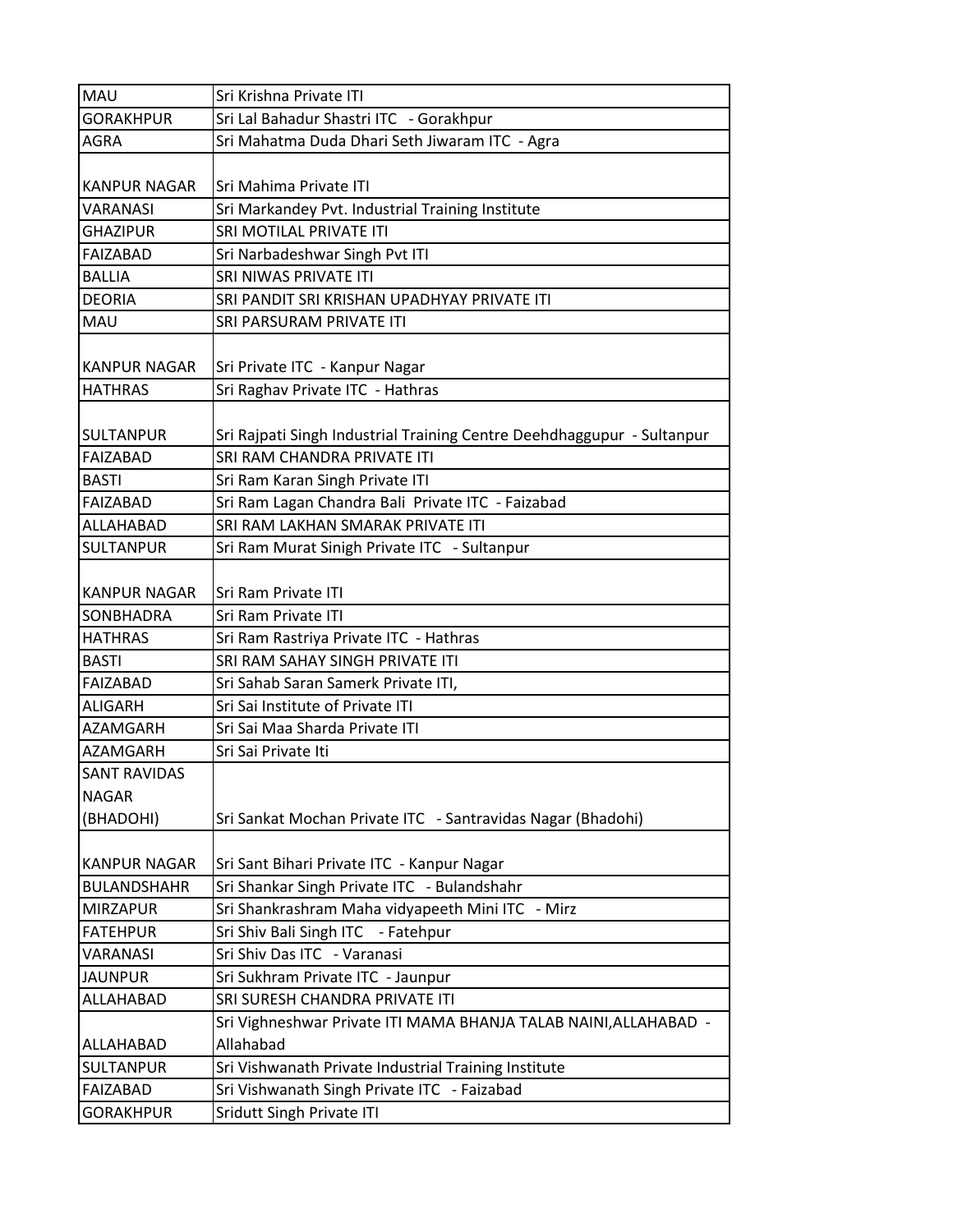| AMBEDKAR            |                                                                           |
|---------------------|---------------------------------------------------------------------------|
| <b>NAGAR</b>        | SRIMATI SHYAMA DEVI Private ITC, Ambedkar Nagar - Ambedkar Nagar          |
| <b>FAIZABAD</b>     | Srimati Siyaraji N.C.T.O.P.T Private ITI                                  |
| ALLAHABAD           | SRINATH PRIVATE ITI JUNSI, ALLAHABAD                                      |
| ALLAHABAD           | <b>SRMM Private ITI</b>                                                   |
| <b>FARRUKHABAD</b>  | <b>SRS Pvt ITI</b>                                                        |
| <b>GORAKHPUR</b>    | srsprivate iti                                                            |
| <b>AGRA</b>         | Ssd Private I.T.I                                                         |
| <b>KASGANJ</b>      | <b>SSJS Private ITI</b>                                                   |
| PRATAPGARH          | St Xaviers Private Industrial Training Institute                          |
| SAMBHAL             | St. Anthony's Private ITI, Dugawar Asmoli, Sambhal                        |
| <b>GHAZIABAD</b>    | St. Francis Technical Institute - Ghaziabad                               |
| <b>FIROZABAD</b>    | St. janu Baba Private ITI                                                 |
|                     | St. Johns Technical Institute, Private ITI, Hospital Road Rajendra Market |
| <b>AGRA</b>         | Agra                                                                      |
| <b>SHAMLI</b>       | St. R. C. Technical Training Institute - Shamli                           |
| <b>BALLIA</b>       | sts Private iti                                                           |
| <b>SITAPUR</b>      | STUDY WELL PRIVATE ITI                                                    |
| <b>GHAZIPUR</b>     | Subedar Singh ITC - Ghazipur                                              |
|                     |                                                                           |
| <b>KANPUR NAGAR</b> | Subh Sneh Pvt Iti                                                         |
| <b>HARDOI</b>       | Subhash Chandra Bose Pvt ITI, - Hardoi                                    |
| <b>GORAKHPUR</b>    | Subhash Chandra Bosh Private ITI - Gorakhpur                              |
|                     | Sudama Chauhan Private Industrial Training Institute Ganguabari Po        |
| <b>MAU</b>          | hamidppur Dist Mau UP                                                     |
| <b>FAIZABAD</b>     | Sukanya Devi Dhuruv Prasad Singh Private ITC - Faizabad                   |
| <b>SULTANPUR</b>    | Sultanpur Private ITC - Sultanpur                                         |
| <b>VARANASI</b>     | Suman Private ITI                                                         |
| <b>JAUNPUR</b>      | Sumiran ITC - Jaunpur                                                     |
|                     |                                                                           |
| <b>BIJNOR</b>       | Sumitra Devi Om Prakash Memorial Industrial Training Centre - Bijnor      |
| <b>JAUNPUR</b>      | Sumitra ITC - Jaunpur                                                     |
| <b>JAUNPUR</b>      | Sumitra Private ITC -Mungra Badshahpur - Jaunpur                          |
| SAHARANPUR          | Sumitra Saini ITC - Saharanpur                                            |
| <b>AZAMGARH</b>     | <b>SUN SHINE PRIVATE ITI</b>                                              |
| SAHARANPUR          | Sunrise Paramedical Private ITI                                           |
| VARANASI            | Sunshine ITC - Varanasi                                                   |
| VARANASI            | Sunshine Krishna Private ITI                                              |
| <b>GORAKHPUR</b>    | Sunshine Private ITI                                                      |
| <b>MEERUT</b>       | Super Tech I.T.I. Garh Road, Hasanpur kala, Meerut                        |
| <b>BALLIA</b>       | SURAJ MEMORIAL PRIVATE ITI                                                |
| AZAMGARH            | Surendra ITC - Azamgarh                                                   |
| LAKSHMIPUR          |                                                                           |
| <b>KHERI</b>        | SURESH MISHRA PRIVATE ITI                                                 |
| <b>BALLIA</b>       | Surmani Devi Memorial ITC - Ballia                                        |
| <b>BALLIA</b>       | Surya Private ITI                                                         |
| <b>LUCKNOW</b>      | Surya Pvt ITI - Lucknow                                                   |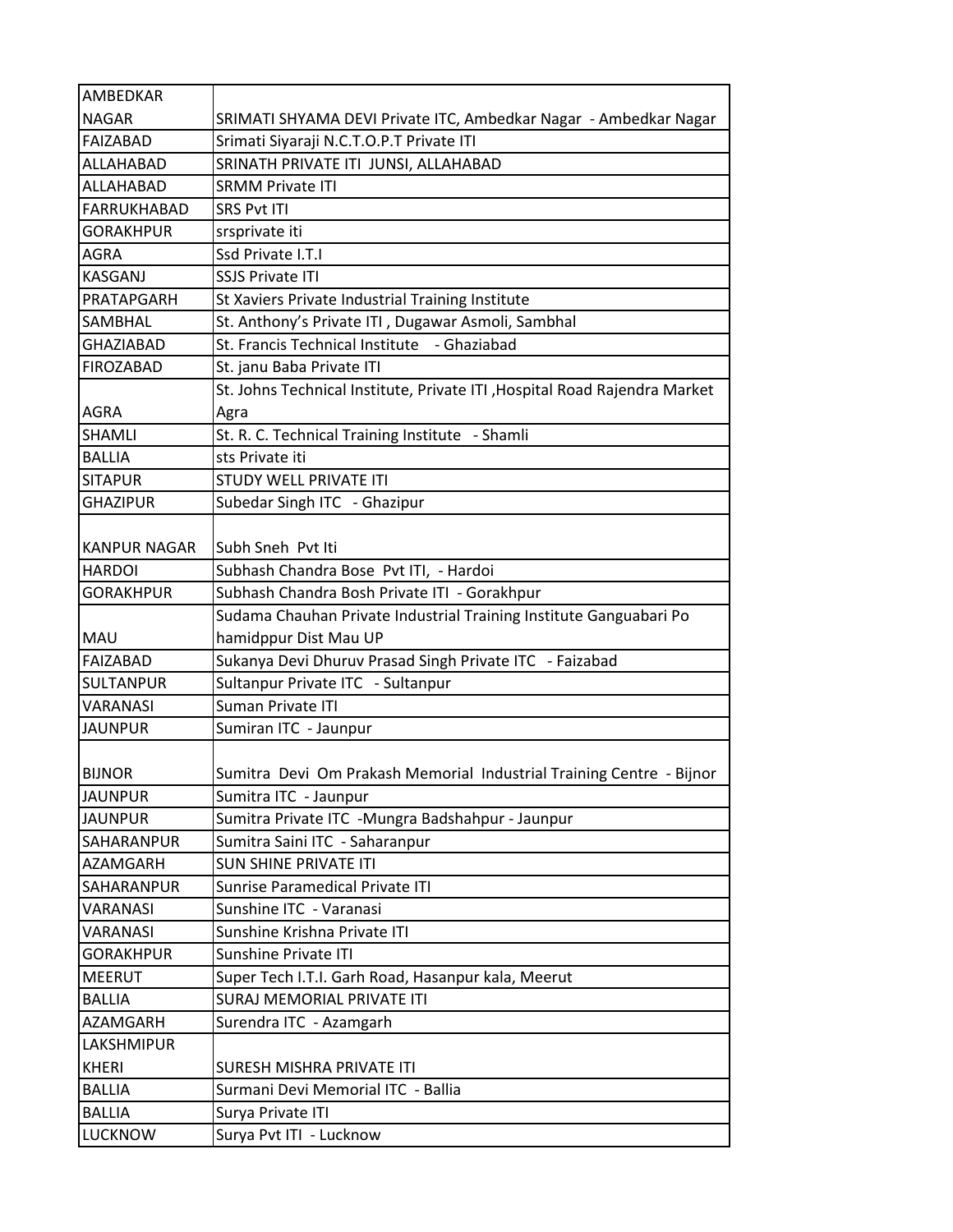| <b>GHAZIPUR</b>         | <b>SURYAVANSHI Private ITI</b>                                  |
|-------------------------|-----------------------------------------------------------------|
| <b>SAHARANPUR</b>       | <b>SURYOUDAY PRIVATE ITI</b>                                    |
| <b>MAU</b>              | <b>SUSHIL MEMORIAL PRIVATE ITI</b>                              |
| <b>LUCKNOW</b>          | Sushil Verma Memorial ITC - Lucknow                             |
| <b>LAKSHMIPUR</b>       |                                                                 |
| <b>KHERI</b>            | Sushil Verma Memorial ITC - Lakhimpur Kheri                     |
|                         | Sushil Verma Memorial Private ITI, Pakadiyar Road Kaptanganj,   |
| <b>KUSHI NAGAR</b>      | Kushinagar                                                      |
| <b>ALLAHABAD</b>        | Sushila Devi Private ITI                                        |
| <b>SANT KABEER</b>      |                                                                 |
| <b>NAGAR</b>            | Sushila Singh Private ITC - Santkabir Nagar                     |
| ALLAHABAD               | sushma singh singraur private iti                               |
| <b>LAKSHMIPUR</b>       |                                                                 |
| <b>KHERI</b>            | <b>SVNC Private ITI</b>                                         |
| <b>CHANDAULI</b>        | Swami Arganandji Maharaj Private ITC - Chandauli                |
| <b>MIRZAPUR</b>         | Swami AtmaDas Private ITI - Mirzapur                            |
| <b>MAU</b>              | SWAMI ATMANAND PRIVATE ITI                                      |
| MUZAFFARNAGA            |                                                                 |
| $\overline{\mathsf{R}}$ | Swami Kalyan Dev ITI                                            |
| <b>MAU</b>              | Swami Ramanand Private ITI                                      |
| <b>AZAMGARH</b>         | Swami Sahajanand Private ITI                                    |
| <b>MAU</b>              | SWAMI SAHAJANAND PRIVATE ITI                                    |
| <b>AZAMGARH</b>         | SWAMI SAHANAND JANTA PRIVATE ITI                                |
| <b>BAREILLY</b>         | Swami Somnath Private ITI, Shahpura Manpur Baheri, Barelly      |
| <b>SAHARANPUR</b>       | Swami Vivekanand Private ITC - Saharanpur                       |
| <b>LUCKNOW</b>          | Swami Vivekanand ITC - Lucknow                                  |
| <b>GHAZIPUR</b>         | Swami Vivekanand National Private ITC - Ghazipur                |
| <b>GORAKHPUR</b>        | Swami Vivekanand Private ITI                                    |
| AZAMGARH                | SWAMI VIVEKANAND PRIVATE ITI KAPTANGANJ, AZAMGARH               |
| <b>BALLIA</b>           | Swami Vivekanand Private ITI, Badagaon Maniyar Ba               |
| <b>BAREILLY</b>         | Swami Vivekanand Pvt Iti                                        |
| <b>MEERUT</b>           | Swami Vivekananda Industrial Training Centre - Meerut           |
| <b>HAPUR</b>            | SWAMI VIVEKANANDA PRIVATE ITI                                   |
|                         | Swantantra Sangram Senani Shri Shiv Kumar Pandey Memorial ITC - |
| <b>SULTANPUR</b>        | Sultanpur                                                       |
| <b>GORAKHPUR</b>        | Swarn Jaynti Niji Iti                                           |
| <b>RAE BARELI</b>       | Swarnim ITC - Raibareli                                         |
| <b>SULTANPUR</b>        | SWARNIMSUYASH PRIVATE ITI                                       |
| PRATAPGARH              | Swarnimsuyashprivatiti                                          |
|                         |                                                                 |
| <b>GAUTAM</b>           |                                                                 |
| <b>BUDDHA NAGAR</b>     | Swatantra Bharat Private ITC - Gautambuddha Nagar               |
| MUZAFFARNAGA            |                                                                 |
| $\mathsf R$             | Syam Private ITC - Muzaffar Nagar                               |
| AZAMGARH                | T P PRIVATE ITI                                                 |
| <b>MATHURA</b>          | T S Private ITI                                                 |
| ALLAHABAD               | T T PRIVATE ITI                                                 |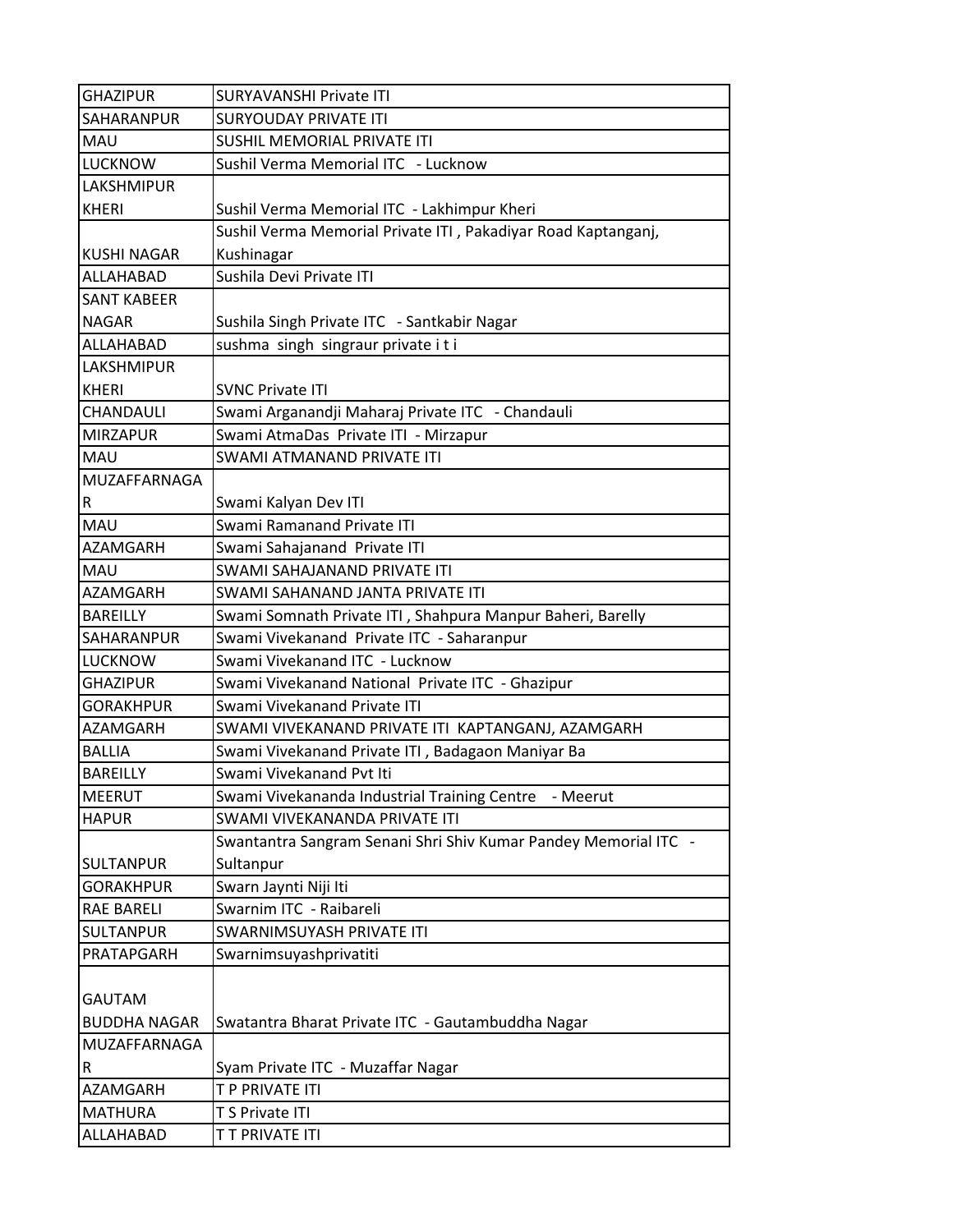| <b>AGRA</b>                        | T. N. P. S. Private ITC - Agra                              |
|------------------------------------|-------------------------------------------------------------|
| <b>JAUNPUR</b>                     | T.D. Private ITC , Shahganj, Jaunpur - Jaunpur              |
| <b>MEERUT</b>                      | T.P.S. Private ITI - Meerut                                 |
| <b>SONBHADRA</b>                   | Taasha Private ITC - Sonebhadra                             |
| <b>GORAKHPUR</b>                   | TAPA NATH PRIVATE ITI                                       |
| <b>DEORIA</b>                      | Tapani Industrial Training Centre - Deoria                  |
| <b>MATHURA</b>                     | Tapasthali Pvt Iti                                          |
| <b>FIROZABAD</b>                   | Tapobhoomi Private ITC - Firozabad                          |
| FIROZABAD                          | Tapobhumi Gopal Private ITI - Firozabad                     |
| <b>MIRZAPUR</b>                    | Tara Devi Private ITC - Mirzapur                            |
| <b>BASTI</b>                       | Tara Iti                                                    |
| FAIZABAD                           | Tara Private ITI, Rath haweli Sadar, Faizabad               |
| <b>LUCKNOW</b>                     | <b>Tara Shankar MSTI</b>                                    |
| <b>MIRZAPUR</b>                    | Tathagat Private Audyogik Prashikshan Sansthan - Mirzapur   |
| KANPUR NAGAR                       | Tatya Private ITI<br><b>TDS PRIVATE ITI</b>                 |
| <b>JAUNPUR</b><br><b>SULTANPUR</b> |                                                             |
| <b>SULTANPUR</b>                   | Techno Group of ITC - Sultanpur<br>Techno I.T.I - Sultanpur |
| <b>MATHURA</b>                     | Teerth Vikas Trust Private ITI - Mathura                    |
| <b>AGRA</b>                        | Th. Bacchu Singh Private I.T.I.                             |
| <b>BALLIA</b>                      | Th. Vishnu Dev Singh Industrial Training Center(Private)    |
| <b>AMETHI</b>                      | Thakur Ajit Vijay Singh Private ITC - Amethi                |
| <b>SAHARANPUR</b>                  | Thakur Bharat Singh Memorial Private ITC - Saharanpur       |
| <b>SAHARANPUR</b>                  | Thakur Chandrapal Singh Private ITI                         |
| <b>HARDOI</b>                      | Thakur Deep Singh Private ITI - Hardoi                      |
| <b>GONDA</b>                       | THAKUR DILIP SINGH PRIVATE ITI RAGHURAJ NAGAR               |
| <b>BULANDSHAHR</b>                 | Thakur Mansingh Memorial Private ITC - Bulandshahr          |
| <b>AGRA</b>                        | Thakur Naubat Singh Private IT I                            |
| <b>JAUNPUR</b>                     | Thakur Prasad Singh Private ITC - Jaunpur                   |
| <b>ETAWAH</b>                      | Thakur Shivpal Singh Private ITI                            |
| <b>FATEHPUR</b>                    | Thakur Yuvraj Singh ITC - Fatehpur                          |
| <b>VARANASI</b>                    | The IETE Private ITI - Varanasi                             |
| <b>GORAKHPUR</b>                   | THE SUN RISE PRIVATE ITI                                    |
| <b>SAHARANPUR</b>                  | Tilak Ram Saini Private ITC - Saharanpur                    |
|                                    |                                                             |
| <b>KANPUR NAGAR</b>                | Tomorrow Industrial Training Centre - Kanpur Nagar          |
| <b>AMBEDKAR</b>                    |                                                             |
| <b>NAGAR</b>                       | Tribhuwan Private ITC - Ambedkar Nagar                      |
| <b>MIRZAPUR</b>                    | <b>Tridev Pvt ITI</b>                                       |
| <b>AMBEDKAR</b>                    |                                                             |
| <b>NAGAR</b>                       | Trilokinath Ramnarayan Private ITC - Ambedkar Nagar         |
| SAHARANPUR                         | Trinity Institute of Paramedical Science                    |
| <b>DEORIA</b>                      | TRIVENI SINGH DEVRAJI DEVI PRIVATE ITI                      |
| <b>MATHURA</b>                     | True Values Private ITI                                     |
| <b>MAU</b>                         | Tulasi Private Iti                                          |
| <b>FAIZABAD</b>                    | TULSA DEVI PRIVATE ITI                                      |
|                                    |                                                             |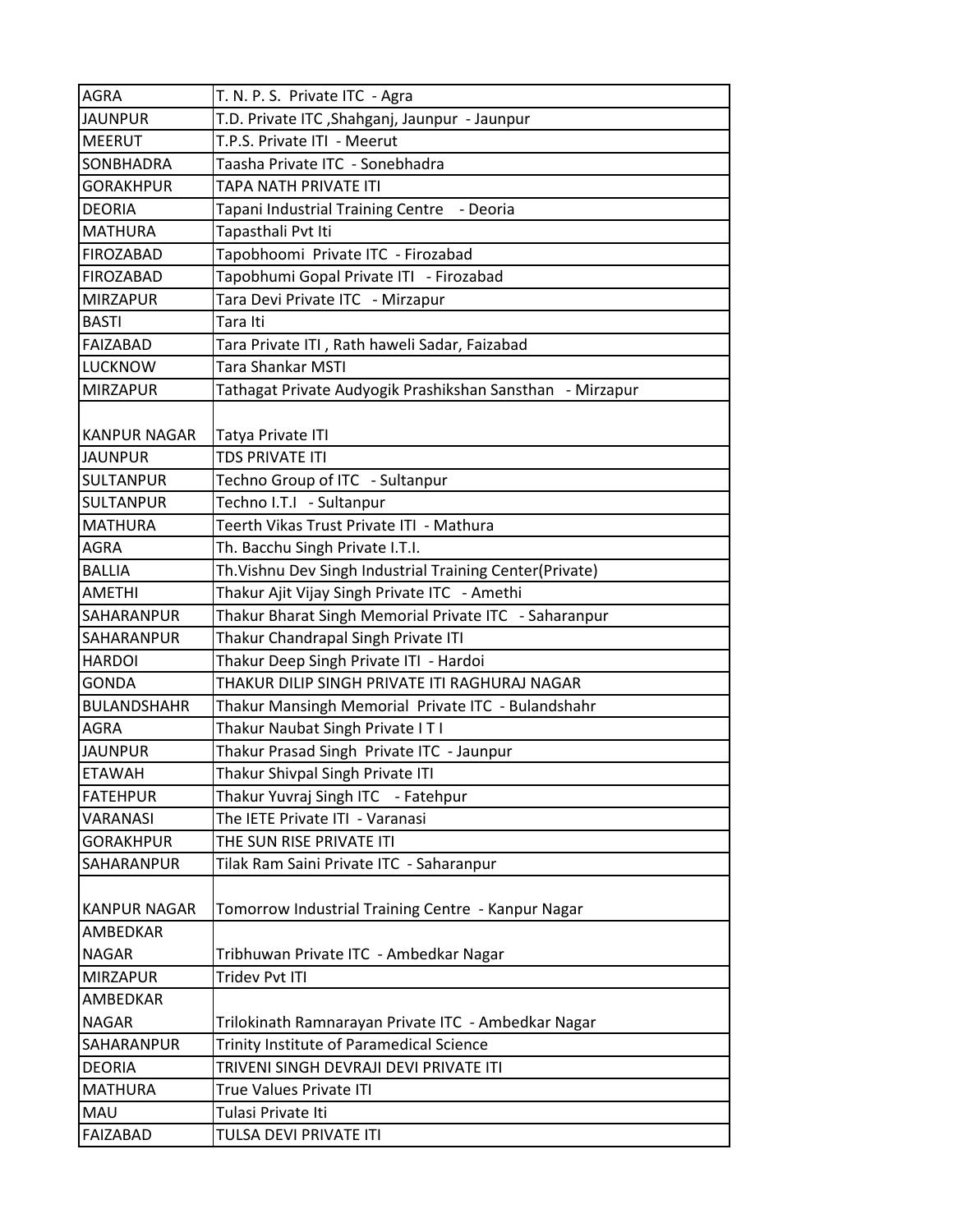| <b>MIRZAPUR</b>     | U P TECH PRIVATE ITI                                        |
|---------------------|-------------------------------------------------------------|
| <b>GHAZIPUR</b>     | U S A ENGINEERING AND TECHNOLOGY PRIVATE ITI                |
| <b>GHAZIPUR</b>     | U.P ITC - Ghazipur                                          |
| <b>AGRA</b>         | U.P. TECHNICAL PRIVATE ITI - Agra                           |
| CHANDAULI           | uddeshya Private ITI                                        |
| <b>JAUNPUR</b>      | Uma Nath Singh Smriti Pvt. Industrial Trg. Ins. - Jaunpur   |
| <b>JAUNPUR</b>      | Uma Shankar ITC - Jaunpur                                   |
| <b>MEERUT</b>       | <b>UMALOK PRIVATE ITI</b>                                   |
| <b>LUCKNOW</b>      | Unique Industrial Training Centre Indira Nagar - Lucknow    |
| <b>LUCKNOW</b>      | Unique Vocational Training Centre Shiv Nagar - Lucknow      |
| <b>GHAZIABAD</b>    | United Technical Institute - Ghaziabad                      |
| <b>LUCKNOW</b>      | Unity Pvt. Industrial Training Institute UITI - Lucknow     |
| SAHARANPUR          | Universal Profesional Private ITI                           |
| <b>ETAH</b>         | Unnati Private ITI                                          |
| <b>GORAKHPUR</b>    | <b>UP Private ITI</b>                                       |
| <b>SAHARANPUR</b>   | Up Pvt. Iti                                                 |
| <b>JHANSI</b>       | UP TECHNICAL PRIVATE ITI                                    |
|                     |                                                             |
| <b>KANPUR NAGAR</b> | <b>UPCIA ITC - Kanpur Nagar</b>                             |
| <b>SONBHADRA</b>    | Urjanchal Private ITC - Sonebhadra                          |
| FAIZABAD            | Urmila Private ITC - Faizabad                               |
| <b>SANT KABEER</b>  |                                                             |
| <b>NAGAR</b>        | US Private ITI                                              |
| SAHARANPUR          | Utkarsh ITC - Saharanpur                                    |
|                     |                                                             |
| <b>KANPUR NAGAR</b> | Uttam Private ITC - Kanpur Nagar                            |
| <b>KASGANJ</b>      | V K JAIN PRIVATE ITI KASGANJ                                |
| <b>SAHARANPUR</b>   | V K NEW TECH PRIVATE ITI                                    |
| <b>VARANASI</b>     | V R PRIVATE ITI                                             |
| ALLAHABAD           | <b>V.B.S Private ITI</b>                                    |
| <b>VARANASI</b>     | V.B.S. Memoiral ITC - Varanasi                              |
| <b>GORAKHPUR</b>    | V.N.P Private ITC - Gorakhpur                               |
| <b>SANT RAVIDAS</b> |                                                             |
| <b>NAGAR</b>        |                                                             |
| (BHADOHI)           | V.P. Singh Private ITI - Santravidas Nagar (Bhadohi)        |
| <b>GORAKHPUR</b>    | V.S.A.V ITC - Gorakhpur                                     |
| VARANASI            | Vaani National Private ITC - Varanasi                       |
| <b>GORAKHPUR</b>    | Vardan Private ITC - Gorakhpur                              |
| AGRA                | Vardhaman Private Iti                                       |
| <b>LALITPUR</b>     | Vardhman Private ITI, Shanti Nagar, Sagar Road, Lalitpur    |
| <b>ETAH</b>         | Vashisth Private ITI - Etah                                 |
| KAUSHAMBI           | <b>VBS Private ITI</b>                                      |
| <b>MATHURA</b>      | <b>VDPC MEMORIAL PRIVATE ITI</b>                            |
| <b>LUCKNOW</b>      | <b>VEDANGA PRIVATE ITI</b>                                  |
| <b>MIRZAPUR</b>     | Veenavandini Private ITI, Kapsour Pandari, Chunar, Mirzapur |
| <b>JHANSI</b>       | Veer Bhoomi Bundelkhand Private ITI                         |
| SAHARANPUR          | Veer Vijay Private Iti                                      |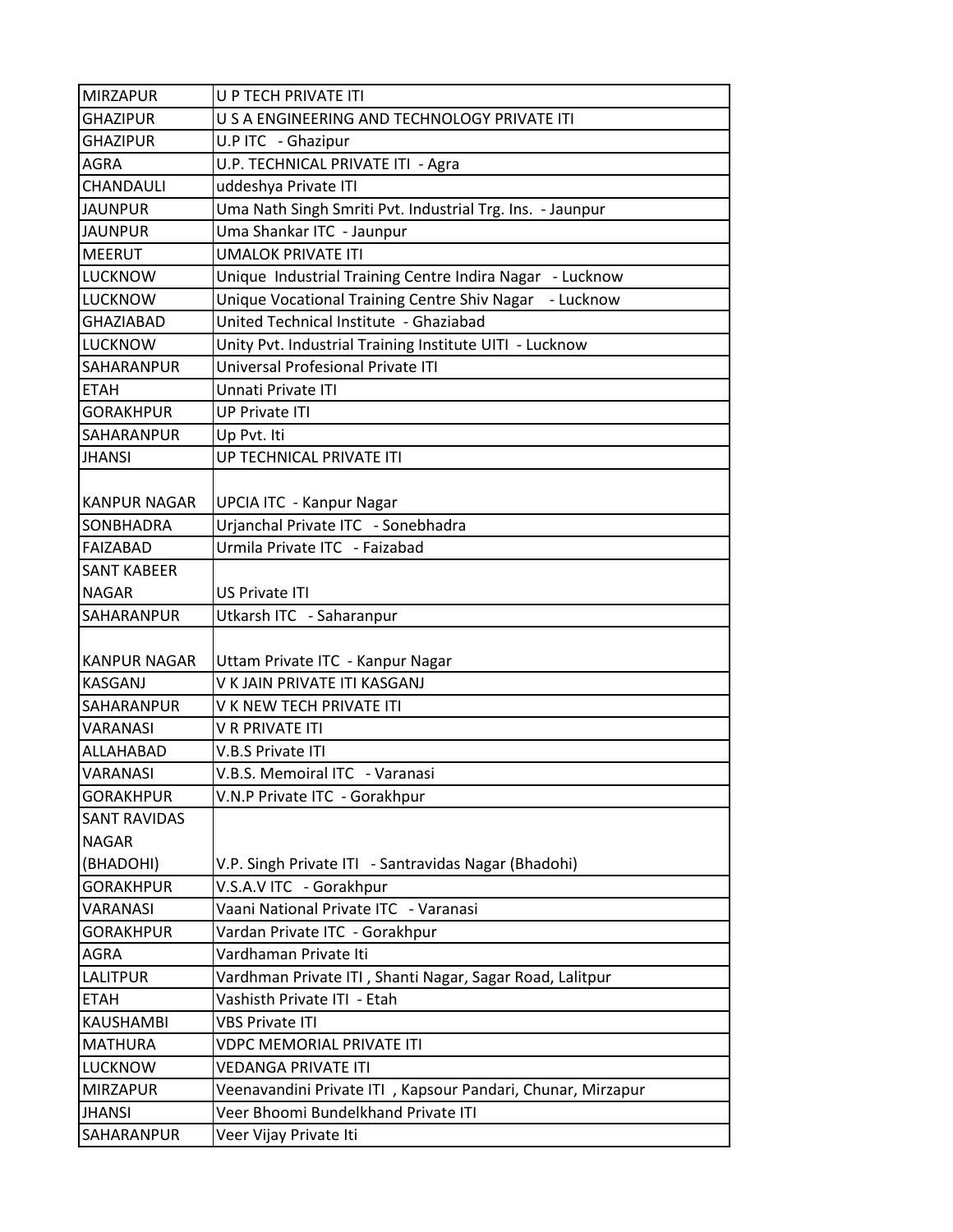| <b>JHANSI</b>        | Veerangana ITI, khailar, jhansi - Jhansi                       |
|----------------------|----------------------------------------------------------------|
| <b>JHANSI</b>        | Veerangana Jhalkaribai I.T.I.                                  |
| <b>JHANSI</b>        | Veerangna Rani Laxmi Bal Private ITI, Jhansi                   |
| MUZAFFARNAGA         |                                                                |
| R                    | Vibgyor ITC - Muzaffar Nagar                                   |
| <b>JAUNPUR</b>       | Vibhuti Chauhan Private ITC - Jaunpur                          |
| <b>JAUNPUR</b>       | Vibhuti Chauhan Private ITI - Jaunpur                          |
| <b>ETAWAH</b>        | Victor Public Private I.T.I                                    |
| <b>GORAKHPUR</b>     | <b>VIDHATA PRIVATE ITI</b>                                     |
| <b>AGRA</b>          | VIDHYA PRIVATE ITI                                             |
| <b>JYOTIBA PHULE</b> |                                                                |
| <b>NAGAR</b>         | VIDYA BHARTI I.T.I., GAJROULA (Distt. J.P.NAGAR) [INS. CODE: ] |
| <b>BAREILLY</b>      | Vidya ITC - Bareilly                                           |
| <b>BASTI</b>         | Vidya Prasad Pvt. Industrial Training Institute                |
| SAMBHAL              | Vidya Private ITC - Sambhal                                    |
| <b>GORAKHPUR</b>     | <b>VIDYA PRIVATE ITI</b>                                       |
| ALLAHABAD            | Vidyawati Devi Private I T I                                   |
| ALLAHABAD            | <b>VIGHNESWAR PVT.ITI</b>                                      |
| SONBHADRA            | Vijay Industrial Training Centre - Sonebhadra                  |
| <b>MAU</b>           | Vijay Kumar Private ITI                                        |
| <b>JAUNPUR</b>       | Vijay laxmi ITC - Jaunpur                                      |
| <b>ALIGARH</b>       | Vijay Mahavidhyalay Private ITC - Aligarh                      |
|                      |                                                                |
| AZAMGARH             | Vijay Pratap Singh Private ITC Lachirampur Azamgarh - Azamgarh |
| <b>GHAZIPUR</b>      | Vijay Private Industrial Training Institute                    |
| <b>GHAZIPUR</b>      | Vijay Private ITC - Ghazipur                                   |
| <b>GORAKHPUR</b>     | Vijay Private ITC - Gorakhpur                                  |
| ALLAHABAD            | Vijay Private ITC - Allahabad                                  |
| <b>BALLIA</b>        | Vijay Private Iti                                              |
| <b>MATHURA</b>       | Vijay Singh Pachainya Private ITI - Mathura                    |
|                      |                                                                |
| <b>KANPUR NAGAR</b>  | Vikas Industrial Training Centre Koyala Nagar - Kanpur Nagar   |
| AMBEDKAR             |                                                                |
| <b>NAGAR</b>         | VIKAS PVT. I.T.I.                                              |
| <b>FIROZABAD</b>     | <b>VIKASH SINGH PRIVATE ITI</b>                                |
| SAHARANPUR           | <b>Viksit Private ITI</b>                                      |
| MAU                  | Vimala Shivkshankar Private ITI                                |
| <b>MATHURA</b>       | VIMLA DEVI P.I.T.I.                                            |
|                      |                                                                |
| <b>KANPUR NAGAR</b>  | Vimla Private ITI, Naubasta Kanpur Nagar                       |
| <b>JAUNPUR</b>       | Vinay Kumar Singh Private Industrial Training Institute        |
| MAU                  | VINAYAK NATIONAL PRIVATE ITI                                   |
| AGRA                 | Vinayak Private ITI                                            |
| AZAMGARH             | VINAYAK PRIVATE ITI, AZAMGARH                                  |
| MUZAFFARNAGA         |                                                                |
| R                    | Vinayak Pvt Iti                                                |
| <b>GORAKHPUR</b>     | Vindhayachal Private Industrial Institute                      |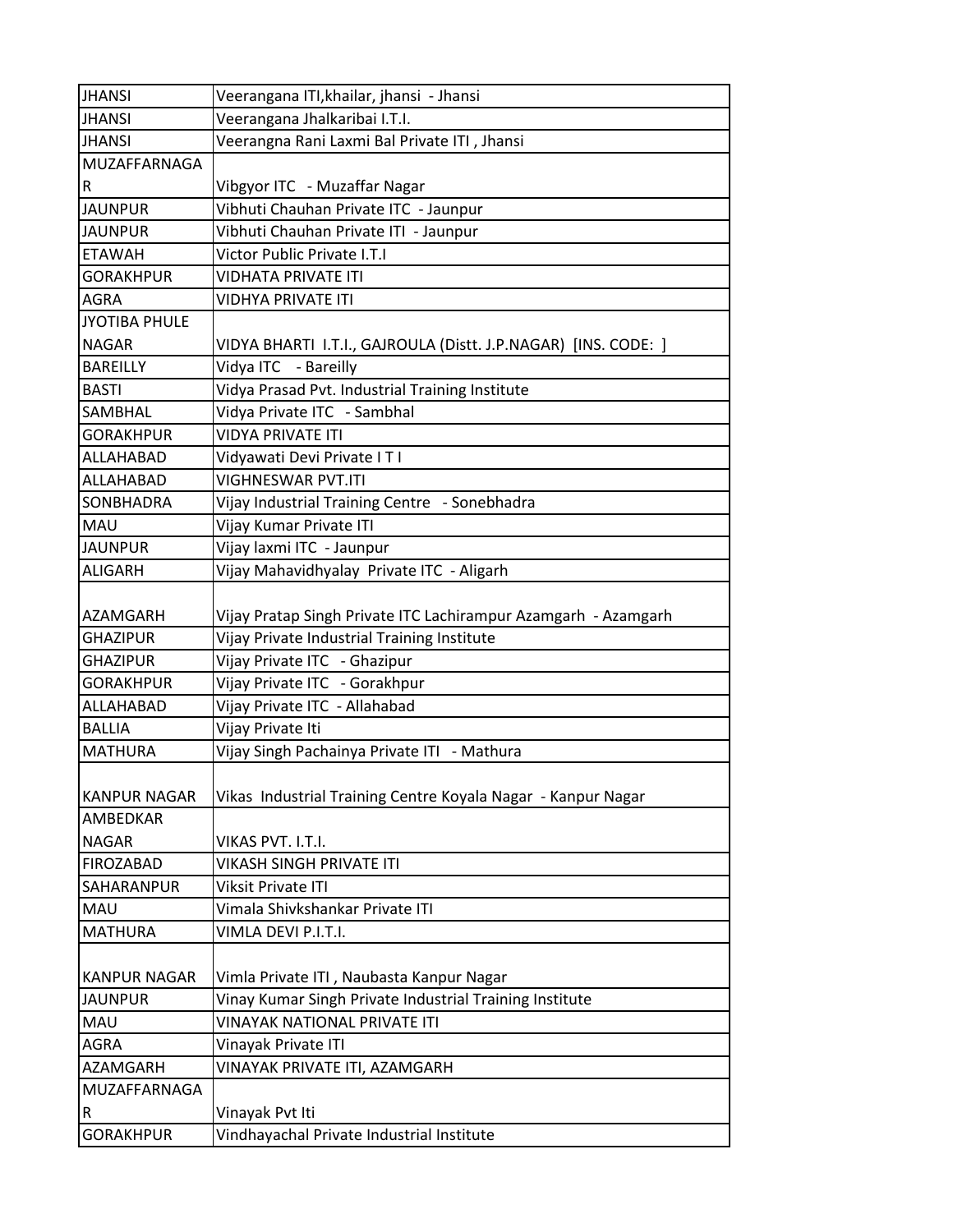| <b>MIRZAPUR</b>     | Vindhya Private ITI                                          |
|---------------------|--------------------------------------------------------------|
| <b>MIRZAPUR</b>     | Vindhya Shyam Private ITC - Mirzapur                         |
| <b>GHAZIPUR</b>     | VIPIN PRIVATE INDUSTRIAL TRAINING INSTITUTE                  |
| <b>LUCKNOW</b>      | Virendra Singh Memorial Private ITI - Lucknow                |
| <b>GORAKHPUR</b>    | Vishwa Bharti ITC - Gorakhpur                                |
| <b>GORAKHPUR</b>    | VISHWA SHOBHA CAPITAL PRIVATE ITI                            |
| <b>MAINPURI</b>     | VISHWAKARMA PRIVATE ITI                                      |
| <b>BULANDSHAHR</b>  | VISHWAKARMA PRIVATE ITI MUKIMPUR, BULANDSHAHAR               |
| <b>SONBHADRA</b>    | Vishwakarma Pvt. ITI - Sonebhadra                            |
| <b>BANDA</b>        | Vishwanath ITC - Banda                                       |
| <b>JAUNPUR</b>      | Vishwanath ITC - Jaunpur                                     |
| <b>BALLIA</b>       | VISHWANATH PRIVATE ITI                                       |
| ALLAHABAD           | VISHWNATH INRAJI DEVI PRIVATE ITI                            |
| ALIGARH             | <b>VISION PRIVATE ITI</b>                                    |
| <b>KANPUR NAGAR</b> | <b>VISION PRIVATE ITI</b>                                    |
| <b>ALLAHABAD</b>    | Vivekanand Private ITC - Allahabad                           |
| <b>JHANSI</b>       | <b>Vivekanand Private ITI</b>                                |
| <b>BUDAUN</b>       | Vivekanand Private ITI, Miyapur Diyora-Bhusayan, Budaun U.P. |
| PRATAPGARH          | Vn Private Iti                                               |
| <b>GORAKHPUR</b>    | <b>VRINDAVAN PRIVATE ITI</b>                                 |
| <b>LUCKNOW</b>      | VS Private ITI                                               |
| <b>HATHRAS</b>      | VS PRIVATE ITI ALAMPUR, HATHRAS                              |
| <b>AZAMGARH</b>     | <b>VSD PRIVATE ITI</b>                                       |
| <b>BAGHPAT</b>      | Vyagprastha Private ITI                                      |
| <b>ALLAHABAD</b>    | Wasiatul Uloom ITC - Allahabad                               |
| FAIZABAD            | Wellesley Bailey Vocational Training Centre - Faizabad       |
| FAIZABAD            | Wits Private ITC - Faizabad                                  |
| FAIZABAD            | Wits Industrial Training Centre Deokali Road - Faizabad      |
| <b>AMBEDKAR</b>     |                                                              |
| <b>NAGAR</b>        | WITS Pvt. I.T.I., Ambedkar Nagar, [PITI ] - Ambedkar Nagar   |
| SAHARANPUR          | YAMEEN MEMORIAL PRIVATE ITI                                  |
| CHANDAULI           | Yamuna Devi ITC - Chandauli                                  |
| <b>MAU</b>          | Yantra Private Industrial Training Institute                 |
| FAIZABAD            | Yash Industrial Training Centre Darshan Nagar - Faizabad     |
| <b>SULTANPUR</b>    | Yashita Private ITC - Sultanpur                              |
| ALLAHABAD           | Yashmati ITC - Allahabad                                     |
| <b>MORADABAD</b>    | Yashoda ITC - Moradabad                                      |
| <b>ETAWAH</b>       | YASHODA PRIVATE ITI                                          |
| ALLAHABAD           | Yatharth Iti                                                 |
| <b>KAUSHAMBI</b>    | Yathartha Private ITC - Kaushambi                            |
| <b>AGRA</b>         | Yaugantri ITC - Agra                                         |
| <b>BALLIA</b>       | Yogendra Nath Private ITC - Ballia                           |
| AZAMGARH            | Yogendra Pvt ITI                                             |
| VARANASI            | Yogiraj Dhayananand ITC - Varanasi                           |
| <b>SONBHADRA</b>    | Yug Shanti Private ITC - Sonebhadra                          |
| <b>JHANSI</b>       | yugal sanskriti private iti                                  |